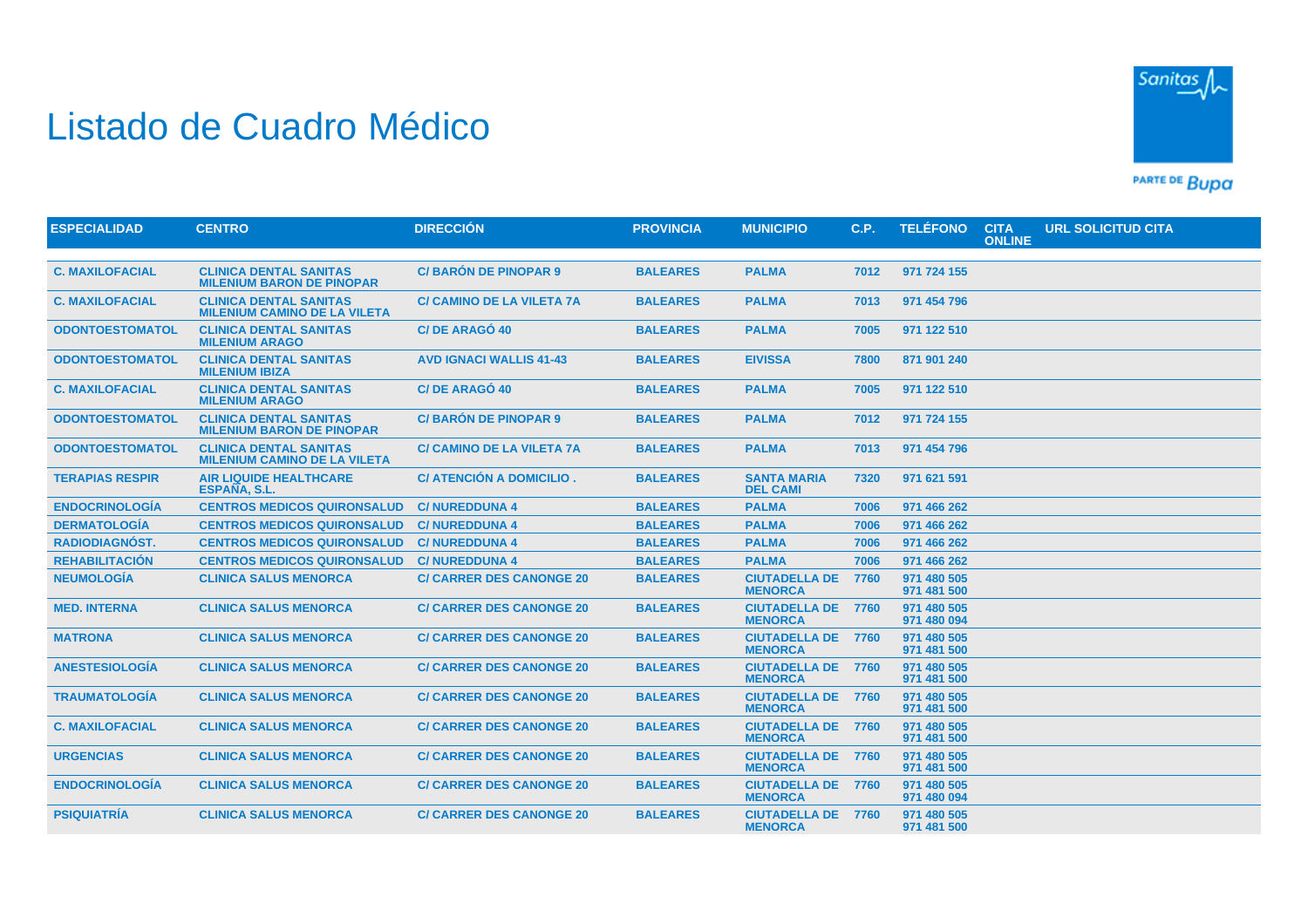| <b>MED. INTERNA</b>    | <b>CLINICA SALUS MENORCA</b>                             | <b>C/ CARRER DES CANONGE 20</b> | <b>BALEARES</b> | <b>CIUTADELLA DE 7760</b><br><b>MENORCA</b> |      | 971 480 505<br>971 481 500 |
|------------------------|----------------------------------------------------------|---------------------------------|-----------------|---------------------------------------------|------|----------------------------|
| 0.R.L.                 | <b>CLINICA SALUS MENORCA</b>                             | <b>C/ CARRER DES CANONGE 20</b> | <b>BALEARES</b> | <b>CIUTADELLA DE 7760</b><br><b>MENORCA</b> |      | 971 480 505<br>971 481 500 |
| <b>AREAS PEDIÁTRI.</b> | <b>CTRO ESPECIALIDADES MEDICAS</b><br><b>LLUCMAJOR</b>   | <b>PLZ ESPAÑA 56</b>            | <b>BALEARES</b> | <b>LLUCMAJOR</b>                            | 7620 | 971 120 064                |
| <b>DERMATOLOGÍA</b>    | <b>CTRO ESPECIALIDADES MEDICAS</b><br><b>LLUCMAJOR</b>   | <b>PLZ ESPAÑA 56</b>            | <b>BALEARES</b> | <b>LLUCMAJOR</b>                            | 7620 | 971 120 064                |
| <b>MED. FAMILIAR</b>   | <b>CTRO ESPECIALIDADES MEDICAS</b><br><b>LLUCMAJOR</b>   | <b>PLZ ESPAÑA 56</b>            | <b>BALEARES</b> | <b>LLUCMAJOR</b>                            | 7620 | 971 120 064                |
| <b>GINECOLOGÍA</b>     | <b>CTRO ESPECIALIDADES MEDICAS</b><br><b>LLUCMAJOR</b>   | <b>PLZ ESPAÑA 56</b>            | <b>BALEARES</b> | <b>LLUCMAJOR</b>                            | 7620 | 971 120 064                |
| <b>DERMATOLOGÍA</b>    | <b>IBARGOYEN ESNAL JESUS</b>                             | <b>AVD ALEMANYA 3</b>           | <b>BALEARES</b> | <b>PALMA</b>                                | 7003 | 971 714 580<br>971 719 041 |
| <b>REHABILITACIÓN</b>  | <b>CENTRO REHABILITACION SAN</b><br><b>JUAN DE DIOS</b>  | <b>C/ PATRONAT OBRER 19</b>     | <b>BALEARES</b> | <b>PALMA</b>                                | 7006 | 971 461 602                |
| <b>DERMATOLOGÍA</b>    | <b>HOSPITAL GENERAL DE MURO</b>                          | <b>C/VELER1</b>                 | <b>BALEARES</b> | <b>MURO</b>                                 | 7458 | 971 891 900                |
| <b>CIRUGÍA GENERAL</b> | <b>CONSULTAS MEDICAS JUANEDA</b><br><b>INCA</b>          | <b>C/VELER1</b>                 | <b>BALEARES</b> | <b>MURO</b>                                 | 7458 | 971 891 900<br>971 892 244 |
| <b>NEUMOLOGÍA</b>      | <b>HOSPITAL GENERAL DE MURO</b>                          | <b>C/VELER1</b>                 | <b>BALEARES</b> | <b>MURO</b>                                 | 7458 | 971 891 900                |
| <b>ANESTESIOLOGIA</b>  | <b>HOSPITAL GENERAL DE MURO</b>                          | <b>C/VELER1</b>                 | <b>BALEARES</b> | <b>MURO</b>                                 | 7458 | 971 891 900                |
| <b>FISIOTERAPIA</b>    | <b>HOSPITAL GENERAL DE MURO</b>                          | <b>C/VELER1</b>                 | <b>BALEARES</b> | <b>MURO</b>                                 | 7458 | 971 891 900                |
| RADIODIAGNÓST.         | <b>HOSPITAL GENERAL DE MURO</b>                          | <b>C/VELER1</b>                 | <b>BALEARES</b> | <b>MURO</b>                                 | 7458 | 971 891 900                |
| O.R.L.                 | <b>HOSPITAL GENERAL DE MURO</b>                          | <b>C/VELER1</b>                 | <b>BALEARES</b> | <b>MURO</b>                                 | 7458 | 971 891 900                |
| <b>CARDIOLOGÍA</b>     | <b>HOSPITAL GENERAL DE MURO</b>                          | <b>C/VELER1</b>                 | <b>BALEARES</b> | <b>MURO</b>                                 | 7458 | 971 891 900                |
| <b>DIGESTIVO</b>       | <b>DR. JAIME GAYA</b>                                    | <b>C/SANTIAGO RUSSINYOL 9</b>   | <b>BALEARES</b> | <b>PALMA</b>                                | 7012 | 971 448 500                |
| <b>TRAUMATOLOGÍA</b>   | <b>FERNANDEZ LOPEZ DE TURISO</b><br><b>JAVIER</b>        | <b>C/SANTIAGO RUSSINYOL 9</b>   | <b>BALEARES</b> | <b>PALMA</b>                                | 7012 | 971 918 044<br>971 711 455 |
| <b>C. PEDIÁTRICA</b>   | <b>BARCELO CAÑELLAS MARIA DE LA</b><br><b>CONCEPCION</b> | <b>C/SANTIAGO RUSSINYOL 9</b>   | <b>BALEARES</b> | <b>PALMA</b>                                | 7012 | 971 448 500<br>971 716 600 |
| <b>CIRUGIA GENERAL</b> | <b>CONSULTAS MEDICAS JUANEDA</b><br><b>INCA</b>          | <b>C/SANTIAGO RUSSINYOL 9</b>   | <b>BALEARES</b> | <b>PALMA</b>                                | 7012 | 971 918 044<br>971 711 455 |
| <b>CARDIOLOGIA</b>     | <b>GUAL JULIA JOAN MIQUEL</b>                            | <b>C/SANTIAGO RUSSINYOL 9</b>   | <b>BALEARES</b> | <b>PALMA</b>                                | 7012 | 971 918 044<br>971 711 455 |
| <b>ANESTESIOLOGIA</b>  | <b>MARCO ALOS LUIS MIGUEL</b>                            | <b>C/SANTIAGO RUSSINYOL 9</b>   | <b>BALEARES</b> | <b>PALMA</b>                                | 7012 | 971 448 500<br>971 289 912 |
| <b>PSIQUIATRÍA</b>     | <b>CTRO ESPECIALIDADES MEDICAS</b><br><b>LLUCMAJOR</b>   | <b>C/SANTIAGO RUSSINYOL 9</b>   | <b>BALEARES</b> | <b>PALMA</b>                                | 7012 | 971 918 044<br>971 711 455 |
| <b>DERMATOLOGÍA</b>    | <b>CONSULTAS MEDICAS JUANEDA</b><br><b>INCA</b>          | <b>C/SANTIAGO RUSSINYOL 9</b>   | <b>BALEARES</b> | <b>PALMA</b>                                | 7012 | 971 918 044<br>971 711 455 |
| <b>CIRUGÍA GENERAL</b> | <b>CLINICA ROTGER</b>                                    | <b>C/SANTIAGO RUSSINYOL 9</b>   | <b>BALEARES</b> | <b>PALMA</b>                                | 7012 | 971 448 500                |
| <b>CARDIOLOGÍA</b>     | <b>CLINICA ROTGER</b>                                    | <b>C/SANTIAGO RUSSINYOL 9</b>   | <b>BALEARES</b> | <b>PALMA</b>                                | 7012 | 971 448 500                |
| <b>ANESTESIOLOGÍA</b>  | DE PAZ CRUZ Y ASOC 2017, SL                              | <b>C/SANTIAGO RUSSINYOL 9</b>   | <b>BALEARES</b> | <b>PALMA</b>                                | 7012 | 971 204 112<br>971 448 500 |
| <b>TRAUMATOLOGIA</b>   | <b>CTRO ESPECIALIDADES MEDICAS</b><br><b>LLUCMAJOR</b>   | <b>C/SANTIAGO RUSSINYOL 9</b>   | <b>BALEARES</b> | <b>PALMA</b>                                | 7012 | 971 918 044<br>971 711 455 |
| <b>C. MAXILOFACIAL</b> | <b>CLINICA ROTGER</b>                                    | <b>C/SANTIAGO RUSSINYOL 9</b>   | <b>BALEARES</b> | <b>PALMA</b>                                | 7012 | 971 448 500                |
| <b>URGENCIAS</b>       | <b>CTRO ESPECIALIDADES MEDICAS</b><br><b>LLUCMAJOR</b>   | <b>C/SANTIAGO RUSSINYOL 9</b>   | <b>BALEARES</b> | <b>PALMA</b>                                | 7012 | 971 918 044<br>971 711 455 |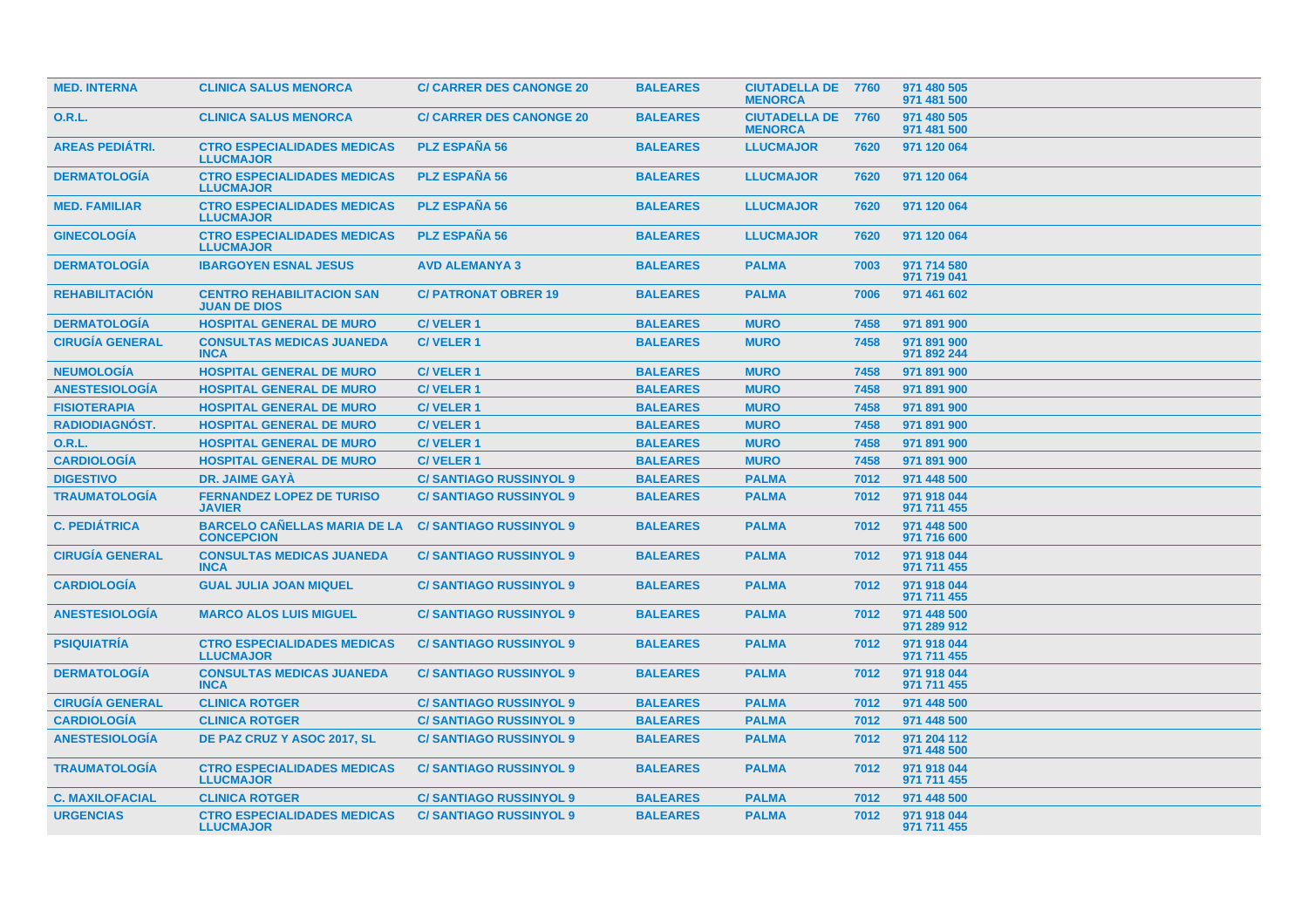| <b>REHABILITACION</b>  | <b>CLINICA ROTGER</b>                                   | <b>C/SANTIAGO RUSSINYOL 9</b> | <b>BALEARES</b> | <b>PALMA</b>                           | 7012 | 971 448 500                |
|------------------------|---------------------------------------------------------|-------------------------------|-----------------|----------------------------------------|------|----------------------------|
| <b>ALERGOLOGIA</b>     | <b>KRAEMER MBULA RAQUEL</b>                             | <b>C/SANTIAGO RUSSINYOL 9</b> | <b>BALEARES</b> | <b>PALMA</b>                           | 7012 | 971 918 044<br>971 711 455 |
| <b>NEUMOLOGÍA</b>      | <b>CLINICA ROTGER</b>                                   | <b>C/SANTIAGO RUSSINYOL 9</b> | <b>BALEARES</b> | <b>PALMA</b>                           | 7012 | 971 448 500                |
| <b>MED. NUCLEAR</b>    | <b>CLINICA ROTGER</b>                                   | <b>C/SANTIAGO RUSSINYOL 9</b> | <b>BALEARES</b> | <b>PALMA</b>                           | 7012 | 971 448 500                |
| <b>AREAS PEDIÁTRI.</b> | <b>HOSPITAL GENERAL DE MURO</b>                         | <b>C/SANTIAGO RUSSINYOL 9</b> | <b>BALEARES</b> | <b>PALMA</b>                           | 7012 | 971 918 044<br>971 711 455 |
| <b>RADIODIAGNÓST.</b>  | <b>CLINICA ROTGER</b>                                   | <b>C/SANTIAGO RUSSINYOL 9</b> | <b>BALEARES</b> | <b>PALMA</b>                           | 7012 | 971 448 500                |
| <b>AREAS PEDIÁTRI.</b> | <b>CTRO ESPECIALIDADES MEDICAS</b><br><b>LLUCMAJOR</b>  | <b>C/SANTIAGO RUSSINYOL 9</b> | <b>BALEARES</b> | <b>PALMA</b>                           | 7012 | 971 918 044<br>971 711 455 |
| <b>AREAS PEDIÁTRI.</b> | <b>CLINICA ROTGER</b>                                   | <b>C/SANTIAGO RUSSINYOL 9</b> | <b>BALEARES</b> | <b>PALMA</b>                           | 7012 | 971 448 500                |
| <b>ONCOLOGÍA</b>       | <b>CLINICA ROTGER</b>                                   | <b>C/SANTIAGO RUSSINYOL 9</b> | <b>BALEARES</b> | <b>PALMA</b>                           | 7012 | 971 448 500                |
| <b>PSIQUIATRÍA</b>     | <b>VIDAL VINYALS NICOLAS</b>                            | <b>C/SANTIAGO RUSSINYOL 9</b> | <b>BALEARES</b> | <b>PALMA</b>                           | 7012 | 971 448 500                |
| <b>TRAUMATOLOGÍA</b>   | <b>CENTROS MEDICOS QUIRONSALUD</b>                      | <b>C/SANTIAGO RUSSINYOL 9</b> | <b>BALEARES</b> | <b>PALMA</b>                           | 7012 | 971 918 044<br>971 711 455 |
| <b>CARDIOLOGÍA</b>     | <b>CONSULTAS MEDICAS JUANEDA</b><br><b>INCA</b>         | <b>C/SANTIAGO RUSSINYOL 9</b> | <b>BALEARES</b> | <b>PALMA</b>                           | 7012 | 971 918 044<br>971 711 455 |
| <b>GINECOLOGÍA</b>     | <b>USANDIZAGA CALPARSORO</b><br><b>MANUEL</b>           | <b>C/SANTIAGO RUSSINYOL 9</b> | <b>BALEARES</b> | <b>PALMA</b>                           | 7012 | 971 918 044<br>971 711 455 |
| <b>PSIQUIATRIA</b>     | <b>MICO CHOFRE FRANCISCO JAVIER</b>                     | <b>C/SANTIAGO RUSSINYOL 9</b> | <b>BALEARES</b> | <b>PALMA</b>                           | 7012 | 971 918 044<br>971 711 455 |
| <b>TRAUMATOLOGÍA</b>   | <b>POLICLINICA NUESTRA SEÑORA</b><br><b>DEL ROSARIO</b> | <b>C/VIA ROMANA S/N</b>       | <b>BALEARES</b> | <b>EIVISSA</b>                         | 7800 | 971 301 916                |
| <b>NEUROCIRUGÍA</b>    | <b>POLICLINICA NUESTRA SEÑORA</b><br><b>DEL ROSARIO</b> | <b>C/VIA ROMANA S/N</b>       | <b>BALEARES</b> | <b>EIVISSA</b>                         | 7800 | 971 301 916                |
| <b>ONCOLOGIA</b>       | <b>POLICLINICA NUESTRA SEÑORA</b><br><b>DEL ROSARIO</b> | <b>C/VIA ROMANA S/N</b>       | <b>BALEARES</b> | <b>EIVISSA</b>                         | 7800 | 971 301 916                |
| <b>ANESTESIOLOGÍA</b>  | <b>POLICLINICA NUESTRA SEÑORA</b><br><b>DEL ROSARIO</b> | <b>C/VIA ROMANA S/N</b>       | <b>BALEARES</b> | <b>EIVISSA</b>                         | 7800 | 971 301 916<br>971 302 354 |
| <b>UROLOGÍA</b>        | <b>POLICLINICA NUESTRA SEÑORA</b><br><b>DEL ROSARIO</b> | <b>C/VIA ROMANA S/N</b>       | <b>BALEARES</b> | <b>EIVISSA</b>                         | 7800 | 971 301 916                |
| <b>ANATOMOPATOLO.</b>  | <b>POLICLINICA NUESTRA SEÑORA</b><br><b>DEL ROSARIO</b> | <b>C/VIA ROMANA S/N</b>       | <b>BALEARES</b> | <b>EIVISSA</b>                         | 7800 | 971 301 916                |
| <b>LOGOPEDIA</b>       | <b>POLICLINICA NUESTRA SEÑORA</b><br><b>DEL ROSARIO</b> | <b>C/VIA ROMANA S/N</b>       | <b>BALEARES</b> | <b>EIVISSA</b>                         | 7800 | 971 301 916<br>971 302 354 |
| <b>NEUMOLOGÍA</b>      | <b>POLICLINICA NUESTRA SEÑORA</b><br><b>DEL ROSARIO</b> | <b>C/VIA ROMANA S/N</b>       | <b>BALEARES</b> | <b>EIVISSA</b>                         | 7800 | 971 301 916<br>971 302 354 |
| <b>HEMATOLOGIA</b>     | <b>POLICLINICA NUESTRA SENORA</b><br><b>DEL ROSARIO</b> | <b>C/VIA ROMANA S/N</b>       | <b>BALEARES</b> | <b>EIVISSA</b>                         | 7800 | 971 301 916<br>971 302 354 |
| <b>MED. FAMILIAR</b>   | <b>MONTES GUERRERO JOSE</b>                             | <b>PLZ DEL RECTOR RUBI 4</b>  | <b>BALEARES</b> | <b>MANACOR</b>                         | 7500 | 971 555 421                |
| <b>AREAS PEDIÁTRI.</b> | <b>MARCO LLITERAS ANTONIO</b>                           | <b>C/SOLEDAD 8</b>            | <b>BALEARES</b> | <b>MANACOR</b>                         | 7500 | 971 552 156                |
| <b>AREAS PEDIATRI.</b> | <b>MORENO PONS GABRIEL</b>                              | <b>C/ JOSEFA RUSINOL 14</b>   | <b>BALEARES</b> | <b>CIUTADELLA DE</b><br><b>MENORCA</b> | 7760 | 971 481 939                |
| <b>DERMATOLOGÍA</b>    | <b>SCANDINAVIAN BALEARIC</b><br><b>INSTITUTE, S.L.</b>  | <b>C/SAN SEBASTIÁN 60</b>     | <b>BALEARES</b> | <b>MAO-MAHON</b>                       | 7701 | 971 366 630<br>971 360 033 |
| 0.R.L.                 | <b>REAL GAMUNDI, MATEO</b>                              | $C/$ PIUS X I I 15            | <b>BALEARES</b> | <b>MANACOR</b>                         | 7500 | 971 553 366                |
| <b>O.R.L.</b>          | <b>MULET TRASERRA VICENTE</b>                           | <b>C/BONAIRE 4</b>            | <b>BALEARES</b> | <b>PALMA</b>                           | 7012 | 971 718 373                |
| <b>GINECOLOGÍA</b>     | <b>GINECOLOGIA FERRET</b>                               | <b>C/ CAMI LA VILETA 30</b>   | <b>BALEARES</b> | <b>PALMA</b>                           | 7011 | 871 943 840                |
|                        |                                                         |                               |                 |                                        |      |                            |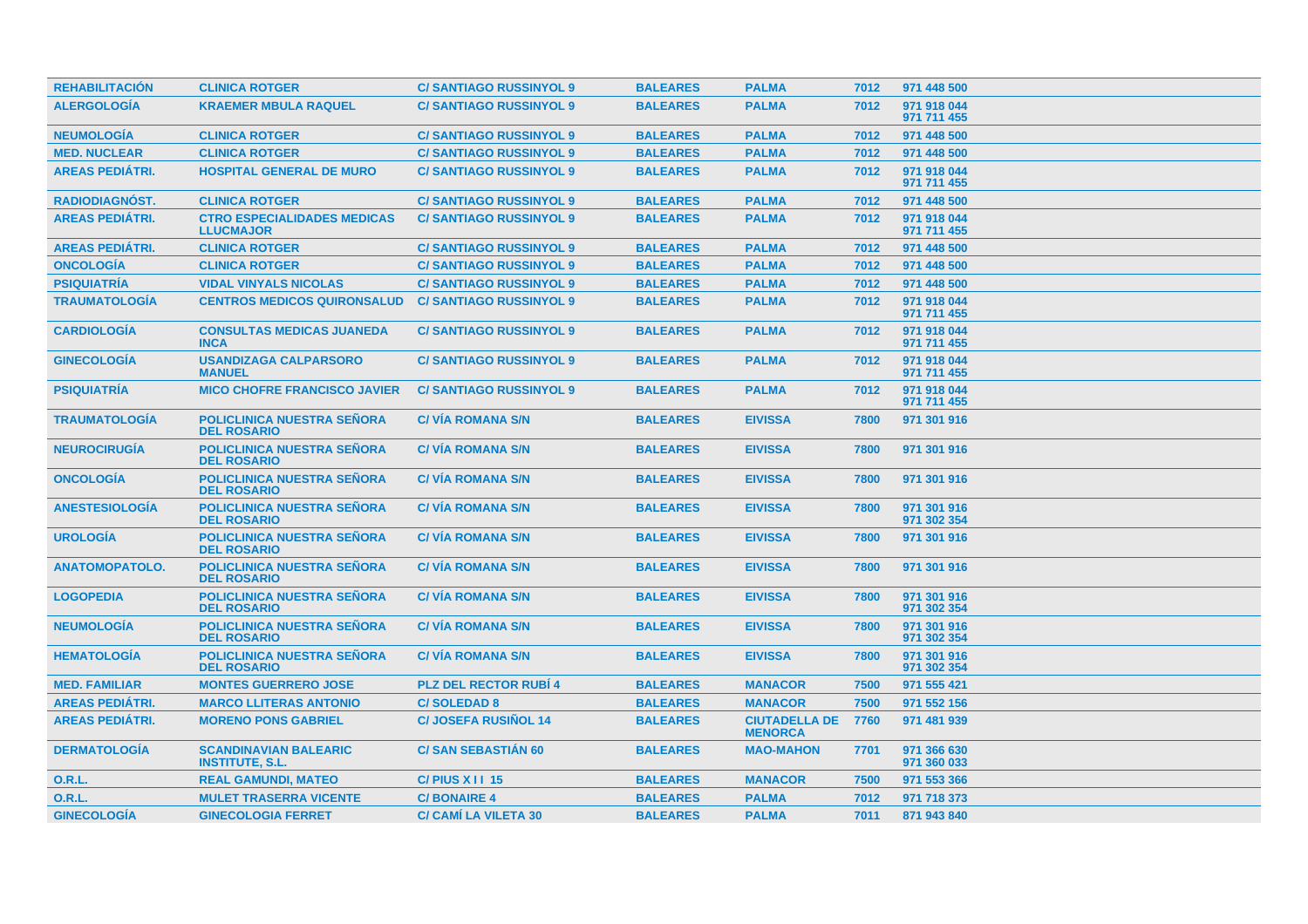| <b>DERMATOLOGÍA</b>    | <b>IBARGOYEN ESNAL JESUS</b>                            | <b>C/ CAMI LA VILETA 30</b> | <b>BALEARES</b> | <b>PALMA</b> | 7011 | 971 767 553<br>620 154 552 |
|------------------------|---------------------------------------------------------|-----------------------------|-----------------|--------------|------|----------------------------|
| <b>MED. NUCLEAR</b>    | <b>POLICLINICA MIRAMAR</b>                              | <b>C/ CAMI LA VILETA 30</b> | <b>BALEARES</b> | <b>PALMA</b> | 7011 | 971 767 577<br>971 767 000 |
| <b>DERMATOLOGIA</b>    | <b>VENTAYOL VENTAYOL MARIA DE</b><br><b>LOS ANGELES</b> | <b>C/ CAMI LA VILETA 30</b> | <b>BALEARES</b> | <b>PALMA</b> | 7011 | 971 767 000<br>971 731 647 |
| <b>GINECOLOGIA</b>     | <b>ROIG VALLESPIR, MARGARITA</b>                        | <b>C/ CAMI LA VILETA 30</b> | <b>BALEARES</b> | <b>PALMA</b> | 7011 | 971 767 500                |
| <b>AREAS PEDIÁTRI.</b> | <b>INSTITUTO BALEAR DE PEDIATRIA,</b><br>S.L.           | <b>C/ CAMÍ LA VILETA 30</b> | <b>BALEARES</b> | <b>PALMA</b> | 7011 | 971 767 553<br>620 154 552 |
| <b>CARDIOLOGIA</b>     | <b>POLICLINICA MIRAMAR</b>                              | <b>C/ CAMI LA VILETA 30</b> | <b>BALEARES</b> | <b>PALMA</b> | 7011 | 971 767 000<br>971 767 500 |
| <b>C. PEDIÁTRICA</b>   | <b>POLICLINICA MIRAMAR</b>                              | <b>C/ CAMI LA VILETA 30</b> | <b>BALEARES</b> | <b>PALMA</b> | 7011 | 971 767 000                |
| <b>UROLOGÍA</b>        | <b>CENTROS MEDICOS QUIRONSALUD</b>                      | <b>C/ CAMI LA VILETA 30</b> | <b>BALEARES</b> | <b>PALMA</b> | 7011 | 971 767 553<br>620 154 552 |
| <b>O.R.L.</b>          | <b>BOVER FONT CARLOS PABLO</b>                          | <b>C/ CAMI LA VILETA 30</b> | <b>BALEARES</b> | <b>PALMA</b> | 7011 | 971 262 000<br>971 767 500 |
| <b>CIRUGÍA GENERAL</b> | <b>CLINICA SALUS MENORCA</b>                            | <b>C/ CAMI LA VILETA 30</b> | <b>BALEARES</b> | <b>PALMA</b> | 7011 | 971 767 553<br>620 154 552 |
| <b>ALERGOLOGIA</b>     | <b>POLICLINICA MIRAMAR</b>                              | <b>C/ CAMÍ LA VILETA 30</b> | <b>BALEARES</b> | <b>PALMA</b> | 7011 | 971 767 577<br>971 767 000 |
| <b>OFTALMOLOGÍA</b>    | <b>CTRO ESPECIALIDADES MEDICAS</b><br><b>LLUCMAJOR</b>  | <b>C/ CAMÍ LA VILETA 30</b> | <b>BALEARES</b> | <b>PALMA</b> | 7011 | 971 767 553<br>620 154 552 |
| <b>UROLOGÍA</b>        | <b>BLASCO DE VILLALONGA MIGUEL</b>                      | <b>C/ CAMÍ LA VILETA 30</b> | <b>BALEARES</b> | <b>PALMA</b> | 7011 | 971 767 553<br>620 154 552 |
| <b>AREAS PEDIÁTRI.</b> | <b>GALVAN DE LA HOZ ALFONSO</b>                         | <b>C/ CAMI LA VILETA 30</b> | <b>BALEARES</b> | <b>PALMA</b> | 7011 | 971 767 553<br>620 154 552 |
| <b>ENDOCRINOLOGÍA</b>  | <b>MOLL MASCARO MARGARITA</b><br><b>GRACIA</b>          | <b>C/ CAMÍ LA VILETA 30</b> | <b>BALEARES</b> | <b>PALMA</b> | 7011 | 971 767 553<br>620 154 552 |
| <b>ENDOCRINOLOGÍA</b>  | <b>FLAQUER RIUTORT PEDRO</b>                            | <b>C/ CAMÍ LA VILETA 30</b> | <b>BALEARES</b> | <b>PALMA</b> | 7011 | 971 767 553<br>620 154 552 |
| <b>GINECOLOGÍA</b>     | <b>GIL BRETONES ARTURO</b>                              | <b>C/ CAMÍ LA VILETA 30</b> | <b>BALEARES</b> | <b>PALMA</b> | 7011 | 971 767 553<br>620 154 552 |
| <b>GINECOLOGÍA</b>     | <b>CHICHARRO ORTEGA ANGELES</b>                         | <b>C/ CAMÍ LA VILETA 30</b> | <b>BALEARES</b> | <b>PALMA</b> | 7011 | 971 767 553<br>620 154 552 |
| <b>GINECOLOGÍA</b>     | <b>CONSULTAS MEDICAS JUANEDA</b><br><b>INCA</b>         | <b>C/ CAMI LA VILETA 30</b> | <b>BALEARES</b> | <b>PALMA</b> | 7011 | 971 767 553<br>620 154 552 |
| <b>OFTALMOLOGÍA</b>    | <b>VALERO BARROETA CONCEPCION</b>                       | <b>C/ CAMI LA VILETA 30</b> | <b>BALEARES</b> | <b>PALMA</b> | 7011 | 971 767 553<br>620 154 552 |
| <b>TRAUMATOLOGÍA</b>   | <b>FRECHOSO CASTAÑEDA, C.B.</b>                         | <b>C/ CAMI LA VILETA 30</b> | <b>BALEARES</b> | <b>PALMA</b> | 7011 | 971 767 000<br>971 767 497 |
| <b>CARDIOLOGÍA</b>     | <b>CLINICA SALUS MENORCA</b>                            | <b>C/ CAMI LA VILETA 30</b> | <b>BALEARES</b> | <b>PALMA</b> | 7011 | 971 767 553<br>620 154 552 |
| <b>GINECOLOGÍA</b>     | <b>MOLL THOMAS MARIA NEUS</b>                           | <b>C/ CAMI LA VILETA 30</b> | <b>BALEARES</b> | <b>PALMA</b> | 7011 | 971 767 548<br>971 767 547 |
| 0.R.L.                 | <b>MESCONSULTES MÉDIQUES</b><br><b>MANACOR</b>          | <b>C/ CAMI LA VILETA 30</b> | <b>BALEARES</b> | <b>PALMA</b> | 7011 |                            |
| <b>C. PEDIÁTRICA</b>   | <b>NAVASCUES DEL RIO JUAN</b><br><b>ANTONIO</b>         | <b>C/ CAMI LA VILETA 30</b> | <b>BALEARES</b> | <b>PALMA</b> | 7011 | 971 767 553<br>620 154 552 |
| <b>DIGESTIVO</b>       | <b>FONT CORTAL BARTOLOME</b>                            | <b>C/ CAMI LA VILETA 30</b> | <b>BALEARES</b> | <b>PALMA</b> | 7011 | 971 767 553<br>620 154 552 |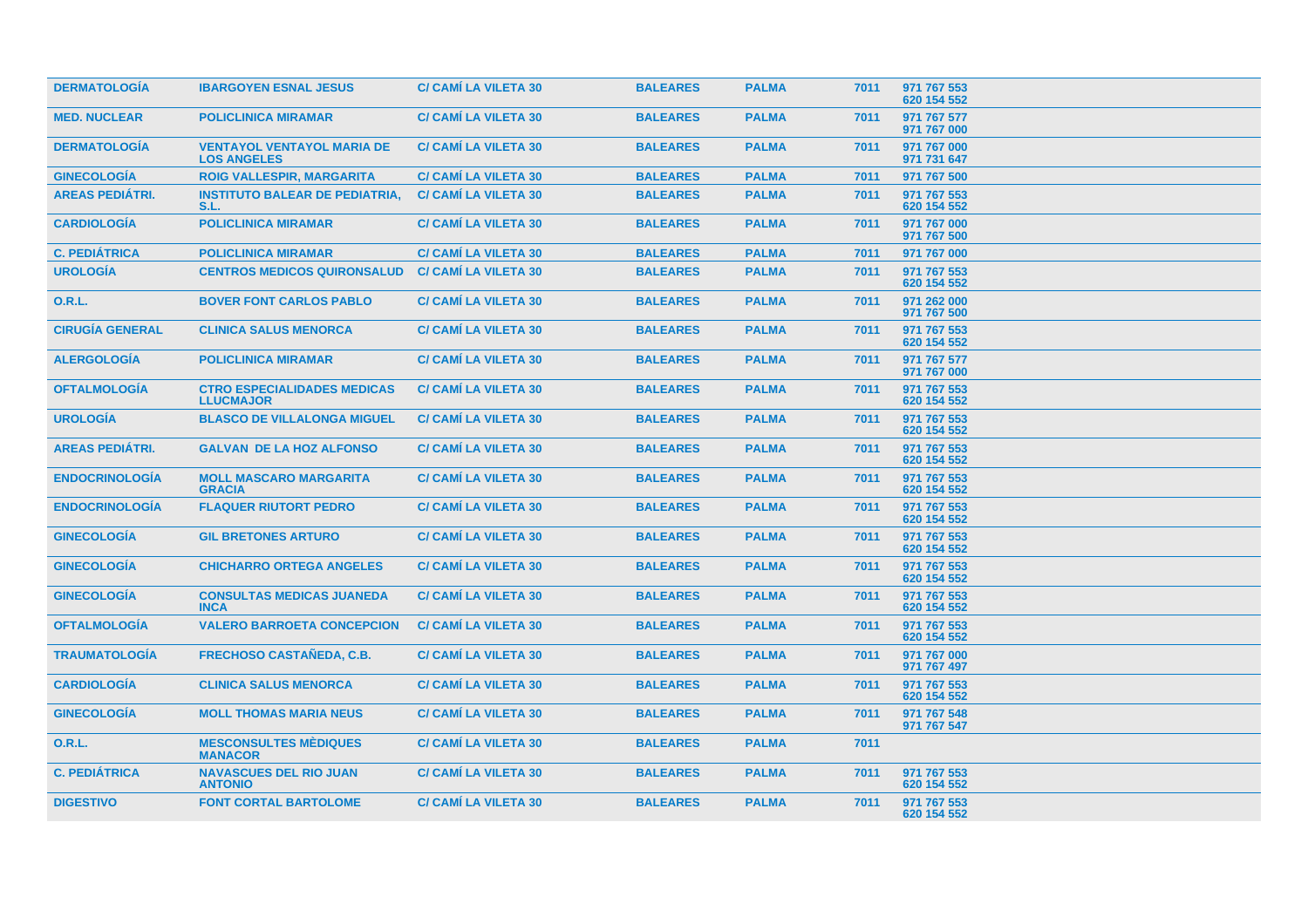| <b>TRAUMATOLOGÍA</b>   | DR. TERRADES Y DR. SALVA,<br><b>CIRUGIA DE LA MANO</b> | <b>C/ CAMI LA VILETA 30</b>                               | <b>BALEARES</b> | <b>PALMA</b>                                          | 7011 |                            |
|------------------------|--------------------------------------------------------|-----------------------------------------------------------|-----------------|-------------------------------------------------------|------|----------------------------|
| <b>PSICOLOGÍA</b>      | <b>POLICLINICA MIRAMAR</b>                             | <b>C/ CAMÍ LA VILETA 30</b>                               | <b>BALEARES</b> | <b>PALMA</b>                                          | 7011 | 971 739 742<br>971 767 000 |
| <b>RADIOTERAPIA</b>    | <b>POLICLINICA MIRAMAR</b>                             | <b>C/ CAMI LA VILETA 30</b>                               | <b>BALEARES</b> | <b>PALMA</b>                                          | 7011 | 971 739 742<br>971 767 000 |
| <b>ALERGOLOGÍA</b>     | <b>CTRO ESPECIALIDADES MEDICAS</b><br><b>LLUCMAJOR</b> | <b>C/ CAMI LA VILETA 30</b>                               | <b>BALEARES</b> | <b>PALMA</b>                                          | 7011 | 971 767 553<br>620 154 552 |
| <b>NEUROCIRUGÍA</b>    | <b>IBANEZ DOMINGUEZ JAVIER</b>                         | <b>C/ CAMI LA VILETA 30</b>                               | <b>BALEARES</b> | <b>PALMA</b>                                          | 7011 | 971 767 500                |
| <b>GINECOLOGÍA</b>     | <b>KUPMAN NEU ENRIQUE ROLANDO</b>                      | <b>C/ CAMÍ LA VILETA 30</b>                               | <b>BALEARES</b> | <b>PALMA</b>                                          | 7011 | 971 767 000<br>971 767 500 |
| <b>PODOLOGÍA</b>       | <b>PODOACTIVA</b>                                      | <b>C/ CAMI LA VILETA 30</b>                               | <b>BALEARES</b> | <b>PALMA</b>                                          | 7011 | 971 767 000<br>649 965 771 |
| <b>AREAS PEDIÁTRI.</b> | <b>POLICLINICA MIRAMAR</b>                             | <b>C/ CAMI LA VILETA 30</b>                               | <b>BALEARES</b> | <b>PALMA</b>                                          | 7011 | 971 767 000<br>971 767 500 |
| <b>MED. INTERNA</b>    | <b>ROSSIÑOL MIRALLES BARTOLOME</b>                     | <b>C/ CAMI LA VILETA 30</b>                               | <b>BALEARES</b> | <b>PALMA</b>                                          | 7011 | 971 767 553<br>620 154 552 |
| <b>GINECOLOGÍA</b>     | <b>CASAL MORO JORGE LUIS</b>                           | <b>C/ CAMI LA VILETA 30</b>                               | <b>BALEARES</b> | <b>PALMA</b>                                          | 7011 | 971 767 553<br>620 154 552 |
| <b>TRAUMATOLOGÍA</b>   | <b>FERNANDEZ LOPEZ DE TURISO</b><br><b>JAVIER</b>      | <b>C/ CAMI LA VILETA 30</b>                               | <b>BALEARES</b> | <b>PALMA</b>                                          | 7011 | 971 767 591<br>971 767 000 |
| <b>CARDIOLOGÍA</b>     | <b>MARTI SERRA METGE, S.L.</b>                         | <b>C/ CAMI LA VILETA 30</b>                               | <b>BALEARES</b> | <b>PALMA</b>                                          | 7011 | 971 767 553<br>620 154 552 |
| <b>O.R.L.</b>          | <b>REAL GAMUNDI, MATEO</b>                             | <b>C/ CAMÍ LA VILETA 30</b>                               | <b>BALEARES</b> | <b>PALMA</b>                                          | 7011 | 971 767 553<br>620 154 552 |
| <b>DIGESTIVO</b>       | <b>OLIVER CABOT PEDRO</b>                              | <b>C/ CAMÍ LA VILETA 30</b>                               | <b>BALEARES</b> | <b>PALMA</b>                                          | 7011 | 971 767 553<br>620 154 552 |
| <b>NEUROCIRUGÍA</b>    | <b>IB NEUROCIRUGIA</b>                                 | <b>C/ CAMI LA VILETA 30</b>                               | <b>BALEARES</b> | <b>PALMA</b>                                          | 7011 | 971 767 500                |
| <b>DIGESTIVO</b>       | <b>CENTROS MEDICOS QUIRONSALUD</b>                     | <b>C/ CAMÍ LA VILETA 30</b>                               | <b>BALEARES</b> | <b>PALMA</b>                                          | 7011 | 971 767 553<br>620 154 552 |
| <b>MED. INTERNA</b>    | <b>SERRA MIR ANTONIO</b>                               | <b>C/ CAMI LA VILETA 30</b>                               | <b>BALEARES</b> | <b>PALMA</b>                                          | 7011 | 971 767 553<br>620 154 552 |
| <b>GINECOLOGÍA</b>     | <b>LIA GARCIA MARIA JESUS</b>                          | <b>C/ CAMI LA VILETA 30</b>                               | <b>BALEARES</b> | <b>PALMA</b>                                          | 7011 | 971 767 553<br>620 154 552 |
| RADIODIAGNÓST.         | <b>TAC DR ROVIRA, SL</b>                               | <b>C/ CALA GAMBA 35</b>                                   | <b>BALEARES</b> | <b>PALMA</b>                                          | 7007 | 689 488 571                |
| <b>NEFROLOGÍA</b>      | <b>CLINICA ROTGER</b>                                  | <b>C/SANTIAGO RUSSINYOL 9</b>                             | <b>BALEARES</b> | <b>PALMA</b>                                          | 7012 | 971 448 500                |
| <b>PSICOLOGÍA</b>      | <b>CLINICA SALUS MENORCA</b>                           | <b>AVD VIVES LLULL 6</b>                                  | <b>BALEARES</b> | <b>MAO-MAHON</b>                                      | 7703 | 971 481 500<br>971 351 115 |
| <b>ALERGOLOGÍA</b>     | <b>CLINICA SALUS MENORCA</b>                           | <b>AVD VIVES LLULL 6</b>                                  | <b>BALEARES</b> | <b>MAO-MAHON</b>                                      | 7703 | 971 481 500<br>971 351 115 |
| <b>PSIQUIATRÍA</b>     | <b>CLINICA SALUS MENORCA</b>                           | <b>AVD VIVES LLULL 6</b>                                  | <b>BALEARES</b> | <b>MAO-MAHON</b>                                      | 7703 | 971 481 500<br>971 351 115 |
| <b>CIRUGÍA GENERAL</b> | <b>CLINICA SALUS MENORCA</b>                           | <b>AVD VIVES LLULL 6</b>                                  | <b>BALEARES</b> | <b>MAO-MAHON</b>                                      | 7703 | 971 481 500<br>971 351 115 |
| <b>HOSP, DE DIA</b>    | <b>CLINICA SALUS MENORCA</b>                           | <b>AVD VIVES LLULL 6</b>                                  | <b>BALEARES</b> | <b>MAO-MAHON</b>                                      | 7703 | 971 481 500<br>971 351 115 |
| <b>OFTALMOLOGIA</b>    | <b>MOYA ROSSELLO JUANA MARIA</b>                       | <b>AVD BARTOLOMÉ COC 20</b>                               | <b>BALEARES</b> | <b>INCA</b>                                           | 7300 | 971 502 471                |
| <b>URGENCIAS</b>       | <b>POLICLINIC CALA MILLOR</b>                          | AVD SA COMA (URB. SA MANIGA) 33 BALEARES<br>(CALA MILLOR) |                 | <b>SANT LLORENC</b><br><b>DES</b><br><b>CARDASSAR</b> | 7560 | 971 585 865                |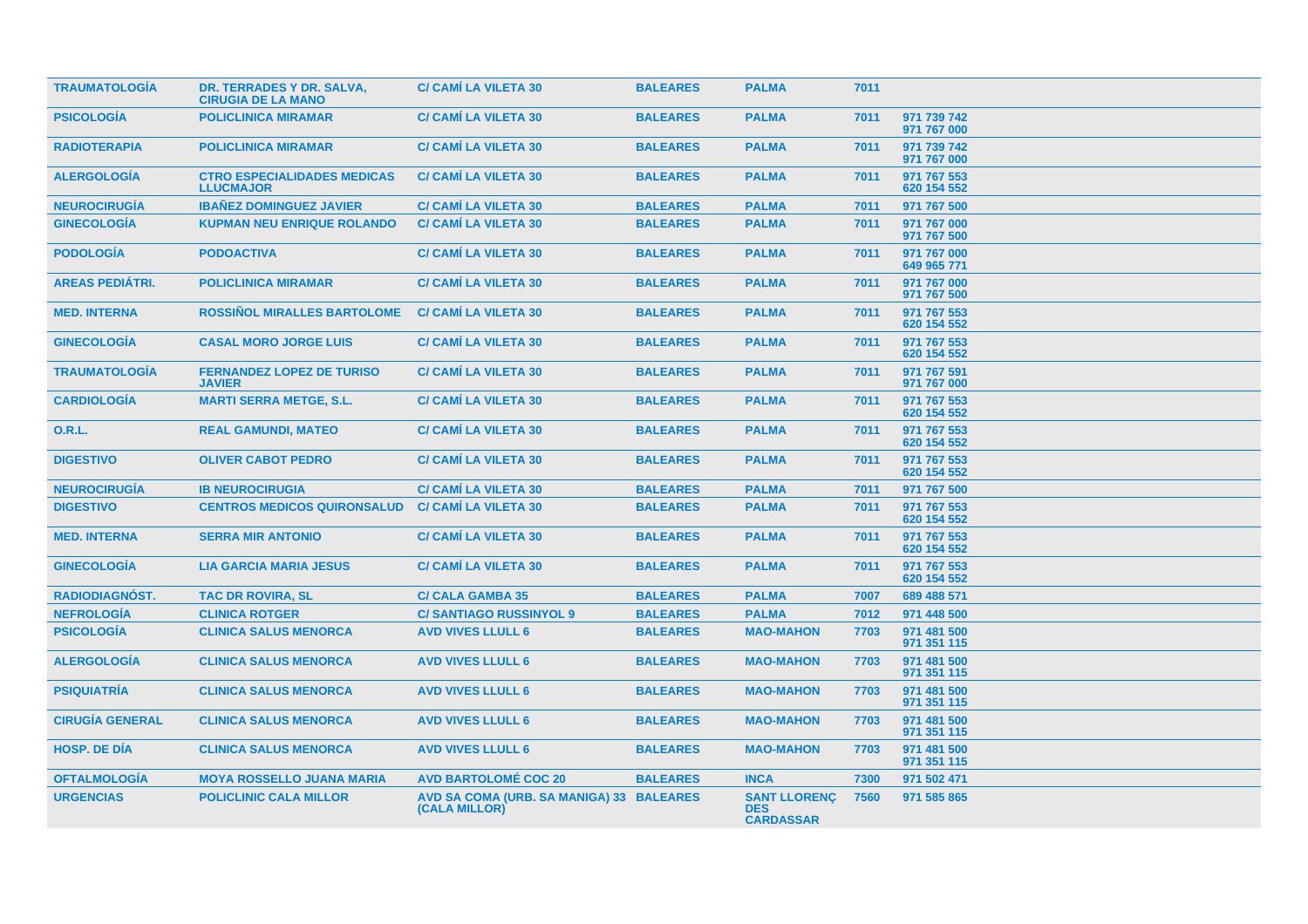| 0.R.L.                 | <b>CTRO ESPECIALIDADES MEDICAS</b><br><b>LLUCMAJOR</b>      | <b>C/ CIUTAT 12</b>                                          | <b>BALEARES</b> | <b>LLUCMAJOR</b> | 7620 | 971 120 021                |
|------------------------|-------------------------------------------------------------|--------------------------------------------------------------|-----------------|------------------|------|----------------------------|
| <b>FISIOTERAPIA</b>    | <b>CONSULTAS MEDICAS JUANEDA</b><br><b>INCA</b>             | <b>AVD GRAN VÍA COLÓN 48 BAJOS</b>                           | <b>BALEARES</b> | <b>INCA</b>      | 7300 | 971 507 777                |
| <b>RADIODIAGNÓST.</b>  | <b>CONSULTAS MEDICAS JUANEDA</b><br><b>INCA</b>             | <b>AVD GRAN VÍA COLÓN 48 BAJOS</b>                           | <b>BALEARES</b> | <b>INCA</b>      | 7300 | 971 507 777                |
| <b>AREAS PEDIÁTRI.</b> | <b>LLITERAS FULLANA FRANCISCA</b>                           | <b>C/ ESTANY PETIT (EDIFICIO LAKE</b><br><b>PLACID) SN</b>   | <b>BALEARES</b> | <b>ALCUDIA</b>   | 7400 | 971 544 223                |
| <b>ENFERMERÍA</b>      | <b>CENTROS MEDICOS QUIRONSALUD</b>                          | C/ ATENCIÓN A DOMICILIO.                                     | <b>BALEARES</b> | <b>CALVIA</b>    | 7180 | 971 691 111<br>971 682 020 |
| <b>ENFERMERÍA</b>      | <b>CENTROS MEDICOS QUIRONSALUD</b>                          | C/ ATENCIÓN A DOMICILIO.                                     | <b>BALEARES</b> | <b>SANTANYI</b>  | 7650 | 971 657 777                |
| <b>RADIODIAGNÓST.</b>  | <b>CLINICA IMIF</b>                                         | C/ ARAGÓN 9-11                                               | <b>BALEARES</b> | <b>EIVISSA</b>   | 7800 | 971 392 188                |
| <b>FISIOTERAPIA</b>    | <b>CLINICA IMIF</b>                                         | C/ ARAGÓN 9-11                                               | <b>BALEARES</b> | <b>EIVISSA</b>   | 7800 | 971 392 188                |
| <b>CARDIOLOGIA</b>     | <b>TRIOLA FORT MIGUEL</b>                                   | <b>C/ RAMON BERENGUER III 5</b>                              | <b>BALEARES</b> | <b>PALMA</b>     | 7003 | 971 498 787<br>971 448 787 |
| <b>GINECOLOGÍA</b>     | <b>INSTITUTO BALEAR DE</b><br><b>INFERTILIDAD, S.L.</b>     | <b>AVD REI JAUME 16</b>                                      | <b>BALEARES</b> | <b>MANACOR</b>   | 7500 | 971 844 844<br>971 559 400 |
| <b>UROLOGÍA</b>        | <b>HOSPITAL DE LLEVANT</b>                                  | <b>AVD REI JAUME 16</b>                                      | <b>BALEARES</b> | <b>MANACOR</b>   | 7500 | 971 844 844                |
| <b>MED. INTERNA</b>    | <b>HOSPITAL GENERAL DE MURO</b>                             | C/ CAMI REIS, DELS 308 (SECAR DE BALEARES<br><b>LA REAL)</b> |                 | <b>PALMA</b>     | 7010 | 971 918 000<br>971 908 999 |
| <b>RADIODIAGNÓST.</b>  | <b>CENTRO RADIOLOGICO MANACOR</b>                           | C/ CAMI REIS, DELS 308 (SECAR DE BALEARES<br><b>LA REAL)</b> |                 | <b>PALMA</b>     | 7010 | 971 918 000<br>971 908 999 |
| <b>MED. INTERNA</b>    | <b>HOSPITAL QUIRONSALUD</b><br><b>PALMAPLANAS</b>           | C/ CAMI REIS, DELS 308 (SECAR DE BALEARES<br><b>LA REAL)</b> |                 | <b>PALMA</b>     | 7010 | 971 918 000                |
| <b>TRAUMATOLOGÍA</b>   | <b>CONSULTAS MEDICAS JUANEDA</b><br><b>INCA</b>             | C/ CAMI REIS, DELS 308 (SECAR DE BALEARES<br><b>LA REAL)</b> |                 | <b>PALMA</b>     | 7010 | 971 918 000<br>971 908 999 |
| <b>ENFERMERÍA</b>      | <b>HOSPITAL QUIRONSALUD</b><br><b>PALMAPLANAS</b>           | C/ CAMI REIS, DELS 308 (SECAR DE BALEARES<br><b>LA REAL)</b> |                 | <b>PALMA</b>     | 7010 | 971 918 000                |
| <b>NEUROFISIOLOGÍA</b> | <b>HOSPITAL QUIRONSALUD</b><br><b>PALMAPLANAS</b>           | C/ CAMI REIS, DELS 308 (SECAR DE BALEARES<br><b>LA REAL)</b> |                 | <b>PALMA</b>     | 7010 | 971 918 000                |
| <b>O.R.L.</b>          | <b>ASOCIACION BALEAR DE CABEZA Y</b><br><b>CUELLO, S.L.</b> | C/ CAMI REIS, DELS 308 (SECAR DE BALEARES<br><b>LA REAL)</b> |                 | <b>PALMA</b>     | 7010 | 971 900 266<br>971 918 000 |
| <b>DERMATOLOGÍA</b>    | <b>MESCONSULTES MÉDIQUES</b><br><b>MANACOR</b>              | C/ CAMI REIS, DELS 308 (SECAR DE BALEARES<br><b>LA REAL)</b> |                 | <b>PALMA</b>     | 7010 | 971 918 000<br>971 908 999 |
| <b>CARDIOLOGÍA</b>     | <b>HOSPITAL QUIRONSALUD</b><br><b>PALMAPLANAS</b>           | C/ CAMI REIS, DELS 308 (SECAR DE BALEARES<br><b>LA REAL)</b> |                 | <b>PALMA</b>     | 7010 | 971 918 000                |
| <b>AREAS PEDIÁTRI.</b> | <b>HOSPITAL QUIRONSALUD</b><br><b>PALMAPLANAS</b>           | C/ CAMI REIS, DELS 308 (SECAR DE BALEARES<br><b>LA REAL)</b> |                 | <b>PALMA</b>     | 7010 | 683 194 856<br>971 918 000 |
| <b>TRAUMATOLOGÍA</b>   | <b>HOSPITAL QUIRONSALUD</b><br><b>PALMAPLANAS</b>           | C/ CAMI REIS, DELS 308 (SECAR DE BALEARES<br><b>LA REAL)</b> |                 | <b>PALMA</b>     | 7010 | 971 918 000                |
| <b>AREAS PEDIÁTRI.</b> | <b>VERGES AGUILO EDELMIRO</b>                               | C/ CAMI REIS, DELS 308 (SECAR DE BALEARES<br><b>LA REAL)</b> |                 | <b>PALMA</b>     | 7010 | 971 918 000<br>971 908 999 |
| 0.R.L.                 | <b>GARCIA RODRIGUEZ JAVIER</b><br><b>FRANCISCO</b>          | C/ CAMI REIS, DELS 308 (SECAR DE BALEARES<br><b>LA REAL)</b> |                 | <b>PALMA</b>     | 7010 | 971 918 000<br>971 908 999 |
| <b>GINECOLOGÍA</b>     | <b>MOLL THOMAS MARIA NEUS</b>                               | C/ CAMI REIS, DELS 308 (SECAR DE BALEARES<br><b>LA REAL)</b> |                 | <b>PALMA</b>     | 7010 | 971 918 000<br>971 908 999 |
| <b>GINECOLOGÍA</b>     | <b>MED-COM TC 2001, S.L.</b>                                | C/ CAMI REIS, DELS 308 (SECAR DE BALEARES<br><b>LA REAL)</b> |                 | <b>PALMA</b>     | 7010 | 648 833 309<br>971 918 000 |
| <b>GINECOLOGÍA</b>     | <b>Mª ANTONIA BENNASSAR RAMIS DE</b><br><b>AYREFLOR</b>     | C/ CAMI REIS, DELS 308 (SECAR DE BALEARES<br><b>LA REAL)</b> |                 | <b>PALMA</b>     | 7010 | 971 918 000<br>971 908 999 |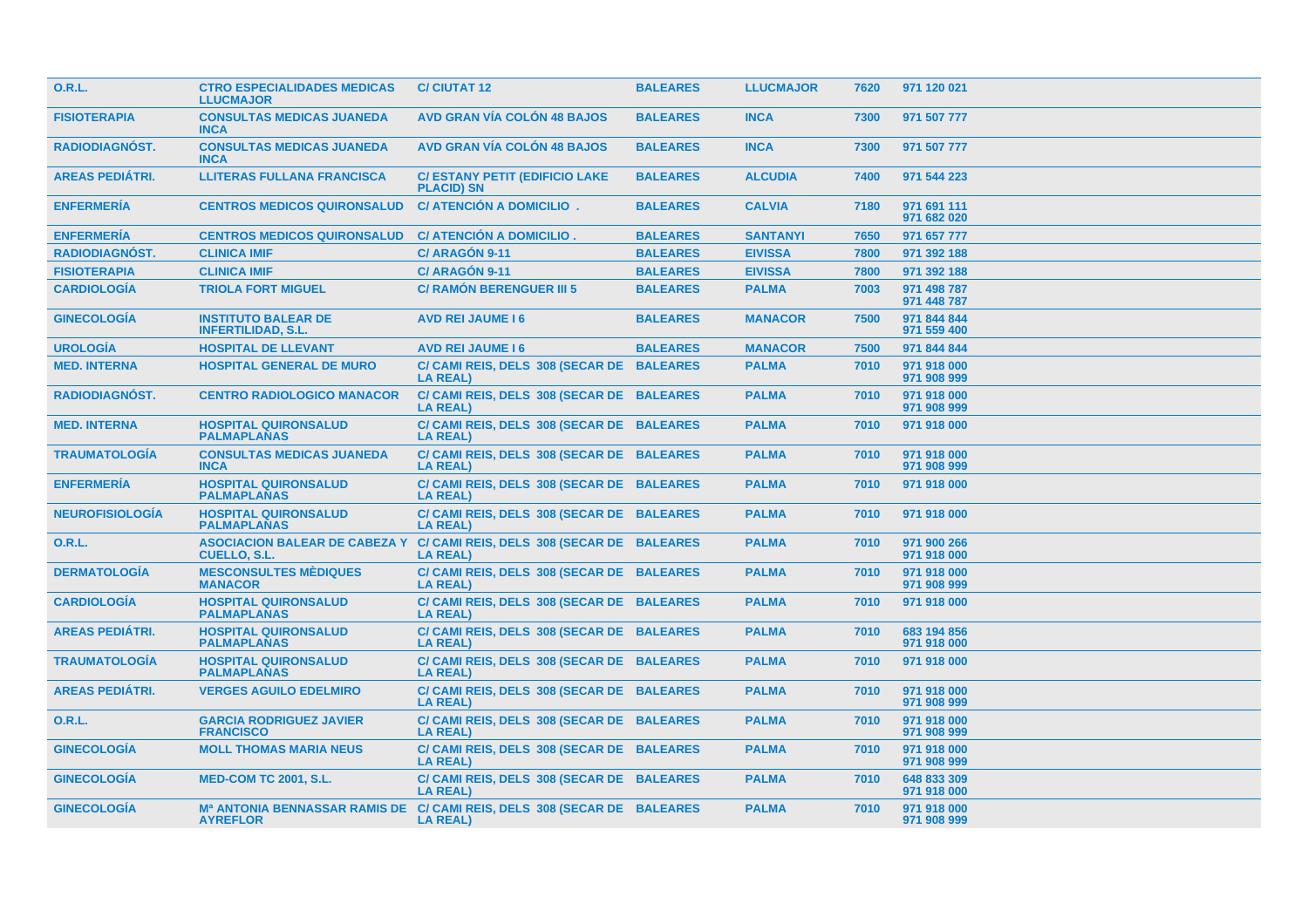| <b>GINECOLOGIA</b>     | <b>GIL BRETONES ARTURO</b>                                         | C/ CAMI REIS, DELS 308 (SECAR DE BALEARES<br><b>LA REAL)</b> |                 | <b>PALMA</b>  | 7010 | 971 918 000<br>971 908 999 |
|------------------------|--------------------------------------------------------------------|--------------------------------------------------------------|-----------------|---------------|------|----------------------------|
| <b>DERMATOLOGÍA</b>    | <b>CENTROS MEDICOS QUIRONSALUD</b>                                 | C/ CAMI REIS, DELS 308 (SECAR DE BALEARES<br><b>LA REAL)</b> |                 | <b>PALMA</b>  | 7010 | 971 918 000<br>971 908 999 |
| <b>CARDIOLOGÍA</b>     | <b>GRAU LLABRES JERONIMO SANTO</b>                                 | C/ CAMI REIS, DELS 308 (SECAR DE BALEARES<br><b>LA REAL)</b> |                 | <b>PALMA</b>  | 7010 | 971 918 000<br>971 908 999 |
| 0.R.L.                 | <b>ASOCIACION ORL DE MALLORCA</b>                                  | C/ CAMI REIS, DELS 308 (SECAR DE BALEARES<br><b>LA REAL)</b> |                 | <b>PALMA</b>  | 7010 | 971 918 000<br>971 908 999 |
| <b>DERMATOLOGÍA</b>    | <b>HOSPITAL QUIRONSALUD</b><br><b>PALMAPLANAS</b>                  | C/ CAMI REIS, DELS 308 (SECAR DE BALEARES<br><b>LA REAL)</b> |                 | <b>PALMA</b>  | 7010 | 971 918 000                |
| <b>ALERGOLOGÍA</b>     | <b>CONSULTAS MEDICAS JUANEDA</b><br><b>INCA</b>                    | C/ CAMI REIS, DELS 308 (SECAR DE BALEARES<br><b>LA REAL)</b> |                 | <b>PALMA</b>  | 7010 | 971 918 000<br>971 908 999 |
| <b>CIRUGÍA GENERAL</b> | <b>HOSPITAL QUIRONSALUD</b><br><b>PALMAPLANAS</b>                  | C/ CAMI REIS, DELS 308 (SECAR DE BALEARES<br><b>LA REAL)</b> |                 | <b>PALMA</b>  | 7010 | 971 918 000                |
| <b>TRAUMATOLOGÍA</b>   | <b>TORIBIO PONS JUAN ANTONIO</b>                                   | C/ CAMI REIS, DELS 308 (SECAR DE BALEARES<br><b>LA REAL)</b> |                 | <b>PALMA</b>  | 7010 | 971 918 000<br>971 908 999 |
| <b>C. CARDIOVASC.</b>  | <b>HOSPITAL QUIRONSALUD</b><br><b>PALMAPLANAS</b>                  | C/ CAMI REIS, DELS 308 (SECAR DE BALEARES<br><b>LA REAL)</b> |                 | <b>PALMA</b>  | 7010 | 971 918 000                |
| <b>UROLOGÍA</b>        | <b>CENTROS MEDICOS QUIRONSALUD</b>                                 | C/ CAMI REIS, DELS 308 (SECAR DE BALEARES<br><b>LA REAL)</b> |                 | <b>PALMA</b>  | 7010 | 971 918 000<br>971 908 999 |
| <b>GINECOLOGÍA</b>     | <b>RUBI GUELLS SEBASTIAN</b>                                       | C/ CAMI REIS, DELS 308 (SECAR DE BALEARES<br><b>LA REAL)</b> |                 | <b>PALMA</b>  | 7010 | 971 918 000<br>971 908 999 |
| <b>DERMATOLOGIA</b>    | <b>IBARGOYEN ESNAL JESUS</b>                                       | C/ CAMI REIS, DELS 308 (SECAR DE BALEARES<br><b>LA REAL)</b> |                 | <b>PALMA</b>  | 7010 | 971 918 000<br>971 908 999 |
| <b>UROLOGÍA</b>        | <b>CTRO ESPECIALIDADES MEDICAS</b><br><b>LLUCMAJOR</b>             | C/ CAMI REIS, DELS 308 (SECAR DE BALEARES<br><b>LA REAL)</b> |                 | <b>PALMA</b>  | 7010 | 971 918 000<br>971 908 999 |
| <b>O.R.L.</b>          | <b>RAMIS OLIVER BARTOLOME</b><br><b>ENRIQUE</b>                    | C/ CAMI REIS, DELS 308 (SECAR DE BALEARES<br><b>LA REAL)</b> |                 | <b>PALMA</b>  | 7010 | 971 918 000<br>971 908 999 |
| <b>REUMATOLOGÍA</b>    | <b>HOSPITAL QUIRONSALUD</b><br><b>PALMAPLANAS</b>                  | C/ CAMI REIS, DELS 308 (SECAR DE BALEARES<br><b>LA REAL)</b> |                 | <b>PALMA</b>  | 7010 | 683 194 856<br>971 918 000 |
| <b>DERMATOLOGÍA</b>    | <b>INSTITUTO DERMATOLOGIA</b><br><b>AVANZADA DE MALLORCA</b>       | C/ CAMI REIS, DELS 308 (SECAR DE BALEARES<br><b>LA REAL)</b> |                 | <b>PALMA</b>  | 7010 | 971 918 036<br>971 918 000 |
| 0.R.L.                 | <b>ASOCIACION BALEAR DE CABEZA Y</b><br><b>CUELLO, S.L.</b>        | C/ CAMI REIS, DELS 308 (SECAR DE BALEARES<br><b>LA REAL)</b> |                 | <b>PALMA</b>  | 7010 | 971 254 002                |
| <b>UROLOGÍA</b>        | <b>CONSULTAS MEDICAS JUANEDA</b><br><b>INCA</b>                    | C/ CAMI REIS, DELS 308 (SECAR DE BALEARES<br><b>LA REAL)</b> |                 | <b>PALMA</b>  | 7010 | 971 918 000<br>971 908 999 |
| <b>MED. INTERNA</b>    | <b>CLINICA FERRER CASTELLO</b>                                     | C/ CAMI REIS, DELS 308 (SECAR DE BALEARES<br><b>LA REAL)</b> |                 | <b>PALMA</b>  | 7010 | 971 918 000<br>971 908 999 |
| <b>UROLOGÍA</b>        | <b>CRESPI MARTINEZ, FRANCISCO Y</b><br><b>DRA. FUENTES MARQUEZ</b> | C/ CAMI REIS, DELS 308 (SECAR DE BALEARES<br><b>LA REAL)</b> |                 | <b>PALMA</b>  | 7010 | 971 918 000<br>971 908 999 |
| <b>PSIQUIATRÍA</b>     | <b>CONSULTAS MEDICAS JUANEDA</b><br><b>INCA</b>                    | C/ CAMI REIS, DELS 308 (SECAR DE BALEARES<br><b>LA REAL)</b> |                 | <b>PALMA</b>  | 7010 | 971 918 000<br>971 908 999 |
| <b>CARDIOLOGÍA</b>     | <b>CENTROS MEDICOS QUIRONSALUD</b>                                 | C/ CAMI REIS, DELS 308 (SECAR DE BALEARES<br><b>LA REAL)</b> |                 | <b>PALMA</b>  | 7010 | 971 918 000<br>971 908 999 |
| <b>MATRONA</b>         | <b>POMAR FORTEZA ANTONIO</b>                                       | C/ CAMI REIS, DELS 308 (SECAR DE BALEARES<br><b>LA REAL)</b> |                 | <b>PALMA</b>  | 7010 | 971 918 000<br>971 908 999 |
| <b>ENFERMERÍA</b>      | <b>CENTROS MEDICOS QUIRONSALUD</b>                                 | C/ ATENCIÓN A DOMICILIO (S.A.C.).                            | <b>BALEARES</b> | <b>PALMA</b>  | 7015 | 971 405 555                |
| <b>MED. FAMILIAR</b>   | <b>CENTROS MEDICOS QUIRONSALUD</b>                                 | C/ ATENCIÓN A DOMICILIO (S.A.C.).                            | <b>BALEARES</b> | <b>PALMA</b>  | 7015 | 971 405 555                |
| <b>ANÁLISIS</b>        | <b>SYNLAB BALEARES</b>                                             | <b>C/ CORDOBA S/N</b>                                        | <b>BALEARES</b> | <b>CALVIA</b> | 7181 | 971 682 020                |
|                        | <b>CENTROS MEDICOS QUIRONSALUD</b>                                 |                                                              | <b>BALEARES</b> |               |      |                            |
| <b>RADIODIAGNÓST.</b>  |                                                                    | <b>C/ CORDOBA S/N</b>                                        |                 | <b>CALVIA</b> | 7181 | 971 682 020                |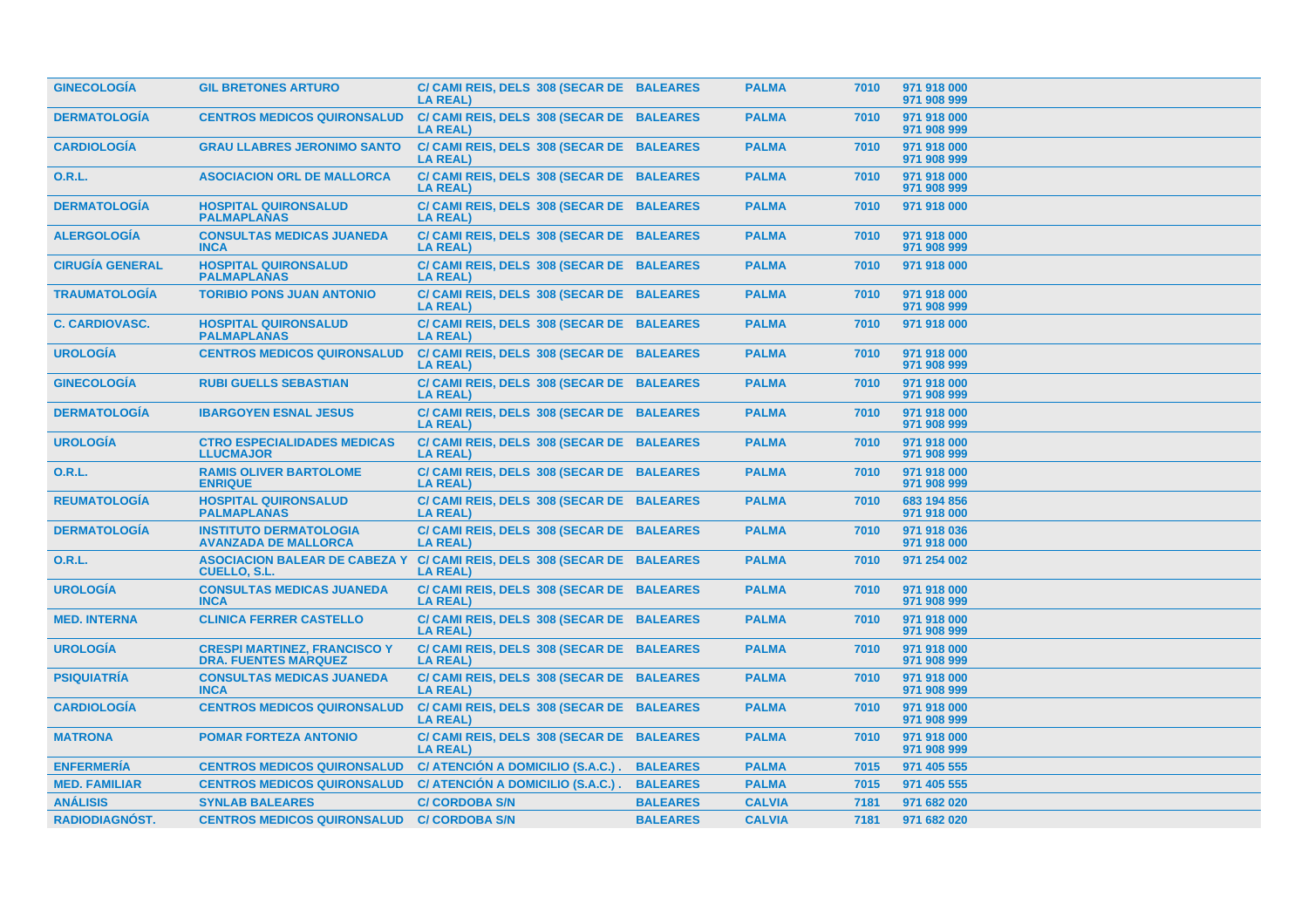| <b>MED. FAMILIAR</b>   | <b>CENTRO MEDICO PORTALS NOUS,</b><br>S.L.             | <b>PLZ DEL PORTALS NOU 3</b>       | <b>BALEARES</b> | <b>CALVIA</b>                               | 7181 | 971 676 334                |
|------------------------|--------------------------------------------------------|------------------------------------|-----------------|---------------------------------------------|------|----------------------------|
| <b>UROLOGÍA</b>        | <b>CLINICA SALUS MENORCA</b>                           | <b>C/ JOSE DELFIN SERRA 10</b>     | <b>BALEARES</b> | <b>CIUTADELLA DE 7760</b><br><b>MENORCA</b> |      | 971 481 500                |
| <b>RADIODIAGNOST.</b>  | <b>CLINICA SALUS MENORCA</b>                           | <b>C/ JOSE DELFIN SERRA 10</b>     | <b>BALEARES</b> | <b>CIUTADELLA DE 7760</b><br><b>MENORCA</b> |      | 971 481 500                |
| <b>O.R.L.</b>          | <b>CLINICA SALUS MENORCA</b>                           | <b>C/ JOSE DELFIN SERRA 10</b>     | <b>BALEARES</b> | <b>CIUTADELLA DE 7760</b><br><b>MENORCA</b> |      | 971 481 500                |
| <b>MED. INTERNA</b>    | <b>HOSPITAL GENERAL DE MURO</b>                        | C/XARA 17                          | <b>BALEARES</b> | <b>ALCUDIA</b>                              | 7400 | 971 547 373                |
| <b>PSIQUIATRIA</b>     | <b>VIDAL VINYALS NICOLAS</b>                           | <b>C/ GUILLEM MASSOT 34</b>        | <b>BALEARES</b> | <b>PALMA</b>                                | 7007 | 871 965 050                |
| <b>TRAUMATOLOGÍA</b>   | <b>MESSALUT INTEGRAL, S.L.</b>                         | <b>C/ PASEO DEL FERROCARRIL 1</b>  | <b>BALEARES</b> | <b>MANACOR</b>                              | 7500 | 971 559 000                |
| <b>OFTALMOLOGÍA</b>    | <b>ITURBIDE SERVERA CATALINA</b>                       | <b>C/ PASEO DEL FERROPCARRIL 1</b> | <b>BALEARES</b> | <b>MANACOR</b>                              | 7500 | 971 559 000                |
| <b>CARDIOLOGIA</b>     | <b>MARTI SERRA METGE, S.L.</b>                         | <b>C/JESUS 5 BAJOS</b>             | <b>BALEARES</b> | <b>PALMA</b>                                | 7012 | 971 450 003                |
| <b>ODONTOESTOMATOL</b> | <b>CLINICA USP PALMAPLANAS</b>                         | <b>AVD REI JAUME 16</b>            | <b>BALEARES</b> | <b>MANACOR</b>                              | 7500 | 971 559 343                |
| <b>MED. FAMILIAR</b>   | <b>JUANEDA URGENCIAS MEDICAS</b>                       | <b>AVD PEDRO MAS Y REUS S/N</b>    | <b>BALEARES</b> | <b>ALCUDIA</b>                              | 7400 | 971 891 300                |
| <b>ANESTESIOLOGÍA</b>  | <b>JUMUNSER S.L.P.</b>                                 | <b>C/COMPANY 30</b>                | <b>BALEARES</b> | <b>PALMA</b>                                | 7014 | 971 731 647                |
| <b>URGENCIAS</b>       | <b>CLINICA JUANEDA</b>                                 | <b>C/COMPANY 30</b>                | <b>BALEARES</b> | <b>PALMA</b>                                | 7014 | 971 731 647                |
| <b>UROLOGÍA</b>        | <b>CLINICA SALUS MENORCA</b>                           | <b>C/COMPANY 30</b>                | <b>BALEARES</b> | <b>PALMA</b>                                | 7014 | 971 731 647                |
| <b>C. MAXILOFACIAL</b> | <b>CLINICA JUANEDA</b>                                 | <b>C/COMPANY 30</b>                | <b>BALEARES</b> | <b>PALMA</b>                                | 7014 | 871 964 960<br>971 731 647 |
| <b>TRAUMATOLOGÍA</b>   | <b>BENNASAR ARBOS ANTONIO</b>                          | <b>C/COMPANY 30</b>                | <b>BALEARES</b> | <b>PALMA</b>                                | 7014 | 971 731 647                |
| <b>NEUMOLOGÍA</b>      | <b>CTRO ESPECIALIDADES MEDICAS</b><br><b>LLUCMAJOR</b> | <b>C/COMPANY 30</b>                | <b>BALEARES</b> | <b>PALMA</b>                                | 7014 | 971 731 647                |
| <b>DERMATOLOGÍA</b>    | <b>INSTITUTO BALEAR DE</b><br><b>DERMATOLOGIA</b>      | <b>C/COMPANY 30</b>                | <b>BALEARES</b> | <b>PALMA</b>                                | 7014 | 971 731 647                |
| <b>CIRUGIA GENERAL</b> | <b>CLINICA JUANEDA</b>                                 | <b>C/COMPANY 30</b>                | <b>BALEARES</b> | <b>PALMA</b>                                | 7014 | 971 731 647                |
| <b>GINECOLOGÍA</b>     | <b>GINEMAN SALUD MALLORCA</b>                          | <b>C/COMPANY 30</b>                | <b>BALEARES</b> | <b>PALMA</b>                                | 7014 | 971 731 647<br>971 280 000 |
| <b>TRAUMATOLOGIA</b>   | <b>CONSULTAS MEDICAS JUANEDA</b><br><b>INCA</b>        | <b>C/COMPANY 30</b>                | <b>BALEARES</b> | <b>PALMA</b>                                | 7014 | 971 731 647                |
| <b>GINECOLOGIA</b>     | <b>CLINICA JUANEDA</b>                                 | <b>C/COMPANY 30</b>                | <b>BALEARES</b> | <b>PALMA</b>                                | 7014 | 971 731 647                |
| <b>ANÁLISIS</b>        | <b>CLINICA JUANEDA</b>                                 | <b>C/COMPANY 30</b>                | <b>BALEARES</b> | <b>PALMA</b>                                | 7014 | 971 731 647                |
| <b>OFTALMOLOGÍA</b>    | <b>MOYA ROSSELLO JUANA MARIA</b>                       | <b>C/COMPANY 30</b>                | <b>BALEARES</b> | <b>PALMA</b>                                | 7014 | 971 731 647                |
| <b>NEUROLOGÍA</b>      | <b>HERNANDEZ ZORRILLA RICARDO</b><br><b>GUILLERMO</b>  | <b>C/COMPANY 30</b>                | <b>BALEARES</b> | <b>PALMA</b>                                | 7014 | 971 731 647                |
| <b>ENDOCRINOLOGIA</b>  | <b>HOSPITAL GENERAL DE MURO</b>                        | <b>C/COMPANY 30</b>                | <b>BALEARES</b> | <b>PALMA</b>                                | 7014 | 971 731 647                |
| <b>AREAS PEDIÁTRI.</b> | <b>BUADES FELIU MARIA</b>                              | <b>C/COMPANY 30</b>                | <b>BALEARES</b> | <b>PALMA</b>                                | 7014 | 971 731 647                |
| <b>GINECOLOGIA</b>     | <b>BARRES ECHEVARRI FRANCISCO</b><br><b>JAVIER</b>     | <b>C/COMPANY 30</b>                | <b>BALEARES</b> | <b>PALMA</b>                                | 7014 | 971 731 647                |
| <b>RADIODIAGNÓST.</b>  | <b>CLINICA JUANEDA</b>                                 | <b>C/COMPANY 30</b>                | <b>BALEARES</b> | <b>PALMA</b>                                | 7014 | 971 731 647                |
| <b>CARDIOLOGÍA</b>     | <b>POLICLINIC MANACOR, S.L.</b>                        | <b>C/COMPANY 30</b>                | <b>BALEARES</b> | <b>PALMA</b>                                | 7014 | 971 731 647                |
| <b>TRAUMATOLOGIA</b>   | <b>CLINICA JUANEDA</b>                                 | <b>C/COMPANY 30</b>                | <b>BALEARES</b> | <b>PALMA</b>                                | 7014 | 871 964 960<br>971 731 647 |
| <b>PSIQUIATRIA</b>     | <b>MICO CHOFRE FRANCISCO JAVIER</b>                    | <b>C/COMPANY 30</b>                | <b>BALEARES</b> | <b>PALMA</b>                                | 7014 | 971 731 647                |
| <b>CARDIOLOGÍA</b>     | <b>CENTROS MEDICOS QUIRONSALUD</b>                     | <b>C/COMPANY 30</b>                | <b>BALEARES</b> | <b>PALMA</b>                                | 7014 | 971 731 647                |
| <b>OFTALMOLOGÍA</b>    | <b>ABAD RAMON PILAR</b>                                | <b>C/COMPANY 30</b>                | <b>BALEARES</b> | <b>PALMA</b>                                | 7014 | 971 731 647                |
|                        |                                                        |                                    |                 |                                             |      |                            |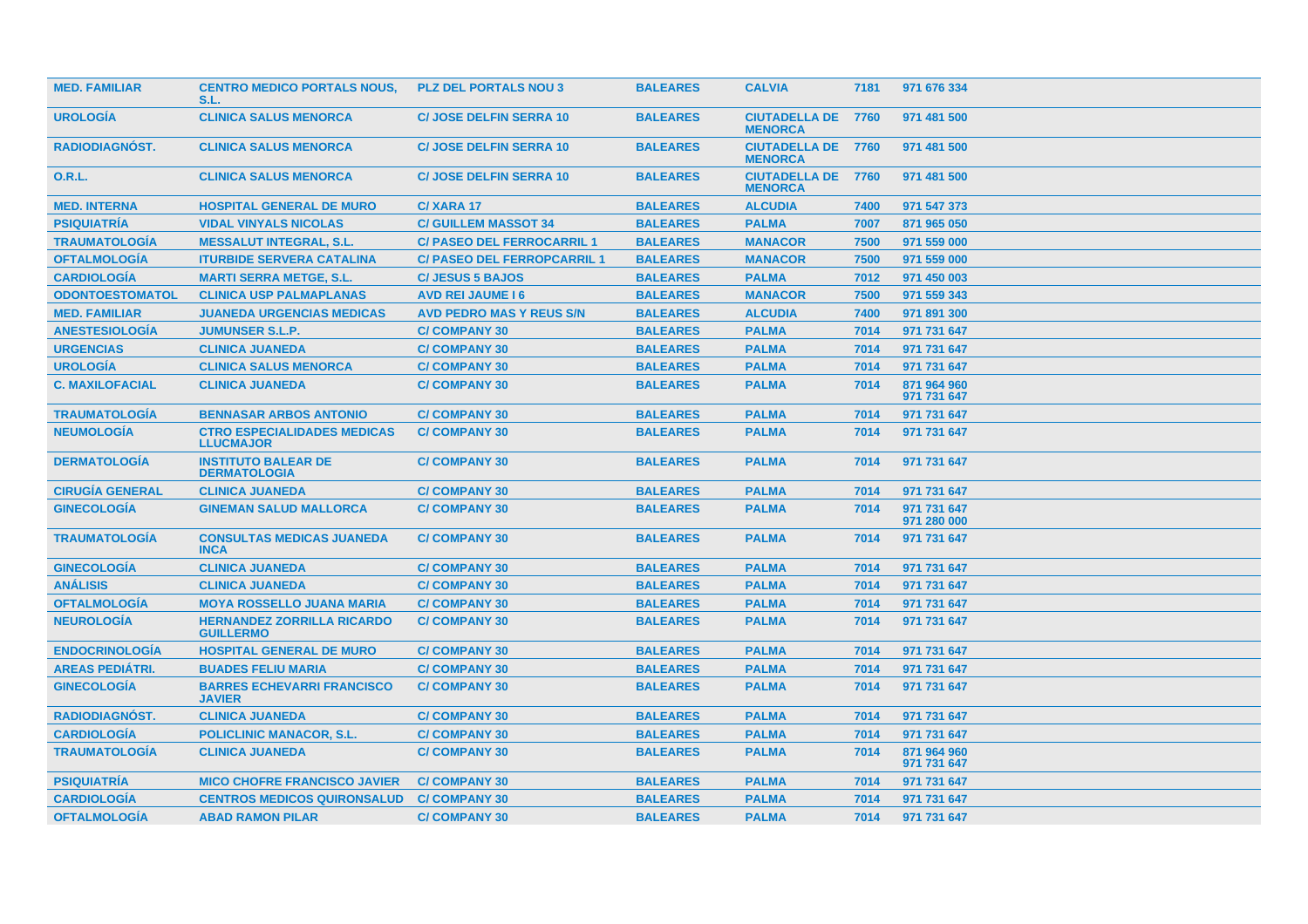| <b>TRAUMATOLOGIA</b>   | <b>CTRO ESPECIALIDADES MEDICAS</b><br><b>LLUCMAJOR</b>      | <b>C/COMPANY 30</b>                                                            | <b>BALEARES</b> | <b>PALMA</b>      | 7014 | 971 731 647 |
|------------------------|-------------------------------------------------------------|--------------------------------------------------------------------------------|-----------------|-------------------|------|-------------|
| <b>TRAUMATOLOGIA</b>   | <b>HIDALGO MARTIN CARLOS JAVIER</b>                         | <b>C/COMPANY 30</b>                                                            | <b>BALEARES</b> | <b>PALMA</b>      | 7014 | 971 731 647 |
| <b>NEUMOLOGÍA</b>      | <b>CLINICA JUANEDA</b>                                      | <b>C/COMPANY 30</b>                                                            | <b>BALEARES</b> | <b>PALMA</b>      | 7014 | 971 731 647 |
| <b>TRAUMATOLOGÍA</b>   | <b>ANTICH TRAUMA, S.L.</b>                                  | <b>C/COMPANY 30</b>                                                            | <b>BALEARES</b> | <b>PALMA</b>      | 7014 | 971 731 647 |
| <b>GINECOLOGÍA</b>     | <b>CONSULTAS MEDICAS JUANEDA</b><br><b>INCA</b>             | <b>C/COMPANY 30</b>                                                            | <b>BALEARES</b> | <b>PALMA</b>      | 7014 | 971 731 647 |
| <b>OFTALMOLOGÍA</b>    | <b>CLINICA SALUS MENORCA</b>                                | <b>C/COMPANY 30</b>                                                            | <b>BALEARES</b> | <b>PALMA</b>      | 7014 | 971 731 647 |
| <b>C. MAXILOFACIAL</b> | <b>SANTIAGO JUAN CRISTINA</b>                               | <b>C/SANTIAGO RUSSINYOL 9</b>                                                  | <b>BALEARES</b> | <b>PALMA</b>      | 7012 | 971 448 500 |
| <b>CARDIOLOGÍA</b>     | <b>CARDIOPALMA DR DELGADO</b>                               | <b>C/ PERE DEZCALLAR NET 11</b>                                                | <b>BALEARES</b> | <b>PALMA</b>      | 7003 | 871 948 383 |
| <b>UROLOGÍA</b>        | <b>ROSELLO BARBARA MARIANO</b>                              | <b>C/ ANSELM TURNEDA 12 BAJOS</b>                                              | <b>BALEARES</b> | <b>PALMA</b>      | 7010 | 971 714 733 |
| <b>PSICOLOGÍA</b>      | <b>GRUPO MEDICO MITTAL 13</b>                               | <b>PLZ PROGRESO 10 BAJOS</b>                                                   | <b>BALEARES</b> | <b>PALMA</b>      | 7013 | 971 733 874 |
| <b>MED. FAMILIAR</b>   | <b>CENTROS MEDICOS QUIRONSALUD</b>                          | <b>C/SA MAR 163</b>                                                            | <b>BALEARES</b> | <b>SOLLER</b>     | 7101 | 971 634 333 |
| <b>DERMATOLOGÍA</b>    | <b>CENTROS MEDICOS QUIRONSALUD</b>                          | <b>C/SA MAR 163</b>                                                            | <b>BALEARES</b> | <b>SOLLER</b>     | 7101 | 971 634 333 |
| <b>ANÁLISIS</b>        | <b>SYNLAB BALEARES</b>                                      | C/D'ESCAMARLÀ 6 PORTO CRISTO                                                   | <b>BALEARES</b> | <b>MANACOR</b>    | 7680 | 971 918 000 |
| <b>MED. INTERNA</b>    | HOSPITAL QUIRONSALUD SON VERI C/ PASSEIG DE L'ARBREDA S/N   |                                                                                | <b>BALEARES</b> | <b>LLUCMAJOR</b>  | 7609 | 971 443 030 |
| <b>NEUROLOGÍA</b>      | HOSPITAL QUIRONSALUD SON VERI C/ PASSEIG DE L'ARBREDA S/N   |                                                                                | <b>BALEARES</b> | <b>LLUCMAJOR</b>  | 7609 | 971 443 030 |
| <b>MED. FAMILIAR</b>   | HOSPITAL QUIRONSALUD SON VERI C/ PASSEIG DE L'ARBREDA S/N   |                                                                                | <b>BALEARES</b> | <b>LLUCMAJOR</b>  | 7609 | 971 443 030 |
| <b>DIGESTIVO</b>       | HOSPITAL QUIRONSALUD SON VERI C/ PASSEIG DE L'ARBREDA S/N   |                                                                                | <b>BALEARES</b> | <b>LLUCMAJOR</b>  | 7609 | 971 443 030 |
| <b>GINECOLOGÍA</b>     | HOSPITAL QUIRONSALUD SON VERI C/ PASSEIG DE L'ARBREDA S/N   |                                                                                | <b>BALEARES</b> | <b>LLUCMAJOR</b>  | 7609 | 971 443 030 |
| <b>CIRUGÍA GENERAL</b> | HOSPITAL QUIRONSALUD SON VERI C/ PASSEIG DE L'ARBREDA S/N   |                                                                                | <b>BALEARES</b> | <b>LLUCMAJOR</b>  | 7609 | 971 443 030 |
| <b>AREAS PEDIÁTRI.</b> | HOSPITAL QUIRONSALUD SON VERI C/ PASSEIG DE L'ARBREDA S/N   |                                                                                | <b>BALEARES</b> | <b>LLUCMAJOR</b>  | 7609 | 971 443 030 |
| <b>TRAUMATOLOGÍA</b>   | <b>CTRO ESPECIALIDADES MEDICAS</b><br><b>LLUCMAJOR</b>      | <b>C/ PASSEIG DE L'ARBREDA S/N</b>                                             | <b>BALEARES</b> | <b>LLUCMAJOR</b>  | 7609 | 971 443 030 |
| <b>NEUMOLOGIA</b>      | HOSPITAL QUIRONSALUD SON VERI C/ PASSEIG DE L'ARBREDA S/N   |                                                                                | <b>BALEARES</b> | <b>LLUCMAJOR</b>  | 7609 | 971 443 030 |
| <b>URGENCIAS</b>       | <b>HOSPITAL DE LLEVANT</b>                                  | <b>C/ESCAMARLA 6 PORTOCRISTO</b>                                               | <b>BALEARES</b> | <b>MANACOR</b>    | 7680 | 971 822 400 |
| <b>NEUROLOGÍA</b>      | <b>HOSPITAL DE LLEVANT</b>                                  | <b>C/ESCAMARLA 6 PORTOCRISTO</b>                                               | <b>BALEARES</b> | <b>MANACOR</b>    | 7680 | 971 822 400 |
| <b>AREAS PEDIÁTRI.</b> | <b>BONET SERRA BARTOLOME</b>                                | <b>C/DE PERE FRANCES 45</b>                                                    | <b>BALEARES</b> | <b>EIVISSA</b>    | 7800 | 971 311 431 |
| <b>ANÁLISIS</b>        | <b>LABORATORIO ECHEVARNE</b>                                | <b>PLZ CARRER ESGLESIA 26</b><br><b>FARMACIA TOYA PASCUAL</b><br><b>AMOROS</b> | <b>BALEARES</b> | <b>BINISSALEM</b> | 7350 | 900 909 110 |
| <b>ANÁLISIS</b>        | <b>SYNLAB BALEARES</b>                                      | <b>C/ ANATOLIA 38 CENTRO MÉDICO</b><br><b>MALBUGER-LABCO BALEARES</b>          | <b>BALEARES</b> | <b>MAO-MAHON</b>  | 7703 | 971 369 040 |
| <b>PSICOLOGÍA</b>      | <b>CENTRE ES PLA PALMA, C.B.</b>                            | <b>C/ CARDENAL ROSSELL 26 BAJOS</b><br><b>LOCAL A</b>                          | <b>BALEARES</b> | <b>PALMA</b>      | 7007 | 871 714 089 |
| 0.R.L.                 | <b>INSTITUTO DE O.R.L. DOCTOR</b><br><b>CARBONELL, S.L.</b> | <b>C/D'ESCAMARLÀ 6</b>                                                         | <b>BALEARES</b> | <b>MANACOR</b>    | 7680 | 971 908 900 |
| <b>UROLOGÍA</b>        | <b>CENTROS MEDICOS QUIRONSALUD</b>                          | <b>RBL REI JAUME 33 LOCAL 1</b>                                                | <b>BALEARES</b> | <b>MANACOR</b>    | 7500 | 971 556 000 |
| <b>URGENCIAS</b>       | <b>CENTROS MEDICOS QUIRONSALUD</b>                          | <b>RBL REI JAUME 33 LOCAL 1</b>                                                | <b>BALEARES</b> | <b>MANACOR</b>    | 7500 | 971 556 000 |
| <b>MED. FAMILIAR</b>   | <b>CENTROS MEDICOS QUIRONSALUD</b>                          | <b>RBL REI JAUME 33 LOCAL 1</b>                                                | <b>BALEARES</b> | <b>MANACOR</b>    | 7500 | 971 556 000 |
| <b>OFTALMOLOGIA</b>    | <b>QUER CAROT SANTIAGO</b>                                  | <b>C/ CAMINO DE SON RAPINYA 1</b><br><b>CENTRO OCULAR OFTALMEDIC</b>           | <b>BALEARES</b> | <b>PALMA</b>      | 7001 | 971 730 000 |
| <b>ANÁLISIS</b>        | <b>NIMGENETICS GENOMICA Y</b><br><b>MEDICINA, S.L.</b>      | <b>C/ ATENCIÓN TELEFÓNICA</b><br><b>NIMGENETICS S/N</b>                        | <b>BALEARES</b> | <b>PALMA</b>      | 7001 | 652 893 953 |
| <b>ANÁLISIS</b>        | <b>SYNLAB BALEARES</b>                                      | C/JESUS 9                                                                      | <b>BALEARES</b> | <b>PALMA</b>      | 7003 | 971 290 007 |
|                        |                                                             |                                                                                |                 |                   |      |             |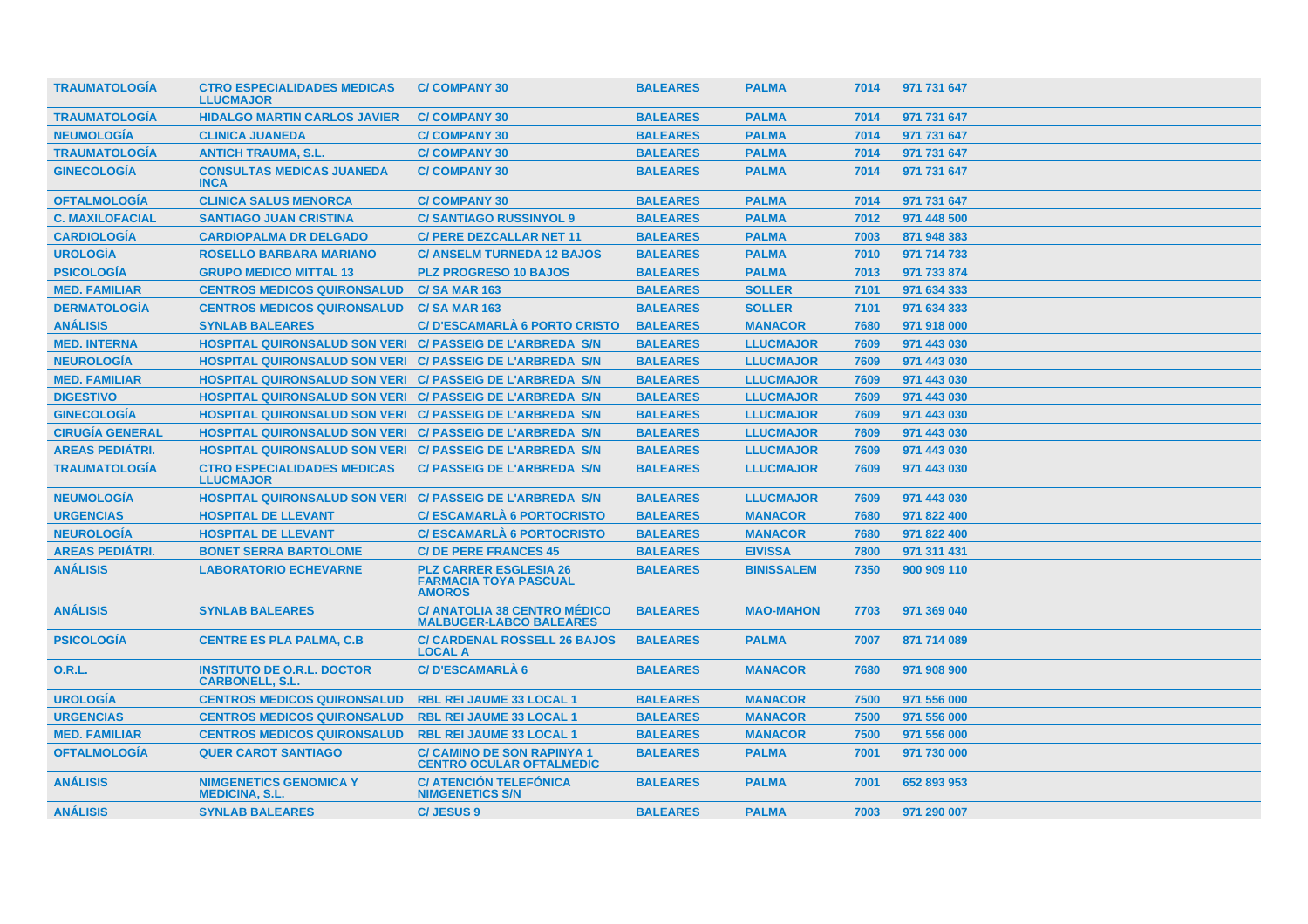| <b>MATRONA</b>         | <b>SAHUQUILLO MARTINEZ MARIA</b><br><b>CONCEPCION</b>          | <b>C/ CAMI DELS REIS 308</b>    | <b>BALEARES</b> | <b>PALMA</b>                                | 7013 | 971 918 000                |
|------------------------|----------------------------------------------------------------|---------------------------------|-----------------|---------------------------------------------|------|----------------------------|
| <b>ALERGOLOGÍA</b>     | <b>CENTROS MEDICOS QUIRONSALUD</b>                             | <b>C/NUREDDUNA 4</b>            | <b>BALEARES</b> | <b>PALMA</b>                                | 7006 | 971 466 262                |
| <b>UROLOGÍA</b>        | <b>CENTROS MEDICOS QUIRONSALUD</b>                             | <b>C/NUREDDUNA 4</b>            | <b>BALEARES</b> | <b>PALMA</b>                                | 7006 | 971 466 262                |
| <b>OFTALMOLOGÍA</b>    | <b>CENTROS MEDICOS QUIRONSALUD</b>                             | <b>C/NUREDDUNA 4</b>            | <b>BALEARES</b> | <b>PALMA</b>                                | 7006 | 971 466 262                |
| <b>AREAS PEDIÁTRI.</b> | <b>CENTROS MEDICOS QUIRONSALUD</b>                             | <b>C/NUREDDUNA 4</b>            | <b>BALEARES</b> | <b>PALMA</b>                                | 7006 | 971 466 262                |
| <b>ENFERMERÍA</b>      | <b>CENTROS MEDICOS QUIRONSALUD</b>                             | <b>C/NUREDDUNA 4</b>            | <b>BALEARES</b> | <b>PALMA</b>                                | 7006 | 971 466 262                |
| <b>ANÁLISIS</b>        | <b>SYNLAB BALEARES</b>                                         | <b>C/SALUT 38</b>               | <b>BALEARES</b> | <b>LLUCMAJOR</b>                            | 7600 | 971 441 166                |
| <b>OFTALMOLOGÍA</b>    | <b>INSTITUTO OFTALMIC DE</b><br><b>MALLORCA</b>                | <b>C/ ANSELM TURNEDA 10</b>     | <b>BALEARES</b> | <b>PALMA</b>                                | 7010 | 971 295 450<br>971 294 744 |
| <b>ENFERMERIA</b>      | <b>CLINICA SALUS MENORCA</b>                                   | <b>C/ CARRER DES CANONGE 20</b> | <b>BALEARES</b> | <b>CIUTADELLA DE 7760</b><br><b>MENORCA</b> |      | 971 480 505<br>971 481 500 |
| <b>ANÁLISIS</b>        | <b>CLINICA SALUS MENORCA</b>                                   | <b>C/ CARRER DES CANONGE 20</b> | <b>BALEARES</b> | <b>CIUTADELLA DE 7760</b><br><b>MENORCA</b> |      | 971 480 505<br>971 481 500 |
| <b>CARDIOLOGIA</b>     | <b>CLINICA SALUS MENORCA</b>                                   | <b>C/ CARRER DES CANONGE 20</b> | <b>BALEARES</b> | <b>CIUTADELLA DE 7760</b><br><b>MENORCA</b> |      | 971 480 505<br>971 481 500 |
| <b>RADIODIAGNÓST.</b>  | <b>CLINICA SALUS MENORCA</b>                                   | <b>C/ CARRER DES CANONGE 20</b> | <b>BALEARES</b> | <b>CIUTADELLA DE 7760</b><br><b>MENORCA</b> |      | 971 480 505<br>971 481 500 |
| RADIODIAGNÓST.         | <b>GABINETE RADIOLOGICO DR.</b><br><b>ROVIRA</b>               | <b>C/MISIÓN 4</b>               | <b>BALEARES</b> | <b>PALMA</b>                                | 7003 | 971 721 362                |
| <b>ENFERMERIA</b>      | <b>CTRO ESPECIALIDADES MEDICAS</b><br><b>LLUCMAJOR</b>         | <b>PLZ ESPAÑA 56</b>            | <b>BALEARES</b> | <b>LLUCMAJOR</b>                            | 7620 | 971 120 064                |
| <b>TRAUMATOLOGÍA</b>   | <b>CTRO ESPECIALIDADES MEDICAS</b><br><b>LLUCMAJOR</b>         | <b>PLZ ESPAÑA 56</b>            | <b>BALEARES</b> | <b>LLUCMAJOR</b>                            | 7620 | 971 120 064                |
| <b>FISIOTERAPIA</b>    | <b>CTRO ESPECIALIDADES MEDICAS</b><br><b>LLUCMAJOR</b>         | <b>PLZ ESPAÑA 56</b>            | <b>BALEARES</b> | <b>LLUCMAJOR</b>                            | 7620 | 971 120 064                |
| <b>PSIQUIATRIA</b>     | <b>CTRO ESPECIALIDADES MEDICAS</b><br><b>LLUCMAJOR</b>         | <b>PLZ ESPAÑA 56</b>            | <b>BALEARES</b> | <b>LLUCMAJOR</b>                            | 7620 | 971 120 064                |
| <b>ENDOCRINOLOGIA</b>  | <b>CTRO ESPECIALIDADES MEDICAS</b><br><b>LLUCMAJOR</b>         | <b>PLZ ESPAÑA 56</b>            | <b>BALEARES</b> | <b>LLUCMAJOR</b>                            | 7620 | 971 120 064                |
| <b>FISIOTERAPIA</b>    | <b>MEDISAN</b>                                                 | <b>C/ PAU 12</b>                | <b>BALEARES</b> | <b>INCA</b>                                 | 7300 | 971 880 782                |
| <b>TRAUMATOLOGÍA</b>   | <b>HIDALGO MARTIN CARLOS JAVIER</b>                            | <b>C/VELER1</b>                 | <b>BALEARES</b> | <b>MURO</b>                                 | 7458 | 971 891 900<br>971 892 244 |
| <b>C. REPARADORA</b>   | <b>SARACUT HEYMANZON GUILLERMO C/ VELER 1</b><br><b>DANIEL</b> |                                 | <b>BALEARES</b> | <b>MURO</b>                                 | 7458 | 971 891 900<br>971 892 244 |
| <b>CIRUGÍA GENERAL</b> | <b>HOSPITAL GENERAL DE MURO</b>                                | <b>C/VELER1</b>                 | <b>BALEARES</b> | <b>MURO</b>                                 | 7458 | 971 891 900                |
| <b>DERMATOLOGIA</b>    | <b>IBARGOYEN ESNAL JESUS</b>                                   | <b>C/VELER1</b>                 | <b>BALEARES</b> | <b>MURO</b>                                 | 7458 | 971 891 900                |
| <b>AREAS PEDIÁTRI.</b> | <b>HOSPITAL GENERAL DE MURO</b>                                | <b>C/VELER1</b>                 | <b>BALEARES</b> | <b>MURO</b>                                 | 7458 | 971 891 900                |
| <b>MED. INTERNA</b>    | <b>HOSPITAL GENERAL DE MURO</b>                                | <b>C/VELER1</b>                 | <b>BALEARES</b> | <b>MURO</b>                                 | 7458 | 971 891 900                |
| <b>PSICOLOGÍA</b>      | <b>HOSPITAL GENERAL DE MURO</b>                                | <b>C/VELER1</b>                 | <b>BALEARES</b> | <b>MURO</b>                                 | 7458 | 971 891 900                |
| <b>C. REPARADORA</b>   | <b>HOSPITAL GENERAL DE MURO</b>                                | <b>C/VELER1</b>                 | <b>BALEARES</b> | <b>MURO</b>                                 | 7458 | 971 891 900                |
| <b>TRAUMATOLOGÍA</b>   | <b>HOSPITAL GENERAL DE MURO</b>                                | <b>C/VELER1</b>                 | <b>BALEARES</b> | <b>MURO</b>                                 | 7458 | 971 891 900                |
| <b>ENDOCRINOLOGÍA</b>  | <b>HOSPITAL GENERAL DE MURO</b>                                | <b>C/VELER1</b>                 | <b>BALEARES</b> | <b>MURO</b>                                 | 7458 | 971 891 900                |
| <b>GINECOLOGÍA</b>     | <b>KUPMAN NEU ENRIQUE ROLANDO</b>                              | <b>C/VELER1</b>                 | <b>BALEARES</b> | <b>MURO</b>                                 | 7458 | 971 891 900<br>971 892 211 |
| <b>ENDOCRINOLOGIA</b>  | <b>FLAQUER RIUTORT PEDRO</b>                                   | <b>C/SANTIAGO RUSSINYOL 9</b>   | <b>BALEARES</b> | <b>PALMA</b>                                | 7012 | 971 918 044<br>971 711 455 |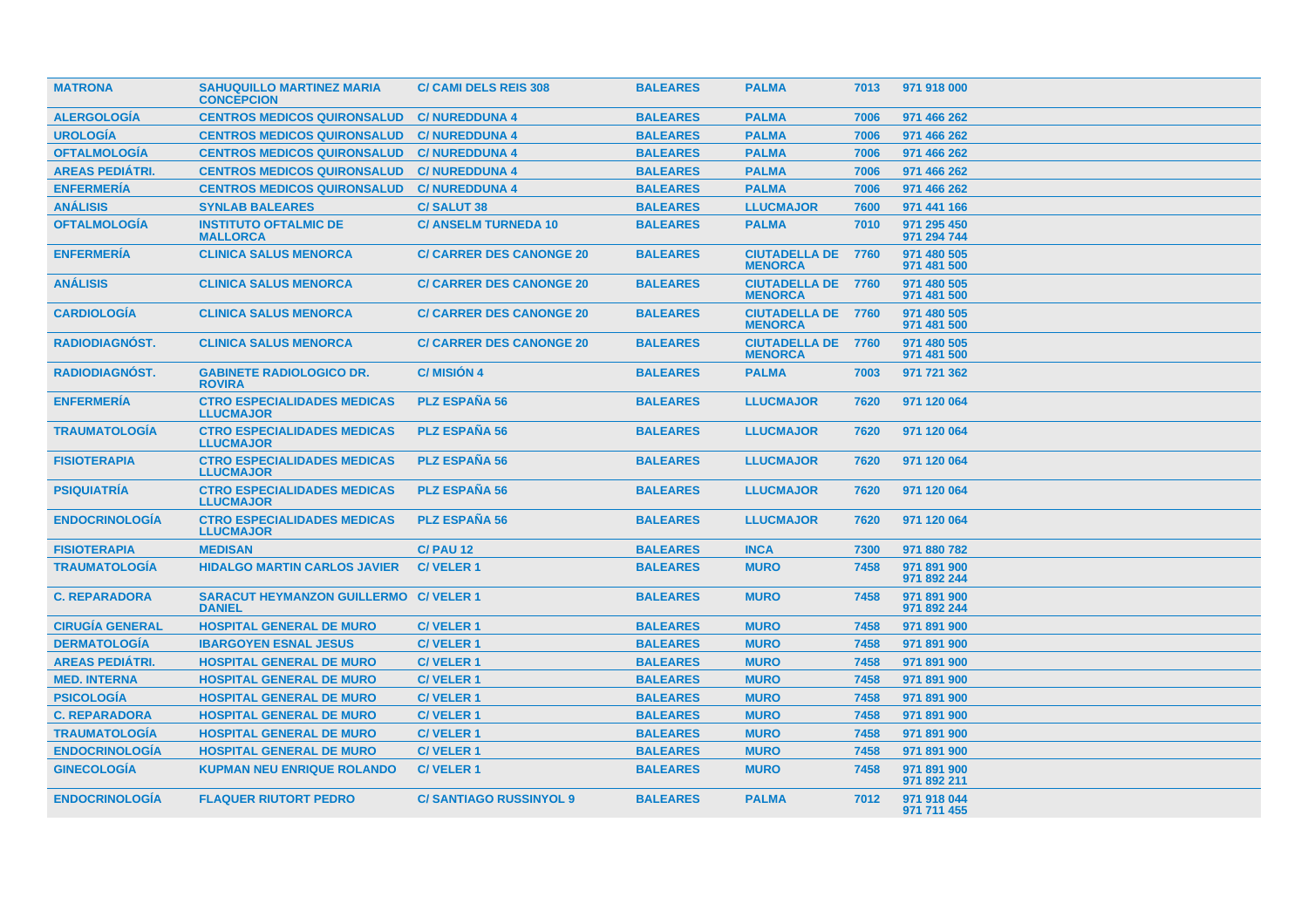| <b>DIGESTIVO</b>       | <b>FONT CORTAL BARTOLOME</b>                                          | <b>C/SANTIAGO RUSSINYOL 9</b>  | <b>BALEARES</b> | <b>PALMA</b>   | 7012 | 971 918 044<br>971 711 455 |  |
|------------------------|-----------------------------------------------------------------------|--------------------------------|-----------------|----------------|------|----------------------------|--|
| <b>ANESTESIOLOGIA</b>  | <b>CLINICA ROTGER</b>                                                 | <b>C/SANTIAGO RUSSINYOL 9</b>  | <b>BALEARES</b> | <b>PALMA</b>   | 7012 | 971 448 500                |  |
| <b>NEUROFISIOLOGÍA</b> | <b>CLINICA ROTGER</b>                                                 | <b>C/SANTIAGO RUSSINYOL 9</b>  | <b>BALEARES</b> | <b>PALMA</b>   | 7012 | 971 448 500                |  |
| <b>DERMATOLOGÍA</b>    | <b>CLINICA FERRER CASTELLO</b>                                        | <b>C/SANTIAGO RUSSINYOL 9</b>  | <b>BALEARES</b> | <b>PALMA</b>   | 7012 | 971 918 044<br>971 711 455 |  |
| <b>NEUROLOGÍA</b>      | <b>CLINICA ROTGER</b>                                                 | <b>C/SANTIAGO RUSSINYOL 9</b>  | <b>BALEARES</b> | <b>PALMA</b>   | 7012 | 971 448 500                |  |
| <b>GINECOLOGIA</b>     | <b>DRA. LETICIA LAZZALETTA</b>                                        | <b>C/SANTIAGO RUSSINYOL 9</b>  | <b>BALEARES</b> | <b>PALMA</b>   | 7012 | 971 448 500<br>626 641 565 |  |
| <b>C. VASCULAR</b>     | <b>CLINICA ROTGER</b>                                                 | <b>C/SANTIAGO RUSSINYOL 9</b>  | <b>BALEARES</b> | <b>PALMA</b>   | 7012 | 971 448 500                |  |
| <b>C. MAXILOFACIAL</b> | <b>GABINETE BALEAR DE CIRUGIA</b><br><b>ORAL Y MAXILOFACIAL, S.L.</b> | <b>C/SANTIAGO RUSSINYOL 9</b>  | <b>BALEARES</b> | <b>PALMA</b>   | 7012 | 971 918 044<br>971 711 455 |  |
| <b>DERMATOLOGÍA</b>    | <b>CLINICA ROTGER</b>                                                 | <b>C/ SANTIAGO RUSSINYOL 9</b> | <b>BALEARES</b> | <b>PALMA</b>   | 7012 | 971 448 500                |  |
| <b>GINECOLOGÍA</b>     | <b>BARRES ECHEVARRI FRANCISCO</b><br><b>JAVIER</b>                    | <b>C/SANTIAGO RUSSINYOL 9</b>  | <b>BALEARES</b> | <b>PALMA</b>   | 7012 | 971 918 044<br>971 711 455 |  |
| <b>CARDIOLOGÍA</b>     | <b>LEAL MAYOL JUAN JOSE</b>                                           | <b>C/SANTIAGO RUSSINYOL 9</b>  | <b>BALEARES</b> | <b>PALMA</b>   | 7012 | 971 918 044<br>971 711 455 |  |
| <b>GINECOLOGIA</b>     | <b>DARDER ANDREU BARTOLOME</b>                                        | <b>C/SANTIAGO RUSSINYOL 9</b>  | <b>BALEARES</b> | <b>PALMA</b>   | 7012 | 971 448 500                |  |
| <b>TRAUMATOLOGIA</b>   | <b>CONSULTAS MEDICAS JUANEDA</b><br><b>INCA</b>                       | <b>C/SANTIAGO RUSSINYOL 9</b>  | <b>BALEARES</b> | <b>PALMA</b>   | 7012 | 971 918 044<br>971 711 455 |  |
| <b>C. MAXILOFACIAL</b> | <b>IRIARTE MAXILOFACIAL</b>                                           | <b>C/SANTIAGO RUSSINYOL 9</b>  | <b>BALEARES</b> | <b>PALMA</b>   | 7012 | 971 448 500                |  |
| <b>DERMATOLOGÍA</b>    | <b>HOSPITAL GENERAL DE MURO</b>                                       | <b>C/SANTIAGO RUSSINYOL 9</b>  | <b>BALEARES</b> | <b>PALMA</b>   | 7012 | 971 918 044<br>971 711 455 |  |
| <b>AREAS PEDIÁTRI.</b> | <b>INSTITUTO BALEAR DE PEDIATRIA.</b><br>S.L.                         | <b>C/SANTIAGO RUSSINYOL 9</b>  | <b>BALEARES</b> | <b>PALMA</b>   | 7012 | 971 918 044<br>971 711 455 |  |
| <b>ENDOCRINOLOGÍA</b>  | <b>MOLL MASCARO MARGARITA</b><br><b>GRACIA</b>                        | <b>C/SANTIAGO RUSSINYOL 9</b>  | <b>BALEARES</b> | <b>PALMA</b>   | 7012 | 971 918 044<br>971 711 455 |  |
| <b>HOSP. GENERAL</b>   | <b>CLINICA ROTGER</b>                                                 | <b>C/SANTIAGO RUSSINYOL 9</b>  | <b>BALEARES</b> | <b>PALMA</b>   | 7012 | 971 448 500                |  |
| <b>GINECOLOGÍA</b>     | <b>CENTROS MEDICOS QUIRONSALUD</b>                                    | <b>C/SANTIAGO RUSSINYOL 9</b>  | <b>BALEARES</b> | <b>PALMA</b>   | 7012 | 971 918 044<br>971 711 455 |  |
| <b>C. MAXILOFACIAL</b> | <b>POLICLINICA NUESTRA SEÑORA</b><br><b>DEL ROSARIO</b>               | <b>C/VIA ROMANA S/N</b>        | <b>BALEARES</b> | <b>EIVISSA</b> | 7800 | 971 301 916                |  |
| <b>NEUMOLOGÍA</b>      | <b>POLICLINICA NUESTRA SEÑORA</b><br><b>DEL ROSARIO</b>               | <b>C/VIA ROMANA S/N</b>        | <b>BALEARES</b> | <b>EIVISSA</b> | 7800 | 971 301 916                |  |
| <b>AREAS PEDIÁTRI.</b> | <b>POLICLINICA NUESTRA SEÑORA</b><br><b>DEL ROSARIO</b>               | <b>C/VIA ROMANA S/N</b>        | <b>BALEARES</b> | <b>EIVISSA</b> | 7800 | 971 301 916<br>971 302 354 |  |
| <b>HOSP. GENERAL</b>   | <b>POLICLINICA NUESTRA SEÑORA</b><br><b>DEL ROSARIO</b>               | <b>C/VIA ROMANA S/N</b>        | <b>BALEARES</b> | <b>EIVISSA</b> | 7800 | 971 301 916                |  |
| <b>MED. INTERNA</b>    | <b>POLICLINICA NUESTRA SEÑORA</b><br><b>DEL ROSARIO</b>               | <b>C/VIA ROMANA S/N</b>        | <b>BALEARES</b> | <b>EIVISSA</b> | 7800 | 971 301 916                |  |
| <b>DERMATOLOGIA</b>    | <b>POLICLINICA NUESTRA SEÑORA</b><br><b>DEL ROSARIO</b>               | <b>C/VIA ROMANA S/N</b>        | <b>BALEARES</b> | <b>EIVISSA</b> | 7800 | 971 301 916<br>971 302 354 |  |
| <b>TRAUMATOLOGÍA</b>   | <b>RAMOS MARTIN JOSE JAVIER</b>                                       | <b>AVD ALEMANYA 2</b>          | <b>BALEARES</b> | <b>PALMA</b>   | 7003 | 971 758 811                |  |
| <b>O.R.L.</b>          | <b>RAMIS OLIVER BARTOLOME</b><br><b>ENRIQUE</b>                       | <b>C/ GALERÍAS JAIME III 2</b> | <b>BALEARES</b> | <b>PALMA</b>   | 7012 | 971 724 853                |  |
| <b>ANÁLISIS</b>        | <b>M.DURAN BELLIDO / DR.J.DURAN</b><br><b>COMPANY</b>                 | <b>C/ARAGON 67</b>             | <b>BALEARES</b> | <b>EIVISSA</b> | 7800 | 971 304 507                |  |
| <b>MED. FAMILIAR</b>   | <b>JUANEDA URGENCIAS MEDICAS</b>                                      | <b>AVD JOAN MIRÓ 297</b>       | <b>BALEARES</b> | <b>PALMA</b>   | 7015 | 971 401 054                |  |
| <b>TRAUMATOLOGÍA</b>   | <b>RAMOS MARTIN JOSE JAVIER</b>                                       | <b>C/ CAMI LA VILETA 30</b>    | <b>BALEARES</b> | <b>PALMA</b>   | 7011 | 971 767 553<br>620 154 552 |  |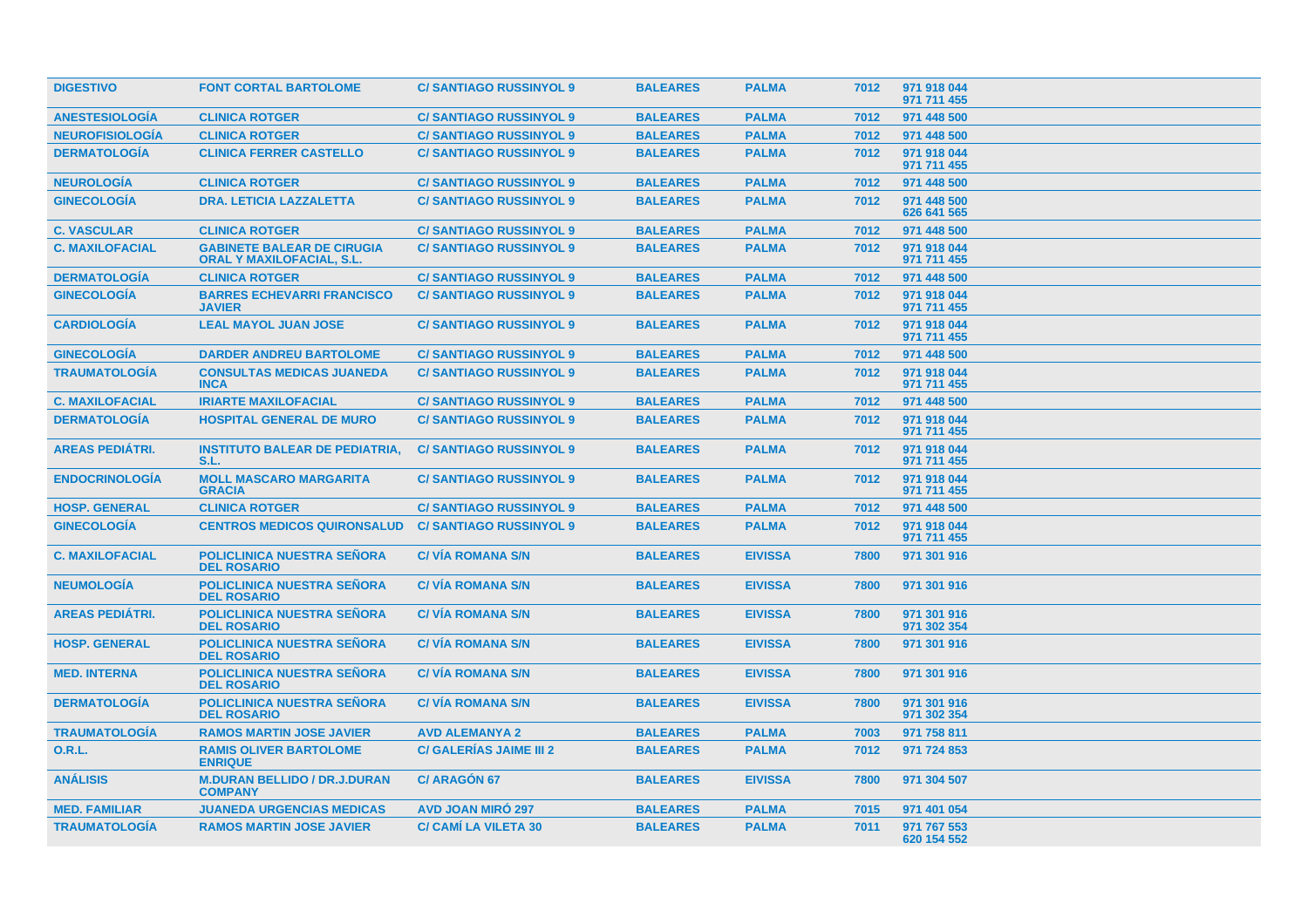| <b>O.R.L.</b>          | <b>BOVER FONT CARLOS PABLO</b>                                  | <b>C/ CAMI LA VILETA 30</b> | <b>BALEARES</b> | <b>PALMA</b> | 7011 | 971 767 556<br>971 262 000 |
|------------------------|-----------------------------------------------------------------|-----------------------------|-----------------|--------------|------|----------------------------|
| <b>OFTALMOLOGÍA</b>    | <b>OBRADOR PROHENS PEDRO</b>                                    | <b>C/ CAMI LA VILETA 30</b> | <b>BALEARES</b> | <b>PALMA</b> | 7011 | 971 767 553<br>620 154 552 |
| <b>UROLOGIA</b>        | <b>CONSULTAS MEDICAS JUANEDA</b><br><b>INCA</b>                 | <b>C/ CAMI LA VILETA 30</b> | <b>BALEARES</b> | <b>PALMA</b> | 7011 | 971 767 553<br>620 154 552 |
| <b>MED. FAMILIAR</b>   | <b>POLICLINICA MIRAMAR</b>                                      | <b>C/ CAMI LA VILETA 30</b> | <b>BALEARES</b> | <b>PALMA</b> | 7011 | 971 767 000<br>971 767 500 |
| <b>GINECOLOGIA</b>     | <b>JUNCOSA ALVAREZ DE</b><br><b>SOTOMAYOR MARIA DE LES NEUS</b> | <b>C/ CAMI LA VILETA 30</b> | <b>BALEARES</b> | <b>PALMA</b> | 7011 | 971 767 153<br>663 527 674 |
| <b>GINECOLOGIA</b>     | <b>CTRO ESPECIALIDADES MEDICAS</b><br><b>LLUCMAJOR</b>          | <b>C/ CAMI LA VILETA 30</b> | <b>BALEARES</b> | <b>PALMA</b> | 7011 | 971 767 553<br>620 154 552 |
| <b>CARDIOLOGÍA</b>     | <b>TRIOLA FORT MIGUEL</b>                                       | <b>C/ CAMI LA VILETA 30</b> | <b>BALEARES</b> | <b>PALMA</b> | 7011 | 971 767 553<br>620 154 552 |
| <b>TRAUMATOLOGÍA</b>   | <b>POLICLINICA MIRAMAR</b>                                      | <b>C/ CAMI LA VILETA 30</b> | <b>BALEARES</b> | <b>PALMA</b> | 7011 | 971 767 000<br>971 767 538 |
| <b>OFTALMOLOGÍA</b>    | <b>CLINICA OFTALMOLOGICA</b><br><b>EXCIMER LASER PALMA</b>      | <b>C/ CAMI LA VILETA 30</b> | <b>BALEARES</b> | <b>PALMA</b> | 7011 | 971 767 553<br>620 154 552 |
| <b>CIRUGÍA GENERAL</b> | <b>GUITART TERRAZA RAMON</b>                                    | <b>C/ CAMI LA VILETA 30</b> | <b>BALEARES</b> | <b>PALMA</b> | 7011 | 971 221 594<br>971 767 563 |
| <b>ENDOCRINOLOGÍA</b>  | <b>CABRER REUS JUAN</b>                                         | <b>C/ CAMI LA VILETA 30</b> | <b>BALEARES</b> | <b>PALMA</b> | 7011 | 971 767 553<br>620 154 552 |
| <b>C. REPARADORA</b>   | <b>SARACUT HEYMANZON GUILLERMO</b><br><b>DANIEL</b>             | <b>C/ CAMI LA VILETA 30</b> | <b>BALEARES</b> | <b>PALMA</b> | 7011 | 971 767 553<br>620 154 552 |
| <b>HOSP. GENERAL</b>   | <b>POLICLINICA MIRAMAR</b>                                      | <b>C/ CAMI LA VILETA 30</b> | <b>BALEARES</b> | <b>PALMA</b> | 7011 | 971 767 000<br>971 767 500 |
| <b>O.R.L.</b>          | <b>RAMIS OLIVER BARTOLOME</b><br><b>ENRIQUE</b>                 | <b>C/ CAMI LA VILETA 30</b> | <b>BALEARES</b> | <b>PALMA</b> | 7011 | 971 767 553<br>620 154 552 |
| <b>C. REPARADORA</b>   | <b>JUAN RABELL S.L.</b>                                         | <b>C/ CAMI LA VILETA 30</b> | <b>BALEARES</b> | <b>PALMA</b> | 7011 |                            |
| 0.R.L.                 | <b>ASOCIACION ORL DE MALLORCA</b>                               | <b>C/ CAMI LA VILETA 30</b> | <b>BALEARES</b> | <b>PALMA</b> | 7011 | 971 767 073<br>971 767 500 |
| <b>GINECOLOGÍA</b>     | <b>CORNAGO MARTINEZ DAVID</b>                                   | <b>C/ CAMI LA VILETA 30</b> | <b>BALEARES</b> | <b>PALMA</b> | 7011 | 971 767 000<br>971 767 553 |
| <b>GINECOLOGÍA</b>     | <b>SUBIRATS GOMIS ALEJANDRA</b>                                 | <b>C/ CAMI LA VILETA 30</b> | <b>BALEARES</b> | <b>PALMA</b> | 7011 | 971 767 553<br>620 154 552 |
| <b>O.R.L.</b>          | <b>AGRUPACION BALEAR DE</b><br><b>OTORRINOLARINGOLOGIA</b>      | <b>C/ CAMI LA VILETA 30</b> | <b>BALEARES</b> | <b>PALMA</b> | 7011 | 971 767 000                |
| <b>CARDIOLOGÍA</b>     | <b>CONSULTAS MEDICAS JUANEDA</b><br><b>INCA</b>                 | <b>C/ CAMI LA VILETA 30</b> | <b>BALEARES</b> | <b>PALMA</b> | 7011 | 971 767 553<br>620 154 552 |
| <b>C. VASCULAR</b>     | <b>LOZANO VILARDELL PASCUAL</b>                                 | <b>C/ CAMI LA VILETA 30</b> | <b>BALEARES</b> | <b>PALMA</b> | 7011 | 971 767 553<br>620 154 552 |
| <b>DERMATOLOGÍA</b>    | <b>JANER TORRENS VICTOR</b>                                     | <b>C/ CAMI LA VILETA 30</b> | <b>BALEARES</b> | <b>PALMA</b> | 7011 | 971 455 012                |
| <b>TRAUMATOLOGÍA</b>   | <b>POLICLINICA MIRAMAR</b>                                      | <b>C/ CAMI LA VILETA 30</b> | <b>BALEARES</b> | <b>PALMA</b> | 7011 | 971 767 000<br>971 767 091 |
| <b>C. CARDIOVASC.</b>  | <b>POLICLINICA MIRAMAR</b>                                      | <b>C/ CAMI LA VILETA 30</b> | <b>BALEARES</b> | <b>PALMA</b> | 7011 | 971 767 577<br>971 767 000 |
| <b>NEUMOLOGÍA</b>      | <b>NICOLAU PASTRIE FELIPE</b>                                   | <b>C/ CAMI LA VILETA 30</b> | <b>BALEARES</b> | <b>PALMA</b> | 7011 | 971 767 553<br>620 154 552 |
| <b>CIRUGÍA GENERAL</b> | <b>GUITART TERRAZA RAMON</b>                                    | <b>C/ CAMI LA VILETA 30</b> | <b>BALEARES</b> | <b>PALMA</b> | 7011 | 971 767 553<br>620 154 552 |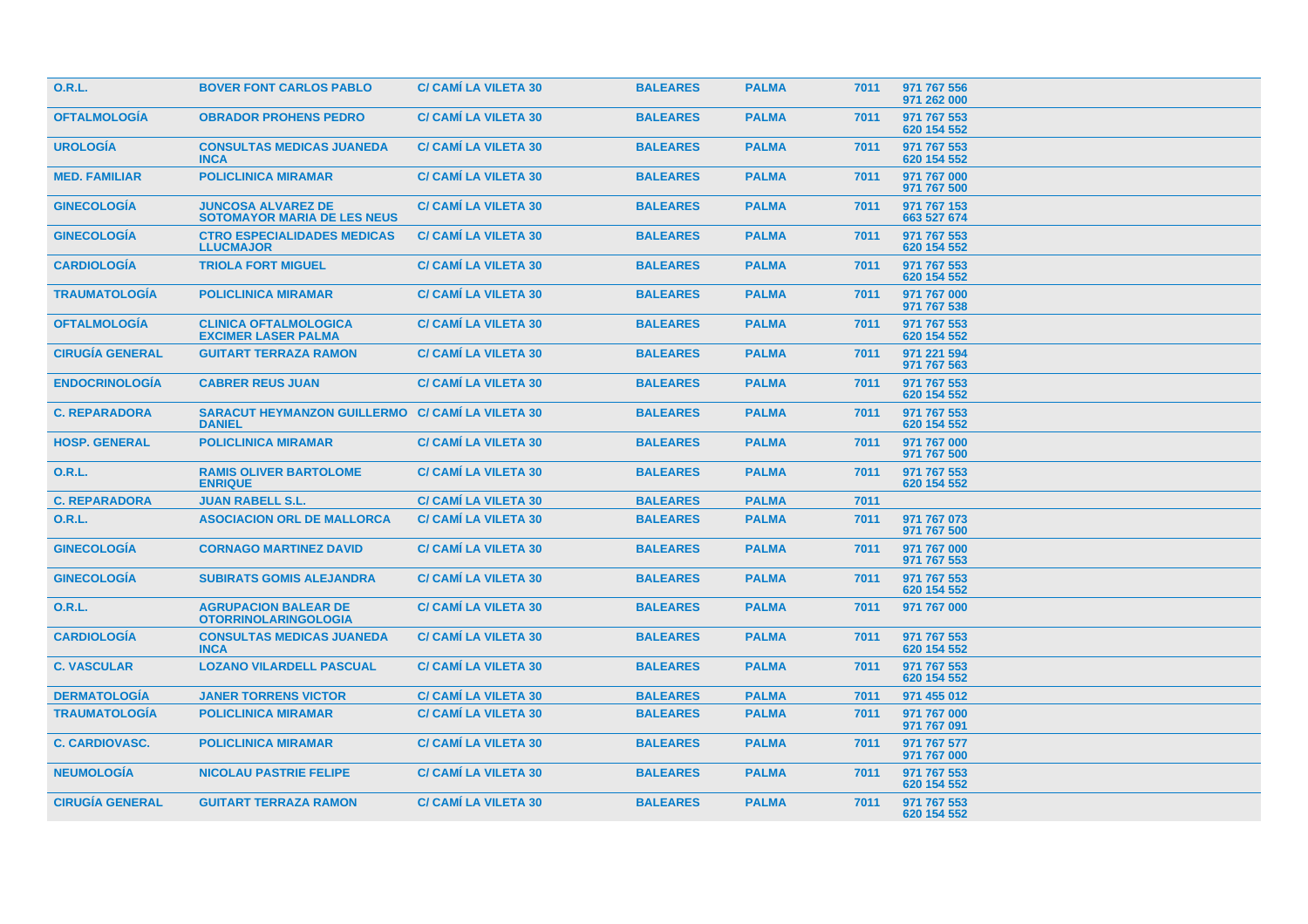| <b>TRAUMATOLOGIA</b>   | <b>POLICLINIC MANACOR, S.L.</b>                        | <b>C/ CAMI LA VILETA 30</b>  | <b>BALEARES</b> | <b>PALMA</b>     | 7011 | 971 767 553<br>620 154 552 |
|------------------------|--------------------------------------------------------|------------------------------|-----------------|------------------|------|----------------------------|
| <b>MED. INTERNA</b>    | <b>POLICLINICA MIRAMAR</b>                             | <b>C/ CAMI LA VILETA 30</b>  | <b>BALEARES</b> | <b>PALMA</b>     | 7011 | 971 767 000<br>971 767 500 |
| <b>O.R.L.</b>          | <b>CLINICA SALUS MENORCA</b>                           | <b>C/ CAMI LA VILETA 30</b>  | <b>BALEARES</b> | <b>PALMA</b>     | 7011 | 971 767 553<br>620 154 552 |
| <b>C. VASCULAR</b>     | <b>JULIA MONTOYA JAIME</b>                             | <b>C/ CAMI LA VILETA 30</b>  | <b>BALEARES</b> | <b>PALMA</b>     | 7011 | 971 707 000                |
| <b>C. TORÁCICA</b>     | <b>GIGIREY CASTRO ORLANDO</b>                          | <b>C/ CAMI LA VILETA 30</b>  | <b>BALEARES</b> | <b>PALMA</b>     | 7011 | 971 767 000                |
| <b>CIRUGÍA GENERAL</b> | <b>POLICLINICA MIRAMAR</b>                             | <b>C/ CAMI LA VILETA 30</b>  | <b>BALEARES</b> | <b>PALMA</b>     | 7011 | 971 767 000<br>971 767 500 |
| <b>TRAUMATOLOGIA</b>   | <b>BALEAR DE PODOLOGIA, S.L.</b>                       | <b>C/ CAMI LA VILETA 30</b>  | <b>BALEARES</b> | <b>PALMA</b>     | 7011 | 871 939 400<br>971 767 553 |
| <b>CARDIOLOGIA</b>     | <b>MORENO BANDERA FRANCISCO</b><br><b>JAVIER ELOY</b>  | <b>C/ CAMI LA VILETA 30</b>  | <b>BALEARES</b> | <b>PALMA</b>     | 7011 | 971 767 553<br>620 154 552 |
| <b>NEUROLOGÍA</b>      | <b>HERNANDEZ ZORRILLA RICARDO</b><br><b>GUILLERMO</b>  | <b>C/ CAMI LA VILETA 30</b>  | <b>BALEARES</b> | <b>PALMA</b>     | 7011 | 971 767 553<br>620 154 552 |
| <b>PODOLOGÍA</b>       | <b>PODOACTIVA</b>                                      | <b>C/ CAMI LA VILETA 30</b>  | <b>BALEARES</b> | <b>PALMA</b>     | 7011 | 971 455 212<br>971 284 411 |
| <b>DERMATOLOGÍA</b>    | <b>INSTITUTO BALEAR DE</b><br><b>DERMATOLOGIA</b>      | <b>C/ CAMI LA VILETA 30</b>  | <b>BALEARES</b> | <b>PALMA</b>     | 7011 | 971 767 553<br>620 154 552 |
| <b>HOSP, DE DIA</b>    | <b>POLICLINICA MIRAMAR</b>                             | <b>C/ CAMI LA VILETA 30</b>  | <b>BALEARES</b> | <b>PALMA</b>     | 7011 | 971 767 000<br>971 767 500 |
| <b>NEUMOLOGÍA</b>      | <b>CENTROS MEDICOS QUIRONSALUD</b>                     | <b>C/ CAMI LA VILETA 30</b>  | <b>BALEARES</b> | <b>PALMA</b>     | 7011 | 971 767 553<br>620 154 552 |
| <b>TRAUMATOLOGÍA</b>   | <b>CONSULTAS MEDICAS JUANEDA</b><br><b>INCA</b>        | <b>C/ CAMI LA VILETA 30</b>  | <b>BALEARES</b> | <b>PALMA</b>     | 7011 | 971 767 553<br>620 154 552 |
| <b>DIGESTIVO</b>       | <b>FONT CORTAL BARTOLOME</b>                           | <b>C/ CAMI LA VILETA 30</b>  | <b>BALEARES</b> | <b>PALMA</b>     | 7011 |                            |
| <b>CARDIOLOGÍA</b>     | <b>ORELLANA MAS JORGE</b>                              | <b>C/ CAMI LA VILETA 30</b>  | <b>BALEARES</b> | <b>PALMA</b>     | 7011 | 971 767 553<br>620 154 552 |
| <b>O.R.L.</b>          | <b>TOLOSA CABANI FERNANDO</b>                          | <b>C/MENORCA 3</b>           | <b>BALEARES</b> | <b>PALMA</b>     | 7011 |                            |
| <b>ANESTESIOLOGÍA</b>  | <b>CLINICA SALUS MENORCA</b>                           | <b>AVD VIVES LLULL 6</b>     | <b>BALEARES</b> | <b>MAO-MAHON</b> | 7703 | 971 481 500<br>971 351 115 |
| <b>ANÁLISIS</b>        | <b>CLINICA SALUS MENORCA</b>                           | <b>AVD VIVES LLULL 6</b>     | <b>BALEARES</b> | <b>MAO-MAHON</b> | 7703 | 971 481 500<br>971 351 115 |
| <b>OFTALMOLOGÍA</b>    | <b>CLINICA SALUS MENORCA</b>                           | <b>AVD VIVES LLULL 6</b>     | <b>BALEARES</b> | <b>MAO-MAHON</b> | 7703 | 971 481 500<br>971 351 115 |
| <b>GINECOLOGÍA</b>     | <b>CLINICA SALUS MENORCA</b>                           | <b>AVD VIVES LLULL 6</b>     | <b>BALEARES</b> | <b>MAO-MAHON</b> | 7703 | 971 481 500<br>971 351 115 |
| <b>HEMATOLOGIA</b>     | <b>CLINICA SALUS MENORCA</b>                           | <b>AVD VIVES LLULL 6</b>     | <b>BALEARES</b> | <b>MAO-MAHON</b> | 7703 | 971 481 500<br>971 351 115 |
| <b>NEUMOLOGIA</b>      | <b>CLINICA SALUS MENORCA</b>                           | <b>AVD VIVES LLULL 6</b>     | <b>BALEARES</b> | <b>MAO-MAHON</b> | 7703 | 971 481 500<br>971 351 115 |
| <b>AREAS PEDIÁTRI.</b> | <b>LLITERAS FULLANA FRANCISCA</b>                      | <b>C/ GRAN 135</b>           | <b>BALEARES</b> | <b>SA POBLA</b>  | 7420 | 971 540 854<br>971 544 223 |
| <b>TRAUMATOLOGÍA</b>   | <b>POLICLINIC MANACOR, S.L.</b>                        | C/ PIUS XII 11               | <b>BALEARES</b> | <b>MANACOR</b>   | 7500 | 971 553 366<br>971 553 290 |
| <b>OFTALMOLOGÍA</b>    | <b>CENTROS MEDICOS QUIRONSALUD</b>                     | <b>C/ GRAN VÍA COLÓN 201</b> | <b>BALEARES</b> | <b>INCA</b>      | 7300 | 971 883 030                |
| <b>URGENCIAS</b>       | <b>CTRO ESPECIALIDADES MEDICAS</b><br><b>LLUCMAJOR</b> | <b>C/CIUTAT 12</b>           | <b>BALEARES</b> | <b>LLUCMAJOR</b> | 7620 | 971 120 021                |
| <b>PSICOLOGIA</b>      | <b>CTRO ESPECIALIDADES MEDICAS</b><br><b>LLUCMAJOR</b> | <b>C/CIUTAT12</b>            | <b>BALEARES</b> | <b>LLUCMAJOR</b> | 7620 | 971 120 021                |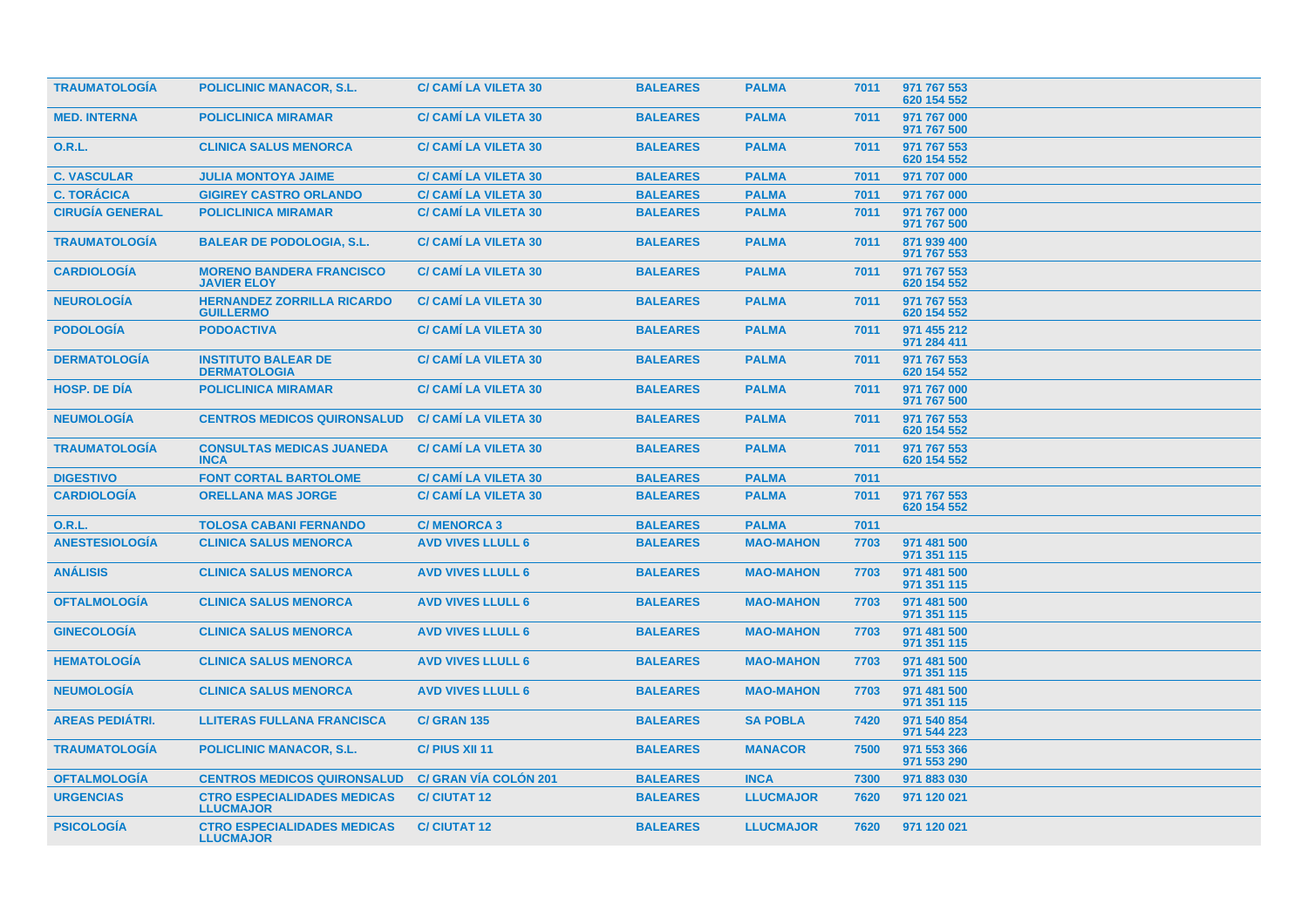| <b>AREAS PEDIÁTRI.</b> | <b>CTRO ESPECIALIDADES MEDICAS</b><br><b>LLUCMAJOR</b> | <b>C/ CIUTAT 12</b>                                                                      | <b>BALEARES</b> | <b>LLUCMAJOR</b> | 7620 | 971 120 021                |
|------------------------|--------------------------------------------------------|------------------------------------------------------------------------------------------|-----------------|------------------|------|----------------------------|
| <b>NEUMOLOGÍA</b>      | <b>CONSULTAS MEDICAS JUANEDA</b><br><b>INCA</b>        | <b>AVD GRAN VÍA COLÓN 48 BAJOS</b>                                                       | <b>BALEARES</b> | <b>INCA</b>      | 7300 | 971 507 777                |
| <b>TRAUMATOLOGÍA</b>   | DR. TERRADES Y DR. SALVA,<br><b>CIRUGIA DE LA MANO</b> | <b>AVD GRAN VÍA COLÓN 48 BAJOS</b>                                                       | <b>BALEARES</b> | <b>INCA</b>      | 7300 | 971 507 777                |
| <b>MED. FAMILIAR</b>   | <b>CONSULTAS MEDICAS JUANEDA</b><br><b>INCA</b>        | <b>AVD GRAN VÍA COLÓN 48 BAJOS</b>                                                       | <b>BALEARES</b> | <b>INCA</b>      | 7300 | 971 507 777                |
| <b>PSIQUIATRÍA</b>     | <b>CONSULTAS MEDICAS JUANEDA</b><br><b>INCA</b>        | <b>AVD GRAN VÍA COLÓN 48 BAJOS</b>                                                       | <b>BALEARES</b> | <b>INCA</b>      | 7300 | 971 507 777                |
| <b>CARDIOLOGÍA</b>     | <b>MORENO BANDERA FRANCISCO</b><br><b>JAVIER ELOY</b>  | <b>C/ REIS CATOLICS 21</b>                                                               | <b>BALEARES</b> | <b>MURO</b>      | 7440 | 971 537 132                |
| <b>PSICOLOGÍA</b>      | <b>HOSPITAL DE LLEVANT</b>                             | <b>AVD REI JAUME 16</b>                                                                  | <b>BALEARES</b> | <b>MANACOR</b>   | 7500 | 971 844 844                |
| <b>C. REPARADORA</b>   | <b>MESCONSULTES MÉDIQUES</b><br><b>MANACOR</b>         | C/ CAMI REIS, DELS 308 (SECAR DE BALEARES<br><b>LA REAL)</b>                             |                 | <b>PALMA</b>     | 7010 | 971 918 000<br>971 908 999 |
| <b>NEUMOLOGÍA</b>      | <b>CENTROS MEDICOS QUIRONSALUD</b>                     | C/ CAMI REIS, DELS 308 (SECAR DE BALEARES<br><b>LA REAL)</b>                             |                 | <b>PALMA</b>     | 7010 | 971 918 000<br>971 908 999 |
| <b>NEUROLOGÍA</b>      | <b>HOSPITAL QUIRONSALUD</b><br><b>PALMAPLANAS</b>      | C/ CAMI REIS, DELS 308 (SECAR DE BALEARES<br><b>LA REAL)</b>                             |                 | <b>PALMA</b>     | 7010 | 971 918 000                |
| <b>CIRUGIA GENERAL</b> | <b>CENTROS MEDICOS QUIRONSALUD</b>                     | C/ CAMI REIS, DELS 308 (SECAR DE BALEARES<br><b>LA REAL)</b>                             |                 | <b>PALMA</b>     | 7010 | 971 918 000<br>971 908 999 |
| <b>HEMATOLOGÍA</b>     | <b>HOSPITAL QUIRONSALUD</b><br><b>PALMAPLANAS</b>      | C/ CAMI REIS, DELS 308 (SECAR DE BALEARES<br><b>LA REAL)</b>                             |                 | <b>PALMA</b>     | 7010 | 971 918 000                |
| <b>C. REPARADORA</b>   | <b>DANIEL</b>                                          | SARACUT HEYMANZON GUILLERMO C/ CAMI REIS, DELS 308 (SECAR DE BALEARES<br><b>LA REAL)</b> |                 | <b>PALMA</b>     | 7010 | 971 918 000<br>971 908 999 |
| <b>UROLOGÍA</b>        | <b>HOSPITAL QUIRONSALUD</b><br><b>PALMAPLANAS</b>      | C/ CAMI REIS, DELS 308 (SECAR DE BALEARES<br><b>LA REAL)</b>                             |                 | <b>PALMA</b>     | 7010 | 971 918 000                |
| <b>C. VASCULAR</b>     | <b>COROMINAS ROURA CARLOS</b>                          | C/ CAMI REIS, DELS 308 (SECAR DE BALEARES<br><b>LA REAL)</b>                             |                 | <b>PALMA</b>     | 7010 | 971 918 000<br>971 908 999 |
| <b>NEUMOLOGÍA</b>      | <b>MARTI SERRA METGE, S.L.</b>                         | C/ CAMI REIS, DELS 308 (SECAR DE BALEARES<br><b>LA REAL)</b>                             |                 | <b>PALMA</b>     | 7010 | 971 918 000<br>971 908 999 |
| <b>AREAS PEDIÁTRI.</b> | <b>LLITERAS FULLANA FRANCISCA</b>                      | C/ CAMI REIS, DELS 308 (SECAR DE BALEARES<br><b>LA REAL)</b>                             |                 | <b>PALMA</b>     | 7010 | 971 918 000<br>971 908 999 |
| <b>NEUMOLOGÍA</b>      | <b>HOSPITAL QUIRONSALUD</b><br><b>PALMAPLANAS</b>      | C/ CAMI REIS, DELS 308 (SECAR DE BALEARES<br><b>LA REAL)</b>                             |                 | <b>PALMA</b>     | 7010 | 971 918 000                |
| <b>UROLOGÍA</b>        | <b>ROSELLO BARBARA MARIANO</b>                         | C/ CAMI REIS, DELS 308 (SECAR DE BALEARES<br><b>LA REAL)</b>                             |                 | <b>PALMA</b>     | 7010 | 971 918 000<br>971 908 999 |
| <b>NEUMOLOGÍA</b>      | <b>NICOLAU PASTRIE FELIPE</b>                          | C/ CAMI REIS, DELS 308 (SECAR DE BALEARES<br><b>LA REAL)</b>                             |                 | <b>PALMA</b>     | 7010 | 971 918 000<br>971 908 999 |
| <b>OFTALMOLOGÍA</b>    | DRES ORDUÑA, VILA, FRAU,<br><b>ESTEVA</b>              | C/ CAMI REIS, DELS 308 (SECAR DE BALEARES<br><b>LA REAL)</b>                             |                 | <b>PALMA</b>     | 7010 | 971 918 000<br>971 908 999 |
| <b>OFTALMOLOGÍA</b>    | <b>ITURBIDE SERVERA CATALINA</b>                       | C/ CAMI REIS, DELS 308 (SECAR DE BALEARES<br><b>LA REAL)</b>                             |                 | <b>PALMA</b>     | 7010 | 971 918 000<br>971 908 999 |
| <b>CARDIOLOGÍA</b>     | <b>HOSPITAL QUIRONSALUD</b><br><b>PALMAPLANAS</b>      | C/ CAMI REIS, DELS 308 (SECAR DE BALEARES<br><b>LA REAL)</b>                             |                 | <b>PALMA</b>     | 7010 | 683 194 856<br>971 918 000 |
| <b>GINECOLOGÍA</b>     | <b>HOSPITAL QUIRONSALUD</b><br><b>PALMAPLANAS</b>      | C/ CAMI REIS, DELS 308 (SECAR DE BALEARES<br><b>LA REAL)</b>                             |                 | <b>PALMA</b>     | 7010 | 971 918 000                |
| <b>ALERGOLOGÍA</b>     | <b>CENTRO DE ALERGIA Y ASMA</b><br><b>BALEAR, S.L.</b> | C/ CAMI REIS, DELS 308 (SECAR DE BALEARES<br><b>LA REAL)</b>                             |                 | <b>PALMA</b>     | 7010 | 971 918 000<br>971 908 999 |
| <b>GINECOLOGÍA</b>     | <b>CHICHARRO ORTEGA ANGELES</b>                        | C/ CAMI REIS, DELS 308 (SECAR DE BALEARES<br><b>LA REAL)</b>                             |                 | <b>PALMA</b>     | 7010 | 971 918 000<br>971 908 999 |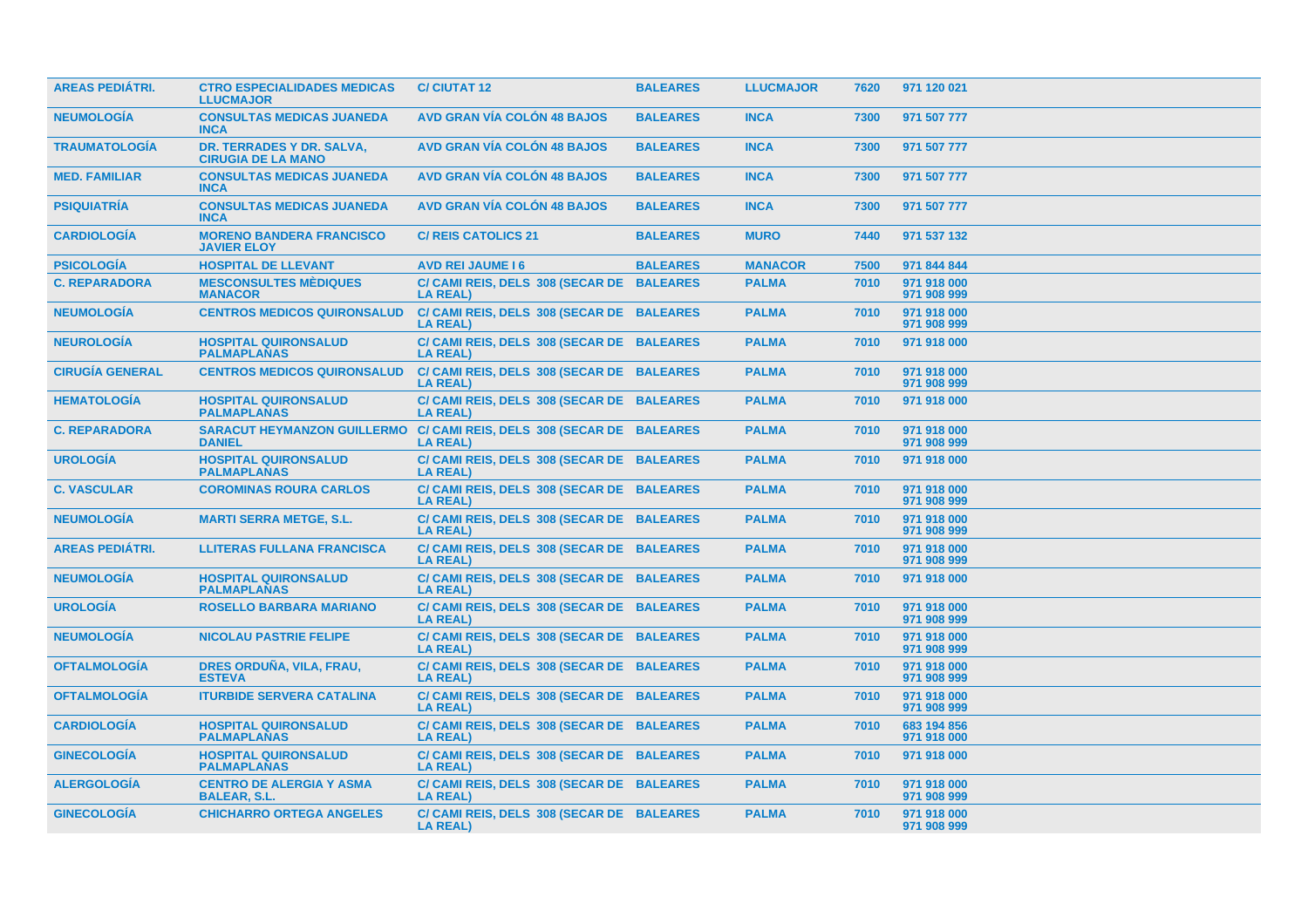| <b>GINECOLOGÍA</b>     | <b>HOSPITAL GENERAL DE MURO</b>                         | C/ CAMI REIS, DELS 308 (SECAR DE BALEARES<br><b>LA REAL)</b> |                 | <b>PALMA</b>    | 7010 | 971 918 000<br>971 908 999 |
|------------------------|---------------------------------------------------------|--------------------------------------------------------------|-----------------|-----------------|------|----------------------------|
| <b>CARDIOLOGÍA</b>     | <b>MARTI SERRA METGE, S.L.</b>                          | C/ CAMI REIS, DELS 308 (SECAR DE BALEARES<br><b>LA REAL)</b> |                 | <b>PALMA</b>    | 7010 | 971 918 000<br>971 908 999 |
| <b>GINECOLOGÍA</b>     | <b>ROIG VALLESPIR, MARGARITA</b>                        | C/ CAMI REIS, DELS 308 (SECAR DE BALEARES<br><b>LA REAL)</b> |                 | <b>PALMA</b>    | 7010 | 971 918 000                |
| <b>URGENCIAS</b>       | <b>HOSPITAL QUIRONSALUD</b><br><b>PALMAPLANAS</b>       | C/ CAMI REIS, DELS 308 (SECAR DE BALEARES<br><b>LA REAL)</b> |                 | <b>PALMA</b>    | 7010 | 683 194 856<br>971 918 000 |
| <b>GINECOLOGÍA</b>     | <b>INSTITUTO BALEAR DE</b><br><b>INFERTILIDAD, S.L.</b> | C/ CAMI REIS, DELS 308 (SECAR DE BALEARES<br><b>LA REAL)</b> |                 | <b>PALMA</b>    | 7010 | 971 918 000<br>971 908 999 |
| 0.R.L.                 | <b>GARCIA RODRIGUEZ JAVIER</b><br><b>FRANCISCO</b>      | C/ CAMI REIS, DELS 308 (SECAR DE BALEARES<br><b>LA REAL)</b> |                 | <b>PALMA</b>    | 7010 | 971 918 000<br>971 254 002 |
| <b>ENDOCRINOLOGÍA</b>  | <b>HOSPITAL QUIRONSALUD</b><br><b>PALMAPLANAS</b>       | C/ CAMI REIS, DELS 308 (SECAR DE BALEARES<br><b>LA REAL)</b> |                 | <b>PALMA</b>    | 7010 | 683 194 856<br>971 918 000 |
| <b>NEUMOLOGIA</b>      | <b>CONSULTAS MEDICAS JUANEDA</b><br><b>INCA</b>         | C/ CAMI REIS, DELS 308 (SECAR DE BALEARES<br><b>LA REAL)</b> |                 | <b>PALMA</b>    | 7010 | 971 918 000<br>971 908 999 |
| <b>GINECOLOGÍA</b>     | <b>CENTROS MEDICOS QUIRONSALUD</b>                      | C/ CAMI REIS, DELS 308 (SECAR DE BALEARES<br><b>LA REAL)</b> |                 | <b>PALMA</b>    | 7010 | 971 918 000<br>971 908 999 |
| <b>AREAS PEDIÁTRI.</b> | <b>VERGES AGUILO EDELMIRO</b>                           | C/ CAMI REIS, DELS 308 (SECAR DE BALEARES<br><b>LA REAL)</b> |                 | <b>PALMA</b>    | 7010 | 971 918 027<br>971 918 000 |
| <b>TRAUMATOLOGIA</b>   | <b>CTRO ESPECIALIDADES MEDICAS</b><br><b>LLUCMAJOR</b>  | C/ CAMI REIS, DELS 308 (SECAR DE BALEARES<br>LA REAL)        |                 | <b>PALMA</b>    | 7010 | 971 918 000<br>971 908 999 |
| <b>NEUMOLOGÍA</b>      | <b>HOSPITAL GENERAL DE MURO</b>                         | C/ CAMI REIS, DELS 308 (SECAR DE BALEARES<br><b>LA REAL)</b> |                 | <b>PALMA</b>    | 7010 | 971 918 000<br>971 908 999 |
| <b>ENDOCRINOLOGÍA</b>  | <b>CENTROS MEDICOS QUIRONSALUD</b>                      | C/ CAMI REIS, DELS 308 (SECAR DE BALEARES<br><b>LA REAL)</b> |                 | <b>PALMA</b>    | 7010 | 971 918 000<br>971 908 999 |
| <b>C. REPARADORA</b>   | <b>LLULL CERDA RAMON</b>                                | C/ CAMI REIS, DELS 308 (SECAR DE BALEARES<br><b>LA REAL)</b> |                 | <b>PALMA</b>    | 7010 | 971 910 075<br>971 910 074 |
| <b>NEUROLOGÍA</b>      | <b>CALDENTEY TOUS MARGARITA</b>                         | C/ CAMI REIS, DELS 308 (SECAR DE BALEARES<br><b>LA REAL)</b> |                 | <b>PALMA</b>    | 7010 | 971 918 000<br>971 908 999 |
| <b>C. VASCULAR</b>     | <b>LOZANO VILARDELL PASCUAL</b>                         | C/ CAMI REIS, DELS 308 (SECAR DE BALEARES<br><b>LA REAL)</b> |                 | <b>PALMA</b>    | 7010 | 971 918 000<br>971 908 999 |
| <b>TRAUMATOLOGÍA</b>   | DR. TERRADES Y DR. SALVA,<br><b>CIRUGIA DE LA MANO</b>  | C/ CAMI REIS, DELS 308 (SECAR DE BALEARES<br><b>LA REAL)</b> |                 | <b>PALMA</b>    | 7010 | 971 918 000<br>971 908 999 |
| <b>ONCOLOGIA</b>       | <b>HOSPITAL QUIRONSALUD</b><br><b>PALMAPLANAS</b>       | C/ CAMI REIS, DELS 308 (SECAR DE BALEARES<br><b>LA REAL)</b> |                 | <b>PALMA</b>    | 7010 | 683 194 856<br>971 918 000 |
| <b>UROLOGIA</b>        | <b>HOSPITAL QUIRONSALUD</b><br><b>PALMAPLANAS</b>       | C/ CAMI REIS, DELS 308 (SECAR DE BALEARES<br><b>LA REAL)</b> |                 | <b>PALMA</b>    | 7010 | 683 194 856<br>971 918 000 |
| <b>C. REPARADORA</b>   | <b>HOSPITAL QUIRONSALUD</b><br><b>PALMAPLANAS</b>       | C/ CAMI REIS, DELS 308 (SECAR DE BALEARES<br><b>LA REAL)</b> |                 | <b>PALMA</b>    | 7010 | 971 918 000                |
| <b>MED. INTERNA</b>    | <b>SERRA MIR ANTONIO</b>                                | C/ CAMI REIS, DELS 308 (SECAR DE BALEARES<br><b>LA REAL)</b> |                 | <b>PALMA</b>    | 7010 | 971 918 000<br>971 908 999 |
| <b>AREAS PEDIÁTRI.</b> | <b>BONET SERRA BARTOLOME</b>                            | C/ CAMI REIS, DELS 308 (SECAR DE BALEARES<br><b>LA REAL)</b> |                 | <b>PALMA</b>    | 7010 | 971 918 000<br>971 908 999 |
| <b>CIRUGÍA GENERAL</b> | <b>PAGAN POMAR ALBERTO JOSE</b>                         | C/ CAMI REIS, DELS 308 (SECAR DE BALEARES<br><b>LA REAL)</b> |                 | <b>PALMA</b>    | 7010 | 971 918 000<br>971 908 999 |
| <b>URGENCIAS</b>       | <b>CTRO ESPECIALIDADES MEDICAS</b><br><b>LLUCMAJOR</b>  | C/ CAMI REIS, DELS 308 (SECAR DE BALEARES<br><b>LA REAL)</b> |                 | <b>PALMA</b>    | 7010 | 971 918 000<br>971 908 999 |
| <b>MED. FAMILIAR</b>   | <b>CANEVES VANRELL BARBARA</b>                          | <b>C/SAN ROC 9</b>                                           | <b>BALEARES</b> | <b>PORRERES</b> | 7260 | 971 166 643                |
|                        |                                                         |                                                              |                 |                 |      |                            |
| <b>ENDOCRINOLOGÍA</b>  | <b>CENTROS MEDICOS QUIRONSALUD</b>                      | <b>C/ CORDOBA S/N</b>                                        | <b>BALEARES</b> | <b>CALVIA</b>   | 7181 | 971 682 020                |
| <b>UROLOGÍA</b>        | <b>CENTROS MEDICOS QUIRONSALUD</b>                      | <b>C/ CORDOBA S/N</b>                                        | <b>BALEARES</b> | <b>CALVIA</b>   | 7181 | 971 682 020                |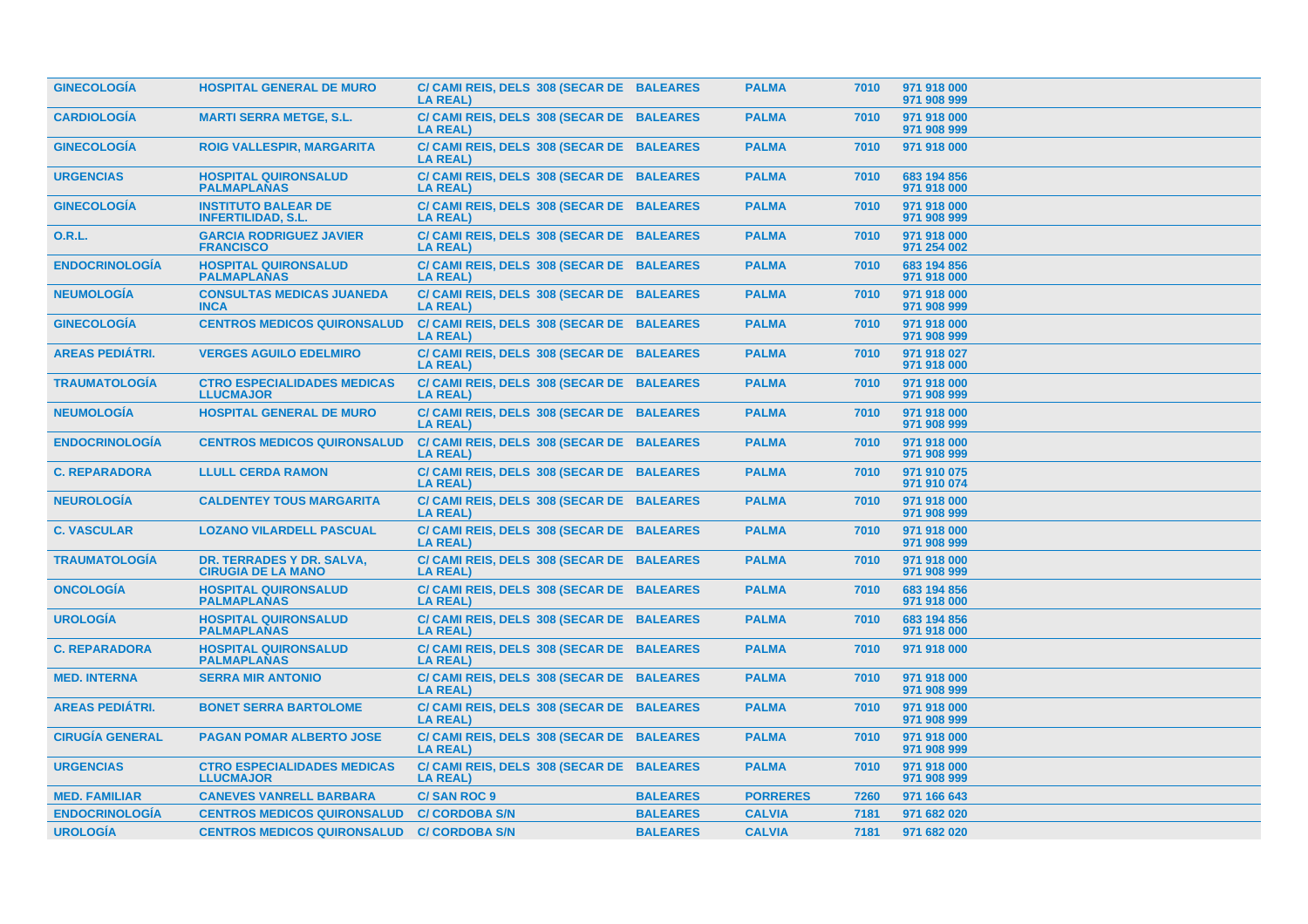| <b>CARDIOLOGIA</b>    | <b>CLINICA SALUS MENORCA</b>                           | <b>C/JOSE DELFIN SERRA 10</b>                                   | <b>BALEARES</b> | <b>CIUTADELLA DE 7760</b><br><b>MENORCA</b> |      | 971 481 500                |
|-----------------------|--------------------------------------------------------|-----------------------------------------------------------------|-----------------|---------------------------------------------|------|----------------------------|
| <b>CARDIOLOGÍA</b>    | <b>HOSPITAL GENERAL DE MURO</b>                        | C/XARA 17                                                       | <b>BALEARES</b> | <b>ALCUDIA</b>                              | 7400 | 971 547 373                |
| <b>ENDOCRINOLOGÍA</b> | <b>HOSPITAL GENERAL DE MURO</b>                        | C/XARA 17                                                       | <b>BALEARES</b> | <b>ALCUDIA</b>                              | 7400 | 971 547 373                |
| <b>C. REPARADORA</b>  | <b>MESCONSULTES MÉDIQUES</b><br><b>MANACOR</b>         | <b>C/ PASEO DEL FERROCARRIL 1</b>                               | <b>BALEARES</b> | <b>MANACOR</b>                              | 7500 | 971 559 000                |
| <b>ANÁLISIS</b>       | <b>LABORATORIO DELTA C.B.</b>                          | <b>C/FERRERIES 25</b>                                           | <b>BALEARES</b> | <b>CIUTADELLA DE</b><br><b>MENORCA</b>      | 7760 | 971 381 750                |
| <b>OFTALMOLOGIA</b>   | <b>DRA. D<sup>a</sup> MARIA ISABEL AIBAR</b>           | <b>C/ COSTA DE LES GERMANETES 6</b>                             | <b>BALEARES</b> | <b>PALMA</b>                                | 7010 | 971 758 954                |
| <b>ENFERMERÍA</b>     | <b>CENTROS MEDICOS QUIRONSALUD</b>                     | <b>C/ RONDA MANACOR 29</b>                                      | <b>BALEARES</b> | <b>CAMPOS</b>                               | 7630 | 971 651 999                |
| <b>OFTALMOLOGÍA</b>   | <b>CENTROS MEDICOS QUIRONSALUD</b>                     | <b>C/ RONDA MANACOR 29</b>                                      | <b>BALEARES</b> | <b>CAMPOS</b>                               | 7630 | 971 651 999                |
| <b>CARDIOLOGÍA</b>    | <b>CENTROS MEDICOS QUIRONSALUD</b>                     | <b>C/ RONDA MANACOR 29</b>                                      | <b>BALEARES</b> | <b>CAMPOS</b>                               | 7630 | 971 651 999                |
| <b>TRAUMATOLOGÍA</b>  | <b>CENTROS MEDICOS QUIRONSALUD</b>                     | <b>C/ RONDA MANACOR 29</b>                                      | <b>BALEARES</b> | <b>CAMPOS</b>                               | 7630 | 971 651 999                |
| <b>MATRONA</b>        | <b>RAMON FRAU MARIA ANTONIA</b>                        | <b>C/SANTIAGO RUSSINYOL 9</b>                                   | <b>BALEARES</b> | <b>PALMA</b>                                | 7012 | 971 448 500                |
| <b>UROLOGÍA</b>       | <b>CLINICA ROTGER</b>                                  | <b>C/SANTIAGO RUSSINYOL 9</b>                                   | <b>BALEARES</b> | <b>PALMA</b>                                | 7012 | 971 448 500                |
| <b>FISIOTERAPIA</b>   | <b>GUARINOS MUNAR MIGUEL</b>                           | <b>C/JESUS 5 BAJOS</b>                                          | <b>BALEARES</b> | <b>PALMA</b>                                | 7012 | 971 450 003<br>971 759 269 |
| <b>NEUROLOGÍA</b>     | <b>HERNANDEZ ZORRILLA RICARDO</b><br><b>GUILLERMO</b>  | <b>C/JESUS 5 BAJOS</b>                                          | <b>BALEARES</b> | <b>PALMA</b>                                | 7012 | 971 450 003                |
| <b>DERMATOLOGIA</b>   | <b>SCANDINAVIAN BALEARIC</b><br><b>INSTITUTE, S.L.</b> | <b>C/JESUS 5 BAJOS</b>                                          | <b>BALEARES</b> | <b>PALMA</b>                                | 7012 | 971 450 003                |
| <b>ENDOCRINOLOGÍA</b> | <b>MOLL MASCARO MARGARITA</b><br><b>GRACIA</b>         | <b>C/JESUS 5 BAJOS</b>                                          | <b>BALEARES</b> | <b>PALMA</b>                                | 7012 | 971 450 003                |
| <b>MED. FAMILIAR</b>  | <b>JUANEDA URGENCIAS MEDICAS</b>                       | <b>C/ SAN RAMON NONATO S/N</b>                                  | <b>BALEARES</b> | <b>LLUCMAJOR</b>                            | 7600 | 971 490 211                |
| <b>MED. FAMILIAR</b>  | <b>JUANEDA URGENCIAS MEDICAS</b>                       | <b>PSO DEL MAR 44</b>                                           | <b>BALEARES</b> | <b>CALVIA</b>                               | 7181 | 971 128 001                |
| <b>MED. FAMILIAR</b>  | <b>JUANEDA URGENCIAS MEDICAS</b>                       | <b>C/ RAMÓN FRANCO 32</b>                                       | <b>BALEARES</b> | <b>CAPDEPERA</b>                            | 7590 | 971 565 274                |
| <b>MED. FAMILIAR</b>  | <b>CAMPOS CALZADO EMNIS</b>                            | <b>C/ VÍA DE LA COMUNIDAD</b><br><b>VALENCIANA, LOCAL D 371</b> | <b>BALEARES</b> | <b>MANACOR</b>                              | 7688 | 971 833 321<br>678 959 950 |
| <b>HOSP, DE DIA</b>   | <b>OFTALMEDIC SALVA, S.L.U.</b>                        | <b>C/ CAMINO DE SON RAPINYA 1</b><br><b>BAJOS</b>               | <b>BALEARES</b> | <b>PALMA</b>                                | 7013 | 971 730 055                |
| <b>OFTALMOLOGIA</b>   | <b>OFTALMEDIC SALVA, S.L.U.</b>                        | <b>C/ CAMINO DE SON RAPINYA 1</b><br><b>BAJOS</b>               | <b>BALEARES</b> | <b>PALMA</b>                                | 7013 | 971 730 055<br>971 220 074 |
| <b>FISIOTERAPIA</b>   | <b>CENTRO DE REHABILITACION CALA</b><br>D'OR. CB       | <b>AVD BIENVENIDOS 5</b>                                        | <b>BALEARES</b> | <b>SANTANYI</b>                             | 7660 | 971 595 420<br>617 319 431 |
| <b>TRAUMATOLOGÍA</b>  | DR. TERRADES Y DR. SALVA,<br><b>CIRUGIA DE LA MANO</b> | <b>C/COMPANY 30</b>                                             | <b>BALEARES</b> | <b>PALMA</b>                                | 7014 | 971 731 647                |
| <b>DERMATOLOGÍA</b>   | <b>IBARGOYEN ESNAL JESUS</b>                           | <b>C/COMPANY 30</b>                                             | <b>BALEARES</b> | <b>PALMA</b>                                | 7014 | 971 731 647                |
| <b>REUMATOLOGÍA</b>   | <b>PERICAS ALEMANY MIGUEL</b>                          | <b>C/COMPANY 30</b>                                             | <b>BALEARES</b> | <b>PALMA</b>                                | 7014 | 971 731 647                |
| <b>GINECOLOGÍA</b>    | <b>LIA GARCIA MARIA JESUS</b>                          | <b>C/COMPANY 30</b>                                             | <b>BALEARES</b> | <b>PALMA</b>                                | 7014 | 971 731 647                |
| <b>GINECOLOGÍA</b>    | <b>RUBI GUELLS SEBASTIAN</b>                           | <b>C/COMPANY 30</b>                                             | <b>BALEARES</b> | <b>PALMA</b>                                | 7014 | 971 731 647                |
| <b>PSIQUIATRÍA</b>    | <b>CLINICA SALUS MENORCA</b>                           | <b>C/COMPANY 30</b>                                             | <b>BALEARES</b> | <b>PALMA</b>                                | 7014 | 971 731 647                |
| <b>O.R.L.</b>         | <b>MESCONSULTES MÈDIQUES</b><br><b>MANACOR</b>         | <b>C/COMPANY 30</b>                                             | <b>BALEARES</b> | <b>PALMA</b>                                | 7014 | 971 731 647                |
| <b>ANESTESIOLOGÍA</b> | <b>ANESTESISTAS BALEARES</b><br><b>ASOCIADOS, S.L.</b> | <b>C/COMPANY 30</b>                                             | <b>BALEARES</b> | <b>PALMA</b>                                | 7014 | 971 731 647                |
| <b>NEUMOLOGÍA</b>     | <b>NICOLAU PASTRIE FELIPE</b>                          | <b>C/COMPANY 30</b>                                             | <b>BALEARES</b> | <b>PALMA</b>                                | 7014 | 971 731 647                |
| <b>DERMATOLOGÍA</b>   | <b>MESCONSULTES MÉDIQUES</b><br><b>MANACOR</b>         | <b>C/COMPANY 30</b>                                             | <b>BALEARES</b> | <b>PALMA</b>                                | 7014 | 971 731 647                |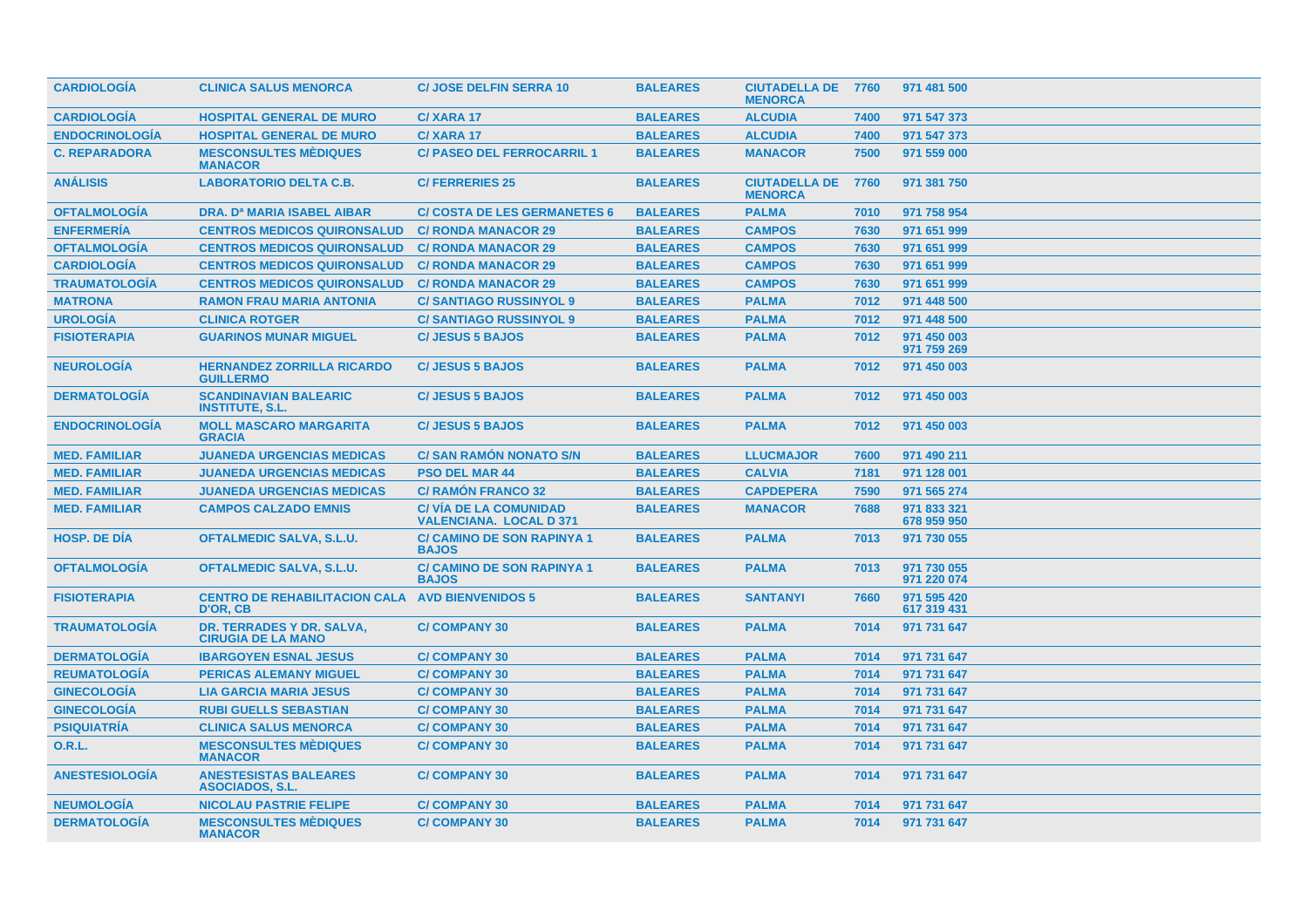| <b>GINECOLOGIA</b>     | <b>CENTROS MEDICOS QUIRONSALUD</b>                      | <b>C/COMPANY 30</b>                                 | <b>BALEARES</b> | <b>PALMA</b>   | 7014 | 971 731 647                |
|------------------------|---------------------------------------------------------|-----------------------------------------------------|-----------------|----------------|------|----------------------------|
| <b>NEUROFISIOLOGÍA</b> | <b>GALOFRE Y DRA. PUJOL</b>                             | <b>C/COMPANY 30</b>                                 | <b>BALEARES</b> | <b>PALMA</b>   | 7014 | 971 764 405<br>971 731 647 |
| <b>AREAS PEDIÁTRI.</b> | <b>MARCO LLITERAS ANTONIO</b>                           | <b>C/COMPANY 30</b>                                 | <b>BALEARES</b> | <b>PALMA</b>   | 7014 | 971 731 647                |
| RADIODIAGNÓST.         | <b>CENTRO RADIOLOGICO MANACOR</b>                       | <b>C/COMPANY 30</b>                                 | <b>BALEARES</b> | <b>PALMA</b>   | 7014 | 971 731 647                |
| <b>NEUROCIRUGIA</b>    | <b>OLABE NEUROCIRUJANOS</b>                             | <b>C/COMPANY 30</b>                                 | <b>BALEARES</b> | <b>PALMA</b>   | 7014 | 971 731 647                |
| <b>ANESTESIOLOGÍA</b>  | <b>MARCO ALOS LUIS MIGUEL</b>                           | <b>C/COMPANY 30</b>                                 | <b>BALEARES</b> | <b>PALMA</b>   | 7014 | 971 731 647                |
| <b>DERMATOLOGÍA</b>    | <b>CLINICA FERRER CASTELLO</b>                          | <b>C/COMPANY 30</b>                                 | <b>BALEARES</b> | <b>PALMA</b>   | 7014 | 971 731 647                |
| <b>C. PEDIÁTRICA</b>   | <b>MARHUENDA IRASTORZA CLAUDIA</b>                      | <b>C/COMPANY 30</b>                                 | <b>BALEARES</b> | <b>PALMA</b>   | 7014 | 971 731 647                |
| <b>DIGESTIVO</b>       | <b>CLINICA JUANEDA</b>                                  | <b>C/COMPANY 30</b>                                 | <b>BALEARES</b> | <b>PALMA</b>   | 7014 | 971 731 647                |
| <b>GINECOLOGÍA</b>     | <b>MED-COM TC 2001, S.L.</b>                            | <b>C/COMPANY 30</b>                                 | <b>BALEARES</b> | <b>PALMA</b>   | 7014 | 971 731 647                |
| <b>GINECOLOGÍA</b>     | <b>USANDIZAGA CALPARSORO</b><br><b>MANUEL</b>           | <b>C/COMPANY 30</b>                                 | <b>BALEARES</b> | <b>PALMA</b>   | 7014 | 971 731 647                |
| <b>ALERGOLOGÍA</b>     | <b>CLINICA SALUS MENORCA</b>                            | <b>C/COMPANY 30</b>                                 | <b>BALEARES</b> | <b>PALMA</b>   | 7014 | 971 731 647                |
| <b>CARDIOLOGÍA</b>     | <b>GRAU LLABRES JERONIMO SANTO</b>                      | <b>C/COMPANY 30</b>                                 | <b>BALEARES</b> | <b>PALMA</b>   | 7014 | 971 731 647                |
| <b>GINECOLOGÍA</b>     | <b>CASAL MORO JORGE LUIS</b>                            | <b>C/COMPANY 30</b>                                 | <b>BALEARES</b> | <b>PALMA</b>   | 7014 | 971 731 647                |
| <b>GINECOLOGÍA</b>     | <b>DARDER ANDREU BARTOLOME</b>                          | <b>C/COMPANY 30</b>                                 | <b>BALEARES</b> | <b>PALMA</b>   | 7014 | 971 731 647                |
| <b>TRAUMATOLOGÍA</b>   | <b>FERNANDEZ LOPEZ DE TURISO</b><br><b>JAVIER</b>       | <b>C/COMPANY 30</b>                                 | <b>BALEARES</b> | <b>PALMA</b>   | 7014 | 971 731 647                |
| <b>NEUMOLOGÍA</b>      | <b>CONSULTAS MEDICAS JUANEDA</b><br><b>INCA</b>         | <b>C/COMPANY 30</b>                                 | <b>BALEARES</b> | <b>PALMA</b>   | 7014 | 971 731 647                |
| <b>ALERGOLOGIA</b>     | <b>KRAEMER MBULA RAQUEL</b>                             | <b>C/COMPANY 30</b>                                 | <b>BALEARES</b> | <b>PALMA</b>   | 7014 | 971 731 647                |
| <b>MED. INTERNA</b>    | <b>CLINICA JUANEDA</b>                                  | <b>C/COMPANY 30</b>                                 | <b>BALEARES</b> | <b>PALMA</b>   | 7014 | 971 731 647                |
| <b>MED. INTERNA</b>    | <b>CLINICA SALUS MENORCA</b>                            | <b>C/COMPANY 30</b>                                 | <b>BALEARES</b> | <b>PALMA</b>   | 7014 | 971 731 647                |
| <b>AREAS PEDIÁTRI.</b> | <b>BONET SERRA BARTOLOME</b>                            | <b>C/COMPANY 30</b>                                 | <b>BALEARES</b> | <b>PALMA</b>   | 7014 | 971 731 647                |
| <b>DERMATOLOGÍA</b>    | <b>CLINICA SALUS MENORCA</b>                            | <b>C/COMPANY 30</b>                                 | <b>BALEARES</b> | <b>PALMA</b>   | 7014 | 971 731 647                |
| <b>OFTALMOLOGÍA</b>    | <b>ITURBIDE SERVERA CATALINA</b>                        | <b>C/COMPANY 30</b>                                 | <b>BALEARES</b> | <b>PALMA</b>   | 7014 | 971 731 647                |
| <b>ENDOCRINOLOGIA</b>  | <b>VICH SASTRE FRANCISCA</b>                            | <b>C/COMPANY 30</b>                                 | <b>BALEARES</b> | <b>PALMA</b>   | 7014 | 971 731 647                |
| <b>TRAUMATOLOGÍA</b>   | <b>CLINICA FERRER CASTELLO</b>                          | <b>C/COMPANY 30</b>                                 | <b>BALEARES</b> | <b>PALMA</b>   | 7014 | 971 731 647                |
| <b>GINECOLOGÍA</b>     | <b>HOSPITAL GENERAL DE MURO</b>                         | <b>C/COMPANY 30</b>                                 | <b>BALEARES</b> | <b>PALMA</b>   | 7014 | 971 731 647                |
| <b>MED. INTERNA</b>    | <b>ROSSIÑOL MIRALLES BARTOLOME</b>                      | <b>C/COMPANY 30</b>                                 | <b>BALEARES</b> | <b>PALMA</b>   | 7014 | 971 731 647                |
| <b>MED. INTERNA</b>    | <b>MASSOT SUREDA BARTOLOME</b><br><b>GUILLERMO</b>      | <b>C/COMPANY 30</b>                                 | <b>BALEARES</b> | <b>PALMA</b>   | 7014 | 971 731 647                |
| <b>OFTALMOLOGÍA</b>    | <b>OBRADOR PROHENS PEDRO</b>                            | <b>C/COMPANY 30</b>                                 | <b>BALEARES</b> | <b>PALMA</b>   | 7014 | 971 731 647                |
| <b>ALERGOLOGIA</b>     | <b>RANEA ARROYO SUSANA</b>                              | <b>C/COMPANY 30</b>                                 | <b>BALEARES</b> | <b>PALMA</b>   | 7014 | 971 731 647                |
| <b>AREAS PEDIATRI.</b> | <b>HOSPITAL GENERAL DE MURO</b>                         | <b>C/COMPANY 30</b>                                 | <b>BALEARES</b> | <b>PALMA</b>   | 7014 | 971 731 647                |
| <b>GINECOLOGÍA</b>     | <b>CORTES BORDOY JAVIER</b>                             | <b>C/COMPANY 30</b>                                 | <b>BALEARES</b> | <b>PALMA</b>   | 7014 | 971 731 647                |
| <b>CARDIOLOGÍA</b>     | <b>CLINICA JUANEDA</b>                                  | <b>C/COMPANY 30</b>                                 | <b>BALEARES</b> | <b>PALMA</b>   | 7014 | 971 731 647                |
| <b>TRAUMATOLOGÍA</b>   | <b>TORIBIO PONS JUAN ANTONIO</b>                        | C/ GENERAL FELIX MAS 4 PISO 4 -<br><b>PUERTA 4ª</b> | <b>BALEARES</b> | <b>PALMA</b>   | 7013 | 971 452 231                |
| <b>DERMATOLOGIA</b>    | <b>VENTAYOL VENTAYOL MARIA DE</b><br><b>LOS ANGELES</b> | <b>PLZ PROGRESO 10 BAJOS</b>                        | <b>BALEARES</b> | <b>PALMA</b>   | 7013 | 971 733 874                |
| <b>CIRUGIA GENERAL</b> | <b>CENTROS MEDICOS QUIRONSALUD</b>                      | <b>C/SA MAR 163</b>                                 | <b>BALEARES</b> | <b>SOLLER</b>  | 7101 | 971 634 333                |
| <b>AREAS PEDIÁTRI.</b> | <b>CENTROS MEDICOS QUIRONSALUD</b>                      | <b>C/SA MAR 163</b>                                 | <b>BALEARES</b> | <b>SOLLER</b>  | 7101 | 971 634 333                |
| <b>TRAUMATOLOGIA</b>   | <b>HOSPITAL DE LLEVANT</b>                              | C/ D'ESCAMARLÀ 6 PORTO CRISTO                       | <b>BALEARES</b> | <b>MANACOR</b> | 7680 | 971 822 400                |
|                        |                                                         |                                                     |                 |                |      |                            |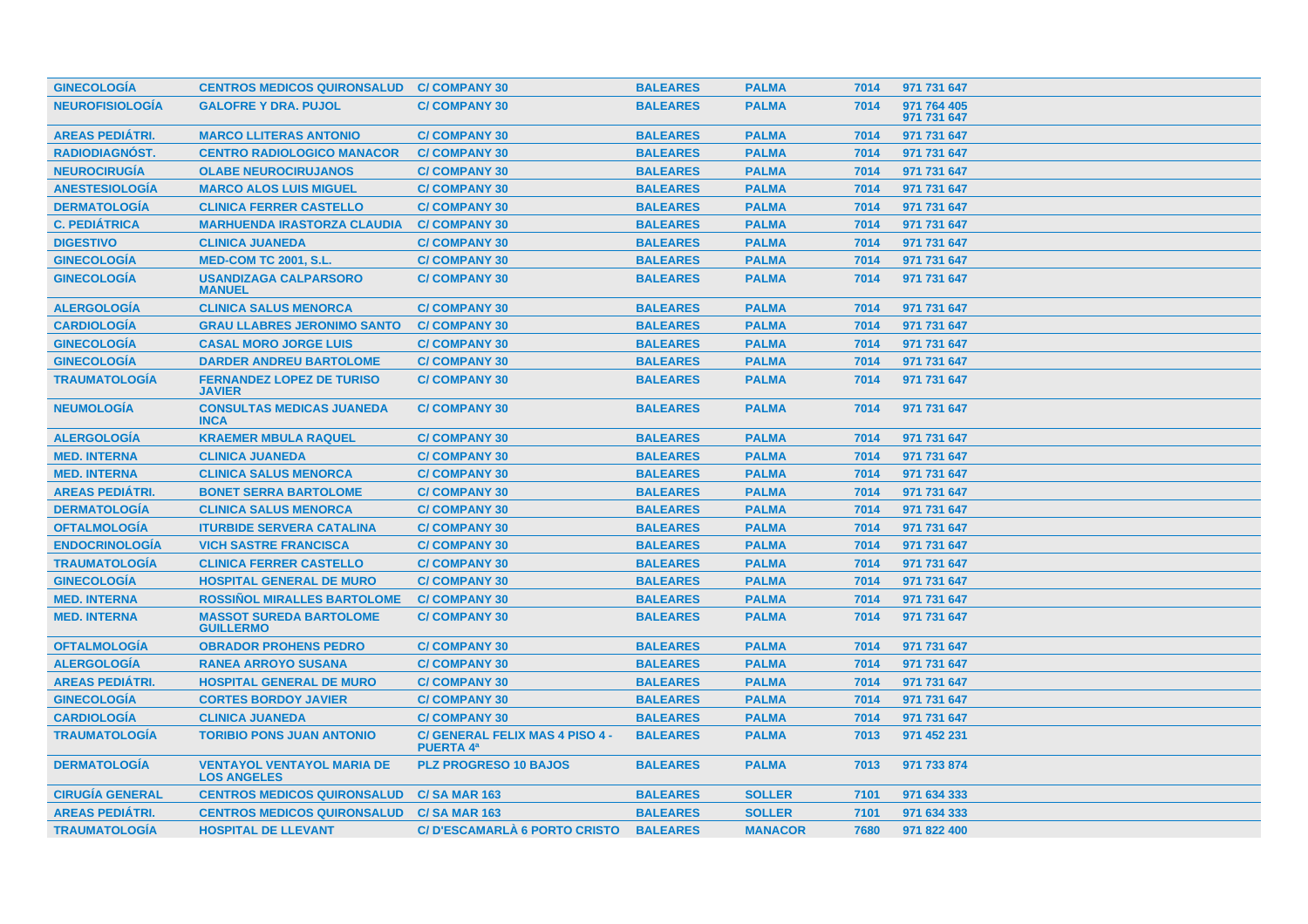| 0.R.L.                 | <b>AGRUPACION BALEAR DE</b><br><b>OTORRINOLARINGOLOGIA</b>       | <b>C/D'ESCAMARLA 6 HOSPITAL DE</b><br><b>LLEVANT</b>                     | <b>BALEARES</b> | <b>MANACOR</b>                              | 7680 | 971 822 400                |           |                                      |
|------------------------|------------------------------------------------------------------|--------------------------------------------------------------------------|-----------------|---------------------------------------------|------|----------------------------|-----------|--------------------------------------|
| <b>TRAUMATOLOGÍA</b>   | <b>ANTICH TRAUMA, S.L.</b>                                       | <b>C/ PASSEIG DE L'ARBREDA S/N</b>                                       | <b>BALEARES</b> | <b>LLUCMAJOR</b>                            | 7609 | 971 443 030                |           |                                      |
| <b>C. VASCULAR</b>     | HOSPITAL QUIRONSALUD SON VERI C/ PASSEIG DE L'ARBREDA S/N        |                                                                          | <b>BALEARES</b> | <b>LLUCMAJOR</b>                            | 7609 | 971 443 030                |           |                                      |
| <b>O.R.L.</b>          | <b>HOSPITAL QUIRONSALUD SON VERI</b>                             | <b>C/ PASSEIG DE L'ARBREDA S/N</b>                                       | <b>BALEARES</b> | <b>LLUCMAJOR</b>                            | 7609 | 971 443 030                |           |                                      |
| <b>NEUROCIRUGÍA</b>    | <b>NEUROTROM, S.L.U.</b>                                         | <b>C/ESCAMARLA 6 PORTOCRISTO</b>                                         | <b>BALEARES</b> | <b>MANACOR</b>                              | 7680 | 971 822 400                |           |                                      |
| <b>AREAS PEDIÁTRI.</b> | <b>HOSPITAL DE LLEVANT</b>                                       | <b>C/ESCAMARLA 6 PORTOCRISTO</b>                                         | <b>BALEARES</b> | <b>MANACOR</b>                              | 7680 | 971 822 400                |           |                                      |
| <b>CIRUGÍA GENERAL</b> | <b>HOSPITAL DE LLEVANT</b>                                       | <b>C/ESCAMARLA 6 PORTOCRISTO</b>                                         | <b>BALEARES</b> | <b>MANACOR</b>                              | 7680 | 971 822 400                | <b>SI</b> | Pulsa aquí para pedir tu cita online |
| <b>HOSP. DE DIA</b>    | <b>HOSPITAL DE LLEVANT</b>                                       | <b>C/ESCAMARLA 6 PORTOCRISTO</b>                                         | <b>BALEARES</b> | <b>MANACOR</b>                              | 7680 | 971 822 400                |           |                                      |
| <b>FISIOTERAPIA</b>    | <b>HOSPITAL DE LLEVANT</b>                                       | <b>C/ESCAMARLA 6 PORTOCRISTO</b>                                         | <b>BALEARES</b> | <b>MANACOR</b>                              | 7680 | 971 822 400                |           |                                      |
| <b>TRAUMATOLOGIA</b>   | <b>ANTICH TRAUMA, S.L.</b>                                       | <b>C/ESCAMARLA 6 PORTOCRISTO</b>                                         | <b>BALEARES</b> | <b>MANACOR</b>                              | 7680 | 971 822 400                |           |                                      |
| <b>DERMATOLOGÍA</b>    | <b>HOSPITAL DE LLEVANT</b>                                       | <b>C/ESCAMARLA 6 PORTOCRISTO</b>                                         | <b>BALEARES</b> | <b>MANACOR</b>                              | 7680 | 971 822 400                |           |                                      |
| <b>NEUROCIRUGÍA</b>    | <b>IBANEZ DOMINGUEZ JAVIER</b>                                   | <b>C/ CAMINO DE LA VILETA 7 BAJOS</b>                                    | <b>BALEARES</b> | <b>PALMA</b>                                | 7011 | 971 767 000<br>971 767 500 |           |                                      |
| <b>OFTALMOLOGÍA</b>    | <b>MIRANZA IBO</b>                                               | <b>C/ CAMINO DE LA VILETA 7 BAJOS</b>                                    | <b>BALEARES</b> | <b>PALMA</b>                                | 7011 | 971 767 176<br>971 003 150 | <b>SI</b> | Pulsa aquí para pedir tu cita online |
| <b>TRAUMATOLOGIA</b>   | <b>CENTRO MEDICO Y GINECOLOGICO</b><br><b>SANTA EULALIA</b>      | <b>C/ RICARDO CURTOYS</b><br><b>GOTARREDONA 11</b>                       | <b>BALEARES</b> | <b>SANTA EULARIA</b><br><b>DES RIU</b>      | 7840 | 650 866 676<br>871 110 771 |           |                                      |
| <b>C. REPARADORA</b>   | <b>CIRUGIA RECONSTRUCTIVA</b><br><b>DR.RUIZ</b>                  | <b>C/BONAIRE 26</b>                                                      | <b>BALEARES</b> | <b>PALMA</b>                                | 7012 | 871 380 200                |           |                                      |
| <b>MED. FAMILIAR</b>   | <b>HOSPITALIZACION A DOMICILIO</b>                               | <b>C/TER 27</b>                                                          | <b>BALEARES</b> | <b>PALMA</b>                                | 7013 | 971 470 943                |           |                                      |
| <b>MED. FAMILIAR</b>   | <b>MORAL CABALLERO ALEJANDRO</b>                                 | <b>C/ ESCOLA NACIONAL 41 CALLLE</b><br><b>ESCOLA NACIONAL 41 BAJOS B</b> | <b>BALEARES</b> | <b>PALMA</b>                                | 7198 | 653 992 395                |           |                                      |
| <b>CIRUGÍA GENERAL</b> | <b>HOSPITAL DE LLEVANT</b>                                       | <b>C/D'ESCAMARLÀ 6</b>                                                   | <b>BALEARES</b> | <b>MANACOR</b>                              | 7680 | 971 822 400                |           |                                      |
| <b>OFTALMOLOGÍA</b>    | <b>CENTROS MEDICOS QUIRONSALUD</b>                               | <b>RBL REI JAUME 33 LOCAL 1</b>                                          | <b>BALEARES</b> | <b>MANACOR</b>                              | 7500 | 971 556 000                |           |                                      |
| <b>ENDOCRINOLOGÍA</b>  | <b>CENTROS MEDICOS QUIRONSALUD</b>                               | <b>RBL REI JAUME 33 LOCAL 1</b>                                          | <b>BALEARES</b> | <b>MANACOR</b>                              | 7500 | 971 556 000                |           |                                      |
| <b>TRAUMATOLOGÍA</b>   | <b>TENDERO GOMEZ OSCAR</b>                                       | <b>C/COMPANY 30</b>                                                      | <b>BALEARES</b> | <b>PALMA</b>                                | 7011 | 971 731 647                |           |                                      |
| <b>ANÁLISIS</b>        | <b>SYNLAB BALEARES</b>                                           | <b>C/ IGNACIO WALLIS 35 LOCAL 3</b>                                      | <b>BALEARES</b> | <b>EIVISSA</b>                              | 7800 | 971 071 131                |           |                                      |
| <b>NEUROCIRUGÍA</b>    | <b>IB NEUROCIRUGIA</b>                                           | <b>C/ CAMI DELS REIS 308</b>                                             | <b>BALEARES</b> | <b>PALMA</b>                                | 7013 | 971 918 000                |           |                                      |
| <b>NEUMOLOGÍA</b>      | <b>CENTROS MEDICOS QUIRONSALUD</b>                               | <b>C/NUREDDUNA 4</b>                                                     | <b>BALEARES</b> | <b>PALMA</b>                                | 7006 | 971 466 262                |           |                                      |
| <b>DIGESTIVO</b>       | <b>CLINICA SALUS MENORCA</b>                                     | <b>C/ CARRER DES CANONGE 20</b>                                          | <b>BALEARES</b> | <b>CIUTADELLA DE</b><br><b>MENORCA</b>      | 7760 | 971 480 505<br>971 481 500 |           |                                      |
| <b>ANATOMOPATOLO.</b>  | <b>CLINICA SALUS MENORCA</b>                                     | <b>C/ CARRER DES CANONGE 20</b>                                          | <b>BALEARES</b> | <b>CIUTADELLA DE 7760</b><br><b>MENORCA</b> |      | 971 480 505<br>971 481 500 |           |                                      |
| <b>CIRUGIA GENERAL</b> | <b>CLINICA SALUS MENORCA</b>                                     | <b>C/ CARRER DES CANONGE 20</b>                                          | <b>BALEARES</b> | <b>CIUTADELLA DE 7760</b><br><b>MENORCA</b> |      | 971 480 505<br>971 481 500 |           |                                      |
| <b>AREAS PEDIATRI.</b> | <b>CLINICA SALUS MENORCA</b>                                     | <b>C/ CARRER DES CANONGE 20</b>                                          | <b>BALEARES</b> | <b>CIUTADELLA DE 7760</b><br><b>MENORCA</b> |      | 971 480 505<br>971 481 500 |           |                                      |
| <b>ALERGOLOGÍA</b>     | <b>CLINICA SALUS MENORCA</b>                                     | <b>C/ CARRER DES CANONGE 20</b>                                          | <b>BALEARES</b> | <b>CIUTADELLA DE 7760</b><br><b>MENORCA</b> |      | 971 480 505<br>971 481 500 |           |                                      |
| <b>OFTALMOLOGIA</b>    | <b>CENTRE OFTALMOLOGIC I</b><br><b>RECONEIXEMENTS CIUTADELLA</b> | <b>C/ CARRER DES CANONGE 20</b>                                          | <b>BALEARES</b> | <b>CIUTADELLA DE 7760</b><br><b>MENORCA</b> |      | 971 480 508                |           |                                      |
| <b>OFTALMOLOGÍA</b>    | <b>CLINICA SALUS MENORCA</b>                                     | <b>C/ CARRER DES CANONGE 20</b>                                          | <b>BALEARES</b> | <b>CIUTADELLA DE 7760</b><br><b>MENORCA</b> |      | 971 480 505<br>971 481 500 |           |                                      |
| <b>UROLOGIA</b>        | <b>CLINICA SALUS MENORCA</b>                                     | <b>C/ CARRER DES CANONGE 20</b>                                          | <b>BALEARES</b> | <b>CIUTADELLA DE 7760</b><br><b>MENORCA</b> |      | 971 480 505<br>971 481 500 |           |                                      |
| <b>MED. FAMILIAR</b>   | <b>CLINICA SALUS MENORCA</b>                                     | <b>C/ CARRER DES CANONGE 20</b>                                          | <b>BALEARES</b> | <b>CIUTADELLA DE 7760</b><br><b>MENORCA</b> |      | 971 480 505<br>971 481 500 |           |                                      |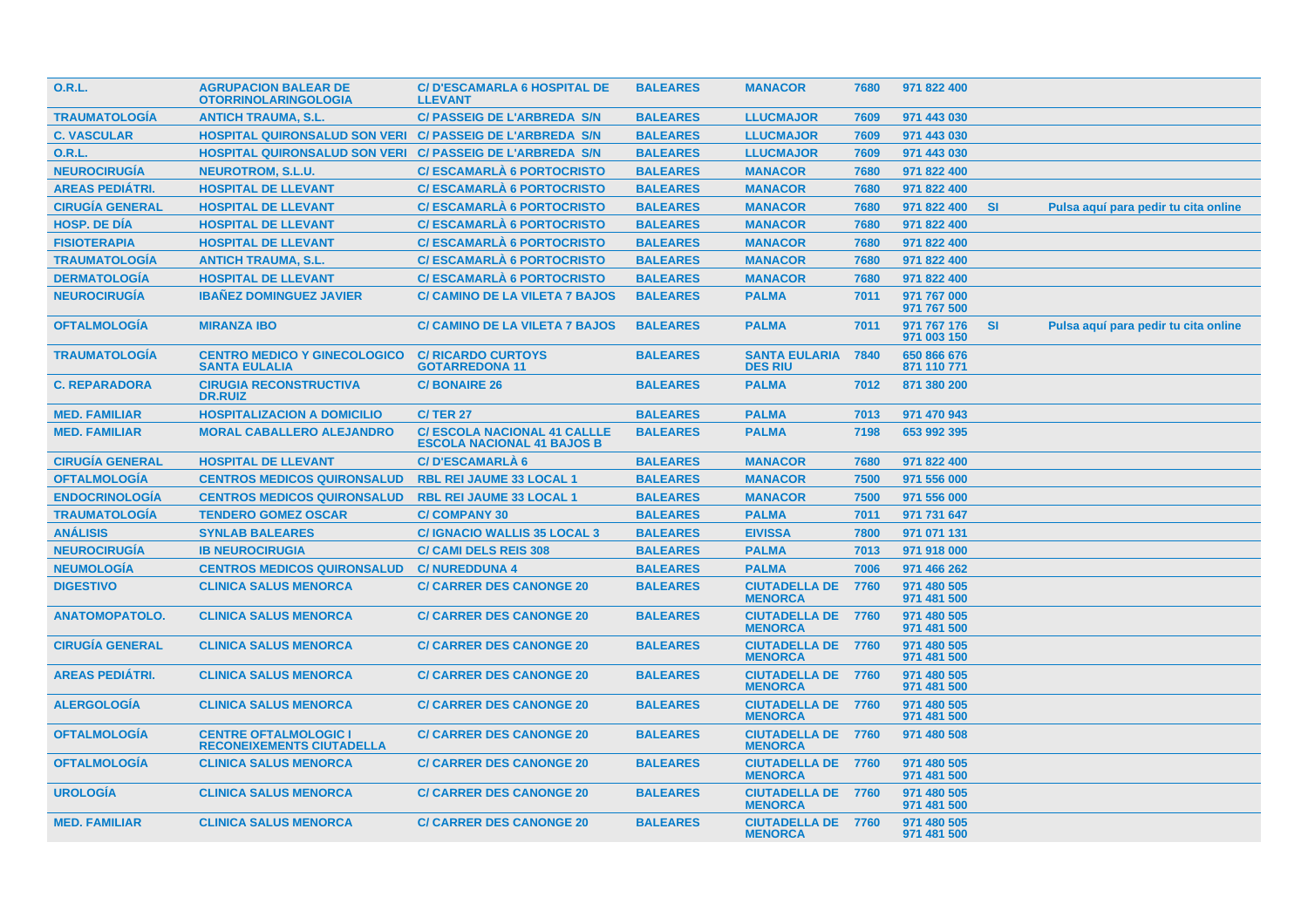| <b>RADIODIAGNÓST.</b>  | <b>CTRO ESPECIALIDADES MEDICAS</b><br><b>LLUCMAJOR</b>     | <b>PLZ ESPAÑA 56</b>          | <b>BALEARES</b> | <b>LLUCMAJOR</b> | 7620 | 971 120 064                |  |
|------------------------|------------------------------------------------------------|-------------------------------|-----------------|------------------|------|----------------------------|--|
| <b>PSIQUIATRÍA</b>     | <b>MICO CHOFRE FRANCISCO JAVIER</b>                        | <b>AVD ALEMANYA 3</b>         | <b>BALEARES</b> | <b>PALMA</b>     | 7003 | 629 678 559<br>971 714 580 |  |
| <b>NEUROFISIOLOGÍA</b> | <b>CENTRO REHABILITACION SAN</b><br><b>JUAN DE DIOS</b>    | <b>C/PATRONAT OBRER 19</b>    | <b>BALEARES</b> | <b>PALMA</b>     | 7006 | 971 461 602                |  |
| <b>O.R.L.</b>          | <b>AGRUPACION BALEAR DE</b><br><b>OTORRINOLARINGOLOGIA</b> | <b>C/VELER1</b>               | <b>BALEARES</b> | <b>MURO</b>      | 7458 | 971 891 900                |  |
| <b>OFTALMOLOGIA</b>    | <b>HOSPITAL GENERAL DE MURO</b>                            | <b>C/VELER1</b>               | <b>BALEARES</b> | <b>MURO</b>      | 7458 | 971 891 900                |  |
| <b>DERMATOLOGIA</b>    | <b>IBARGOYEN ESNAL JESUS</b>                               | <b>C/VELER1</b>               | <b>BALEARES</b> | <b>MURO</b>      | 7458 | 971 891 900<br>971 892 244 |  |
| <b>CARDIOLOGÍA</b>     | <b>LEAL MAYOL JUAN JOSE</b>                                | <b>C/VELER1</b>               | <b>BALEARES</b> | <b>MURO</b>      | 7458 | 971 891 900                |  |
| <b>HOSP. GENERAL</b>   | <b>HOSPITAL GENERAL DE MURO</b>                            | <b>C/VELER1</b>               | <b>BALEARES</b> | <b>MURO</b>      | 7458 | 971 891 900                |  |
| <b>GINECOLOGÍA</b>     | <b>HOSPITAL GENERAL DE MURO</b>                            | <b>C/VELER1</b>               | <b>BALEARES</b> | <b>MURO</b>      | 7458 | 971 891 900                |  |
| <b>GINECOLOGÍA</b>     | <b>SUBIRATS GOMIS ALEJANDRA</b>                            | <b>C/SANTIAGO RUSSINYOL 9</b> | <b>BALEARES</b> | <b>PALMA</b>     | 7012 | 971 448 500<br>971 716 600 |  |
| <b>HEMATOLOGÍA</b>     | <b>CLINICA ROTGER</b>                                      | <b>C/SANTIAGO RUSSINYOL 9</b> | <b>BALEARES</b> | <b>PALMA</b>     | 7012 | 971 448 500                |  |
| <b>UROLOGÍA</b>        | <b>ROSELLO BARBARA MARIANO</b>                             | <b>C/SANTIAGO RUSSINYOL 9</b> | <b>BALEARES</b> | <b>PALMA</b>     | 7012 | 971 918 044<br>971 711 455 |  |
| <b>GINECOLOGÍA</b>     | <b>GINECOLOGIA ACTIVA</b>                                  | <b>C/SANTIAGO RUSSINYOL 9</b> | <b>BALEARES</b> | <b>PALMA</b>     | 7012 | 971 448 500                |  |
| <b>ANESTESIOLOGÍA</b>  | <b>ANESTESISTAS BALEARES</b><br><b>ASOCIADOS, S.L.</b>     | <b>C/VELER1</b>               | <b>BALEARES</b> | <b>MURO</b>      | 7458 | 971 891 900<br>971 892 244 |  |
| <b>GINECOLOGIA</b>     | <b>CORTES BORDOY JAVIER</b>                                | <b>C/SANTIAGO RUSSINYOL 9</b> | <b>BALEARES</b> | <b>PALMA</b>     | 7012 | 971 918 044<br>971 711 455 |  |
| <b>MED. INTERNA</b>    | <b>MASSOT SUREDA BARTOLOME</b><br><b>GUILLERMO</b>         | <b>C/SANTIAGO RUSSINYOL 9</b> | <b>BALEARES</b> | <b>PALMA</b>     | 7012 | 971 918 044<br>971 711 455 |  |
| <b>GINECOLOGÍA</b>     | <b>CLINICA ROTGER</b>                                      | <b>C/SANTIAGO RUSSINYOL 9</b> | <b>BALEARES</b> | <b>PALMA</b>     | 7012 | 971 448 500                |  |
| <b>GINECOLOGÍA</b>     | <b>GIL BRETONES ARTURO</b>                                 | <b>C/SANTIAGO RUSSINYOL 9</b> | <b>BALEARES</b> | <b>PALMA</b>     | 7012 | 971 918 044<br>971 711 455 |  |
| 0.R.L.                 | <b>CENTROS MEDICOS QUIRONSALUD</b>                         | <b>C/SANTIAGO RUSSINYOL 9</b> | <b>BALEARES</b> | <b>PALMA</b>     | 7012 | 971 918 044<br>971 711 455 |  |
| <b>AREAS PEDIÁTRI.</b> | <b>BONET SERRA BARTOLOME</b>                               | <b>C/SANTIAGO RUSSINYOL 9</b> | <b>BALEARES</b> | <b>PALMA</b>     | 7012 | 971 918 044<br>971 711 455 |  |
| <b>C. REPARADORA</b>   | <b>JUAN RABELL S.L.</b>                                    | <b>C/SANTIAGO RUSSINYOL 9</b> | <b>BALEARES</b> | <b>PALMA</b>     | 7012 | 971 918 044<br>971 711 455 |  |
| <b>GINECOLOGÍA</b>     | <b>VIELA SALA CONSTANTINO</b>                              | <b>C/SANTIAGO RUSSINYOL 9</b> | <b>BALEARES</b> | <b>PALMA</b>     | 7012 | 971 204 112<br>971 448 500 |  |
| <b>CARDIOLOGIA</b>     | <b>GALMES GARCIA SEBASTIAN</b>                             | <b>C/SANTIAGO RUSSINYOL 9</b> | <b>BALEARES</b> | <b>PALMA</b>     | 7012 | 971 918 044<br>971 711 455 |  |
| <b>GINECOLOGIA</b>     | <b>CASAL MORO JORGE LUIS</b>                               | <b>C/SANTIAGO RUSSINYOL 9</b> | <b>BALEARES</b> | <b>PALMA</b>     | 7012 | 971 918 044<br>971 711 455 |  |
| <b>OFTALMOLOGÍA</b>    | <b>HOSPITAL GENERAL DE MURO</b>                            | <b>C/SANTIAGO RUSSINYOL 9</b> | <b>BALEARES</b> | <b>PALMA</b>     | 7012 | 971 918 044<br>971 711 455 |  |
| 0.R.L.                 | <b>MESCONSULTES MÉDIQUES</b><br><b>MANACOR</b>             | <b>C/SANTIAGO RUSSINYOL 9</b> | <b>BALEARES</b> | <b>PALMA</b>     | 7012 | 971 918 044<br>971 711 455 |  |
| <b>AREAS PEDIATRI.</b> | <b>VERGES AGUILO EDELMIRO</b>                              | <b>C/SANTIAGO RUSSINYOL 9</b> | <b>BALEARES</b> | <b>PALMA</b>     | 7012 | 971 918 044<br>971 711 455 |  |
| <b>GINECOLOGIA</b>     | <b>INSTITUTO BALEAR DE</b><br><b>INFERTILIDAD, S.L.</b>    | <b>C/SANTIAGO RUSSINYOL 9</b> | <b>BALEARES</b> | <b>PALMA</b>     | 7012 | 971 448 500                |  |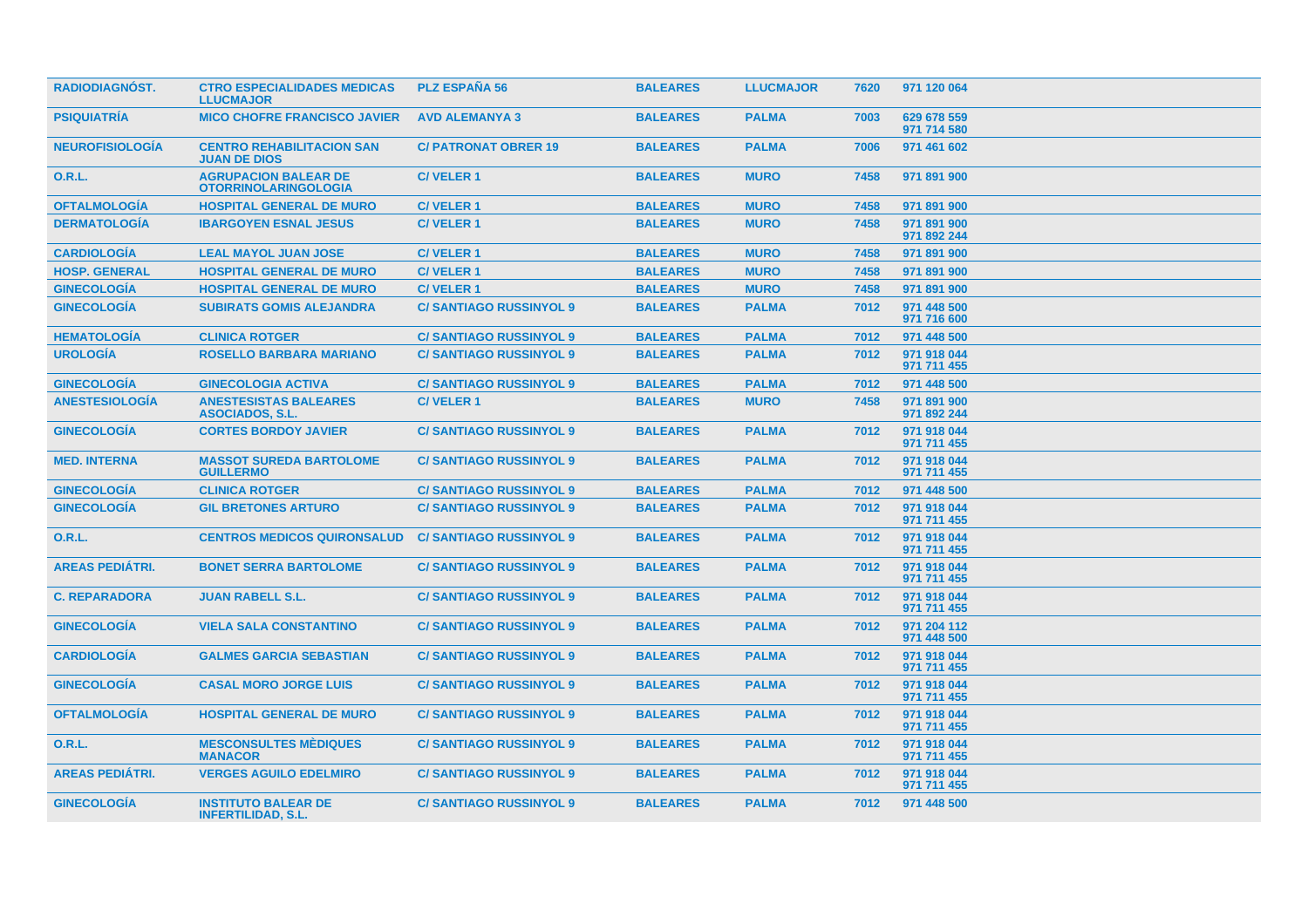| <b>OFTALMOLOGIA</b>    | DRES ORDUÑA, VILA, FRAU,<br><b>ESTEVA</b>               | <b>C/SANTIAGO RUSSINYOL 9</b>    | <b>BALEARES</b> | <b>PALMA</b>       | 7012 | 971 918 044<br>971 711 455 |
|------------------------|---------------------------------------------------------|----------------------------------|-----------------|--------------------|------|----------------------------|
| <b>GINECOLOGÍA</b>     | <b>HOSPITAL GENERAL DE MURO</b>                         | <b>C/SANTIAGO RUSSINYOL 9</b>    | <b>BALEARES</b> | <b>PALMA</b>       | 7012 | 971 918 044<br>971 711 455 |
| <b>CARDIOLOGÍA</b>     | <b>GRAU LLABRES JERONIMO SANTO</b>                      | <b>C/SANTIAGO RUSSINYOL 9</b>    | <b>BALEARES</b> | <b>PALMA</b>       | 7012 | 971 918 044<br>971 711 455 |
| <b>NEUMOLOGÍA</b>      | <b>CTRO ESPECIALIDADES MEDICAS</b><br><b>LLUCMAJOR</b>  | <b>C/SANTIAGO RUSSINYOL 9</b>    | <b>BALEARES</b> | <b>PALMA</b>       | 7012 | 971 918 044<br>971 711 455 |
| 0.R.L.                 | <b>MULET TRASERRA VICENTE</b>                           | <b>C/SANTIAGO RUSSINYOL 9</b>    | <b>BALEARES</b> | <b>PALMA</b>       | 7012 | 971 918 044<br>971 711 455 |
| <b>CIRUGÍA GENERAL</b> | <b>PAGAN POMAR ALBERTO JOSE</b>                         | <b>C/SANTIAGO RUSSINYOL 9</b>    | <b>BALEARES</b> | <b>PALMA</b>       | 7012 | 971 448 500<br>971 716 600 |
| <b>O.R.L.</b>          | <b>GARCIA RODRIGUEZ JAVIER</b><br><b>FRANCISCO</b>      | <b>C/SANTIAGO RUSSINYOL 9</b>    | <b>BALEARES</b> | <b>PALMA</b>       | 7012 | 971 918 044<br>971 711 455 |
| <b>ALERGOLOGÍA</b>     | <b>CAO LORENZO ANTONIO AGUSTIN</b>                      | <b>C/SANTIAGO RUSSINYOL 9</b>    | <b>BALEARES</b> | <b>PALMA</b>       | 7012 | 971 918 044<br>971 711 455 |
| <b>CIRUGÍA GENERAL</b> | <b>CENTROS MEDICOS QUIRONSALUD</b>                      | <b>C/SANTIAGO RUSSINYOL 9</b>    | <b>BALEARES</b> | <b>PALMA</b>       | 7012 | 971 918 044<br>971 711 455 |
| <b>DIGESTIVO</b>       | <b>CLINICA ROTGER</b>                                   | <b>C/SANTIAGO RUSSINYOL 9</b>    | <b>BALEARES</b> | <b>PALMA</b>       | 7012 | 971 448 500                |
| <b>ENDOCRINOLOGÍA</b>  | <b>CLINICA ROTGER</b>                                   | <b>C/SANTIAGO RUSSINYOL 9</b>    | <b>BALEARES</b> | <b>PALMA</b>       | 7012 | 971 448 500                |
| <b>CARDIOLOGÍA</b>     | <b>POLICLINICA NUESTRA SEÑORA</b><br><b>DEL ROSARIO</b> | <b>C/VIA ROMANA S/N</b>          | <b>BALEARES</b> | <b>EIVISSA</b>     | 7800 | 971 301 916                |
| <b>NEUROLOGÍA</b>      | <b>POLICLINICA NUESTRA SENORA</b><br><b>DEL ROSARIO</b> | <b>C/VÍA ROMANA S/N</b>          | <b>BALEARES</b> | <b>EIVISSA</b>     | 7800 | 971 301 916                |
| <b>ANESTESIOLOGÍA</b>  | <b>POLICLINICA NUESTRA SEÑORA</b><br><b>DEL ROSARIO</b> | <b>C/VIA ROMANA S/N</b>          | <b>BALEARES</b> | <b>EIVISSA</b>     | 7800 | 971 301 916                |
| <b>CIRUGÍA GENERAL</b> | <b>POLICLINICA NUESTRA SEÑORA</b><br><b>DEL ROSARIO</b> | <b>C/VIA ROMANA S/N</b>          | <b>BALEARES</b> | <b>EIVISSA</b>     | 7800 | 971 301 916<br>971 302 354 |
| <b>MED. INTERNA</b>    | <b>POLICLINICA NUESTRA SENORA</b><br><b>DEL ROSARIO</b> | <b>C/VIA ROMANA S/N</b>          | <b>BALEARES</b> | <b>EIVISSA</b>     | 7800 | 971 301 916<br>971 302 354 |
| <b>GINECOLOGIA</b>     | <b>POLICLINICA NUESTRA SEÑORA</b><br><b>DEL ROSARIO</b> | <b>C/VIA ROMANA S/N</b>          | <b>BALEARES</b> | <b>EIVISSA</b>     | 7800 | 971 301 916                |
| <b>ALERGOLOGÍA</b>     | <b>POLICLINICA NUESTRA SEÑORA</b><br><b>DEL ROSARIO</b> | <b>C/VIA ROMANA S/N</b>          | <b>BALEARES</b> | <b>EIVISSA</b>     | 7800 | 971 301 916<br>971 302 354 |
| <b>DIGESTIVO</b>       | <b>POLICLINICA NUESTRA SEÑORA</b><br><b>DEL ROSARIO</b> | <b>C/VIA ROMANA S/N</b>          | <b>BALEARES</b> | <b>EIVISSA</b>     | 7800 | 971 301 916                |
| <b>OFTALMOLOGÍA</b>    | <b>POLICLINICA NUESTRA SEÑORA</b><br><b>DEL ROSARIO</b> | <b>C/VIA ROMANA S/N</b>          | <b>BALEARES</b> | <b>EIVISSA</b>     | 7800 | 971 301 916                |
| <b>ANÁLISIS</b>        | <b>LABORATORIO ECHEVARNE</b>                            | <b>AVD ALEMANYA 11</b>           | <b>BALEARES</b> | <b>PALMA</b>       | 7003 | 900 909 110                |
| <b>OFTALMOLOGÍA</b>    | <b>OBRADOR PROHENS PEDRO</b>                            | <b>PLZ DEL RECTOR RUBI 4</b>     | <b>BALEARES</b> | <b>MANACOR</b>     | 7500 | 971 550 210                |
| <b>MED. INTERNA</b>    | <b>MASSOT SUREDA BARTOLOME</b><br><b>GUILLERMO</b>      | C/ARAGO 16                       | <b>BALEARES</b> | <b>PALMA</b>       | 7006 | 971 751 602<br>971 462 714 |
| <b>ANESTESIOLOGÍA</b>  | <b>ANESTESISTAS BALEARES</b><br><b>ASOCIADOS, S.L.</b>  | <b>C/ ARENAS DE BILBAO 32</b>    | <b>BALEARES</b> | <b>PALMA</b>       | 7610 | 971 269 788                |
| <b>MED. INTERNA</b>    | <b>CLINICA FERRER CASTELLO</b>                          | <b>C/ ARAGÓN 67</b>              | <b>BALEARES</b> | <b>EIVISSA</b>     | 7800 | 971 304 507                |
| <b>RADIODIAGNÓST.</b>  | <b>FERRER LLITERAS JUAN ANTONIO</b>                     | <b>AVD ALEMANIA 6</b>            | <b>BALEARES</b> | <b>PALMA</b>       | 7003 | 971 204 651                |
| <b>AREAS PEDIÁTRI.</b> | <b>VERD VALLESPIR SERGIO</b>                            | <b>AVD ALEXANDER ROSSELLO 10</b> | <b>BALEARES</b> | <b>PALMA</b>       | 7002 | 971 466 652                |
| <b>MED. FAMILIAR</b>   | <b>VICENS OLIVER MIGUEL</b>                             | <b>C/MARINA GRAN 31</b>          | <b>BALEARES</b> | <b>SES SALINES</b> | 7640 | 971 655 458                |
| <b>GINECOLOGÍA</b>     | <b>BARRES ECHEVARRI FRANCISCO</b><br><b>JAVIER</b>      | <b>C/ CAMI LA VILETA 30</b>      | <b>BALEARES</b> | <b>PALMA</b>       | 7011 | 971 767 553<br>620 154 552 |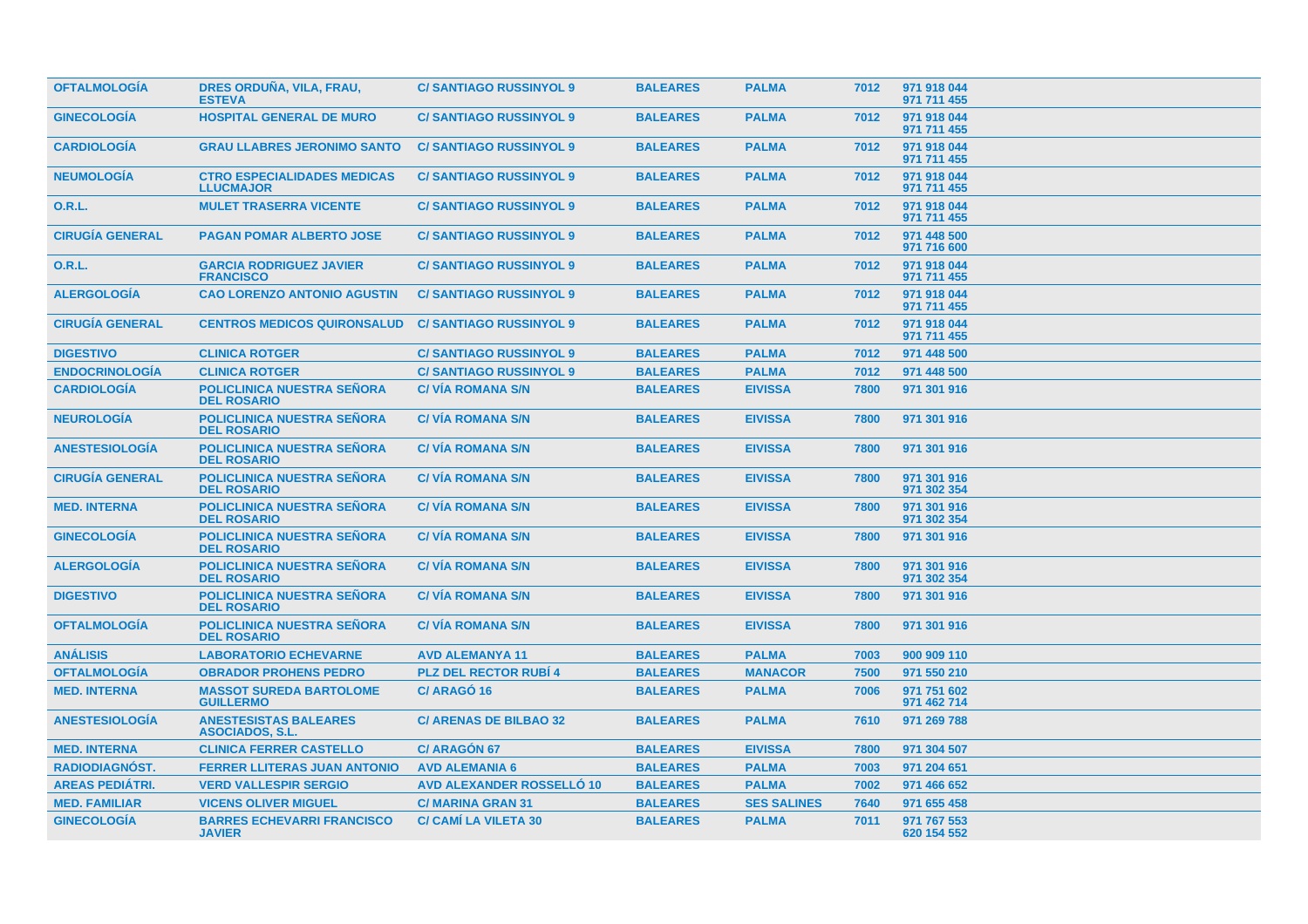| <b>ANESTESIOLOGÍA</b>  | <b>INSTITUTO BALEAR DE</b><br><b>ANESTESIOLOGIA, REANIMACION Y</b><br><b>TRATAMIENTO DEL DOLOR, S.L.</b> | <b>C/ CAMI LA VILETA 30</b> | <b>BALEARES</b> | <b>PALMA</b> | 7011 | 971 767 000<br>971 767 500 |  |
|------------------------|----------------------------------------------------------------------------------------------------------|-----------------------------|-----------------|--------------|------|----------------------------|--|
| <b>O.R.L.</b>          | <b>REAL GAMUNDI, MATEO</b>                                                                               | <b>C/ CAMI LA VILETA 30</b> | <b>BALEARES</b> | <b>PALMA</b> | 7011 | 971 767 000                |  |
| <b>TRAUMATOLOGÍA</b>   | <b>PODOACTIVA</b>                                                                                        | <b>C/ CAMI LA VILETA 30</b> | <b>BALEARES</b> | <b>PALMA</b> | 7011 | 971 455 212<br>971 284 411 |  |
| <b>CIRUGÍA GENERAL</b> | <b>CENTROS MEDICOS QUIRONSALUD</b>                                                                       | <b>C/ CAMI LA VILETA 30</b> | <b>BALEARES</b> | <b>PALMA</b> | 7011 | 971 767 553<br>620 154 552 |  |
| <b>GINECOLOGÍA</b>     | <b>MOLL THOMAS MARIA NEUS</b>                                                                            | <b>C/ CAMI LA VILETA 30</b> | <b>BALEARES</b> | <b>PALMA</b> | 7011 | 971 767 553<br>620 154 552 |  |
| <b>NEUROLOGÍA</b>      | <b>CALDENTEY TOUS MARGARITA</b>                                                                          | <b>C/ CAMI LA VILETA 30</b> | <b>BALEARES</b> | <b>PALMA</b> | 7011 | 971 767 553<br>620 154 552 |  |
| <b>NEUROLOGÍA</b>      | <b>POLICLINICA MIRAMAR</b>                                                                               | <b>C/ CAMI LA VILETA 30</b> | <b>BALEARES</b> | <b>PALMA</b> | 7011 | 971 767 000<br>971 767 538 |  |
| <b>DIGESTIVO</b>       | <b>LLOMPART RIGO ALFREDO</b>                                                                             | <b>C/ CAMI LA VILETA 30</b> | <b>BALEARES</b> | <b>PALMA</b> | 7011 | 971 455 012                |  |
| <b>ALERGOLOGÍA</b>     | <b>KRAEMER MBULA RAQUEL</b>                                                                              | <b>C/ CAMI LA VILETA 30</b> | <b>BALEARES</b> | <b>PALMA</b> | 7011 | 971 767 553<br>620 154 552 |  |
| <b>NEFROLOGIA</b>      | <b>POLICLINICA MIRAMAR</b>                                                                               | <b>C/ CAMI LA VILETA 30</b> | <b>BALEARES</b> | <b>PALMA</b> | 7011 | 971 767 000<br>971 767 500 |  |
| <b>CARDIOLOGÍA</b>     | <b>CENTROS MEDICOS QUIRONSALUD</b>                                                                       | <b>C/ CAMI LA VILETA 30</b> | <b>BALEARES</b> | <b>PALMA</b> | 7011 | 971 767 553<br>620 154 552 |  |
| <b>ENDOCRINOLOGÍA</b>  | <b>VICH SASTRE FRANCISCA</b>                                                                             | <b>C/ CAMI LA VILETA 30</b> | <b>BALEARES</b> | <b>PALMA</b> | 7011 | 971 767 553<br>620 154 552 |  |
| <b>DERMATOLOGÍA</b>    | <b>POLICLINICA MIRAMAR</b>                                                                               | <b>C/ CAMI LA VILETA 30</b> | <b>BALEARES</b> | <b>PALMA</b> | 7011 | 971 767 000<br>971 767 538 |  |
| <b>GINECOLOGÍA</b>     | <b>CENTROS MEDICOS QUIRONSALUD</b>                                                                       | <b>C/ CAMI LA VILETA 30</b> | <b>BALEARES</b> | <b>PALMA</b> | 7011 | 971 767 553<br>620 154 552 |  |
| <b>NEUROCIRUGÍA</b>    | <b>NEUROTROM, S.L.U.</b>                                                                                 | <b>C/ CAMI LA VILETA 30</b> | <b>BALEARES</b> | <b>PALMA</b> | 7011 | 971 767 000                |  |
| <b>ALERGOLOGÍA</b>     | <b>CENTROS MEDICOS QUIRONSALUD</b>                                                                       | <b>C/ CAMÍ LA VILETA 30</b> | <b>BALEARES</b> | <b>PALMA</b> | 7011 | 971 767 553<br>620 154 552 |  |
| <b>ANATOMOPATOLO.</b>  | <b>POLICLINICA MIRAMAR</b>                                                                               | <b>C/ CAMI LA VILETA 30</b> | <b>BALEARES</b> | <b>PALMA</b> | 7011 | 971 767 000<br>971 767 500 |  |
| <b>HEMATOLOGÍA</b>     | <b>CLINICA SALUS MENORCA</b>                                                                             | <b>C/ CAMI LA VILETA 30</b> | <b>BALEARES</b> | <b>PALMA</b> | 7011 | 971 767 553<br>620 154 552 |  |
| <b>TRAUMATOLOGÍA</b>   | <b>BENNASAR ARBOS ANTONIO</b>                                                                            | <b>C/ CAMI LA VILETA 30</b> | <b>BALEARES</b> | <b>PALMA</b> | 7011 | 971 767 553<br>620 154 552 |  |
| <b>ANÁLISIS</b>        | <b>POLICLINICA MIRAMAR</b>                                                                               | <b>C/ CAMI LA VILETA 30</b> | <b>BALEARES</b> | <b>PALMA</b> | 7011 | 971 739 742<br>971 767 000 |  |
| <b>CARDIOLOGIA</b>     | <b>POLICLINIC MANACOR, S.L.</b>                                                                          | <b>C/ CAMI LA VILETA 30</b> | <b>BALEARES</b> | <b>PALMA</b> | 7011 | 971 767 553<br>620 154 552 |  |
| <b>REUMATOLOGIA</b>    | <b>POLICLINICA MIRAMAR</b>                                                                               | <b>C/ CAMI LA VILETA 30</b> | <b>BALEARES</b> | <b>PALMA</b> | 7011 | 971 767 000<br>971 767 538 |  |
| <b>GINECOLOGIA</b>     | <b>INSTITUTO BALEAR DE</b><br><b>INFERTILIDAD, S.L.</b>                                                  | <b>C/ CAMI LA VILETA 30</b> | <b>BALEARES</b> | <b>PALMA</b> | 7011 | 971 767 553<br>620 154 552 |  |
| <b>MED. INTERNA</b>    | <b>CLINICA SALUS MENORCA</b>                                                                             | <b>C/ CAMI LA VILETA 30</b> | <b>BALEARES</b> | <b>PALMA</b> | 7011 | 971 767 553<br>620 154 552 |  |
| <b>ALERGOLOGÍA</b>     | <b>POLICLINICA MIRAMAR</b>                                                                               | <b>C/ CAMI LA VILETA 30</b> | <b>BALEARES</b> | <b>PALMA</b> | 7011 | 971 767 000<br>971 767 500 |  |
| <b>OFTALMOLOGÍA</b>    | <b>DE TIMOTEO BARRANCO MANUEL</b><br><b>JOSE</b>                                                         | <b>C/ CAMI LA VILETA 30</b> | <b>BALEARES</b> | <b>PALMA</b> | 7011 | 971 767 553<br>620 154 552 |  |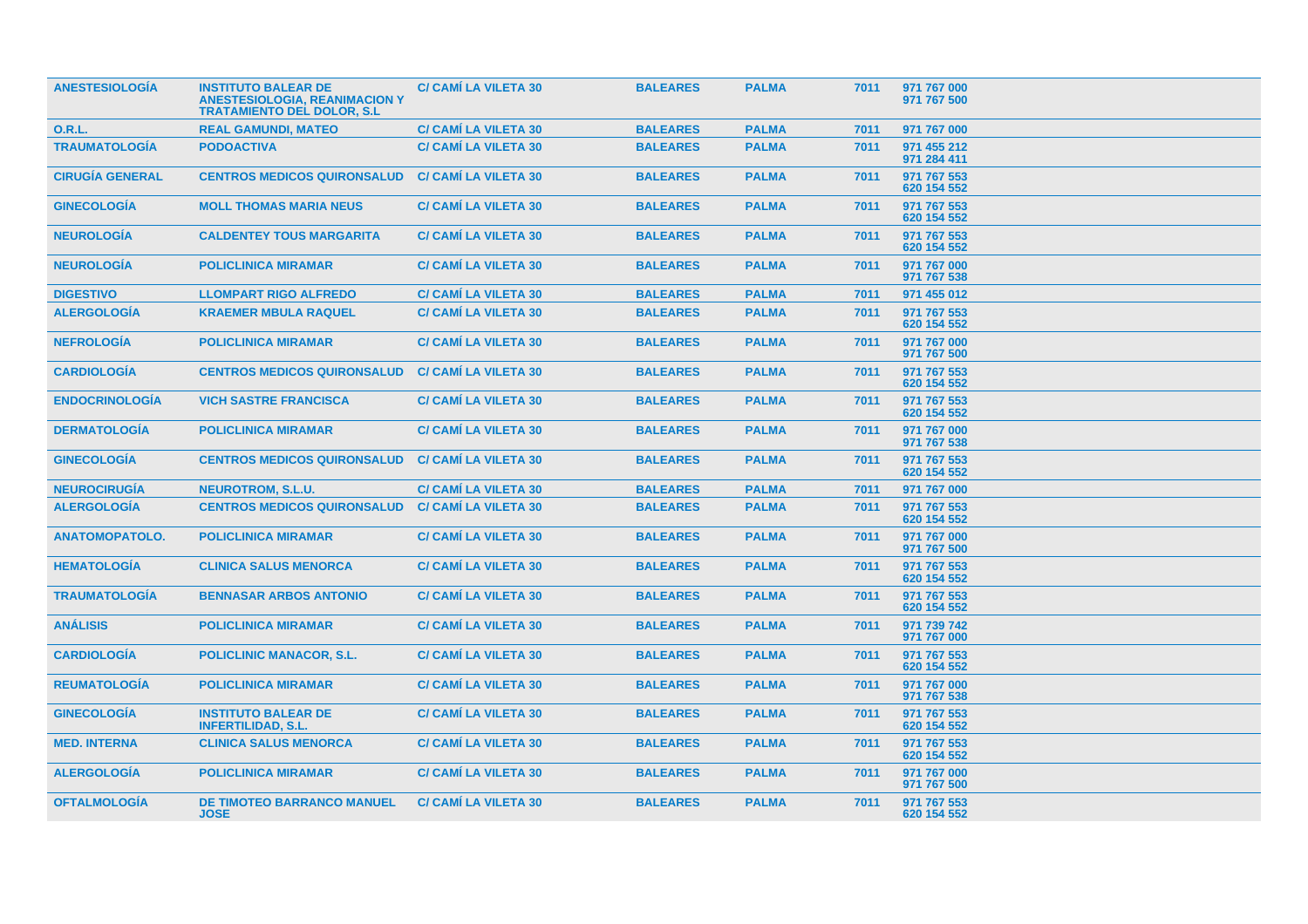| <b>NEUROFISIOLOGÍA</b> | <b>POLICLINICA MIRAMAR</b>                               | <b>C/ CAMÍ LA VILETA 30</b>                               | <b>BALEARES</b> | <b>PALMA</b>                                          | 7011 | 971 767 577<br>971 767 000 |
|------------------------|----------------------------------------------------------|-----------------------------------------------------------|-----------------|-------------------------------------------------------|------|----------------------------|
| <b>FISIOTERAPIA</b>    | <b>POLICLINICA MIRAMAR</b>                               | <b>C/ CAMÍ LA VILETA 30</b>                               | <b>BALEARES</b> | <b>PALMA</b>                                          | 7011 | 971 739 742<br>971 767 000 |
| <b>ALERGOLOGÍA</b>     | <b>CONSULTAS MEDICAS JUANEDA</b><br><b>INCA</b>          | <b>C/ CAMÍ LA VILETA 30</b>                               | <b>BALEARES</b> | <b>PALMA</b>                                          | 7011 | 971 767 553<br>620 154 552 |
| <b>GINECOLOGÍA</b>     | <b>USANDIZAGA CALPARSORO</b><br><b>MANUEL</b>            | <b>C/ CAMÍ LA VILETA 30</b>                               | <b>BALEARES</b> | <b>PALMA</b>                                          | 7011 | 971 767 553<br>620 154 552 |
| <b>CIRUGÍA GENERAL</b> | <b>POLICLINICA MIRAMAR</b>                               | <b>C/ CAMÍ LA VILETA 30</b>                               | <b>BALEARES</b> | <b>PALMA</b>                                          | 7011 | 971 767 000<br>971 767 538 |
| <b>NEUMOLOGÍA</b>      | <b>CONSULTAS MEDICAS JUANEDA</b><br><b>INCA</b>          | <b>C/ CAMÍ LA VILETA 30</b>                               | <b>BALEARES</b> | <b>PALMA</b>                                          | 7011 | 971 767 553<br>620 154 552 |
| RADIODIAGNÓST.         | <b>POLICLINICA MIRAMAR</b>                               | <b>C/ CAMÍ LA VILETA 30</b>                               | <b>BALEARES</b> | <b>PALMA</b>                                          | 7011 | 971 767 060<br>971 767 577 |
| <b>TRAUMATOLOGÍA</b>   | <b>CLINICA FERRER CASTELLO</b>                           | <b>C/ CAMÍ LA VILETA 30</b>                               | <b>BALEARES</b> | <b>PALMA</b>                                          | 7011 | 971 767 553<br>620 154 552 |
| <b>ONCOLOGÍA</b>       | <b>POLICLINICA MIRAMAR</b>                               | <b>C/ CAMÍ LA VILETA 30</b>                               | <b>BALEARES</b> | <b>PALMA</b>                                          | 7011 | 971 767 000<br>971 767 538 |
| <b>DERMATOLOGÍA</b>    | <b>SCANDINAVIAN BALEARIC</b><br><b>INSTITUTE, S.L.</b>   | <b>C/ CAMÍ LA VILETA 30</b>                               | <b>BALEARES</b> | <b>PALMA</b>                                          | 7011 | 971 767 553<br>620 154 552 |
| <b>GINECOLOGÍA</b>     | <b>BENNASAR MOJER MAGDALENA</b>                          | <b>C/ CAMÍ LA VILETA 30</b>                               | <b>BALEARES</b> | <b>PALMA</b>                                          | 7011 | 971 767 553<br>620 154 552 |
| <b>C. PEDIÁTRICA</b>   | <b>BARCELO CAÑELLAS MARIA DE LA</b><br><b>CONCEPCION</b> | <b>C/ CAMÍ LA VILETA 30</b>                               | <b>BALEARES</b> | <b>PALMA</b>                                          | 7011 | 971 767 500                |
| <b>ENDOCRINOLOGÍA</b>  | <b>POLICLINICA MIRAMAR</b>                               | <b>C/ CAMÍ LA VILETA 30</b>                               | <b>BALEARES</b> | <b>PALMA</b>                                          | 7011 | 971 767 000<br>971 767 538 |
| <b>C. VASCULAR</b>     | <b>JULIA MONTOYA JAIME</b>                               | <b>C/ CAMÍ LA VILETA 30</b>                               | <b>BALEARES</b> | <b>PALMA</b>                                          | 7011 | 971 767 000                |
| <b>MED. FAMILIAR</b>   | <b>SERVEI MEDIC DE MONTUIRI S.L.P.</b>                   | <b>C/SAN BARTOMEU 58</b>                                  | <b>BALEARES</b> | <b>MONTUIRI</b>                                       | 7230 | 649 303 372<br>971 646 052 |
| <b>ENDOCRINOLOGÍA</b>  | <b>FLAQUER RIUTORT PEDRO</b>                             | <b>C/MAYOR 1</b>                                          | <b>BALEARES</b> | <b>MANACOR</b>                                        | 7500 | 971 844 844<br>971 552 540 |
| <b>OFTALMOLOGÍA</b>    | <b>DE TIMOTEO BARRANCO MANUEL</b><br><b>JOSE</b>         | <b>C/FONTY MONTEROS 22</b>                                | <b>BALEARES</b> | <b>PALMA</b>                                          | 7003 | 971 720 987<br>971 919 190 |
| <b>AREAS PEDIÁTRI.</b> | <b>CLINICA SALUS MENORCA</b>                             | <b>AVD VIVES LLULL 6</b>                                  | <b>BALEARES</b> | <b>MAO-MAHON</b>                                      | 7703 | 971 481 500<br>971 351 115 |
| <b>MATRONA</b>         | <b>CLINICA SALUS MENORCA</b>                             | <b>AVD VIVES LLULL 6</b>                                  | <b>BALEARES</b> | <b>MAO-MAHON</b>                                      | 7703 | 971 481 500<br>971 351 115 |
| <b>TRAUMATOLOGÍA</b>   | <b>CLINICA SALUS MENORCA</b>                             | <b>AVD VIVES LLULL 6</b>                                  | <b>BALEARES</b> | <b>MAO-MAHON</b>                                      | 7703 | 971 481 500<br>971 351 115 |
| <b>O.R.L.</b>          | <b>CLINICA SALUS MENORCA</b>                             | <b>AVD VIVES LLULL 6</b>                                  | <b>BALEARES</b> | <b>MAO-MAHON</b>                                      | 7703 | 971 481 500<br>971 351 115 |
| <b>MED. FAMILIAR</b>   | <b>GUTIERREZ FERNANDEZ ANTONIO</b>                       | <b>C/POZO17</b>                                           | <b>BALEARES</b> | <b>SANT LLORENC</b><br><b>DES</b><br><b>CARDASSAR</b> | 7530 | 971 569 597                |
| <b>MED. FAMILIAR</b>   | <b>GUTIERREZ FERNANDEZ ANTONIO</b>                       | <b>C/ ROSSIÑOL 3</b>                                      | <b>BALEARES</b> | <b>MURO</b>                                           | 7440 | 971 538 017                |
| <b>GINECOLOGÍA</b>     | <b>BENNASAR MOJER MAGDALENA</b>                          | <b>C/FREDINS 28</b>                                       | <b>BALEARES</b> | <b>SA POBLA</b>                                       | 7420 | 971 862 092                |
| <b>ANÁLISIS</b>        | <b>SYNLAB BALEARES</b>                                   | <b>AVD BIENVENIDOS 9 CALA D' OR</b>                       | <b>BALEARES</b> | <b>SANTANYI</b>                                       | 7660 | 971 657 777                |
| <b>ANÁLISIS</b>        | <b>HOSPITAL GENERAL DE MURO</b>                          | AVD SA COMA (URB. SA MANIGA) 33 BALEARES<br>(CALA MILLOR) |                 | <b>SANT LLORENC</b><br><b>DES</b><br><b>CARDASSAR</b> | 7560 | 971 585 865                |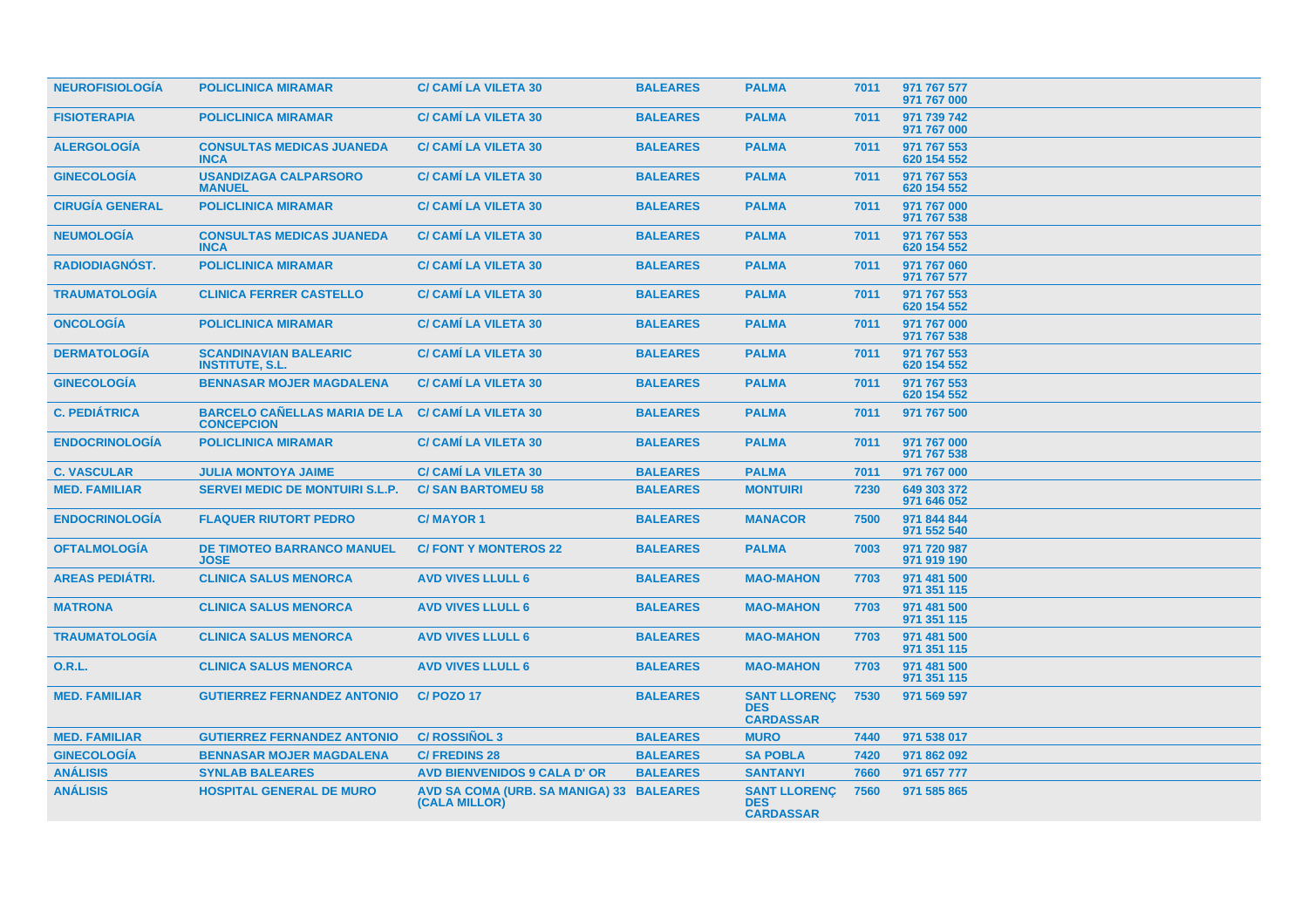| <b>DERMATOLOGIA</b>    | <b>DERMATOLOGIA 2000, S.L.</b>                                               | <b>C/MENORCA 5</b>                                           | <b>BALEARES</b> | <b>PALMA</b>     | 7011 | 971 738 606<br>637 664 548 | <b>SI</b> | Pulsa aquí para pedir tu cita online |
|------------------------|------------------------------------------------------------------------------|--------------------------------------------------------------|-----------------|------------------|------|----------------------------|-----------|--------------------------------------|
| <b>MED. FAMILIAR</b>   | <b>MOISES DOSAL MARIA JOSE</b><br><b>CLEMENTINA</b>                          | <b>AVD CALA AGULLA 96</b>                                    | <b>BALEARES</b> | <b>CAPDEPERA</b> | 7590 | 971 565 135                |           |                                      |
| <b>TRAUMATOLOGÍA</b>   | <b>CENTROS MEDICOS QUIRONSALUD</b>                                           | <b>C/ GRAN VÍA COLÓN 201</b>                                 | <b>BALEARES</b> | <b>INCA</b>      | 7300 | 971 883 030                |           |                                      |
| <b>ANÁLISIS</b>        | <b>SYNLAB BALEARES</b>                                                       | <b>C/ GRAN VÍA COLÓN 201</b>                                 | <b>BALEARES</b> | <b>INCA</b>      | 7300 | 971 883 030                |           |                                      |
| <b>GINECOLOGÍA</b>     | M <sup>a</sup> ANTONIA BENNASSAR RAMIS DE C/ JAUME III 24<br><b>AYREFLOR</b> |                                                              | <b>BALEARES</b> | <b>PALMA</b>     | 7012 | 971 716 755                |           |                                      |
| <b>GINECOLOGIA</b>     | <b>CTRO ESPECIALIDADES MEDICAS</b><br><b>LLUCMAJOR</b>                       | <b>C/CIUTAT 12</b>                                           | <b>BALEARES</b> | <b>LLUCMAJOR</b> | 7620 | 971 120 021                |           |                                      |
| <b>PSIQUIATRÍA</b>     | <b>CTRO ESPECIALIDADES MEDICAS</b><br><b>LLUCMAJOR</b>                       | <b>C/CIUTAT 12</b>                                           | <b>BALEARES</b> | <b>LLUCMAJOR</b> | 7620 | 971 120 021                |           |                                      |
| <b>ALERGOLOGÍA</b>     | <b>CENTRO DE ALERGIA Y ASMA</b><br><b>BALEAR, S.L.</b>                       | <b>C/JOSÉ TOUS Y FERRER 3</b>                                | <b>BALEARES</b> | <b>PALMA</b>     | 7002 | 971 726 088                |           |                                      |
| <b>PSICOLOGÍA</b>      | <b>PSICOSYSTEM, C.B.</b>                                                     | <b>PSO MALLORCA 20 PISO ENTLO</b><br>PTA.D                   | <b>BALEARES</b> | <b>PALMA</b>     | 7012 | 971 213 389                |           |                                      |
| <b>MED. FAMILIAR</b>   | <b>REDA GELABERT GASPAR</b>                                                  | <b>C/ALBACETE 1</b>                                          | <b>BALEARES</b> | <b>PALMA</b>     | 7010 | 971 200 316                |           |                                      |
| <b>MED. FAMILIAR</b>   | <b>AMENGUAL CONTESTI MICAELA</b>                                             | <b>C/ RAFALET 6</b>                                          | <b>BALEARES</b> | <b>SANTANYI</b>  | 7650 | 971 163 226                |           |                                      |
| <b>GINECOLOGÍA</b>     | <b>VIELA SALA CONSTANTINO</b>                                                | <b>C/FORN DES RACO 1</b>                                     | <b>BALEARES</b> | <b>PALMA</b>     | 7001 | 971 726 840                |           |                                      |
| <b>MED. FAMILIAR</b>   | <b>NICOLAU ALSINA JUAN MANUEL</b>                                            | <b>CRA ALCUDIA-ARTA 46</b>                                   | <b>BALEARES</b> | <b>ALCUDIA</b>   | 7400 | 971 891 100                |           |                                      |
| <b>MED. FAMILIAR</b>   | <b>MONTES GUERRERO JOSE</b>                                                  | <b>C/VIA PALMA 116</b>                                       | <b>BALEARES</b> | <b>MANACOR</b>   | 7500 | 971 550 210                |           |                                      |
| <b>GINECOLOGÍA</b>     | <b>GINECOLOGIA ACTIVA</b>                                                    | <b>C/ GENERAL FELIX MAS 4</b>                                | <b>BALEARES</b> | <b>PALMA</b>     | 7013 | 871 930 300                |           |                                      |
| <b>ONCOLOGÍA</b>       | <b>CLINICA IMIF</b>                                                          | C/ ARAGÓN 9-11                                               | <b>BALEARES</b> | <b>EIVISSA</b>   | 7800 | 971 392 188                |           |                                      |
| <b>CARDIOLOGÍA</b>     | <b>GUAL JULIA JOAN MIQUEL</b>                                                | <b>C/ RAMÓN BERENGUER III 5</b>                              | <b>BALEARES</b> | <b>PALMA</b>     | 7003 | 971 498 787<br>971 498 670 |           |                                      |
| <b>ANÁLISIS</b>        | <b>SYNLAB BALEARES</b>                                                       | <b>C/ RAMÓN BERENGUER III 5</b>                              | <b>BALEARES</b> | <b>PALMA</b>     | 7003 | 971 448 787                |           |                                      |
| <b>C. TORÁCICA</b>     | <b>HOSPITAL QUIRONSALUD</b><br><b>PALMAPLANAS</b>                            | C/ CAMI REIS, DELS 308 (SECAR DE BALEARES<br><b>LA REAL)</b> |                 | <b>PALMA</b>     | 7010 | 971 918 000                |           |                                      |
| <b>ALERGOLOGÍA</b>     | <b>CTRO ESPECIALIDADES MEDICAS</b><br><b>LLUCMAJOR</b>                       | C/ CAMI REIS, DELS 308 (SECAR DE BALEARES<br><b>LA REAL)</b> |                 | <b>PALMA</b>     | 7010 | 971 918 000<br>971 908 999 |           |                                      |
| <b>UROLOGIA</b>        | <b>HOSPITAL GENERAL DE MURO</b>                                              | C/ CAMI REIS, DELS 308 (SECAR DE BALEARES<br><b>LA REAL)</b> |                 | <b>PALMA</b>     | 7010 | 971 918 000<br>971 908 999 |           |                                      |
| <b>URGENCIAS</b>       | <b>HOSPITAL QUIRONSALUD</b><br><b>PALMAPLANAS</b>                            | C/ CAMI REIS, DELS 308 (SECAR DE BALEARES<br><b>LA REAL)</b> |                 | <b>PALMA</b>     | 7010 | 971 918 000                |           |                                      |
| <b>CIRUGÍA GENERAL</b> | <b>GUITART TERRAZA RAMON</b>                                                 | C/ CAMI REIS, DELS 308 (SECAR DE BALEARES<br><b>LA REAL)</b> |                 | <b>PALMA</b>     | 7010 | 971 918 000<br>971 908 999 |           |                                      |
| <b>GINECOLOGÍA</b>     | <b>BENNASAR MOJER MAGDALENA</b>                                              | C/ CAMI REIS, DELS 308 (SECAR DE BALEARES<br><b>LA REAL)</b> |                 | <b>PALMA</b>     | 7010 | 971 918 000<br>971 908 999 |           |                                      |
| <b>MED. INTERNA</b>    | <b>ROSSINOL MIRALLES BARTOLOME</b>                                           | C/ CAMI REIS, DELS 308 (SECAR DE BALEARES<br><b>LA REAL)</b> |                 | <b>PALMA</b>     | 7010 | 971 918 000<br>971 908 999 |           |                                      |
| <b>NEFROLOGÍA</b>      | <b>DEL RIO SAMPER SEGUNDA</b>                                                | C/ CAMI REIS, DELS 308 (SECAR DE BALEARES<br><b>LA REAL)</b> |                 | <b>PALMA</b>     | 7010 | 971 918 000<br>971 908 999 |           |                                      |
| <b>MATRONA</b>         | <b>RIPOLL BALLESTER ANA</b>                                                  | C/ CAMI REIS, DELS 308 (SECAR DE BALEARES<br><b>LA REAL)</b> |                 | <b>PALMA</b>     | 7010 | 971 918 000<br>971 254 002 |           |                                      |
| <b>MATRONA</b>         | <b>RENUART BUISAN ISABEL INES</b>                                            | C/ CAMI REIS, DELS 308 (SECAR DE BALEARES<br><b>LA REAL)</b> |                 | <b>PALMA</b>     | 7010 | 971 918 000<br>971 908 999 |           |                                      |
| <b>TRAUMATOLOGIA</b>   | <b>POLICLINIC MANACOR, S.L.</b>                                              | C/ CAMI REIS, DELS 308 (SECAR DE BALEARES<br><b>LA REAL)</b> |                 | <b>PALMA</b>     | 7010 | 971 918 000<br>971 908 999 |           |                                      |
| <b>GINECOLOGIA</b>     | <b>CORNAGO MARTINEZ DAVID</b>                                                | C/ CAMI REIS, DELS 308 (SECAR DE BALEARES<br><b>LA REAL)</b> |                 | <b>PALMA</b>     | 7010 | 971 918 000<br>971 908 999 |           |                                      |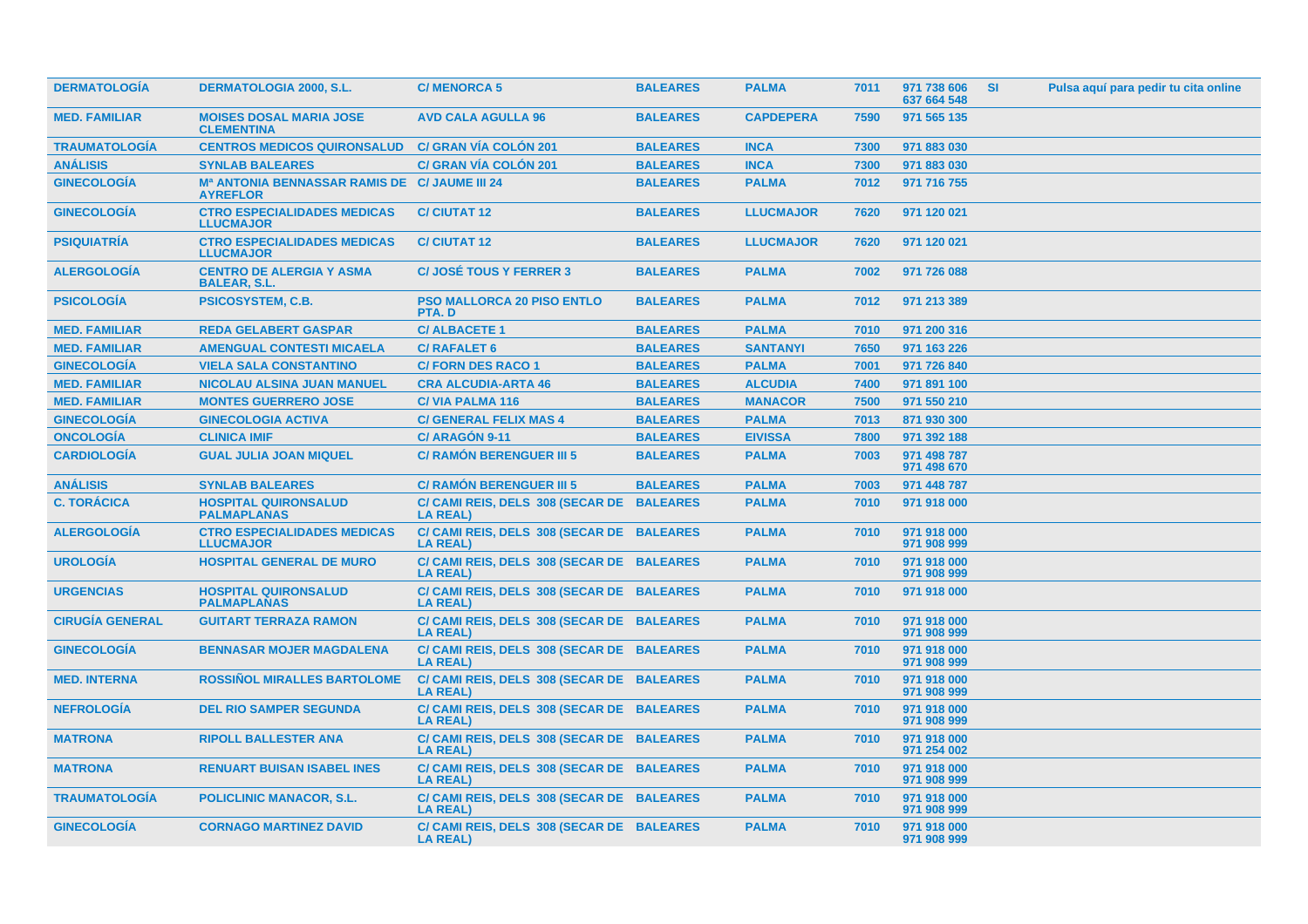| <b>C. VASCULAR</b>     | <b>HOSPITAL QUIRONSALUD</b><br><b>PALMAPLANAS</b>           | C/ CAMI REIS, DELS 308 (SECAR DE BALEARES<br><b>LA REAL)</b> |                 | <b>PALMA</b>                                          | 7010                       | 683 194 856<br>971 918 000 |
|------------------------|-------------------------------------------------------------|--------------------------------------------------------------|-----------------|-------------------------------------------------------|----------------------------|----------------------------|
| <b>DIGESTIVO</b>       | <b>LLOMPART RIGO ALFREDO</b>                                | C/ CAMI REIS, DELS 308 (SECAR DE BALEARES<br><b>LA REAL)</b> |                 | <b>PALMA</b>                                          | 7010                       | 971 908 999<br>971 254 002 |
| <b>ALERGOLOGÍA</b>     | <b>RANEA ARROYO SUSANA</b>                                  | C/ CAMI REIS, DELS 308 (SECAR DE BALEARES<br><b>LA REAL)</b> |                 | <b>PALMA</b>                                          | 7010                       | 971 918 000<br>971 908 999 |
| <b>TRAUMATOLOGÍA</b>   | <b>FERNANDEZ LOPEZ DE TURISO</b><br><b>JAVIER</b>           | C/ CAMI REIS, DELS 308 (SECAR DE BALEARES<br><b>LA REAL)</b> |                 | <b>PALMA</b>                                          | 7010                       | 971 918 000<br>971 908 999 |
| <b>PSIQUIATRÍA</b>     | <b>CTRO ESPECIALIDADES MEDICAS</b><br><b>LLUCMAJOR</b>      | C/ CAMI REIS, DELS 308 (SECAR DE BALEARES<br><b>LA REAL)</b> |                 | <b>PALMA</b>                                          | 7010                       | 971 918 000<br>971 908 999 |
| <b>ALERGOLOGÍA</b>     | <b>KRAEMER MBULA RAQUEL</b>                                 | C/ CAMI REIS, DELS 308 (SECAR DE BALEARES<br><b>LA REAL)</b> |                 | <b>PALMA</b>                                          | 7010                       | 971 918 000<br>971 908 999 |
| <b>AREAS PEDIÁTRI.</b> | <b>CENTROS MEDICOS QUIRONSALUD</b>                          | C/ CAMI REIS, DELS 308 (SECAR DE BALEARES<br><b>LA REAL)</b> |                 | <b>PALMA</b>                                          | 7010                       | 971 918 000<br>971 908 999 |
| <b>DIGESTIVO</b>       | <b>LLOMPART RIGO ALFREDO</b>                                | C/ CAMI REIS, DELS 308 (SECAR DE BALEARES<br><b>LA REAL)</b> |                 | <b>PALMA</b>                                          | 7010                       | 971 918 000<br>971 908 999 |
| <b>GINECOLOGIA</b>     | <b>SUBIRATS GOMIS ALEJANDRA</b>                             | C/ CAMI REIS, DELS 308 (SECAR DE BALEARES<br><b>LA REAL)</b> |                 | <b>PALMA</b>                                          | 7010                       | 971 918 000<br>971 908 999 |
| <b>RADIODIAGNÓST.</b>  | <b>HOSPITAL QUIRONSALUD</b><br><b>PALMAPLANAS</b>           | C/ CAMI REIS, DELS 308 (SECAR DE BALEARES<br><b>LA REAL)</b> |                 | <b>PALMA</b>                                          | 7010                       | 683 194 856<br>971 918 000 |
| <b>DIGESTIVO</b>       | <b>FONT CORTAL BARTOLOME</b>                                | C/ CAMI REIS, DELS 308 (SECAR DE BALEARES<br><b>LA REAL)</b> |                 | <b>PALMA</b>                                          | 7010                       | 971 918 000<br>971 908 999 |
| <b>O.R.L.</b>          | <b>INSTITUTO DE O.R.L. DOCTOR</b><br><b>CARBONELL, S.L.</b> | C/ CAMI REIS, DELS 308 (SECAR DE BALEARES<br><b>LA REAL)</b> |                 | <b>PALMA</b>                                          | 7010                       | 971 918 000<br>971 908 999 |
| <b>TRAUMATOLOGÍA</b>   | <b>RAMOS MARTIN JOSE JAVIER</b>                             | C/ CAMI REIS, DELS 308 (SECAR DE BALEARES<br><b>LA REAL)</b> |                 | <b>PALMA</b>                                          | 7010                       | 971 918 000<br>971 908 999 |
| <b>CARDIOLOGÍA</b>     | <b>CONSULTAS MEDICAS JUANEDA</b><br><b>INCA</b>             | C/ CAMI REIS, DELS 308 (SECAR DE BALEARES<br><b>LA REAL)</b> |                 | <b>PALMA</b>                                          | 7010                       | 971 918 000<br>971 908 999 |
| <b>REHABILITACIÓN</b>  | <b>HOSPITAL QUIRONSALUD</b><br><b>PALMAPLANAS</b>           | C/ CAMI REIS, DELS 308 (SECAR DE BALEARES<br><b>LA REAL)</b> |                 | <b>PALMA</b>                                          | 7010                       | 971 918 000                |
| <b>ONCOLOGIA</b>       | <b>HOSPITAL QUIRONSALUD</b><br><b>PALMAPLANAS</b>           | C/ CAMI REIS, DELS 308 (SECAR DE BALEARES<br><b>LA REAL)</b> |                 | <b>PALMA</b>                                          | 7010                       | 971 918 000                |
| <b>AREAS PEDIÁTRI.</b> | <b>CONSULTAS MEDICAS JUANEDA</b><br><b>INCA</b>             | C/ CAMI REIS, DELS 308 (SECAR DE BALEARES<br><b>LA REAL)</b> |                 | <b>PALMA</b>                                          | 7010                       | 971 918 000<br>971 908 999 |
| <b>GINECOLOGÍA</b>     | <b>CONSULTAS MEDICAS JUANEDA</b><br><b>INCA</b>             | C/ CAMI REIS, DELS 308 (SECAR DE BALEARES<br><b>LA REAL)</b> |                 | <b>PALMA</b>                                          | 7010                       | 971 918 000<br>971 908 999 |
| <b>ANESTESIOLOGÍA</b>  | <b>HOSPITAL GENERAL DE MURO</b>                             | C/ CAMI REIS, DELS 308 (SECAR DE BALEARES<br><b>LA REAL)</b> |                 | <b>PALMA</b>                                          | 7010                       | 971 918 000<br>971 908 999 |
| <b>GINECOLOGÍA</b>     | <b>DRA. LETICIA LAZZALETTA</b>                              | C/ CAMI REIS, DELS 308 (SECAR DE BALEARES<br><b>LA REAL)</b> |                 | <b>PALMA</b>                                          | 7010                       | 971 918 000<br>971 908 999 |
| <b>C. REPARADORA</b>   | <b>JUAN RABELL S.L.</b>                                     | C/ CAMI REIS, DELS 308 (SECAR DE BALEARES<br><b>LA REAL)</b> |                 | <b>PALMA</b>                                          | 7010                       | 971 918 000<br>971 908 999 |
| <b>TRAUMATOLOGÍA</b>   | <b>ANTICH TRAUMA, S.L.</b>                                  | C/ CAMI REIS, DELS 308 (SECAR DE BALEARES<br><b>LA REAL)</b> |                 | <b>PALMA</b>                                          | 7010                       | 971 918 000<br>971 908 999 |
| <b>DERMATOLOGÍA</b>    | <b>HOSPITAL QUIRONSALUD</b><br><b>PALMAPLANAS</b>           | C/ CAMI REIS, DELS 308 (SECAR DE BALEARES<br><b>LA REAL)</b> |                 | <b>PALMA</b>                                          | 7010                       | 683 194 856<br>971 918 000 |
| <b>MED. FAMILIAR</b>   | <b>POLICLINIC CALA MILLOR</b>                               | <b>C/ATZEROLES S/N</b>                                       | <b>BALEARES</b> | <b>SANT LLORENC</b><br><b>DES</b><br><b>CARDASSAR</b> | 7687<br>COMA,<br><b>SA</b> | 971 585 865                |
| <b>ENFERMERÍA</b>      | <b>CENTROS MEDICOS QUIRONSALUD</b>                          | <b>C/ CORDOBA S/N</b>                                        | <b>BALEARES</b> | <b>CALVIA</b>                                         | 7181                       | 971 682 020                |
| <b>FISIOTERAPIA</b>    | <b>SEGURA BONEKAMP MIGUEL</b><br><b>ANGEL</b>               | <b>C/ CORDOBA S/N</b>                                        | <b>BALEARES</b> | <b>CALVIA</b>                                         | 7181                       | 971 681 211                |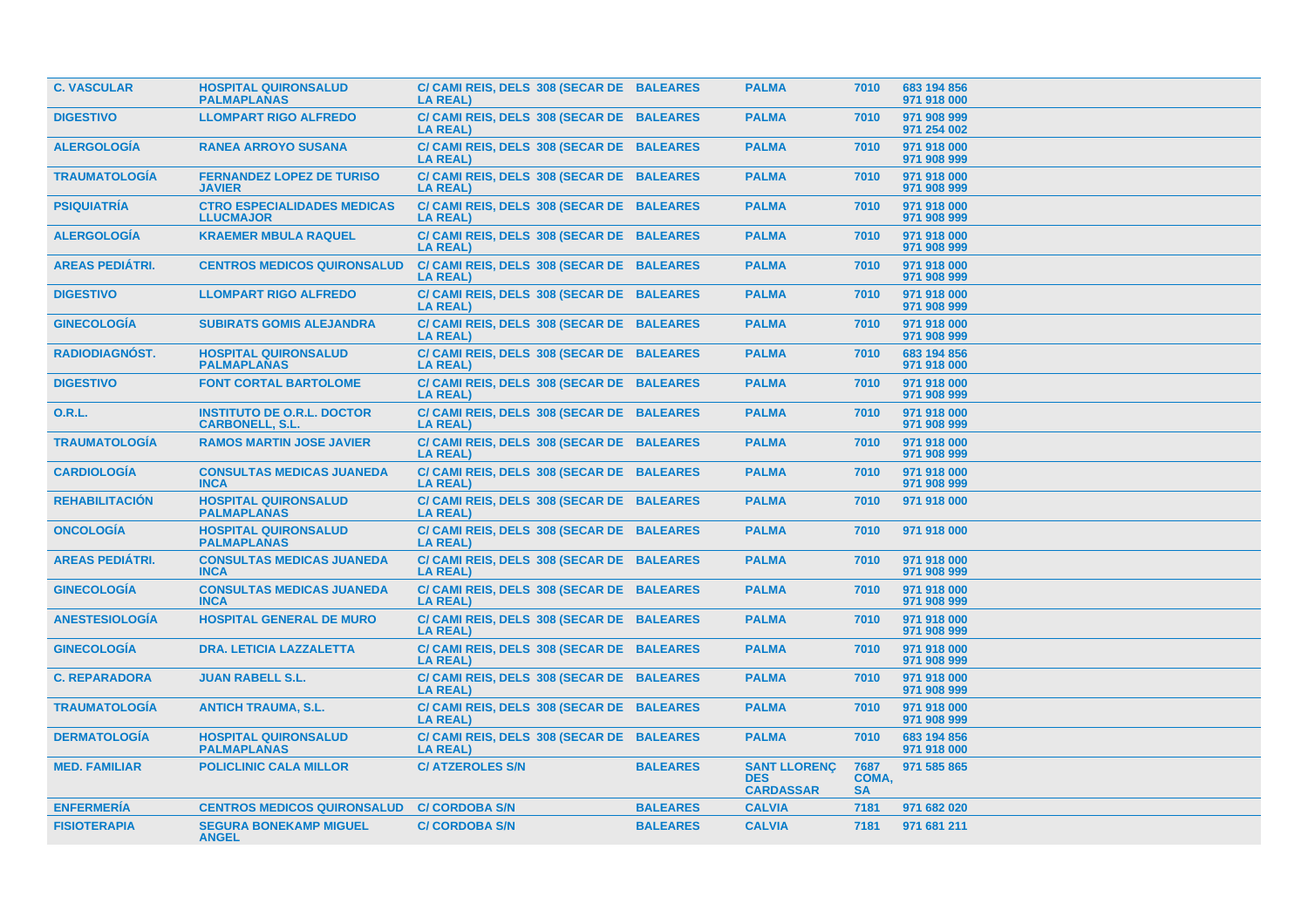| <b>GINECOLOGIA</b>     | <b>CENTROS MEDICOS QUIRONSALUD</b>                              | <b>C/ CORDOBA S/N</b>             | <b>BALEARES</b> | <b>CALVIA</b>                               | 7181 | 971 682 020                |
|------------------------|-----------------------------------------------------------------|-----------------------------------|-----------------|---------------------------------------------|------|----------------------------|
| <b>MED. FAMILIAR</b>   | <b>CENTROS MEDICOS QUIRONSALUD</b>                              | <b>C/ CORDOBA S/N</b>             | <b>BALEARES</b> | <b>CALVIA</b>                               | 7181 | 971 682 020                |
| <b>OFTALMOLOGÍA</b>    | <b>QUER CAROT SANTIAGO</b>                                      | <b>C/SANTIAGO RUSINOL 16</b>      | <b>BALEARES</b> | <b>PALMA</b>                                | 7012 | 971 728 101                |
| <b>NEUROCIRUGÍA</b>    | <b>IBANEZ DOMINGUEZ JAVIER</b>                                  | <b>C/ CAMI DELS REIS 308</b>      | <b>BALEARES</b> | <b>PALMA</b>                                | 7010 | 971 918 000                |
| <b>PSICOLOGIA</b>      | <b>CLINICA SALUS MENORCA</b>                                    | <b>C/JOSE DELFIN SERRA 10</b>     | <b>BALEARES</b> | <b>CIUTADELLA DE</b><br><b>MENORCA</b>      | 7760 | 971 481 500                |
| <b>NEUMOLOGIA</b>      | <b>CLINICA SALUS MENORCA</b>                                    | <b>C/JOSE DELFIN SERRA 10</b>     | <b>BALEARES</b> | <b>CIUTADELLA DE 7760</b><br><b>MENORCA</b> |      | 971 481 500                |
| <b>CIRUGÍA GENERAL</b> | <b>CLINICA SALUS MENORCA</b>                                    | <b>C/ JOSE DELFIN SERRA 10</b>    | <b>BALEARES</b> | <b>CIUTADELLA DE 7760</b><br><b>MENORCA</b> |      | 971 481 500                |
| <b>GINECOLOGIA</b>     | <b>HOSPITAL GENERAL DE MURO</b>                                 | C/XARA 17                         | <b>BALEARES</b> | <b>ALCUDIA</b>                              | 7400 | 971 547 373                |
| <b>NEUROLOGÍA</b>      | <b>MESCONSULTES MÈDIQUES</b><br><b>MANACOR</b>                  | <b>C/ PASEO DEL FERROCARRIL 1</b> | <b>BALEARES</b> | <b>MANACOR</b>                              | 7500 | 971 559 000                |
| <b>ANÁLISIS</b>        | <b>LABORATORIO ECHEVARNE</b>                                    | <b>C/ PASEO DEL FERROCARRIL 1</b> | <b>BALEARES</b> | <b>MANACOR</b>                              | 7500 | 900 909 110                |
| <b>PODOLOGIA</b>       | <b>RIPOLL ALBERTI BERNAT</b>                                    | <b>AVD ARGENTINA 8</b>            | <b>BALEARES</b> | <b>PALMA</b>                                | 7011 | 971 919 896                |
| <b>MED. FAMILIAR</b>   | <b>MESSALUT INTEGRAL, S.L.</b>                                  | <b>C/ PASEO DEL FERROCARRIL 1</b> | <b>BALEARES</b> | <b>MANACOR</b>                              | 7500 | 971 559 000                |
| <b>PODOLOGÍA</b>       | <b>MESSALUT INTEGRAL, S.L.</b>                                  | <b>C/ PASEO DEL FERROCARRIL 1</b> | <b>BALEARES</b> | <b>MANACOR</b>                              | 7500 | 971 559 000                |
| <b>NEUROLOGIA</b>      | <b>CALDENTEY TOUS MARGARITA</b>                                 | <b>C/OLMOS 42</b>                 | <b>BALEARES</b> | <b>PALMA</b>                                | 7003 | 647 809 820<br>971 719 184 |
| <b>ANÁLISIS</b>        | <b>SYNLAB BALEARES</b>                                          | <b>C/ RONDA MANACOR 29</b>        | <b>BALEARES</b> | <b>CAMPOS</b>                               | 7630 | 971 651 999                |
| <b>NEUMOLOGÍA</b>      | <b>MARTI SERRA METGE, S.L.</b>                                  | <b>C/JESUS 5 BAJOS</b>            | <b>BALEARES</b> | <b>PALMA</b>                                | 7012 | 971 450 003                |
| <b>MED. FAMILIAR</b>   | <b>JUANEDA URGENCIAS MEDICAS</b>                                | <b>C/BLANCA7</b>                  | <b>BALEARES</b> | <b>CALVIA</b>                               | 7181 | 971 130 783                |
| <b>MED. FAMILIAR</b>   | <b>JUANEDA URGENCIAS MEDICAS</b>                                | C/OLIVO <sub>1</sub>              | <b>BALEARES</b> | <b>CALVIA</b>                               | 7160 | 971 686 409                |
| <b>MED. FAMILIAR</b>   | <b>JUANEDA URGENCIAS MEDICAS</b>                                | <b>C/NUREDUNNA 26</b>             | <b>BALEARES</b> | <b>CAPDEPERA</b>                            | 7589 | 971 816 146                |
| <b>UROLOGÍA</b>        | <b>CTRO ESPECIALIDADES MEDICAS</b><br><b>LLUCMAJOR</b>          | <b>C/COMPANY 30</b>               | <b>BALEARES</b> | <b>PALMA</b>                                | 7014 | 971 731 647                |
| <b>DERMATOLOGIA</b>    | <b>CONSULTAS MEDICAS JUANEDA</b><br><b>INCA</b>                 | <b>C/COMPANY 30</b>               | <b>BALEARES</b> | <b>PALMA</b>                                | 7014 | 971 731 647                |
| <b>GINECOLOGIA</b>     | <b>CTRO ESPECIALIDADES MEDICAS</b><br><b>LLUCMAJOR</b>          | <b>C/COMPANY 30</b>               | <b>BALEARES</b> | <b>PALMA</b>                                | 7014 | 971 731 647                |
| <b>GINECOLOGIA</b>     | <b>COLI CORRO FRANCISCA MARIA</b>                               | <b>C/COMPANY 30</b>               | <b>BALEARES</b> | <b>PALMA</b>                                | 7014 | 971 731 647                |
| 0.R.L.                 | <b>GARCIA RODRIGUEZ JAVIER</b><br><b>FRANCISCO</b>              | <b>C/COMPANY 30</b>               | <b>BALEARES</b> | <b>PALMA</b>                                | 7014 | 971 731 647                |
| <b>TRAUMATOLOGIA</b>   | <b>GARCIAS BATLE, JUAN</b>                                      | <b>C/COMPANY 30</b>               | <b>BALEARES</b> | <b>PALMA</b>                                | 7014 | 971 731 647                |
| <b>TRAUMATOLOGÍA</b>   | <b>SUAREZ PERALTA DAVID</b>                                     | <b>C/COMPANY 30</b>               | <b>BALEARES</b> | <b>PALMA</b>                                | 7014 | 971 731 647                |
| <b>TRAUMATOLOGÍA</b>   | <b>RAMOS MARTIN JOSE JAVIER</b>                                 | <b>C/COMPANY 30</b>               | <b>BALEARES</b> | <b>PALMA</b>                                | 7014 | 971 731 647                |
| <b>C. VASCULAR</b>     | <b>LOZANO VILARDELL PASCUAL</b>                                 | <b>C/COMPANY 30</b>               | <b>BALEARES</b> | <b>PALMA</b>                                | 7014 | 971 738 944<br>971 731 647 |
| <b>DIGESTIVO</b>       | <b>LLOMPART RIGO ALFREDO</b>                                    | <b>C/COMPANY 30</b>               | <b>BALEARES</b> | <b>PALMA</b>                                | 7014 | 971 731 647                |
| <b>GINECOLOGIA</b>     | <b>JUNCOSA ALVAREZ DE</b><br><b>SOTOMAYOR MARIA DE LES NEUS</b> | <b>C/COMPANY 30</b>               | <b>BALEARES</b> | <b>PALMA</b>                                | 7014 | 971 731 647                |
| <b>CARDIOLOGÍA</b>     | <b>MARTI SERRA METGE, S.L.</b>                                  | <b>C/COMPANY 30</b>               | <b>BALEARES</b> | <b>PALMA</b>                                | 7014 | 971 731 647                |
| <b>UROLOGÍA</b>        | <b>CLINICA JUANEDA</b>                                          | <b>C/COMPANY 30</b>               | <b>BALEARES</b> | <b>PALMA</b>                                | 7014 | 971 731 647                |
| <b>TRAUMATOLOGIA</b>   | <b>PODOACTIVA</b>                                               | <b>C/COMPANY 30</b>               | <b>BALEARES</b> | <b>PALMA</b>                                | 7014 | 971 731 647                |
| <b>NEUMOLOGÍA</b>      | <b>CLINICA JUANEDA</b>                                          | <b>C/COMPANY 30</b>               | <b>BALEARES</b> | <b>PALMA</b>                                | 7014 | 871 964 960<br>971 731 647 |
| <b>GINECOLOGIA</b>     | <b>GIL BRETONES ARTURO</b>                                      | <b>C/COMPANY 30</b>               | <b>BALEARES</b> | <b>PALMA</b>                                | 7014 | 971 731 647                |
|                        |                                                                 |                                   |                 |                                             |      |                            |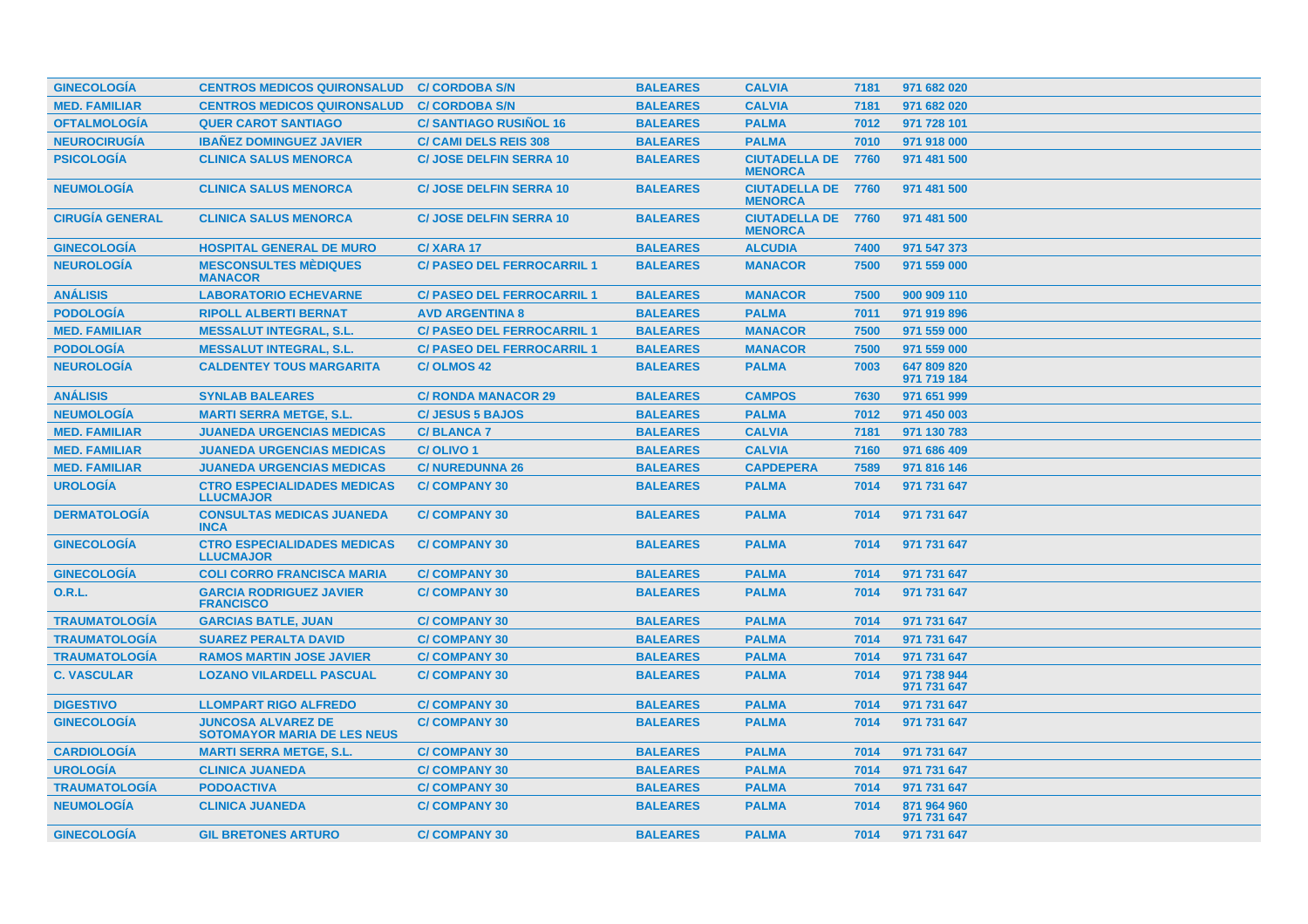| <b>DERMATOLOGIA</b>    | <b>CTRO ESPECIALIDADES MEDICAS</b><br><b>LLUCMAJOR</b>             | <b>C/COMPANY 30</b>                                | <b>BALEARES</b> | <b>PALMA</b>     | 7014 | 971 731 647                |           |                                      |  |
|------------------------|--------------------------------------------------------------------|----------------------------------------------------|-----------------|------------------|------|----------------------------|-----------|--------------------------------------|--|
| <b>C. VASCULAR</b>     | <b>COROMINAS ROURA CARLOS</b>                                      | <b>C/COMPANY 30</b>                                | <b>BALEARES</b> | <b>PALMA</b>     | 7014 | 971 731 647                |           |                                      |  |
| <b>UROLOGÍA</b>        | <b>CRESPI MARTINEZ, FRANCISCO Y</b><br><b>DRA. FUENTES MARQUEZ</b> | <b>C/COMPANY 30</b>                                | <b>BALEARES</b> | <b>PALMA</b>     | 7014 | 971 731 647                |           |                                      |  |
| <b>URGENCIAS</b>       | <b>CENTROS MEDICOS QUIRONSALUD</b>                                 | <b>C/COMPANY 30</b>                                | <b>BALEARES</b> | <b>PALMA</b>     | 7014 | 971 731 647                |           |                                      |  |
| <b>ANATOMOPATOLO.</b>  | <b>CLINICA JUANEDA</b>                                             | <b>C/COMPANY 30</b>                                | <b>BALEARES</b> | <b>PALMA</b>     | 7014 | 971 731 647                |           |                                      |  |
| <b>URGENCIAS</b>       | <b>CTRO ESPECIALIDADES MEDICAS</b><br><b>LLUCMAJOR</b>             | <b>C/COMPANY 30</b>                                | <b>BALEARES</b> | <b>PALMA</b>     | 7014 | 971 731 647                |           |                                      |  |
| <b>CARDIOLOGIA</b>     | <b>HOSPITAL GENERAL DE MURO</b>                                    | <b>C/COMPANY 30</b>                                | <b>BALEARES</b> | <b>PALMA</b>     | 7014 | 971 731 647                |           |                                      |  |
| <b>MATRONA</b>         | <b>CLINICA SALUS MENORCA</b>                                       | <b>C/COMPANY 30</b>                                | <b>BALEARES</b> | <b>PALMA</b>     | 7014 | 971 731 647                |           |                                      |  |
| <b>GINECOLOGÍA</b>     | <b>BENNASAR MOJER MAGDALENA</b>                                    | <b>C/COMPANY 30</b>                                | <b>BALEARES</b> | <b>PALMA</b>     | 7014 | 971 731 647                |           |                                      |  |
| <b>TRAUMATOLOGIA</b>   | <b>MEDICINA INTEGRAL BALEAR S.L</b>                                | <b>C/COMPANY 30</b>                                | <b>BALEARES</b> | <b>PALMA</b>     | 7014 | 971 731 647                |           |                                      |  |
| <b>O.R.L.</b>          | <b>RAMIS OLIVER BARTOLOME</b><br><b>ENRIQUE</b>                    | <b>C/COMPANY 30</b>                                | <b>BALEARES</b> | <b>PALMA</b>     | 7014 | 971 731 647                |           |                                      |  |
| <b>AREAS PEDIATRI.</b> | <b>CLINICA JUANEDA</b>                                             | <b>C/COMPANY 30</b>                                | <b>BALEARES</b> | <b>PALMA</b>     | 7014 | 871 964 960<br>971 731 647 |           |                                      |  |
| <b>CARDIOLOGÍA</b>     | <b>ALGUERSUARI CABISCOL JOAN</b>                                   | <b>C/COMPANY 30</b>                                | <b>BALEARES</b> | <b>PALMA</b>     | 7014 | 971 731 647                |           |                                      |  |
| <b>DIGESTIVO</b>       | <b>DR. JAIME GAYA</b>                                              | <b>C/SANT MIQUEL 17</b>                            | <b>BALEARES</b> | <b>PALMA</b>     | 7002 | 971 712 155                |           |                                      |  |
| <b>ENFERMERÍA</b>      | <b>HOSPITAL QUIRONSALUD SON VERI C/ PASSEIG DE L'ARBREDA S/N</b>   |                                                    | <b>BALEARES</b> | <b>LLUCMAJOR</b> | 7609 | 971 443 030                |           |                                      |  |
| <b>CARDIOLOGÍA</b>     | <b>HOSPITAL QUIRONSALUD SON VERI C/ PASSEIG DE L'ARBREDA S/N</b>   |                                                    | <b>BALEARES</b> | <b>LLUCMAJOR</b> | 7609 | 971 443 030                |           |                                      |  |
| <b>NEUROCIRUGÍA</b>    | <b>HOSPITAL DE LLEVANT</b>                                         | <b>C/ESCAMARLA 6 PORTOCRISTO</b>                   | <b>BALEARES</b> | <b>MANACOR</b>   | 7680 | 971 822 400                |           |                                      |  |
| <b>ANESTESIOLOGÍA</b>  | <b>HOSPITAL DE LLEVANT</b>                                         | <b>C/ESCAMARLA 6 PORTOCRISTO</b>                   | <b>BALEARES</b> | <b>MANACOR</b>   | 7680 | 971 822 400                |           |                                      |  |
| <b>HEMATOLOGÍA</b>     | <b>HOSPITAL DE LLEVANT</b>                                         | <b>C/ESCAMARLA 6 PORTOCRISTO</b>                   | <b>BALEARES</b> | <b>MANACOR</b>   | 7680 | 971 822 400                |           |                                      |  |
| <b>PSICOLOGÍA</b>      | <b>HOSPITAL DE LLEVANT</b>                                         | <b>C/ ESCAMARLÀ 6 PORTOCRISTO</b>                  | <b>BALEARES</b> | <b>MANACOR</b>   | 7680 | 971 822 400                | <b>SI</b> | Pulsa aquí para pedir tu cita online |  |
| <b>C. VASCULAR</b>     | <b>HOSPITAL DE LLEVANT</b>                                         | <b>C/ESCAMARLA 6 PORTOCRISTO</b>                   | <b>BALEARES</b> | <b>MANACOR</b>   | 7680 | 971 822 400                |           |                                      |  |
| <b>RADIODIAGNÓST.</b>  | <b>HOSPITAL DE LLEVANT</b>                                         | <b>C/ESCAMARLÀ 6 PORTOCRISTO</b>                   | <b>BALEARES</b> | <b>MANACOR</b>   | 7680 | 971 822 400                |           |                                      |  |
| <b>MED. INTERNA</b>    | <b>HOSPITAL DE LLEVANT</b>                                         | <b>C/ESCAMARLA 6 PORTOCRISTO</b>                   | <b>BALEARES</b> | <b>MANACOR</b>   | 7680 | 971 822 400                | <b>SI</b> | Pulsa aquí para pedir tu cita online |  |
| <b>ANESTESIOLOGÍA</b>  | <b>MIRANZA IBO</b>                                                 | <b>C/ CAMINO DE LA VILETA 7 BAJOS</b>              | <b>BALEARES</b> | <b>PALMA</b>     | 7011 | 971 918 044<br>971 918 000 |           |                                      |  |
| <b>C. MAXILOFACIAL</b> | <b>SANTIAGO JUAN CRISTINA</b>                                      | <b>C/COMPANY 30</b>                                | <b>BALEARES</b> | <b>PALMA</b>     | 7013 | 971 731 647                |           |                                      |  |
| <b>MED. FAMILIAR</b>   | <b>DR. MICHAEL STOMA</b>                                           | <b>C/TUDOR 11</b>                                  | <b>BALEARES</b> | <b>CALVIA</b>    | 7160 | 871 201 007                |           |                                      |  |
| <b>ANESTESIOLOGÍA</b>  | <b>ALIVIAM CLINICA DEL DOLOR</b><br><b>MALLORCA</b>                | <b>C/ CAMINO DE SON RAPINYA 1</b>                  | <b>BALEARES</b> | <b>PALMA</b>     | 7013 | 971 730 005                |           |                                      |  |
| <b>ENFERMERÍA</b>      | <b>HOSPITALIZACION A DOMICILIO</b>                                 | <b>C/ ATENCION A DOMICILIO S/N</b>                 | <b>BALEARES</b> | <b>PALMA</b>     | 7002 | 971 470 943                |           |                                      |  |
| <b>DERMATOLOGÍA</b>    | <b>CENTROS MEDICOS QUIRONSALUD</b>                                 | <b>RBL REI JAUME 33 LOCAL 1</b>                    | <b>BALEARES</b> | <b>MANACOR</b>   | 7500 | 971 556 000                |           |                                      |  |
| <b>AREAS PEDIATRI.</b> | <b>CENTROS MEDICOS QUIRONSALUD</b>                                 | <b>RBL REI JAUME 33 LOCAL 1</b>                    | <b>BALEARES</b> | <b>MANACOR</b>   | 7500 | 971 556 000                |           |                                      |  |
| <b>FISIOTERAPIA</b>    | <b>GUERRERO SANCHEZ MARIA</b><br><b>BELEN</b>                      | <b>C/ METGE GASPAR PUJOL 63</b><br><b>LOCAL 3º</b> | <b>BALEARES</b> | <b>ANDRATX</b>   | 7150 | 971 137 016                |           |                                      |  |
| <b>TRAUMATOLOGIA</b>   | <b>ANTICH TRAUMA, S.L.</b>                                         | <b>C/ESCAMARLA 6</b>                               | <b>BALEARES</b> | <b>MANACOR</b>   | 7680 | 971 822 400                |           |                                      |  |
| <b>MED. INTERNA</b>    | <b>POBLADOR PALLISER MATIAS</b>                                    | <b>C/BARON DE PINOPAR 7</b>                        | <b>BALEARES</b> | <b>PALMA</b>     | 7012 | 971 714 350                |           |                                      |  |
| <b>OFTALMOLOGÍA</b>    | <b>ABAD RAMON PILAR</b>                                            | <b>C/ CAMINO DE LA VILETA 7</b>                    | <b>BALEARES</b> | <b>PALMA</b>     | 7011 | 971 759 046                |           |                                      |  |
| <b>CARDIOLOGIA</b>     | <b>CENTROS MEDICOS QUIRONSALUD</b>                                 | <b>C/NUREDDUNA 4</b>                               | <b>BALEARES</b> | <b>PALMA</b>     | 7006 | 971 466 262                |           |                                      |  |
| <b>FISIOTERAPIA</b>    | <b>CENTROS MEDICOS QUIRONSALUD</b>                                 | <b>C/NUREDDUNA 4</b>                               | <b>BALEARES</b> | <b>PALMA</b>     | 7006 | 971 466 262                |           |                                      |  |
| <b>OFTALMOLOGÍA</b>    | <b>OBRADOR PROHENS PEDRO</b>                                       | <b>C/ ANSELM TURNEDA 10</b>                        | <b>BALEARES</b> | <b>PALMA</b>     | 7010 | 971 201 512                |           |                                      |  |
|                        |                                                                    |                                                    |                 |                  |      |                            |           |                                      |  |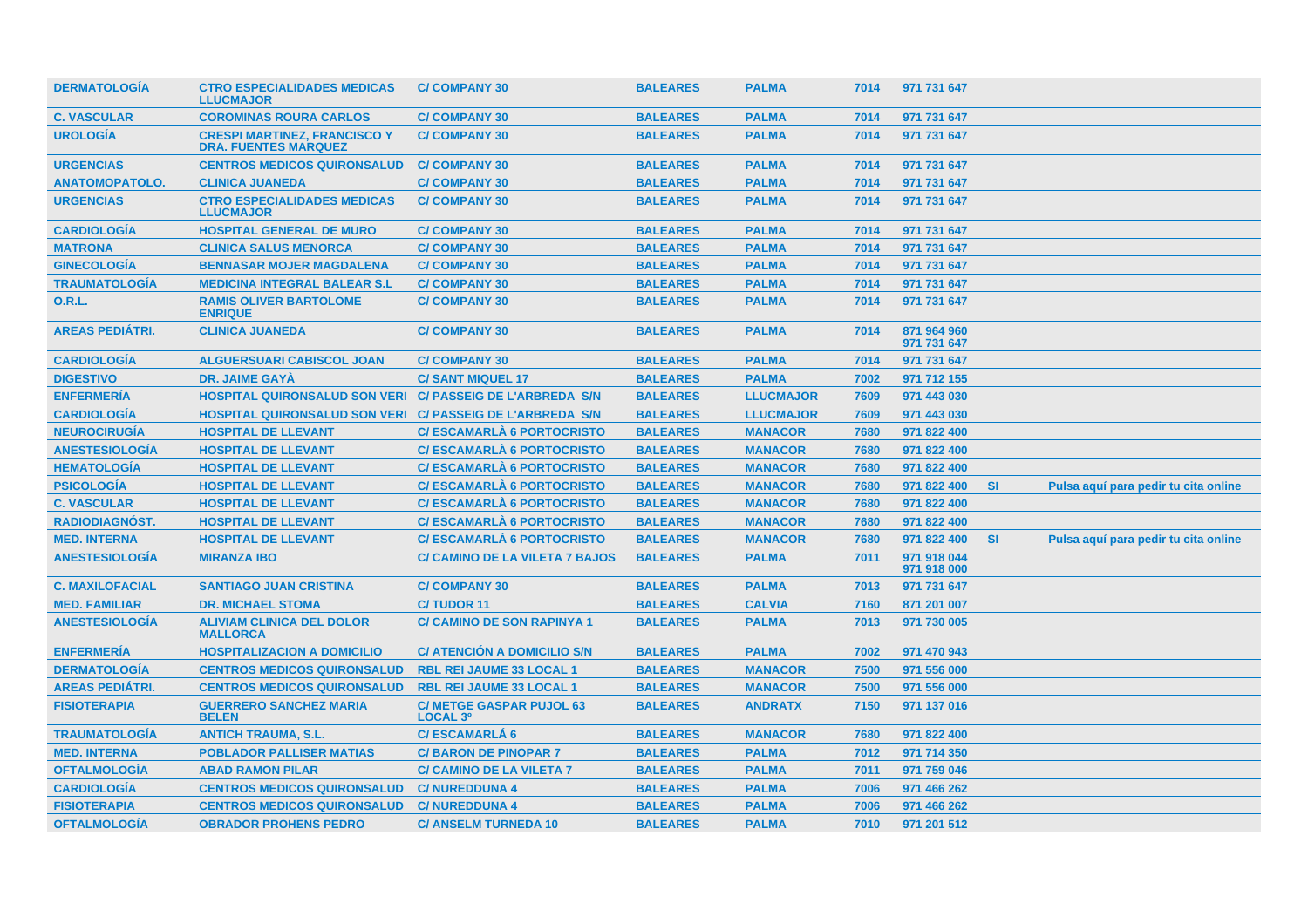| <b>OFTALMOLOGIA</b>    | <b>INSTITUTO OFTALMIC DE</b><br><b>MALLORCA</b>        | <b>C/ ANSELM TURNEDA 10</b>     | <b>BALEARES</b> | <b>PALMA</b>                                | 7010 | 971 201 512                |  |  |
|------------------------|--------------------------------------------------------|---------------------------------|-----------------|---------------------------------------------|------|----------------------------|--|--|
| <b>OFTALMOLOGÍA</b>    | <b>INSTITUTO OFTALMIC DE</b><br><b>MALLORCA</b>        | <b>C/HOSTAL 37</b>              | <b>BALEARES</b> | <b>INCA</b>                                 | 7300 | 971 883 256                |  |  |
| <b>HOSP. DE DÍA</b>    | <b>CLINICA SALUS MENORCA</b>                           | <b>C/ CARRER DES CANONGE 20</b> | <b>BALEARES</b> | <b>CIUTADELLA DE 7760</b><br><b>MENORCA</b> |      | 971 480 505<br>971 481 500 |  |  |
| <b>ONCOLOGIA</b>       | <b>CLINICA SALUS MENORCA</b>                           | <b>C/ CARRER DES CANONGE 20</b> | <b>BALEARES</b> | <b>CIUTADELLA DE 7760</b><br><b>MENORCA</b> |      | 971 480 505<br>971 481 500 |  |  |
| <b>CIRUGIA GENERAL</b> | <b>CLINICA SALUS MENORCA</b>                           | <b>C/ CARRER DES CANONGE 20</b> | <b>BALEARES</b> | <b>CIUTADELLA DE 7760</b><br><b>MENORCA</b> |      | 971 480 505<br>971 480 094 |  |  |
| <b>C. VASCULAR</b>     | <b>CLINICA SALUS MENORCA</b>                           | <b>C/ CARRER DES CANONGE 20</b> | <b>BALEARES</b> | <b>CIUTADELLA DE 7760</b><br><b>MENORCA</b> |      | 971 480 505<br>971 481 500 |  |  |
| <b>HOSP. GENERAL</b>   | <b>CLINICA SALUS MENORCA</b>                           | <b>C/ CARRER DES CANONGE 20</b> | <b>BALEARES</b> | <b>CIUTADELLA DE 7760</b><br><b>MENORCA</b> |      | 971 480 505<br>971 481 500 |  |  |
| <b>GINECOLOGÍA</b>     | <b>CLINICA SALUS MENORCA</b>                           | <b>C/ CARRER DES CANONGE 20</b> | <b>BALEARES</b> | <b>CIUTADELLA DE 7760</b><br><b>MENORCA</b> |      | 971 480 505<br>971 481 500 |  |  |
| <b>UROLOGÍA</b>        | <b>CTRO ESPECIALIDADES MEDICAS</b><br><b>LLUCMAJOR</b> | <b>PLZ ESPAÑA 56</b>            | <b>BALEARES</b> | <b>LLUCMAJOR</b>                            | 7620 | 971 120 064                |  |  |
| <b>URGENCIAS</b>       | <b>CTRO ESPECIALIDADES MEDICAS</b><br><b>LLUCMAJOR</b> | <b>PLZ ESPANA 56</b>            | <b>BALEARES</b> | <b>LLUCMAJOR</b>                            | 7620 | 971 120 064                |  |  |
| <b>PSICOLOGIA</b>      | <b>CTRO ESPECIALIDADES MEDICAS</b><br><b>LLUCMAJOR</b> | <b>PLZ ESPAÑA 56</b>            | <b>BALEARES</b> | <b>LLUCMAJOR</b>                            | 7620 | 971 120 064                |  |  |
| <b>ANÁLISIS</b>        | <b>HOSPITAL GENERAL DE MURO</b>                        | <b>C/VELER1</b>                 | <b>BALEARES</b> | <b>MURO</b>                                 | 7458 | 971 891 900                |  |  |
| <b>DIGESTIVO</b>       | <b>HOSPITAL GENERAL DE MURO</b>                        | <b>C/VELER1</b>                 | <b>BALEARES</b> | <b>MURO</b>                                 | 7458 | 971 891 900                |  |  |
| <b>DIGESTIVO</b>       | <b>BALLESTER FERREIRO, FERNANDO</b><br><b>LUIS</b>     | <b>C/SANTIAGO RUSSINYOL 9</b>   | <b>BALEARES</b> | <b>PALMA</b>                                | 7012 | 971 918 044<br>971 711 455 |  |  |
| <b>NEUROLOGIA</b>      | <b>HERNANDEZ ZORRILLA RICARDO</b><br><b>GUILLERMO</b>  | <b>C/SANTIAGO RUSSINYOL 9</b>   | <b>BALEARES</b> | <b>PALMA</b>                                | 7012 | 971 918 044<br>971 711 455 |  |  |
| <b>CARDIOLOGÍA</b>     | <b>ORELLANA MAS JORGE</b>                              | <b>C/SANTIAGO RUSSINYOL 9</b>   | <b>BALEARES</b> | <b>PALMA</b>                                | 7012 | 971 448 500<br>971 716 600 |  |  |
| <b>GINECOLOGIA</b>     | <b>CHICHARRO ORTEGA ANGELES</b>                        | <b>C/SANTIAGO RUSSINYOL 9</b>   | <b>BALEARES</b> | <b>PALMA</b>                                | 7012 | 971 448 537                |  |  |
| <b>ENDOCRINOLOGÍA</b>  | <b>CABRER REUS JUAN</b>                                | <b>C/SANTIAGO RUSSINYOL 9</b>   | <b>BALEARES</b> | <b>PALMA</b>                                | 7012 | 971 918 044<br>971 711 455 |  |  |
| <b>TRAUMATOLOGIA</b>   | <b>CLINICA ROTGER</b>                                  | <b>C/SANTIAGO RUSSINYOL 9</b>   | <b>BALEARES</b> | <b>PALMA</b>                                | 7012 | 971 448 500                |  |  |
| <b>O.R.L.</b>          | <b>BORRAS ROSSELLO ISABEL MARIA</b>                    | <b>C/SANTIAGO RUSSINYOL 9</b>   | <b>BALEARES</b> | <b>PALMA</b>                                | 7012 | 971 918 044<br>971 711 455 |  |  |
| <b>C. REPARADORA</b>   | <b>HOSPITAL GENERAL DE MURO</b>                        | <b>C/SANTIAGO RUSSINYOL 9</b>   | <b>BALEARES</b> | <b>PALMA</b>                                | 7012 | 971 918 044<br>971 711 455 |  |  |
| <b>ANÁLISIS</b>        | <b>CLINICA ROTGER</b>                                  | <b>C/SANTIAGO RUSSINYOL 9</b>   | <b>BALEARES</b> | <b>PALMA</b>                                | 7012 | 971 448 500                |  |  |
| <b>OFTALMOLOGÍA</b>    | <b>DE TIMOTEO BARRANCO MANUEL</b><br><b>JOSE</b>       | <b>C/SANTIAGO RUSSINYOL 9</b>   | <b>BALEARES</b> | <b>PALMA</b>                                | 7012 | 971 918 044<br>971 711 455 |  |  |
| O.R.L.                 | <b>CANOVAS LLORENS DIEGO LUIS</b>                      | <b>C/SANTIAGO RUSSINYOL 9</b>   | <b>BALEARES</b> | <b>PALMA</b>                                | 7012 | 971 918 044<br>971 711 455 |  |  |
| <b>AREAS PEDIÁTRI.</b> | <b>GALVAN DE LA HOZ ALFONSO</b>                        | <b>C/SANTIAGO RUSSINYOL 9</b>   | <b>BALEARES</b> | <b>PALMA</b>                                | 7012 | 971 918 044<br>971 711 455 |  |  |
| <b>DERMATOLOGIA</b>    | <b>DERMATOLOGIA 2000, S.L.</b>                         | <b>C/SANTIAGO RUSSINYOL 9</b>   | <b>BALEARES</b> | <b>PALMA</b>                                | 7012 | 971 918 044<br>971 711 455 |  |  |
| <b>CARDIOLOGIA</b>     | <b>TRIOLA FORT MIGUEL</b>                              | <b>C/SANTIAGO RUSSINYOL 9</b>   | <b>BALEARES</b> | <b>PALMA</b>                                | 7012 | 971 918 044<br>971 711 455 |  |  |
| <b>HOSP. DE DIA</b>    | <b>CLINICA ROTGER</b>                                  | <b>C/SANTIAGO RUSSINYOL 9</b>   | <b>BALEARES</b> | <b>PALMA</b>                                | 7012 | 971 448 500                |  |  |
|                        |                                                        |                                 |                 |                                             |      |                            |  |  |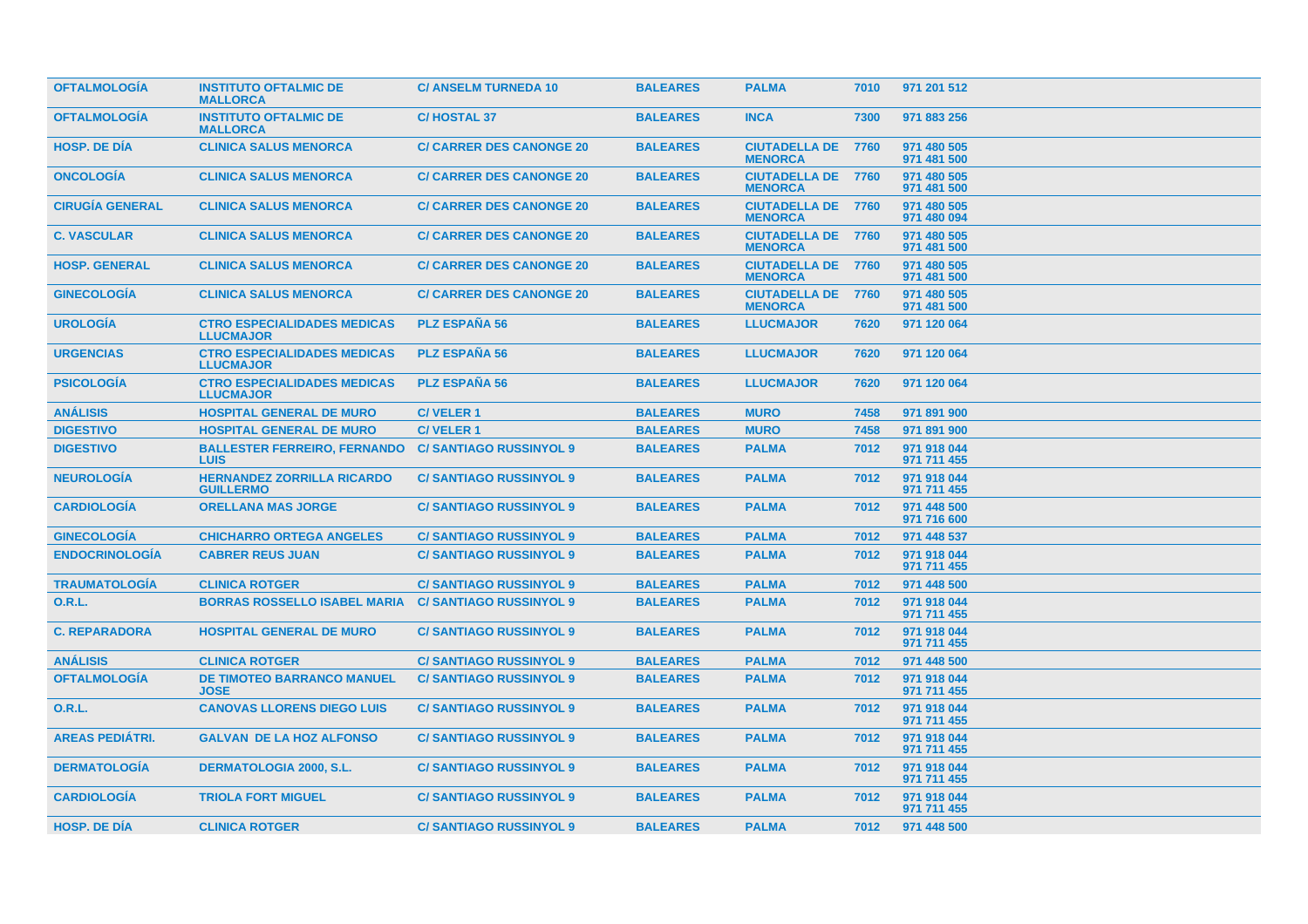| <b>TRAUMATOLOGIA</b>   | <b>MEDICINA INTEGRAL BALEAR S.L</b>                                                  | <b>C/SANTIAGO RUSSINYOL 9</b> | <b>BALEARES</b> | <b>PALMA</b> | 7012 | 971 918 044<br>971 711 455 |  |
|------------------------|--------------------------------------------------------------------------------------|-------------------------------|-----------------|--------------|------|----------------------------|--|
| <b>CIRUGÍA GENERAL</b> | <b>RUIZ ROSELLO JOSE</b>                                                             | <b>C/SANTIAGO RUSSINYOL 9</b> | <b>BALEARES</b> | <b>PALMA</b> | 7012 | 971 448 500<br>971 716 600 |  |
| <b>ANESTESIOLOGÍA</b>  | <b>JUMUNSER S.L.P.</b>                                                               | <b>C/SANTIAGO RUSSINYOL 9</b> | <b>BALEARES</b> | <b>PALMA</b> | 7012 | 971 448 500<br>971 727 840 |  |
| <b>ENDOCRINOLOGÍA</b>  | <b>HOSPITAL GENERAL DE MURO</b>                                                      | <b>C/SANTIAGO RUSSINYOL 9</b> | <b>BALEARES</b> | <b>PALMA</b> | 7012 | 971 918 044<br>971 711 455 |  |
| <b>ANESTESIOLOGIA</b>  | <b>ANESTESISTAS BALEARES</b><br><b>ASOCIADOS, S.L.</b>                               | <b>C/SANTIAGO RUSSINYOL 9</b> | <b>BALEARES</b> | <b>PALMA</b> | 7012 | 971 918 044<br>971 711 455 |  |
| <b>DERMATOLOGÍA</b>    | <b>INSTITUTO BALEAR DE</b><br><b>DERMATOLOGIA</b>                                    | <b>C/SANTIAGO RUSSINYOL 9</b> | <b>BALEARES</b> | <b>PALMA</b> | 7012 | 971 918 044<br>971 711 455 |  |
| <b>CIRUGÍA GENERAL</b> | <b>MARCH MARTINEZ MARTIN</b>                                                         | <b>C/SANTIAGO RUSSINYOL 9</b> | <b>BALEARES</b> | <b>PALMA</b> | 7012 | 971 448 500<br>971 716 600 |  |
| <b>TRAUMATOLOGIA</b>   | UNIDAD DE PIE Y TOBILLO                                                              | <b>C/SANTIAGO RUSSINYOL 9</b> | <b>BALEARES</b> | <b>PALMA</b> | 7012 | 871 032 909                |  |
| <b>TRAUMATOLOGÍA</b>   | <b>ANTICH TRAUMA, S.L.</b>                                                           | <b>C/SANTIAGO RUSSINYOL 9</b> | <b>BALEARES</b> | <b>PALMA</b> | 7012 | 971 918 044<br>971 711 455 |  |
| <b>O.R.L.</b>          | <b>REAL GAMUNDI, MATEO</b>                                                           | <b>C/SANTIAGO RUSSINYOL 9</b> | <b>BALEARES</b> | <b>PALMA</b> | 7012 | 971 918 044<br>971 711 455 |  |
| <b>CARDIOLOGÍA</b>     | <b>POLICLINIC MANACOR, S.L.</b>                                                      | <b>C/SANTIAGO RUSSINYOL 9</b> | <b>BALEARES</b> | <b>PALMA</b> | 7012 | 971 918 044<br>971 711 455 |  |
| <b>ENFERMERÍA</b>      | <b>CLINICA ROTGER</b>                                                                | <b>C/SANTIAGO RUSSINYOL 9</b> | <b>BALEARES</b> | <b>PALMA</b> | 7012 | 971 448 500                |  |
| <b>NEUMOLOGÍA</b>      | <b>CENTROS MEDICOS QUIRONSALUD</b>                                                   | <b>C/SANTIAGO RUSSINYOL 9</b> | <b>BALEARES</b> | <b>PALMA</b> | 7012 | 971 918 044<br>971 711 455 |  |
| <b>URGENCIAS</b>       | <b>CLINICA ROTGER</b>                                                                | <b>C/SANTIAGO RUSSINYOL 9</b> | <b>BALEARES</b> | <b>PALMA</b> | 7012 | 971 448 500                |  |
| <b>TRAUMATOLOGIA</b>   | <b>HIDALGO MARTIN CARLOS JAVIER</b>                                                  | <b>C/SANTIAGO RUSSINYOL 9</b> | <b>BALEARES</b> | <b>PALMA</b> | 7012 | 971 918 044<br>971 711 455 |  |
| <b>CIRUGIA GENERAL</b> | <b>GUITART TERRAZA RAMON</b>                                                         | <b>C/SANTIAGO RUSSINYOL 9</b> | <b>BALEARES</b> | <b>PALMA</b> | 7012 | 971 918 044<br>971 711 455 |  |
| <b>NEUMOLOGÍA</b>      | <b>HOSPITAL GENERAL DE MURO</b>                                                      | <b>C/SANTIAGO RUSSINYOL 9</b> | <b>BALEARES</b> | <b>PALMA</b> | 7012 | 971 918 044<br>971 711 455 |  |
| <b>AREAS PEDIÁTRI.</b> | <b>CONSULTAS MEDICAS JUANEDA</b><br><b>INCA</b>                                      | <b>C/SANTIAGO RUSSINYOL 9</b> | <b>BALEARES</b> | <b>PALMA</b> | 7012 | 971 918 044<br>971 711 455 |  |
| <b>TRAUMATOLOGIA</b>   | <b>BENNASAR ARBOS ANTONIO</b>                                                        | <b>C/SANTIAGO RUSSINYOL 9</b> | <b>BALEARES</b> | <b>PALMA</b> | 7012 | 971 918 044<br>971 711 455 |  |
| <b>DIGESTIVO</b>       | <b>BALLESTER FERREIRO, FERNANDO</b><br><b>LUIS</b>                                   | <b>C/SANTIAGO RUSSINYOL 9</b> | <b>BALEARES</b> | <b>PALMA</b> | 7012 |                            |  |
| <b>DIGESTIVO</b>       | <b>CENTROS MEDICOS QUIRONSALUD</b>                                                   | <b>C/SANTIAGO RUSSINYOL 9</b> | <b>BALEARES</b> | <b>PALMA</b> | 7012 | 971 918 044<br>971 711 455 |  |
| <b>ALERGOLOGÍA</b>     | <b>RANEA ARROYO SUSANA</b>                                                           | <b>C/SANTIAGO RUSSINYOL 9</b> | <b>BALEARES</b> | <b>PALMA</b> | 7012 | 971 918 044<br>971 711 455 |  |
| <b>CIRUGÍA GENERAL</b> | <b>MARCH MARTINEZ MARTIN</b>                                                         | <b>C/SANTIAGO RUSSINYOL 9</b> | <b>BALEARES</b> | <b>PALMA</b> | 7012 | 971 918 044<br>971 711 455 |  |
| <b>CARDIOLOGÍA</b>     | <b>ALGUERSUARI CABISCOL JOAN</b>                                                     | <b>C/SANTIAGO RUSSINYOL 9</b> | <b>BALEARES</b> | <b>PALMA</b> | 7012 | 971 918 044<br>971 711 455 |  |
| <b>UROLOGÍA</b>        | <b>MUS MALLEU ALFREDO</b>                                                            | <b>C/SANTIAGO RUSSINYOL 9</b> | <b>BALEARES</b> | <b>PALMA</b> | 7012 | 971 448 500<br>971 448 539 |  |
| <b>C. PEDIÁTRICA</b>   | <b>NAVASCUES DEL RIO JUAN</b><br><b>ANTONIO</b>                                      | <b>C/SANTIAGO RUSSINYOL 9</b> | <b>BALEARES</b> | <b>PALMA</b> | 7012 | 971 918 044<br>971 711 455 |  |
| <b>GINECOLOGÍA</b>     | M <sup>a</sup> ANTONIA BENNASSAR RAMIS DE C/ SANTIAGO RUSSINYOL 9<br><b>AYREFLOR</b> |                               | <b>BALEARES</b> | <b>PALMA</b> | 7012 | 971 918 044<br>971 711 455 |  |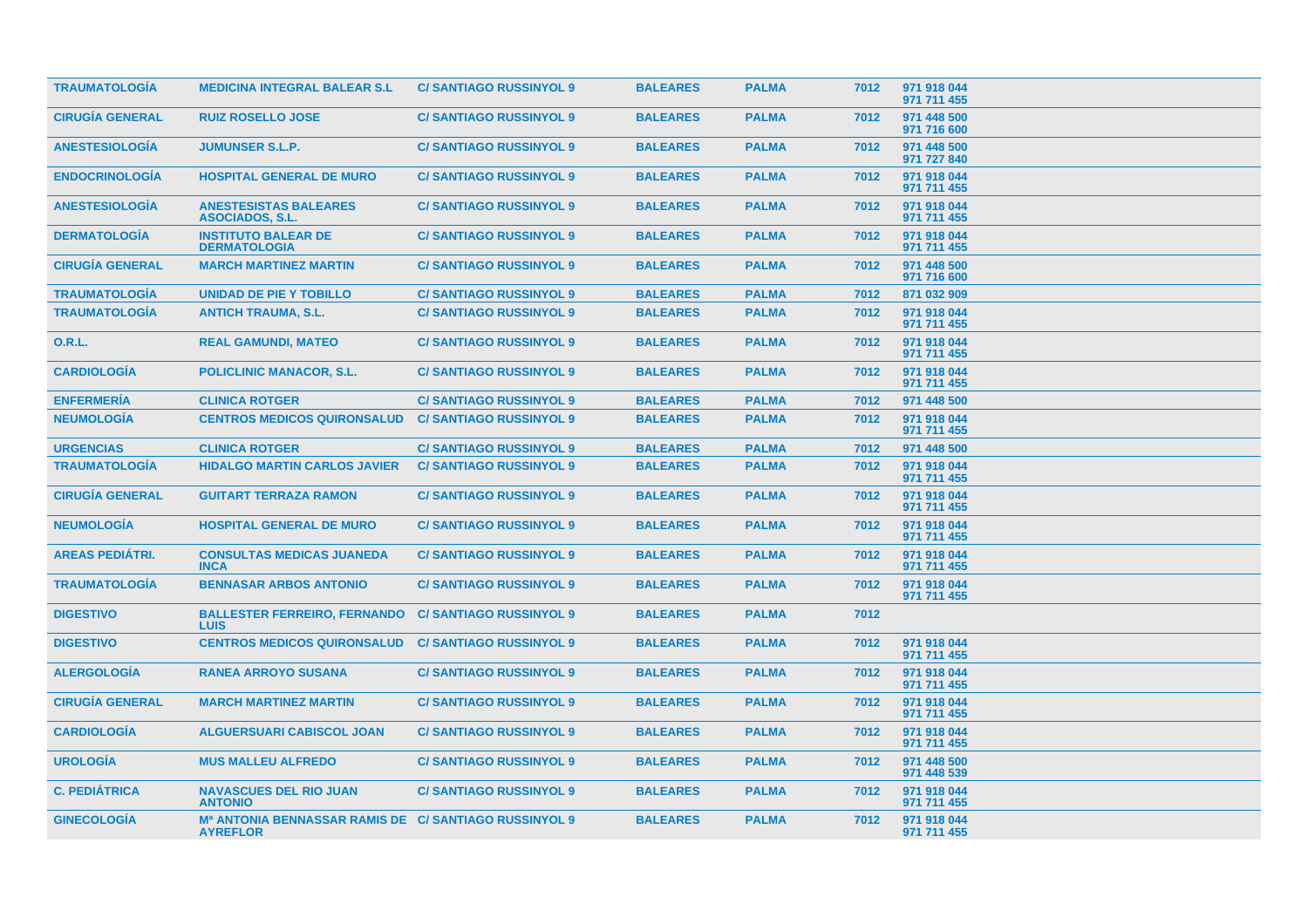| 0.R.L.                 | <b>CTRO ESPECIALIDADES MEDICAS</b><br><b>LLUCMAJOR</b>                              | <b>C/SANTIAGO RUSSINYOL 9</b> | <b>BALEARES</b> | <b>PALMA</b>   | 7012 | 971 918 044<br>971 711 455 |
|------------------------|-------------------------------------------------------------------------------------|-------------------------------|-----------------|----------------|------|----------------------------|
| <b>GINECOLOGÍA</b>     | <b>COLI CORRO FRANCISCA MARIA</b>                                                   | <b>C/SANTIAGO RUSSINYOL 9</b> | <b>BALEARES</b> | <b>PALMA</b>   | 7012 | 971 918 044<br>971 711 455 |
| <b>O.R.L.</b>          | <b>ASOCIACION BALEAR DE CABEZA Y C/ SANTIAGO RUSSINYOL 9</b><br><b>CUELLO, S.L.</b> |                               | <b>BALEARES</b> | <b>PALMA</b>   | 7012 | 971 448 500<br>971 918 044 |
| <b>RADIODIAGNÓST.</b>  | <b>POLICLINICA NUESTRA SEÑORA</b><br><b>DEL ROSARIO</b>                             | <b>C/ VÍA ROMANA S/N</b>      | <b>BALEARES</b> | <b>EIVISSA</b> | 7800 | 971 301 916                |
| <b>C. VASCULAR</b>     | <b>POLICLINICA NUESTRA SEÑORA</b><br><b>DEL ROSARIO</b>                             | <b>C/VIA ROMANA S/N</b>       | <b>BALEARES</b> | <b>EIVISSA</b> | 7800 | 971 301 916                |
| <b>ANÁLISIS</b>        | <b>POLICLINICA NUESTRA SEÑORA</b><br><b>DEL ROSARIO</b>                             | <b>C/VIA ROMANA S/N</b>       | <b>BALEARES</b> | <b>EIVISSA</b> | 7800 | 971 301 916<br>971 302 354 |
| <b>ONCOLOGIA</b>       | <b>POLICLINICA NUESTRA SEÑORA</b><br><b>DEL ROSARIO</b>                             | <b>C/VIA ROMANA S/N</b>       | <b>BALEARES</b> | <b>EIVISSA</b> | 7800 | 971 301 916<br>971 302 354 |
| <b>URGENCIAS</b>       | <b>POLICLINICA NUESTRA SEÑORA</b><br><b>DEL ROSARIO</b>                             | <b>C/VIA ROMANA S/N</b>       | <b>BALEARES</b> | <b>EIVISSA</b> | 7800 | 971 301 916                |
| <b>GINECOLOGIA</b>     | <b>POLICLINICA NUESTRA SEÑORA</b><br><b>DEL ROSARIO</b>                             | <b>C/VIA ROMANA S/N</b>       | <b>BALEARES</b> | <b>EIVISSA</b> | 7800 | 971 301 916<br>971 302 354 |
| <b>CIRUGÍA GENERAL</b> | <b>POLICLINICA NUESTRA SEÑORA</b><br><b>DEL ROSARIO</b>                             | <b>C/VIA ROMANA S/N</b>       | <b>BALEARES</b> | <b>EIVISSA</b> | 7800 | 971 301 916                |
| <b>NEUROCIRUGIA</b>    | <b>POLICLINICA NUESTRA SEÑORA</b><br><b>DEL ROSARIO</b>                             | <b>C/VIA ROMANA S/N</b>       | <b>BALEARES</b> | <b>EIVISSA</b> | 7800 | 971 301 916<br>971 302 354 |
| <b>ANÁLISIS</b>        | <b>ANALISIS BIOLOGICOS</b>                                                          | <b>C/ ARAGÓN 42</b>           | <b>BALEARES</b> | <b>PALMA</b>   | 7005 | 971 242 702                |
| <b>MED. FAMILIAR</b>   | <b>DIAZ POLO MARIA LUISA</b>                                                        | <b>AVD SON MATIAS 1</b>       | <b>BALEARES</b> | <b>CALVIA</b>  | 7181 | 971 681 982<br>971 681 518 |
| <b>NEUMOLOGIA</b>      | <b>CLINICA SALUS MENORCA</b>                                                        | <b>C/ CAMI LA VILETA 30</b>   | <b>BALEARES</b> | <b>PALMA</b>   | 7011 | 971 767 553<br>620 154 552 |
| <b>DIGESTIVO</b>       | <b>POLICLINICA MIRAMAR</b>                                                          | <b>C/ CAMI LA VILETA 30</b>   | <b>BALEARES</b> | <b>PALMA</b>   | 7011 | 971 767 577<br>971 767 000 |
| <b>TRAUMATOLOGÍA</b>   | <b>PODOACTIVA</b>                                                                   | <b>C/ CAMI LA VILETA 30</b>   | <b>BALEARES</b> | <b>PALMA</b>   | 7011 | 971 767 000<br>649 965 771 |
| <b>REUMATOLOGÍA</b>    | <b>POLICLINICA MIRAMAR</b>                                                          | <b>C/ CAMÍ LA VILETA 30</b>   | <b>BALEARES</b> | <b>PALMA</b>   | 7011 | 971 767 000<br>971 767 500 |
| <b>AREAS PEDIÁTRI.</b> | <b>MORENO PONS GABRIEL</b>                                                          | <b>C/ CAMÍ LA VILETA 30</b>   | <b>BALEARES</b> | <b>PALMA</b>   | 7011 | 971 767 553<br>620 154 552 |
| <b>ANESTESIOLOGÍA</b>  | <b>JUMUNSER S.L.P.</b>                                                              | <b>C/ CAMÍ LA VILETA 30</b>   | <b>BALEARES</b> | <b>PALMA</b>   | 7011 | 971 767 553<br>620 154 552 |
| <b>NEUROLOGÍA</b>      | <b>MESCONSULTES MÈDIQUES</b><br><b>MANACOR</b>                                      | <b>C/ CAMÍ LA VILETA 30</b>   | <b>BALEARES</b> | <b>PALMA</b>   | 7011 | 971 767 000                |
| <b>OFTALMOLOGÍA</b>    | <b>MIRANZA IBO</b>                                                                  | <b>C/ CAMÍ LA VILETA 30</b>   | <b>BALEARES</b> | <b>PALMA</b>   | 7011 | 971 003 150<br>971 767 553 |
| <b>MATRONA</b>         | <b>POMAR FORTEZA ANTONIO</b>                                                        | <b>C/ CAMÍ LA VILETA 30</b>   | <b>BALEARES</b> | <b>PALMA</b>   | 7011 | 971 767 553<br>620 154 552 |
| <b>ALERGOLOGÍA</b>     | <b>CLINICA SALUS MENORCA</b>                                                        | <b>C/ CAMÍ LA VILETA 30</b>   | <b>BALEARES</b> | <b>PALMA</b>   | 7011 | 971 767 553<br>620 154 552 |
| <b>C. MAXILOFACIAL</b> | <b>POLICLINICA MIRAMAR</b>                                                          | <b>C/ CAMI LA VILETA 30</b>   | <b>BALEARES</b> | <b>PALMA</b>   | 7011 | 971 767 000                |
| <b>DERMATOLOGÍA</b>    | <b>DERMATOLOGIA 2000, S.L.</b>                                                      | <b>C/ CAMI LA VILETA 30</b>   | <b>BALEARES</b> | <b>PALMA</b>   | 7011 | 971 767 553<br>620 154 552 |
| <b>ANÁLISIS</b>        | <b>POLICLINICA MIRAMAR</b>                                                          | <b>C/ CAMI LA VILETA 30</b>   | <b>BALEARES</b> | <b>PALMA</b>   | 7011 | 971 767 000<br>971 767 500 |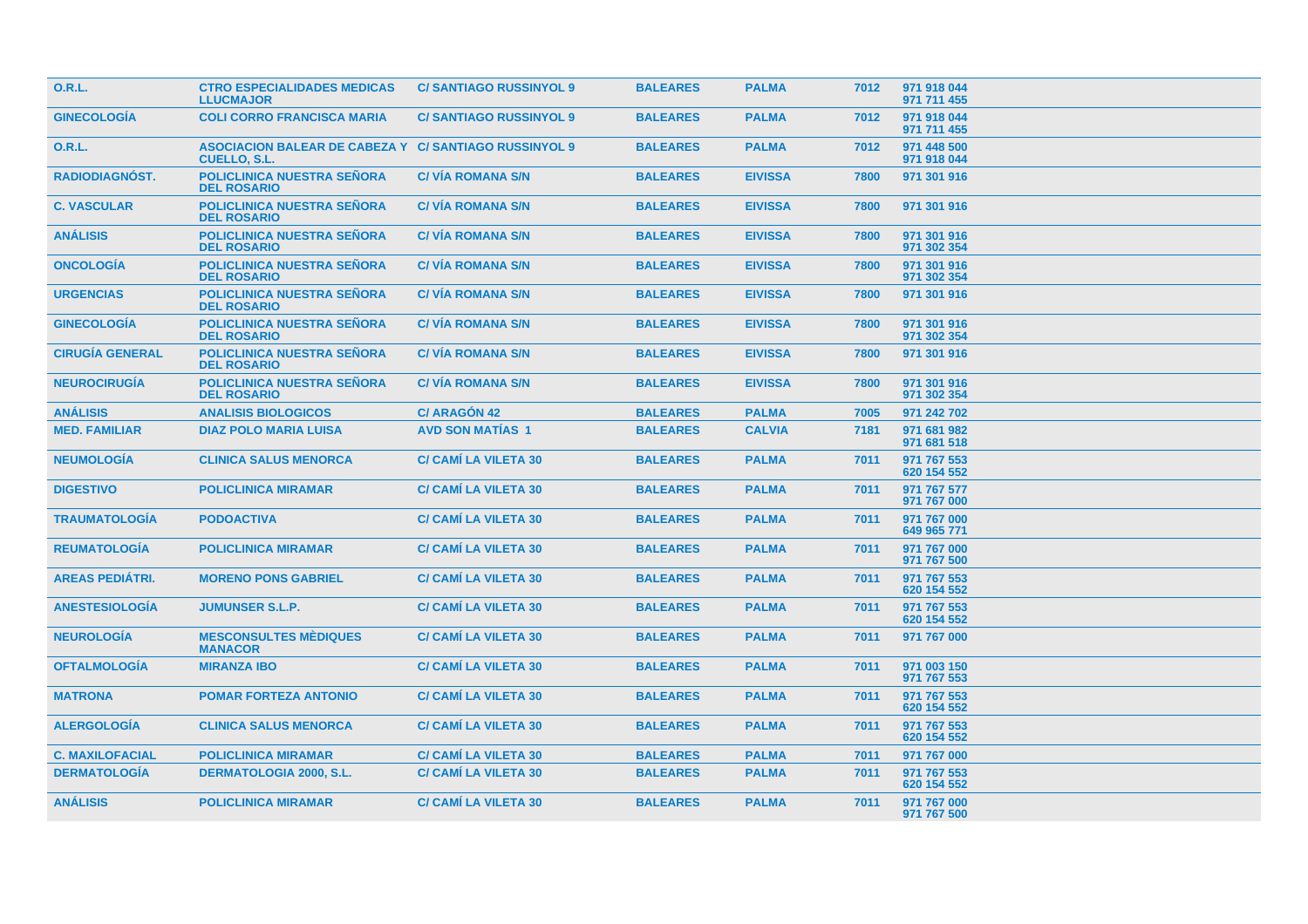| <b>AREAS PEDIÁTRI.</b> | <b>BONET SERRA BARTOLOME</b>                           | <b>C/ CAMI LA VILETA 30</b> | <b>BALEARES</b> | <b>PALMA</b> | 7011 | 971 767 553<br>620 154 552 |  |
|------------------------|--------------------------------------------------------|-----------------------------|-----------------|--------------|------|----------------------------|--|
| <b>OFTALMOLOGÍA</b>    | DRES ORDUÑA, VILA, FRAU,<br><b>ESTEVA</b>              | <b>C/ CAMI LA VILETA 30</b> | <b>BALEARES</b> | <b>PALMA</b> | 7011 | 971 767 553<br>620 154 552 |  |
| <b>DERMATOLOGÍA</b>    | <b>CTRO ESPECIALIDADES MEDICAS</b><br><b>LLUCMAJOR</b> | <b>C/ CAMI LA VILETA 30</b> | <b>BALEARES</b> | <b>PALMA</b> | 7011 | 971 767 553<br>620 154 552 |  |
| <b>GINECOLOGÍA</b>     | <b>COLI CORRO FRANCISCA MARIA</b>                      | <b>C/ CAMI LA VILETA 30</b> | <b>BALEARES</b> | <b>PALMA</b> | 7011 | 971 767 553<br>620 154 552 |  |
| <b>C. PEDIÁTRICA</b>   | <b>MARHUENDA IRASTORZA CLAUDIA</b>                     | <b>C/ CAMI LA VILETA 30</b> | <b>BALEARES</b> | <b>PALMA</b> | 7011 | 971 767 000                |  |
| <b>TRAUMATOLOGÍA</b>   | <b>TENDERO GOMEZ OSCAR</b>                             | <b>C/ CAMI LA VILETA 30</b> | <b>BALEARES</b> | <b>PALMA</b> | 7011 | 971 767 527                |  |
| <b>C. VASCULAR</b>     | <b>POLICLINICA MIRAMAR</b>                             | <b>C/ CAMI LA VILETA 30</b> | <b>BALEARES</b> | <b>PALMA</b> | 7011 | 971 767 577<br>971 767 000 |  |
| <b>MED. INTERNA</b>    | <b>MASSOT SUREDA BARTOLOME</b><br><b>GUILLERMO</b>     | <b>C/ CAMI LA VILETA 30</b> | <b>BALEARES</b> | <b>PALMA</b> | 7011 | 971 767 553<br>620 154 552 |  |
| <b>OFTALMOLOGÍA</b>    | <b>MIRANZA IBO</b>                                     | <b>C/ CAMI LA VILETA 30</b> | <b>BALEARES</b> | <b>PALMA</b> | 7011 | 971 767 176<br>971 003 150 |  |
| <b>URGENCIAS</b>       | <b>POLICLINIC CALA MILLOR</b>                          | <b>C/ CAMI LA VILETA 30</b> | <b>BALEARES</b> | <b>PALMA</b> | 7011 | 971 767 553<br>620 154 552 |  |
| <b>GINECOLOGIA</b>     | <b>CLINICA SALUS MENORCA</b>                           | <b>C/ CAMI LA VILETA 30</b> | <b>BALEARES</b> | <b>PALMA</b> | 7011 | 971 767 553<br>620 154 552 |  |
| <b>TRAUMATOLOGÍA</b>   | <b>TORIBIO PONS JUAN ANTONIO</b>                       | <b>C/ CAMI LA VILETA 30</b> | <b>BALEARES</b> | <b>PALMA</b> | 7011 | 971 767 050                |  |
| <b>ALERGOLOGIA</b>     | <b>POLICLINICA MIRAMAR</b>                             | <b>C/ CAMI LA VILETA 30</b> | <b>BALEARES</b> | <b>PALMA</b> | 7011 | 971 767 000<br>971 767 538 |  |
| <b>PSIQUIATRÍA</b>     | <b>MICO CHOFRE FRANCISCO JAVIER</b>                    | <b>C/ CAMÍ LA VILETA 30</b> | <b>BALEARES</b> | <b>PALMA</b> | 7011 | 971 767 553<br>620 154 552 |  |
| 0.R.L.                 | <b>BORRAS ROSSELLO ISABEL MARIA</b>                    | <b>C/ CAMI LA VILETA 30</b> | <b>BALEARES</b> | <b>PALMA</b> | 7011 | 971 767 000<br>971 767 500 |  |
| <b>DERMATOLOGÍA</b>    | <b>CLINICA SALUS MENORCA</b>                           | <b>C/ CAMI LA VILETA 30</b> | <b>BALEARES</b> | <b>PALMA</b> | 7011 | 971 767 553<br>620 154 552 |  |
| <b>O.R.L.</b>          | <b>MULET TRASERRA VICENTE</b>                          | <b>C/ CAMI LA VILETA 30</b> | <b>BALEARES</b> | <b>PALMA</b> | 7011 | 971 767 553<br>620 154 552 |  |
| <b>ANESTESIOLOGÍA</b>  | <b>CLINICA SALUS MENORCA</b>                           | <b>C/ CAMI LA VILETA 30</b> | <b>BALEARES</b> | <b>PALMA</b> | 7011 | 971 767 553<br>620 154 552 |  |
| <b>MED. NUCLEAR</b>    | <b>POLICLINICA MIRAMAR</b>                             | <b>C/ CAMI LA VILETA 30</b> | <b>BALEARES</b> | <b>PALMA</b> | 7011 | 971 767 000<br>971 767 538 |  |
| <b>OFTALMOLOGIA</b>    | <b>QUER CAROT SANTIAGO</b>                             | <b>C/ CAMI LA VILETA 30</b> | <b>BALEARES</b> | <b>PALMA</b> | 7011 | 971 767 553<br>620 154 552 |  |
| <b>DIGESTIVO</b>       | <b>BALLESTER FERREIRO, FERNANDO</b><br><b>LUIS</b>     | <b>C/ CAMI LA VILETA 30</b> | <b>BALEARES</b> | <b>PALMA</b> | 7011 | 971 767 553<br>620 154 552 |  |
| <b>NEUROLOGÍA</b>      | <b>POLICLINICA MIRAMAR</b>                             | <b>C/ CAMI LA VILETA 30</b> | <b>BALEARES</b> | <b>PALMA</b> | 7011 | 971 767 000<br>971 767 500 |  |
| <b>DERMATOLOGIA</b>    | <b>CENTROS MEDICOS QUIRONSALUD</b>                     | <b>C/ CAMI LA VILETA 30</b> | <b>BALEARES</b> | <b>PALMA</b> | 7011 | 971 767 553<br>620 154 552 |  |
| <b>CARDIOLOGÍA</b>     | <b>POLICLINICA MIRAMAR</b>                             | <b>C/ CAMI LA VILETA 30</b> | <b>BALEARES</b> | <b>PALMA</b> | 7011 | 971 767 577<br>971 767 000 |  |
| <b>C. REPARADORA</b>   | <b>MESCONSULTES MÈDIQUES</b><br><b>MANACOR</b>         | <b>C/ CAMI LA VILETA 30</b> | <b>BALEARES</b> | <b>PALMA</b> | 7011 | 971 767 000                |  |
| <b>AREAS PEDIÁTRI.</b> | <b>POLICLINICA MIRAMAR</b>                             | <b>C/ CAMÍ LA VILETA 30</b> | <b>BALEARES</b> | <b>PALMA</b> | 7011 | 971 767 577<br>971 767 000 |  |
| <b>CIRUGÍA GENERAL</b> | <b>RUIZ ROSELLO JOSE</b>                               | <b>C/ CAMI LA VILETA 30</b> | <b>BALEARES</b> | <b>PALMA</b> | 7011 | 971 767 553<br>620 154 552 |  |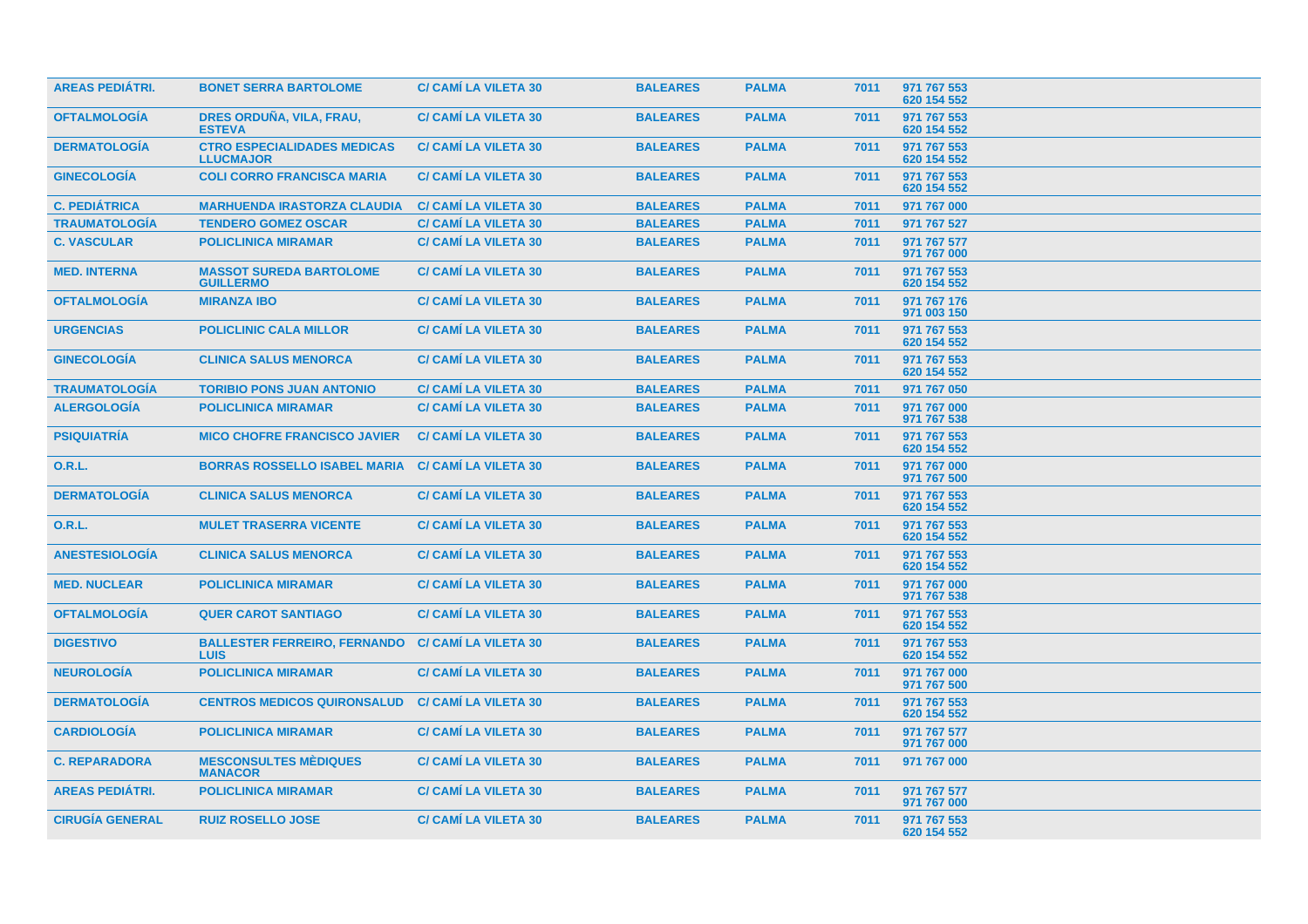| <b>C. MAXILOFACIAL</b> | <b>IRIARTE MAXILOFACIAL</b>                                          | <b>C/SANTIAGO RUSSINYOL 9</b>                                | <b>BALEARES</b> | <b>PALMA</b>       | 7012 | 971 448 500<br>971 767 000 |
|------------------------|----------------------------------------------------------------------|--------------------------------------------------------------|-----------------|--------------------|------|----------------------------|
| <b>UROLOGÍA</b>        | <b>CLINICA SALUS MENORCA</b>                                         | <b>AVD VIVES LLULL 6</b>                                     | <b>BALEARES</b> | <b>MAO-MAHON</b>   | 7703 | 971 481 500<br>971 351 115 |
| <b>ALERGOLOGÍA</b>     | <b>CAO LORENZO ANTONIO AGUSTIN</b>                                   | <b>C/CARO 2</b>                                              | <b>BALEARES</b> | <b>PALMA</b>       | 7013 | 971 780 604                |
| <b>RADIODIAGNÓST.</b>  | <b>CENTRO RADIOLOGICO MANACOR</b>                                    | C/ PIUS XII 11                                               | <b>BALEARES</b> | <b>MANACOR</b>     | 7500 | 971 553 290<br>971 553 366 |
| <b>FISIOTERAPIA</b>    | <b>CENTROS MEDICOS QUIRONSALUD</b>                                   | <b>C/ GRAN VÍA COLÓN 201</b>                                 | <b>BALEARES</b> | <b>INCA</b>        | 7300 | 971 883 030                |
| RADIODIAGNÓST.         | <b>RADIOLOGIA DENTAL IBIZA</b>                                       | C/MADRID 58 LOCAL 3 Y 4                                      | <b>BALEARES</b> | <b>EIVISSA</b>     | 7800 | 871 901 240                |
| <b>ENDOCRINOLOGÍA</b>  | <b>CENTRO ENDOCRINOLOGIA Y</b><br><b>NUTRICION GIL-NICOLAU, C.B.</b> | <b>C/CIUTAT 12</b>                                           | <b>BALEARES</b> | <b>LLUCMAJOR</b>   | 7620 | 971 120 064                |
| <b>RADIODIAGNÓST.</b>  | <b>CTRO ESPECIALIDADES MEDICAS</b><br><b>LLUCMAJOR</b>               | <b>C/CIUTAT 12</b>                                           | <b>BALEARES</b> | <b>LLUCMAJOR</b>   | 7620 | 971 120 021                |
| <b>TRAUMATOLOGIA</b>   | <b>CONSULTAS MEDICAS JUANEDA</b><br><b>INCA</b>                      | <b>AVD GRAN VÍA COLÓN 48 BAJOS</b>                           | <b>BALEARES</b> | <b>INCA</b>        | 7300 | 971 507 777                |
| <b>PSICOLOGÍA</b>      | <b>CONSULTAS MEDICAS JUANEDA</b><br><b>INCA</b>                      | <b>AVD GRAN VÍA COLÓN 48 BAJOS</b>                           | <b>BALEARES</b> | <b>INCA</b>        | 7300 | 971 507 777                |
| <b>ALERGOLOGÍA</b>     | <b>CONSULTAS MEDICAS JUANEDA</b><br><b>INCA</b>                      | <b>AVD GRAN VÍA COLÓN 48 BAJOS</b>                           | <b>BALEARES</b> | <b>INCA</b>        | 7300 | 971 507 777                |
| <b>GINECOLOGÍA</b>     | <b>CONSULTAS MEDICAS JUANEDA</b><br><b>INCA</b>                      | <b>AVD GRAN VÍA COLÓN 48 BAJOS</b>                           | <b>BALEARES</b> | <b>INCA</b>        | 7300 | 971 507 777                |
| <b>MED. FAMILIAR</b>   | <b>VICENS OLIVER MIGUEL</b>                                          | <b>C/DOCTOR BARRAQUER 1</b>                                  | <b>BALEARES</b> | <b>SES SALINES</b> | 7638 | 971 649 274                |
| <b>ENDOCRINOLOGÍA</b>  | <b>GALLO MARTINEZ GEMMA</b>                                          | <b>C/ GENERAL FELIX MAS 4</b>                                | <b>BALEARES</b> | <b>PALMA</b>       | 7013 | 871 930 300                |
| <b>PSICOLOGÍA</b>      | <b>ROSSIÑOL ZAFORTEZA MARIA DE</b><br><b>LAS MERCEDES</b>            | <b>C/ GENERAL FELIX MAS 4</b>                                | <b>BALEARES</b> | <b>PALMA</b>       | 7013 | 971 282 077                |
| <b>ENFERMERÍA</b>      | <b>CENTROS MEDICOS QUIRONSALUD</b>                                   | <b>C/ ATENCIÓN A DOMICILIO</b>                               | <b>BALEARES</b> | <b>MANACOR</b>     | 7500 | 971 556 000                |
| <b>ANESTESIOLOGÍA</b>  | <b>CLINICA IMIF</b>                                                  | C/ ARAGÓN 9-11                                               | <b>BALEARES</b> | <b>EIVISSA</b>     | 7800 | 971 392 188                |
| <b>GINECOLOGÍA</b>     | <b>KUPMAN NEU ENRIQUE ROLANDO</b>                                    | C/ CAMI REIS, DELS 308 (SECAR DE BALEARES<br><b>LA REAL)</b> |                 | <b>PALMA</b>       | 7010 | 971 918 000<br>971 908 999 |
| <b>C. MAXILOFACIAL</b> | <b>SANTIAGO JUAN CRISTINA</b>                                        | C/ CAMI REIS, DELS 308 (SECAR DE BALEARES<br><b>LA REAL)</b> |                 | <b>PALMA</b>       | 7010 | 971 918 000                |
| <b>GINECOLOGÍA</b>     | <b>CASAL MORO JORGE LUIS</b>                                         | C/ CAMI REIS, DELS 308 (SECAR DE BALEARES<br><b>LA REAL)</b> |                 | <b>PALMA</b>       | 7010 | 971 918 000<br>971 908 999 |
| <b>ENDOCRINOLOGÍA</b>  | <b>HOSPITAL QUIRONSALUD</b><br><b>PALMAPLANAS</b>                    | C/ CAMI REIS, DELS 308 (SECAR DE BALEARES<br><b>LA REAL)</b> |                 | <b>PALMA</b>       | 7010 | 971 918 000                |
| <b>AREAS PEDIÁTRI.</b> | <b>VERD VALLESPIR SERGIO</b>                                         | C/ CAMI REIS, DELS 308 (SECAR DE BALEARES<br><b>LA REAL)</b> |                 | <b>PALMA</b>       | 7010 | 971 918 000<br>971 908 999 |
| <b>TRAUMATOLOGÍA</b>   | <b>PODOACTIVA</b>                                                    | C/ CAMI REIS, DELS 308 (SECAR DE BALEARES<br><b>LA REAL)</b> |                 | <b>PALMA</b>       | 7010 | 971 918 000<br>971 908 999 |
| <b>MED. INTERNA</b>    | <b>MASSOT SUREDA BARTOLOME</b><br><b>GUILLERMO</b>                   | C/ CAMI REIS, DELS 308 (SECAR DE BALEARES<br><b>LA REAL)</b> |                 | <b>PALMA</b>       | 7010 | 971 918 000<br>971 908 999 |
| <b>CIRUGÍA GENERAL</b> | <b>MARCH MARTINEZ MARTIN</b>                                         | C/ CAMI REIS, DELS 308 (SECAR DE BALEARES<br><b>LA REAL)</b> |                 | <b>PALMA</b>       | 7010 | 971 918 000<br>971 908 999 |
| <b>C. MAXILOFACIAL</b> | <b>IRIARTE MAXILOFACIAL</b>                                          | C/ CAMI REIS, DELS 308 (SECAR DE BALEARES<br><b>LA REAL)</b> |                 | <b>PALMA</b>       | 7010 | 971 918 000                |
| <b>HEMATOLOGIA</b>     | <b>TECNICAS DE INFUSION Y TERAPIA.</b><br>S.L.                       | C/ CAMI REIS, DELS 308 (SECAR DE BALEARES<br><b>LA REAL)</b> |                 | <b>PALMA</b>       | 7010 | 971 918 000<br>971 908 999 |
| <b>TRAUMATOLOGÍA</b>   | <b>ANTICH TRAUMA, S.L.</b>                                           | C/ CAMI REIS, DELS 308 (SECAR DE BALEARES<br><b>LA REAL)</b> |                 | <b>PALMA</b>       | 7010 | 683 194 856<br>971 918 000 |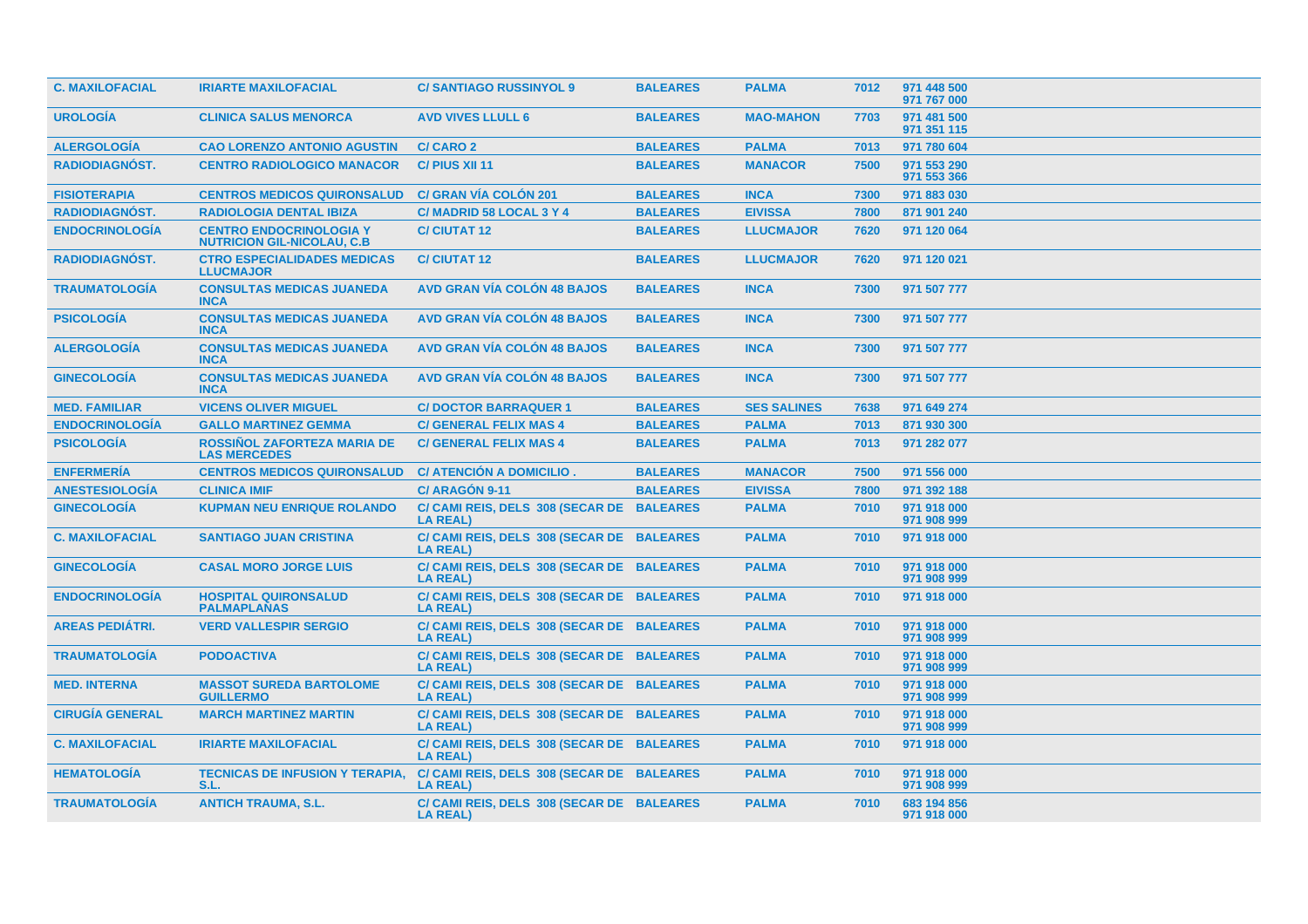| <b>TRAUMATOLOGÍA</b>   | <b>MESSALUT INTEGRAL, S.L.</b>                                                                           | C/ CAMI REIS, DELS 308 (SECAR DE BALEARES<br><b>LA REAL)</b> |                 | <b>PALMA</b>                                          | 7010                       | 971 918 000<br>971 908 999 |
|------------------------|----------------------------------------------------------------------------------------------------------|--------------------------------------------------------------|-----------------|-------------------------------------------------------|----------------------------|----------------------------|
| <b>DIGESTIVO</b>       | <b>HOSPITAL QUIRONSALUD</b><br><b>PALMAPLANAS</b>                                                        | C/ CAMI REIS, DELS 308 (SECAR DE BALEARES<br><b>LA REAL)</b> |                 | <b>PALMA</b>                                          | 7010                       | 683 194 856<br>971 918 000 |
| <b>CARDIOLOGÍA</b>     | <b>ORELLANA MAS JORGE</b>                                                                                | C/ CAMI REIS, DELS 308 (SECAR DE BALEARES<br><b>LA REAL)</b> |                 | <b>PALMA</b>                                          | 7010                       | 971 918 000<br>971 908 999 |
| <b>DERMATOLOGÍA</b>    | <b>INSTITUTO BALEAR DE</b><br><b>DERMATOLOGIA</b>                                                        | C/ CAMI REIS, DELS 308 (SECAR DE BALEARES<br><b>LA REAL)</b> |                 | <b>PALMA</b>                                          | 7010                       | 971 918 000<br>971 908 999 |
| <b>AREAS PEDIÁTRI.</b> | <b>PAREJA CERDO JOSE IGNACIO</b>                                                                         | C/ CAMI REIS, DELS 308 (SECAR DE BALEARES<br><b>LA REAL)</b> |                 | <b>PALMA</b>                                          | 7010                       | 971 918 000<br>971 908 999 |
| <b>ANESTESIOLOGÍA</b>  | <b>INSTITUTO BALEAR DE</b><br><b>ANESTESIOLOGIA, REANIMACION Y</b><br><b>TRATAMIENTO DEL DOLOR, S.L</b>  | C/ CAMI REIS, DELS 308 (SECAR DE BALEARES<br>LA REAL)        |                 | <b>PALMA</b>                                          | 7010                       | 971 918 000<br>971 908 999 |
| <b>UROLOGIA</b>        | <b>BLASCO DE VILLALONGA MIGUEL</b>                                                                       | C/ CAMI REIS, DELS 308 (SECAR DE BALEARES<br><b>LA REAL)</b> |                 | <b>PALMA</b>                                          | 7010                       | 971 918 000<br>971 908 999 |
| <b>ANÁLISIS</b>        | <b>HOSPITAL QUIRONSALUD</b><br><b>PALMAPLANAS</b>                                                        | C/ CAMI REIS, DELS 308 (SECAR DE BALEARES<br><b>LA REAL)</b> |                 | <b>PALMA</b>                                          | 7010                       | 971 918 000                |
| <b>GINECOLOGIA</b>     | <b>USANDIZAGA CALPARSORO</b><br><b>MANUEL</b>                                                            | C/ CAMI REIS, DELS 308 (SECAR DE BALEARES<br><b>LA REAL)</b> |                 | <b>PALMA</b>                                          | 7010                       | 971 918 000<br>971 908 999 |
| <b>ENDOCRINOLOGIA</b>  | <b>FLAQUER RIUTORT PEDRO</b>                                                                             | C/ CAMI REIS, DELS 308 (SECAR DE BALEARES<br><b>LA REAL)</b> |                 | <b>PALMA</b>                                          | 7010                       | 971 918 000<br>971 908 999 |
| <b>AREAS PEDIÁTRI.</b> | <b>BUADES FELIU MARIA</b>                                                                                | C/ CAMI REIS, DELS 308 (SECAR DE BALEARES<br><b>LA REAL)</b> |                 | <b>PALMA</b>                                          | 7010                       | 971 918 000<br>971 908 999 |
| <b>ALERGOLOGÍA</b>     | <b>HOSPITAL QUIRONSALUD</b><br><b>PALMAPLANAS</b>                                                        | C/ CAMI REIS, DELS 308 (SECAR DE BALEARES<br><b>LA REAL)</b> |                 | <b>PALMA</b>                                          | 7010                       | 971 918 000                |
| <b>DERMATOLOGÍA</b>    | <b>CTRO ESPECIALIDADES MEDICAS</b><br><b>LLUCMAJOR</b>                                                   | C/ CAMI REIS, DELS 308 (SECAR DE BALEARES<br><b>LA REAL)</b> |                 | <b>PALMA</b>                                          | 7010                       | 971 918 000<br>971 908 999 |
| <b>FISIOTERAPIA</b>    | <b>MONTOYA RUIZ JOSE ANTONIO</b>                                                                         | <b>C/SES PARRES 4</b>                                        | <b>BALEARES</b> | <b>MANACOR</b>                                        | 7500                       | 971 553 313                |
| <b>URGENCIAS</b>       | <b>POLICLINIC CALA MILLOR</b>                                                                            | <b>C/ ATZEROLES S/N</b>                                      | <b>BALEARES</b> | <b>SANT LLORENC</b><br><b>DES</b><br><b>CARDASSAR</b> | 7687<br>COMA,<br><b>SA</b> | 971 585 865                |
| <b>OFTALMOLOGÍA</b>    | <b>CENTRE OFTALMOLOGIC I</b><br><b>RECONEIXEMENTS CIUTADELLA</b>                                         | <b>C/ MOSSEN J. SALORD I FARNÉS 74</b>                       | <b>BALEARES</b> | <b>CIUTADELLA DE</b><br><b>MENORCA</b>                | 7760                       | 971 381 477                |
| <b>FISIOTERAPIA</b>    | <b>CLINICA NURA</b>                                                                                      | <b>AVD JAUME III 8</b>                                       | <b>BALEARES</b> | <b>SANTA MARIA</b><br><b>DEL CAMI</b>                 | 7320                       | 971 141 101                |
| <b>ANÁLISIS</b>        | <b>REFERENCE LABORATORY, S.A.</b>                                                                        | C/ ATENCIÓN A DOMICILIO.                                     | <b>BALEARES</b> | <b>PALMA</b>                                          | 7004                       | 932 593 700                |
| <b>ANATOMOPATOLO.</b>  | <b>REFERENCE LABORATORY, S.A.</b>                                                                        | <b>C/ ATENCION A DOMICILIO.</b>                              | <b>BALEARES</b> | <b>PALMA</b>                                          | 7004                       | 932 593 700                |
| <b>ANESTESIOLOGÍA</b>  | <b>INSTITUTO BALEAR DE</b><br><b>ANESTESIOLOGIA, REANIMACION Y</b><br><b>TRATAMIENTO DEL DOLOR, S.L.</b> | <b>C/ ANTONI VILLALONGA S/N</b>                              | <b>BALEARES</b> | <b>PALMA</b>                                          | 7011                       | 971 283 044                |
| <b>ODONTOESTOMATOL</b> | <b>SANCHEZ CRESPO LORENZO</b><br><b>PENALVA</b>                                                          | <b>AVD DE LAS DALIAS 61</b>                                  | <b>BALEARES</b> | <b>BUNYOLA</b>                                        | 7193                       | 971 617 375                |
| <b>MED. FAMILIAR</b>   | <b>SERNA BENBASSAT MARTA</b>                                                                             | <b>C/ISLA DE MALTA 4</b>                                     | <b>BALEARES</b> | <b>PALMA</b>                                          | 7007                       | 971 491 111                |
| <b>OFTALMOLOGÍA</b>    | <b>CLINICA OFTALMOLOGICA</b><br><b>EXCIMER LASER PALMA</b>                                               | <b>C/SANTIAGO RUSIÑOL 16</b>                                 | <b>BALEARES</b> | <b>PALMA</b>                                          | 7012                       | 971 728 101                |
| O.R.L.                 | <b>HOSPITAL GENERAL DE MURO</b>                                                                          | C/XARA 17                                                    | <b>BALEARES</b> | <b>ALCUDIA</b>                                        | 7400                       | 971 547 373                |
| <b>ODONTOESTOMATOL</b> | <b>CLINICA USP PALMAPLANAS</b>                                                                           | AVD ANTONIO MAURA 154 LOCAL 5- BALEARES<br>BJS.              |                 | <b>INCA</b>                                           | 7300                       | 971 880 188                |
| <b>O.R.L.</b>          | <b>MESCONSULTES MÉDIQUES</b><br><b>MANACOR</b>                                                           | <b>C/ PASEO DEL FERROCARRIL 1</b>                            | <b>BALEARES</b> | <b>MANACOR</b>                                        | 7500                       | 971 559 000                |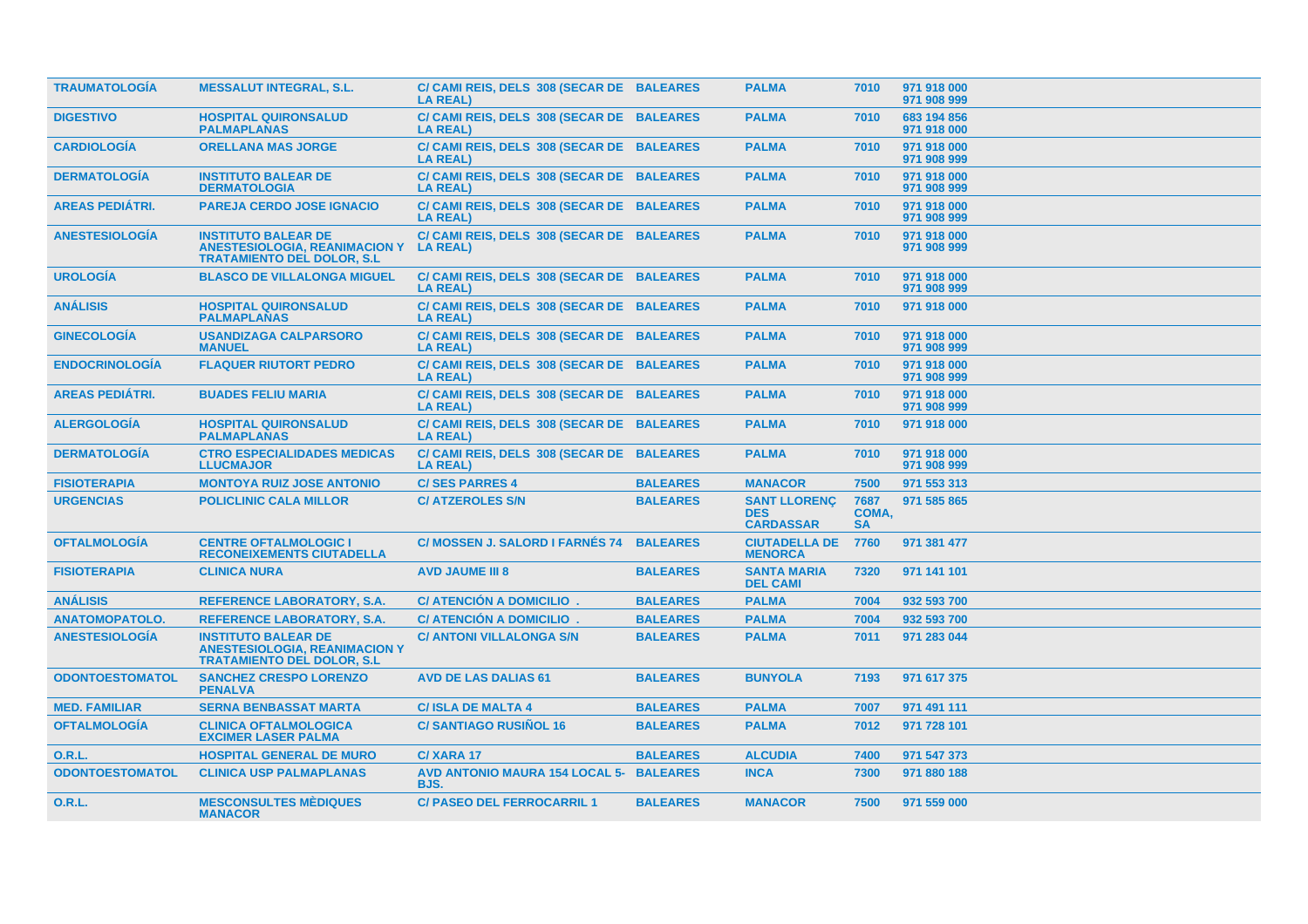| <b>C. REPARADORA</b>   | <b>SARACUT HEYMANZON GUILLERMO C/ LLORENS VICENNS 1</b><br><b>DANIEL</b>                                 | <b>ENTRESUELO</b>                                 | <b>BALEARES</b> | <b>PALMA</b>  | 7005 | 971 727 217 |
|------------------------|----------------------------------------------------------------------------------------------------------|---------------------------------------------------|-----------------|---------------|------|-------------|
| <b>C. REPARADORA</b>   | SARACUT HEYMANZON GUILLERMO C/ VELER S/N<br><b>DANIEL</b>                                                |                                                   | <b>BALEARES</b> | <b>MURO</b>   | 7440 | 971 892 244 |
| <b>C. PEDIATRICA</b>   | <b>MARHUENDA IRASTORZA CLAUDIA</b>                                                                       | <b>C/VELER S/N</b>                                | <b>BALEARES</b> | <b>MURO</b>   | 7440 | 971 892 210 |
| <b>GINECOLOGIA</b>     | <b>CENTROS MEDICOS QUIRONSALUD</b>                                                                       | <b>C/ RONDA MANACOR 29</b>                        | <b>BALEARES</b> | <b>CAMPOS</b> | 7630 | 971 651 999 |
| <b>MED. FAMILIAR</b>   | <b>CENTROS MEDICOS QUIRONSALUD</b>                                                                       | <b>C/ RONDA MANACOR 29</b>                        | <b>BALEARES</b> | <b>CAMPOS</b> | 7630 | 971 651 999 |
| <b>ENDOCRINOLOGÍA</b>  | <b>CENTROS MEDICOS QUIRONSALUD</b>                                                                       | <b>C/ RONDA MANACOR 29</b>                        | <b>BALEARES</b> | <b>CAMPOS</b> | 7630 | 971 651 999 |
| <b>DERMATOLOGÍA</b>    | <b>INSTITUTO BALEAR DE</b><br><b>DERMATOLOGIA</b>                                                        | <b>C/ GENERAL FELIX MAS 4</b>                     | <b>BALEARES</b> | <b>PALMA</b>  | 7013 | 971 454 514 |
| <b>CARDIOLOGÍA</b>     | <b>JUANEDA URGENCIAS MEDICAS</b>                                                                         | C/OLIVO <sub>1</sub>                              | <b>BALEARES</b> | <b>CALVIA</b> | 7160 | 971 686 409 |
| 0.R.L.                 | <b>INSTITUTO DE O.R.L. DOCTOR</b><br><b>CARBONELL, S.L.</b>                                              | <b>C/ CAMINO DE SON RAPINYA 1</b><br><b>BAJOS</b> | <b>BALEARES</b> | <b>PALMA</b>  | 7013 | 971 908 999 |
| <b>ANESTESIOLOGIA</b>  | <b>ALIVIAM CLINICA DEL DOLOR</b><br><b>MALLORCA</b>                                                      | <b>C/ CAMINO DE SON RAPINYA 1</b><br><b>BAJOS</b> | <b>BALEARES</b> | <b>PALMA</b>  | 7013 | 971 730 055 |
| <b>MED. INTERNA</b>    | <b>HOSPITAL GENERAL DE MURO</b>                                                                          | <b>C/COMPANY 30</b>                               | <b>BALEARES</b> | <b>PALMA</b>  | 7014 | 971 731 647 |
| <b>ANESTESIOLOGIA</b>  | <b>INSTITUTO BALEAR DE</b><br><b>ANESTESIOLOGIA, REANIMACION Y</b><br><b>TRATAMIENTO DEL DOLOR. S.L.</b> | <b>C/COMPANY 30</b>                               | <b>BALEARES</b> | <b>PALMA</b>  | 7014 | 971 731 647 |
| <b>C. REPARADORA</b>   | SARACUT HEYMANZON GUILLERMO C/ COMPANY 30<br><b>DANIEL</b>                                               |                                                   | <b>BALEARES</b> | <b>PALMA</b>  | 7014 | 971 731 647 |
| <b>CARDIOLOGIA</b>     | <b>CONSULTAS MEDICAS JUANEDA</b><br><b>INCA</b>                                                          | <b>C/COMPANY 30</b>                               | <b>BALEARES</b> | <b>PALMA</b>  | 7014 | 971 731 647 |
| <b>DERMATOLOGÍA</b>    | <b>HOSPITAL GENERAL DE MURO</b>                                                                          | <b>C/COMPANY 30</b>                               | <b>BALEARES</b> | <b>PALMA</b>  | 7014 | 971 731 647 |
| <b>PSIQUIATRÍA</b>     | <b>CONSULTAS MEDICAS JUANEDA</b><br><b>INCA</b>                                                          | <b>C/COMPANY 30</b>                               | <b>BALEARES</b> | <b>PALMA</b>  | 7014 | 971 731 647 |
| <b>GINECOLOGIA</b>     | <b>DRA. LETICIA LAZZALETTA</b>                                                                           | <b>C/COMPANY 30</b>                               | <b>BALEARES</b> | <b>PALMA</b>  | 7014 | 971 731 647 |
| <b>DERMATOLOGÍA</b>    | <b>CENTROS MEDICOS QUIRONSALUD</b>                                                                       | <b>C/COMPANY 30</b>                               | <b>BALEARES</b> | <b>PALMA</b>  | 7014 | 971 731 647 |
| <b>DIGESTIVO</b>       | <b>CENTROS MEDICOS QUIRONSALUD</b>                                                                       | <b>C/COMPANY 30</b>                               | <b>BALEARES</b> | <b>PALMA</b>  | 7014 | 971 731 647 |
| <b>CARDIOLOGÍA</b>     | <b>LEAL MAYOL JUAN JOSE</b>                                                                              | <b>C/COMPANY 30</b>                               | <b>BALEARES</b> | <b>PALMA</b>  | 7014 | 971 731 647 |
| <b>NEUROLOGIA</b>      | <b>CLINICA FERRER CASTELLO</b>                                                                           | <b>C/COMPANY 30</b>                               | <b>BALEARES</b> | <b>PALMA</b>  | 7014 | 971 731 647 |
| <b>GINECOLOGÍA</b>     | <b>MOLL THOMAS MARIA NEUS</b>                                                                            | <b>C/COMPANY 30</b>                               | <b>BALEARES</b> | <b>PALMA</b>  | 7014 | 971 731 647 |
| <b>ANESTESIOLOGÍA</b>  | <b>CLINICA SALUS MENORCA</b>                                                                             | <b>C/COMPANY 30</b>                               | <b>BALEARES</b> | <b>PALMA</b>  | 7014 | 971 731 647 |
| <b>OFTALMOLOGÍA</b>    | <b>HOSPITAL GENERAL DE MURO</b>                                                                          | <b>C/COMPANY 30</b>                               | <b>BALEARES</b> | <b>PALMA</b>  | 7014 | 971 731 647 |
| <b>C. PEDIÁTRICA</b>   | <b>NAVASCUES DEL RIO JUAN</b><br><b>ANTONIO</b>                                                          | <b>C/COMPANY 30</b>                               | <b>BALEARES</b> | <b>PALMA</b>  | 7014 | 971 731 647 |
| <b>ALERGOLOGÍA</b>     | <b>CAO LORENZO ANTONIO AGUSTIN</b>                                                                       | <b>C/COMPANY 30</b>                               | <b>BALEARES</b> | <b>PALMA</b>  | 7014 | 971 731 647 |
| <b>GINECOLOGÍA</b>     | <b>ROIG VALLESPIR, MARGARITA</b>                                                                         | <b>C/COMPANY 30</b>                               | <b>BALEARES</b> | <b>PALMA</b>  | 7014 | 971 731 647 |
| <b>AREAS PEDIATRI.</b> | <b>MORENO PONS GABRIEL</b>                                                                               | <b>C/COMPANY 30</b>                               | <b>BALEARES</b> | <b>PALMA</b>  | 7014 | 971 731 647 |
| <b>O.R.L.</b>          | <b>MULET TRASERRA VICENTE</b>                                                                            | <b>C/COMPANY 30</b>                               | <b>BALEARES</b> | <b>PALMA</b>  | 7014 | 971 731 647 |
| <b>NEFROLOGÍA</b>      | <b>DEL RIO SAMPER SEGUNDA</b>                                                                            | <b>C/COMPANY 30</b>                               | <b>BALEARES</b> | <b>PALMA</b>  | 7014 | 971 731 647 |
| <b>C. TORÁCICA</b>     | <b>CARVAJAL CARRASCO ANGEL</b><br><b>FRANCISCO</b>                                                       | <b>C/COMPANY 30</b>                               | <b>BALEARES</b> | <b>PALMA</b>  | 7014 | 971 731 647 |
| <b>DIGESTIVO</b>       | <b>BALLESTER FERREIRO, FERNANDO</b><br><b>LUIS</b>                                                       | <b>C/COMPANY 30</b>                               | <b>BALEARES</b> | <b>PALMA</b>  | 7014 | 971 731 647 |
| 0.R.L.                 | <b>TOLOSA CABANI FERNANDO</b>                                                                            | <b>C/COMPANY 30</b>                               | <b>BALEARES</b> | <b>PALMA</b>  | 7014 | 971 731 647 |
| <b>AREAS PEDIÁTRI.</b> | <b>GALVAN DE LA HOZ ALFONSO</b>                                                                          | <b>C/COMPANY 30</b>                               | <b>BALEARES</b> | <b>PALMA</b>  | 7014 | 971 731 647 |
|                        |                                                                                                          |                                                   |                 |               |      |             |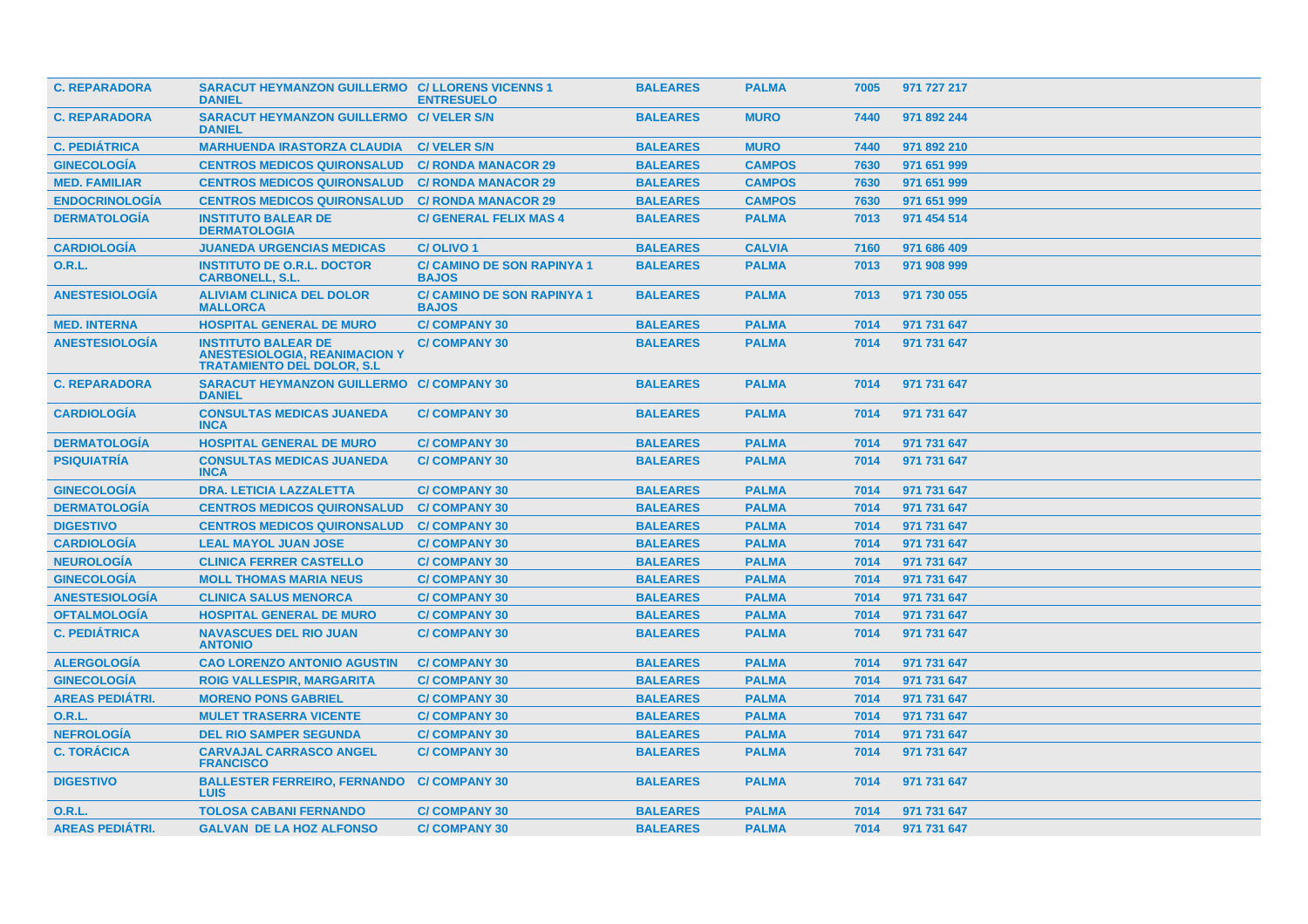|                                          |                                                             |                                                    | <b>BALEARES</b> | <b>PALMA</b>                           |      |                            |           |                                      |
|------------------------------------------|-------------------------------------------------------------|----------------------------------------------------|-----------------|----------------------------------------|------|----------------------------|-----------|--------------------------------------|
| <b>MATRONA</b><br><b>CIRUGÍA GENERAL</b> | <b>RENUART BUISAN ISABEL INES</b>                           | <b>C/COMPANY 30</b>                                |                 |                                        | 7014 | 971 731 647                |           |                                      |
|                                          | <b>RUIZ ROSELLO JOSE</b>                                    | <b>C/COMPANY 30</b>                                | <b>BALEARES</b> | <b>PALMA</b>                           | 7014 | 971 731 647                |           |                                      |
| <b>GINECOLOGÍA</b>                       | <b>CHICHARRO ORTEGA ANGELES</b>                             | <b>C/COMPANY 30</b>                                | <b>BALEARES</b> | <b>PALMA</b>                           | 7014 | 971 731 647                |           |                                      |
| <b>TRAUMATOLOGÍA</b>                     | <b>COT</b>                                                  | <b>C/COMPANY 30</b>                                | <b>BALEARES</b> | <b>PALMA</b>                           | 7014 | 971 731 647                |           |                                      |
| <b>O.R.L.</b>                            | <b>ASOCIACION ORL DE MALLORCA</b>                           | <b>C/COMPANY 30</b>                                | <b>BALEARES</b> | <b>PALMA</b>                           | 7014 | 971 731 647                |           |                                      |
| <b>ENDOCRINOLOGÍA</b>                    | <b>FLAQUER RIUTORT PEDRO</b>                                | <b>C/COMPANY 30</b>                                | <b>BALEARES</b> | <b>PALMA</b>                           | 7014 | 971 731 647                |           |                                      |
| <b>ENDOCRINOLOGÍA</b>                    | <b>CABRER REUS JUAN</b>                                     | <b>C/COMPANY 30</b>                                | <b>BALEARES</b> | <b>PALMA</b>                           | 7014 | 971 731 647                |           |                                      |
| <b>AREAS PEDIÁTRI.</b>                   | <b>LLITERAS FULLANA FRANCISCA</b>                           | <b>C/COMPANY 30</b>                                | <b>BALEARES</b> | <b>PALMA</b>                           | 7014 | 971 731 647                |           |                                      |
| <b>MED. FAMILIAR</b>                     | <b>ARSONVAL SALUD, S.L.</b>                                 | <b>PLZ LLIBERTAD 16</b>                            | <b>BALEARES</b> | <b>INCA</b>                            | 7300 | 971 883 594                |           |                                      |
| <b>C. MAXILOFACIAL</b>                   | <b>IRIARTE MAXILOFACIAL</b>                                 | <b>PSO DE MALLORCA 17A</b><br><b>ENTRESUELO 8</b>  | <b>BALEARES</b> | <b>PALMA</b>                           | 7011 | 971 730 150                |           |                                      |
| <b>DIGESTIVO</b>                         | <b>DR. JAIME GAYA</b>                                       | <b>C/SANTIAGO RUSSINYOL 9</b>                      | <b>BALEARES</b> | <b>PALMA</b>                           | 7012 | 971 727 858                |           |                                      |
| <b>MED. FAMILIAR</b>                     | <b>JUANEDA URGENCIAS MEDICAS</b>                            | <b>C/ ANTONI MONTIS 8 LOCAL 2</b>                  | <b>BALEARES</b> | <b>SOLLER</b>                          | 7108 | 971 630 077                |           |                                      |
| <b>DIGESTIVO</b>                         | <b>CENTROS MEDICOS QUIRONSALUD</b>                          | <b>C/SA MAR 163</b>                                | <b>BALEARES</b> | <b>SOLLER</b>                          | 7101 | 971 634 333                |           |                                      |
| <b>CIRUGÍA GENERAL</b>                   | <b>HOSPITAL DE LLEVANT</b>                                  | <b>C/D'ESCAMARLA 6 PORTO CRISTO</b>                | <b>BALEARES</b> | <b>MANACOR</b>                         | 7680 | 971 822 400                |           |                                      |
| <b>RADIODIAGNÓST.</b>                    | <b>CENTRE MEDIC DIAGNOSTIC</b><br><b>ALOMAR</b>             | <b>CNO D'ES CASTELL 249</b>                        | <b>BALEARES</b> | <b>MAO-MAHON</b>                       | 7701 | 871 575 613                |           |                                      |
| <b>ENDOCRINOLOGÍA</b>                    | HOSPITAL QUIRONSALUD SON VERI C/ PASSEIG DE L'ARBREDA S/N   |                                                    | <b>BALEARES</b> | <b>LLUCMAJOR</b>                       | 7609 | 971 443 030                |           |                                      |
| <b>DERMATOLOGÍA</b>                      | HOSPITAL QUIRONSALUD SON VERI C/ PASSEIG DE L'ARBREDA S/N   |                                                    | <b>BALEARES</b> | <b>LLUCMAJOR</b>                       | 7609 | 971 443 030                |           |                                      |
| <b>PSIQUIATRÍA</b>                       | <b>HOSPITAL DE LLEVANT</b>                                  | <b>C/ESCAMARLA 6 PORTOCRISTO</b>                   | <b>BALEARES</b> | <b>MANACOR</b>                         | 7680 | 971 822 400                |           |                                      |
| <b>DIGESTIVO</b>                         | <b>HOSPITAL DE LLEVANT</b>                                  | <b>C/ESCAMARLA 6 PORTOCRISTO</b>                   | <b>BALEARES</b> | <b>MANACOR</b>                         | 7680 | 971 822 400                |           |                                      |
| <b>GINECOLOGÍA</b>                       | <b>HOSPITAL DE LLEVANT</b>                                  | <b>C/ESCAMARLA 6 PORTOCRISTO</b>                   | <b>BALEARES</b> | <b>MANACOR</b>                         | 7680 | 971 822 400                |           |                                      |
|                                          |                                                             |                                                    |                 |                                        |      |                            |           |                                      |
| <b>GINECOLOGÍA</b>                       | <b>CENTRO MEDICO Y GINECOLOGICO</b><br><b>SANTA EULALIA</b> | <b>C/ RICARDO CURTOYS</b><br><b>GOTARREDONA 11</b> | <b>BALEARES</b> | <b>SANTA EULARIA</b><br><b>DES RIU</b> | 7840 | 650 866 676<br>871 110 771 | <b>SI</b> | Pulsa aquí para pedir tu cita online |
| <b>DERMATOLOGIA</b>                      | <b>CLINICA JUANEDA</b>                                      | <b>C/COMPANY 30</b>                                | <b>BALEARES</b> | <b>PALMA</b>                           | 7013 | 971 731 647                |           |                                      |
| <b>ENFERMERÍA</b>                        | <b>HOSPITALIZACION A DOMICILIO</b>                          | <b>C/TER 27</b>                                    | <b>BALEARES</b> | <b>PALMA</b>                           | 7013 | 971 470 943                |           |                                      |
| <b>MED. INTERNA</b>                      | <b>SERRA MIR ANTONIO</b>                                    | <b>C/ GENERAL DE CABRINETTI 27</b>                 | <b>BALEARES</b> | <b>SA POBLA</b>                        | 7420 | 971 542 194<br>610 792 003 |           |                                      |
| <b>MED. FAMILIAR</b>                     | <b>BALEAR DE CHEQUEOS, S.L.</b>                             | <b>AVD BENVINGUTS 9 CALA D'OR</b>                  | <b>BALEARES</b> | <b>SANTANYI</b>                        | 7660 | 971 657 777                |           |                                      |
| <b>PODOLOGÍA</b>                         | <b>CENTROS MEDICOS QUIRONSALUD</b>                          | <b>RBL REI JAUME 33 LOCAL 1</b>                    | <b>BALEARES</b> | <b>MANACOR</b>                         | 7500 | 971 556 000                |           |                                      |
| <b>MED. FAMILIAR</b>                     | <b>GARAU ORDINAS SIMON</b>                                  | C/ARAGÓ 36                                         | <b>BALEARES</b> | <b>PALMA</b>                           | 7006 | 971 777 070                |           |                                      |
| <b>DIGESTIVO</b>                         | <b>CENTROS MEDICOS QUIRONSALUD</b>                          | <b>C/NUREDDUNA 4</b>                               | <b>BALEARES</b> | <b>PALMA</b>                           | 7006 | 971 466 262                |           |                                      |
| <b>ANÁLISIS</b>                          | <b>SYNLAB BALEARES</b>                                      | <b>C/NUREDDUNA 4</b>                               | <b>BALEARES</b> | <b>PALMA</b>                           | 7006 | 971 466 262                |           |                                      |
| <b>HEMATOLOGÍA</b>                       | <b>CLINICA SALUS MENORCA</b>                                | <b>C/ CARRER DES CANONGE 20</b>                    | <b>BALEARES</b> | <b>CIUTADELLA DE</b><br><b>MENORCA</b> | 7760 | 971 480 505<br>971 481 500 |           |                                      |
| <b>O.R.L.</b>                            | <b>CTRO ESPECIALIDADES MEDICAS</b><br><b>LLUCMAJOR</b>      | <b>PLZ ESPAÑA 56</b>                               | <b>BALEARES</b> | <b>LLUCMAJOR</b>                       | 7620 | 971 120 064                |           |                                      |
| <b>CARDIOLOGIA</b>                       | <b>CTRO ESPECIALIDADES MEDICAS</b><br><b>LLUCMAJOR</b>      | <b>PLZ ESPAÑA 56</b>                               | <b>BALEARES</b> | <b>LLUCMAJOR</b>                       | 7620 | 971 120 064                |           |                                      |
| <b>ANÁLISIS</b>                          | <b>SYNLAB BALEARES</b>                                      | <b>PLZ ESPAÑA 56</b>                               | <b>BALEARES</b> | <b>LLUCMAJOR</b>                       | 7620 | 971 120 064                |           |                                      |
| <b>OFTALMOLOGÍA</b>                      | <b>VALERO BARROETA CONCEPCION</b>                           | <b>C/BISBE SEVER 1</b>                             | <b>BALEARES</b> | <b>MAO-MAHON</b>                       | 7702 | 971 353 340                |           |                                      |
| <b>ENFERMERÍA</b>                        | <b>MEDISAN</b>                                              | <b>C/ PAU 12</b>                                   | <b>BALEARES</b> | <b>INCA</b>                            | 7300 | 971 880 782                |           |                                      |
| <b>GINECOLOGÍA</b>                       | <b>COLI CORRO FRANCISCA MARIA</b>                           | <b>AVD ALCUDIA 47</b>                              | <b>BALEARES</b> | <b>INCA</b>                            | 7300 | 971 503 300                |           |                                      |
| <b>OFTALMOLOGÍA</b>                      | <b>OFTALMEDIC SALVA, S.L.U.</b>                             | <b>C/VELER1</b>                                    | <b>BALEARES</b> | <b>MURO</b>                            | 7458 | 971 891 900                |           |                                      |
| <b>NEUROLOGÍA</b>                        | <b>HOSPITAL GENERAL DE MURO</b>                             | <b>C/VELER1</b>                                    | <b>BALEARES</b> | <b>MURO</b>                            | 7458 | 971 891 900                |           |                                      |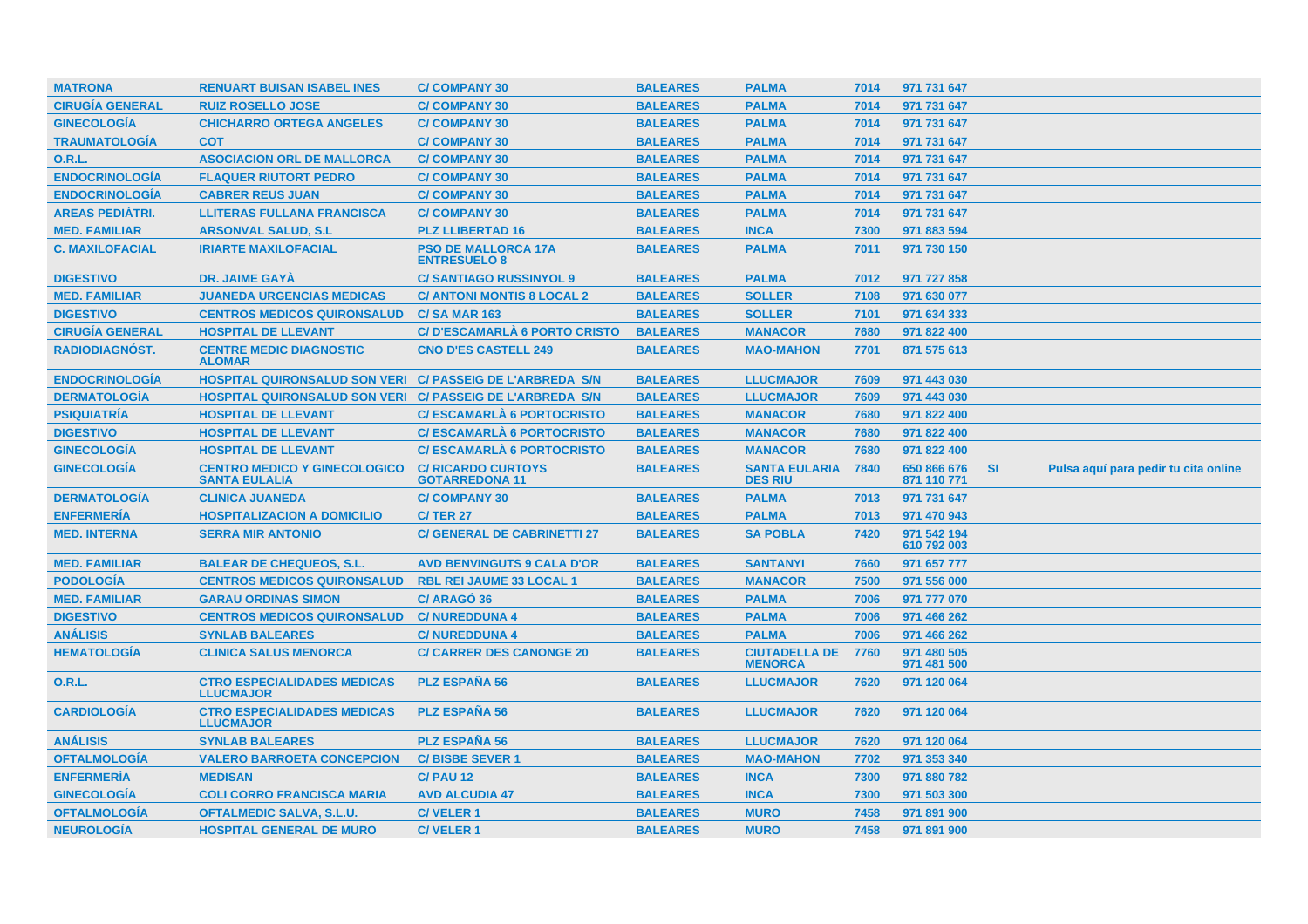| <b>AREAS PEDIÁTRI.</b> | <b>BUADES FELIU MARIA</b>                                       | <b>C/SANTIAGO RUSSINYOL 9</b> | <b>BALEARES</b> | <b>PALMA</b> | 7012 | 971 918 044<br>971 711 455 |  |
|------------------------|-----------------------------------------------------------------|-------------------------------|-----------------|--------------|------|----------------------------|--|
| <b>GINECOLOGÍA</b>     | <b>BENNASAR MOJER MAGDALENA</b>                                 | <b>C/SANTIAGO RUSSINYOL 9</b> | <b>BALEARES</b> | <b>PALMA</b> | 7012 | 971 448 500                |  |
| <b>DERMATOLOGÍA</b>    | <b>PERELLO LLINAS GUILLERMO</b>                                 | <b>C/SANTIAGO RUSSINYOL 9</b> | <b>BALEARES</b> | <b>PALMA</b> | 7012 | 971 918 044<br>971 711 455 |  |
| <b>UROLOGÍA</b>        | <b>BLASCO DE VILLALONGA MIGUEL</b>                              | <b>C/SANTIAGO RUSSINYOL 9</b> | <b>BALEARES</b> | <b>PALMA</b> | 7012 | 971 448 539<br>971 918 044 |  |
| <b>PODOLOGÍA</b>       | <b>UNIDAD DE PIE Y TOBILLO</b>                                  | <b>C/SANTIAGO RUSSINYOL 9</b> | <b>BALEARES</b> | <b>PALMA</b> | 7012 | 871 032 909<br>618 785 467 |  |
| <b>TRAUMATOLOGIA</b>   | <b>CLINICA FERRER CASTELLO</b>                                  | <b>C/SANTIAGO RUSSINYOL 9</b> | <b>BALEARES</b> | <b>PALMA</b> | 7012 | 971 918 044<br>971 711 455 |  |
| <b>GINECOLOGIA</b>     | <b>DARDER ANDREU BARTOLOME</b>                                  | <b>C/SANTIAGO RUSSINYOL 9</b> | <b>BALEARES</b> | <b>PALMA</b> | 7012 |                            |  |
| <b>NEUROLOGÍA</b>      | <b>MESCONSULTES MÉDIQUES</b><br><b>MANACOR</b>                  | <b>C/SANTIAGO RUSSINYOL 9</b> | <b>BALEARES</b> | <b>PALMA</b> | 7012 | 971 918 044<br>971 711 455 |  |
| <b>OFTALMOLOGÍA</b>    | <b>ABAD RAMON PILAR</b>                                         | <b>C/SANTIAGO RUSSINYOL 9</b> | <b>BALEARES</b> | <b>PALMA</b> | 7012 | 871 032 909<br>618 785 467 |  |
| <b>OFTALMOLOGÍA</b>    | <b>QUER CAROT SANTIAGO</b>                                      | <b>C/SANTIAGO RUSSINYOL 9</b> | <b>BALEARES</b> | <b>PALMA</b> | 7012 | 971 918 044<br>971 711 455 |  |
| <b>CARDIOLOGÍA</b>     | <b>CTRO ESPECIALIDADES MEDICAS</b><br><b>LLUCMAJOR</b>          | <b>C/SANTIAGO RUSSINYOL 9</b> | <b>BALEARES</b> | <b>PALMA</b> | 7012 | 971 918 044<br>971 711 455 |  |
| <b>NEUROCIRUGIA</b>    | <b>OLABE NEUROCIRUJANOS</b>                                     | <b>C/SANTIAGO RUSSINYOL 9</b> | <b>BALEARES</b> | <b>PALMA</b> | 7012 | 971 731 647<br>971 448 535 |  |
| <b>AREAS PEDIATRI.</b> | <b>LLITERAS FULLANA FRANCISCA</b>                               | <b>C/SANTIAGO RUSSINYOL 9</b> | <b>BALEARES</b> | <b>PALMA</b> | 7012 | 971 918 044<br>971 711 455 |  |
| <b>DIGESTIVO</b>       | <b>LLABRES ROSSELLO MAGDALENA</b>                               | <b>C/SANTIAGO RUSSINYOL 9</b> | <b>BALEARES</b> | <b>PALMA</b> | 7012 | 971 918 044<br>971 711 455 |  |
| <b>DIGESTIVO</b>       | <b>OLIVER CABOT PEDRO</b>                                       | <b>C/SANTIAGO RUSSINYOL 9</b> | <b>BALEARES</b> | <b>PALMA</b> | 7012 | 971 918 044<br>971 711 455 |  |
| <b>OFTALMOLOGÍA</b>    | <b>DRA. Da MARIA ISABEL AIBAR</b>                               | <b>C/SANTIAGO RUSSINYOL 9</b> | <b>BALEARES</b> | <b>PALMA</b> | 7012 | 971 918 044<br>971 711 455 |  |
| <b>DIGESTIVO</b>       | <b>LLOMPART RIGO ALFREDO</b>                                    | <b>C/SANTIAGO RUSSINYOL 9</b> | <b>BALEARES</b> | <b>PALMA</b> | 7012 | 971 448 500                |  |
| <b>CARDIOLOGÍA</b>     | <b>HOSPITAL GENERAL DE MURO</b>                                 | <b>C/SANTIAGO RUSSINYOL 9</b> | <b>BALEARES</b> | <b>PALMA</b> | 7012 | 971 918 044<br>971 711 455 |  |
| <b>GINECOLOGIA</b>     | <b>JUNCOSA ALVAREZ DE</b><br><b>SOTOMAYOR MARIA DE LES NEUS</b> | <b>C/SANTIAGO RUSSINYOL 9</b> | <b>BALEARES</b> | <b>PALMA</b> | 7012 | 971 918 044<br>971 711 455 |  |
| <b>OFTALMOLOGÍA</b>    | <b>MOYA ROSSELLO JUANA MARIA</b>                                | <b>C/SANTIAGO RUSSINYOL 9</b> | <b>BALEARES</b> | <b>PALMA</b> | 7012 | 971 918 044<br>971 711 455 |  |
| <b>MED. INTERNA</b>    | <b>ROSSINOL MIRALLES BARTOLOME</b>                              | <b>C/SANTIAGO RUSSINYOL 9</b> | <b>BALEARES</b> | <b>PALMA</b> | 7012 | 971 918 044<br>971 711 455 |  |
| <b>C. REPARADORA</b>   | <b>MESCONSULTES MÉDIQUES</b><br><b>MANACOR</b>                  | <b>C/SANTIAGO RUSSINYOL 9</b> | <b>BALEARES</b> | <b>PALMA</b> | 7012 | 971 918 044<br>971 711 455 |  |
| <b>C. REPARADORA</b>   | <b>CLINICA ROTGER</b>                                           | <b>C/SANTIAGO RUSSINYOL 9</b> | <b>BALEARES</b> | <b>PALMA</b> | 7012 | 971 448 500                |  |
| <b>ALERGOLOGÍA</b>     | <b>CENTROS MEDICOS QUIRONSALUD</b>                              | <b>C/SANTIAGO RUSSINYOL 9</b> | <b>BALEARES</b> | <b>PALMA</b> | 7012 | 971 918 044<br>971 711 455 |  |
| <b>ALERGOLOGIA</b>     | <b>CTRO ESPECIALIDADES MEDICAS</b><br><b>LLUCMAJOR</b>          | <b>C/SANTIAGO RUSSINYOL 9</b> | <b>BALEARES</b> | <b>PALMA</b> | 7012 | 971 918 044<br>971 711 455 |  |
| <b>CARDIOLOGIA</b>     | <b>ORELLANA MAS JORGE</b>                                       | <b>C/SANTIAGO RUSSINYOL 9</b> | <b>BALEARES</b> | <b>PALMA</b> | 7012 | 971 918 044<br>971 711 455 |  |
| <b>RADIODIAGNOST.</b>  | <b>CENTRO RADIOLOGICO MANACOR</b>                               | <b>C/SANTIAGO RUSSINYOL 9</b> | <b>BALEARES</b> | <b>PALMA</b> | 7012 | 971 918 044<br>971 711 455 |  |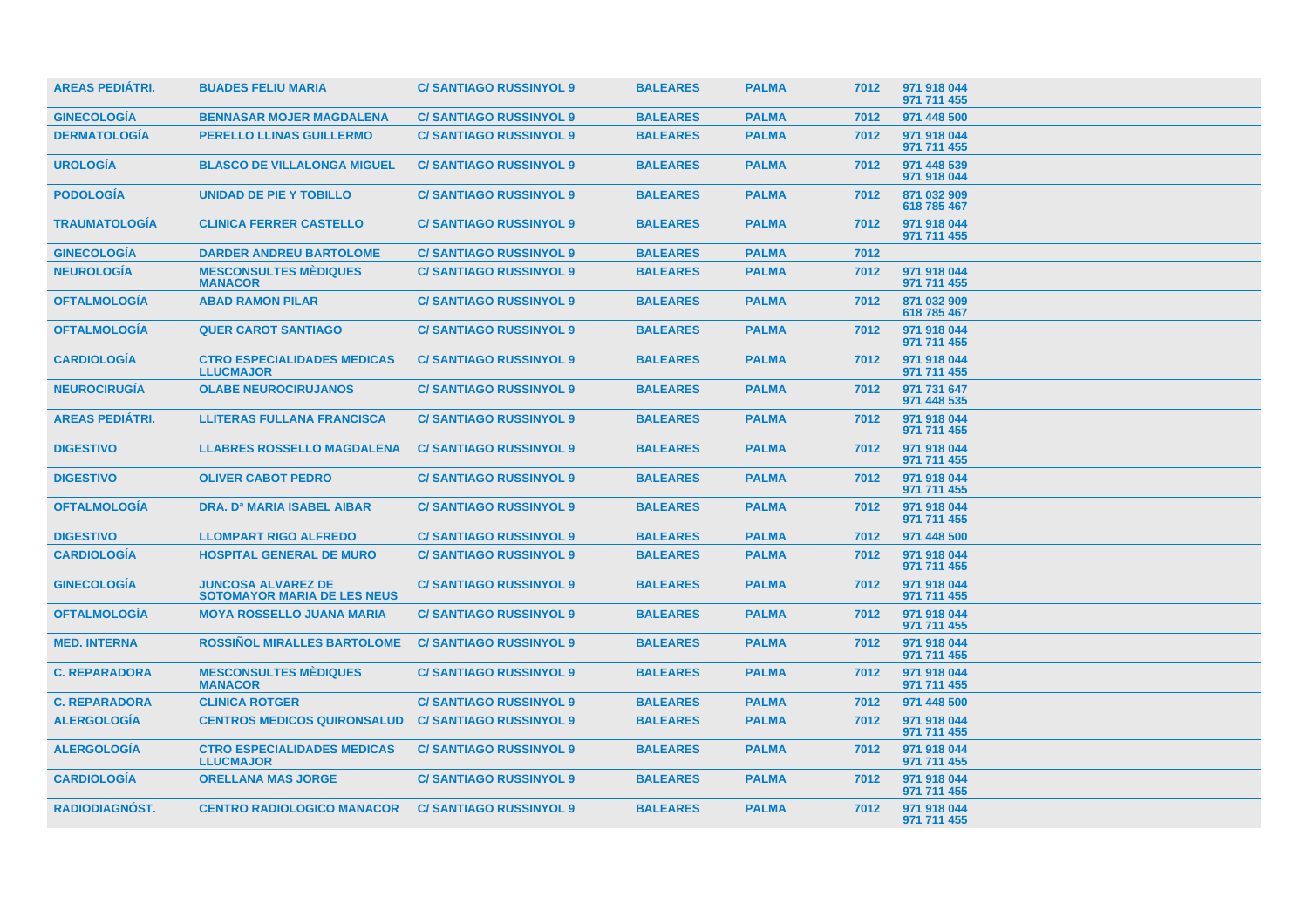| <b>HEMATOLOGIA</b>     | <b>TECNICAS DE INFUSION Y TERAPIA, C/ SANTIAGO RUSSINYOL 9</b><br>S.L. |                                                           | <b>BALEARES</b> | <b>PALMA</b>    | 7012 | 971 918 044<br>971 711 455 |
|------------------------|------------------------------------------------------------------------|-----------------------------------------------------------|-----------------|-----------------|------|----------------------------|
| <b>MATRONA</b>         | <b>RIPOLL BALLESTER ANA</b>                                            | <b>C/SANTIAGO RUSSINYOL 9</b>                             | <b>BALEARES</b> | <b>PALMA</b>    | 7012 | 971 448 500<br>971 716 600 |
| <b>AREAS PEDIÁTRI.</b> | <b>PAREJA CERDO JOSE IGNACIO</b>                                       | <b>C/SANTIAGO RUSSINYOL 9</b>                             | <b>BALEARES</b> | <b>PALMA</b>    | 7012 | 971 918 044<br>971 711 455 |
| <b>ALERGOLOGÍA</b>     | <b>CONSULTAS MEDICAS JUANEDA</b><br><b>INCA</b>                        | <b>C/SANTIAGO RUSSINYOL 9</b>                             | <b>BALEARES</b> | <b>PALMA</b>    | 7012 | 971 918 044<br>971 711 455 |
| <b>NEUMOLOGÍA</b>      | <b>MARTI SERRA METGE, S.L.</b>                                         | <b>C/SANTIAGO RUSSINYOL 9</b>                             | <b>BALEARES</b> | <b>PALMA</b>    | 7012 | 971 918 044<br>971 711 455 |
| <b>DERMATOLOGÍA</b>    | <b>IBARGOYEN ESNAL JESUS</b>                                           | <b>C/SANTIAGO RUSSINYOL 9</b>                             | <b>BALEARES</b> | <b>PALMA</b>    | 7012 | 971 918 044<br>971 711 455 |
| <b>MATRONA</b>         | <b>RENUART BUISAN ISABEL INES</b>                                      | <b>C/SANTIAGO RUSSINYOL 9</b>                             | <b>BALEARES</b> | <b>PALMA</b>    | 7012 | 626 641 565                |
| <b>MED. INTERNA</b>    | <b>CLINICA ROTGER</b>                                                  | <b>C/SANTIAGO RUSSINYOL 9</b>                             | <b>BALEARES</b> | <b>PALMA</b>    | 7012 | 971 448 500                |
| <b>REUMATOLOGÍA</b>    | <b>POLICLINICA NUESTRA SEÑORA</b><br><b>DEL ROSARIO</b>                | <b>C/ VIA ROMANA S/N</b>                                  | <b>BALEARES</b> | <b>EIVISSA</b>  | 7800 | 971 301 916<br>971 302 354 |
| <b>C. MAXILOFACIAL</b> | <b>POLICLINICA NUESTRA SEÑORA</b><br><b>DEL ROSARIO</b>                | <b>C/VIA ROMANA S/N</b>                                   | <b>BALEARES</b> | <b>EIVISSA</b>  | 7800 | 971 301 916<br>971 302 354 |
| <b>DIGESTIVO</b>       | <b>POLICLINICA NUESTRA SEÑORA</b><br><b>DEL ROSARIO</b>                | <b>C/VIA ROMANA S/N</b>                                   | <b>BALEARES</b> | <b>EIVISSA</b>  | 7800 | 971 301 916<br>971 302 354 |
| <b>O.R.L.</b>          | <b>POLICLINICA NUESTRA SEÑORA</b><br><b>DEL ROSARIO</b>                | <b>C/VIA ROMANA S/N</b>                                   | <b>BALEARES</b> | <b>EIVISSA</b>  | 7800 | 971 301 916                |
| 0.R.L.                 | <b>POLICLINICA NUESTRA SEÑORA</b><br><b>DEL ROSARIO</b>                | <b>C/VIA ROMANA S/N</b>                                   | <b>BALEARES</b> | <b>EIVISSA</b>  | 7800 | 971 301 916<br>971 302 354 |
| <b>ANATOMOPATOLO.</b>  | <b>ANDIMED</b>                                                         | <b>AVD ALEMANYA 11</b>                                    | <b>BALEARES</b> | <b>PALMA</b>    | 7003 | 900 906 820                |
| <b>AREAS PEDIÁTRI.</b> | <b>MOREO MARROIG PEDRO</b>                                             | <b>C/ CONVENT DELS CAPUTXINS 11</b>                       | <b>BALEARES</b> | <b>PALMA</b>    | 7002 | 971 724 453<br>971 723 163 |
| <b>ANÁLISIS</b>        | <b>CLINICA FERRER CASTELLO</b>                                         | <b>C/ ARAGÓN 67</b>                                       | <b>BALEARES</b> | <b>EIVISSA</b>  | 7800 | 971 304 507                |
| <b>TERAPIAS RESPIR</b> | LINDE MEDICA, S.L.U.                                                   | <b>POL INDUSTRIAL CAN RUBIOL</b><br><b>CELLESTERS 142</b> | <b>BALEARES</b> | <b>MARRATXI</b> | 7141 | 916 354 436<br>900 777 123 |
| <b>MATRONA</b>         | <b>RIPOLL BALLESTER ANA</b>                                            | <b>C/ CAMI LA VILETA 30</b>                               | <b>BALEARES</b> | <b>PALMA</b>    | 7011 | 620 154 552                |
| <b>RADIOTERAPIA</b>    | <b>POLICLINICA MIRAMAR</b>                                             | <b>C/ CAMI LA VILETA 30</b>                               | <b>BALEARES</b> | <b>PALMA</b>    | 7011 | 971 767 000<br>971 767 500 |
| <b>OFTALMOLOGIA</b>    | <b>CENTROS MEDICOS QUIRONSALUD</b>                                     | <b>C/ CAMI LA VILETA 30</b>                               | <b>BALEARES</b> | <b>PALMA</b>    | 7011 | 971 767 553<br>620 154 552 |
| <b>URGENCIAS</b>       | <b>POLICLINICA MIRAMAR</b>                                             | <b>C/ CAMI LA VILETA 30</b>                               | <b>BALEARES</b> | <b>PALMA</b>    | 7011 | 971 767 577<br>971 767 000 |
| <b>CARDIOLOGIA</b>     | <b>GUAL JULIA JOAN MIQUEL</b>                                          | <b>C/ CAMI LA VILETA 30</b>                               | <b>BALEARES</b> | <b>PALMA</b>    | 7011 | 971 767 553<br>620 154 552 |
| <b>ALERGOLOGÍA</b>     | <b>CAO LORENZO ANTONIO AGUSTIN</b>                                     | <b>C/ CAMI LA VILETA 30</b>                               | <b>BALEARES</b> | <b>PALMA</b>    | 7011 | 971 767 553<br>620 154 552 |
| <b>URGENCIAS</b>       | <b>POLICLINICA MIRAMAR</b>                                             | <b>C/ CAMI LA VILETA 30</b>                               | <b>BALEARES</b> | <b>PALMA</b>    | 7011 | 971 767 000<br>971 767 500 |
| <b>ONCOLOGIA</b>       | <b>POLICLINICA MIRAMAR</b>                                             | <b>C/ CAMI LA VILETA 30</b>                               | <b>BALEARES</b> | <b>PALMA</b>    | 7011 | 971 767 577<br>971 767 000 |
| <b>DIGESTIVO</b>       | <b>FONT CORTAL BARTOLOME</b>                                           | <b>C/ CAMI LA VILETA 30</b>                               | <b>BALEARES</b> | <b>PALMA</b>    | 7011 | 971 767 500                |
| <b>OFTALMOLOGIA</b>    | <b>ITURBIDE SERVERA CATALINA</b>                                       | <b>C/ CAMI LA VILETA 30</b>                               | <b>BALEARES</b> | <b>PALMA</b>    | 7011 | 971 767 553<br>620 154 552 |
| 0.R.L.                 | <b>CENTROS MEDICOS QUIRONSALUD</b>                                     | <b>C/ CAMI LA VILETA 30</b>                               | <b>BALEARES</b> | <b>PALMA</b>    | 7011 | 971 767 553<br>620 154 552 |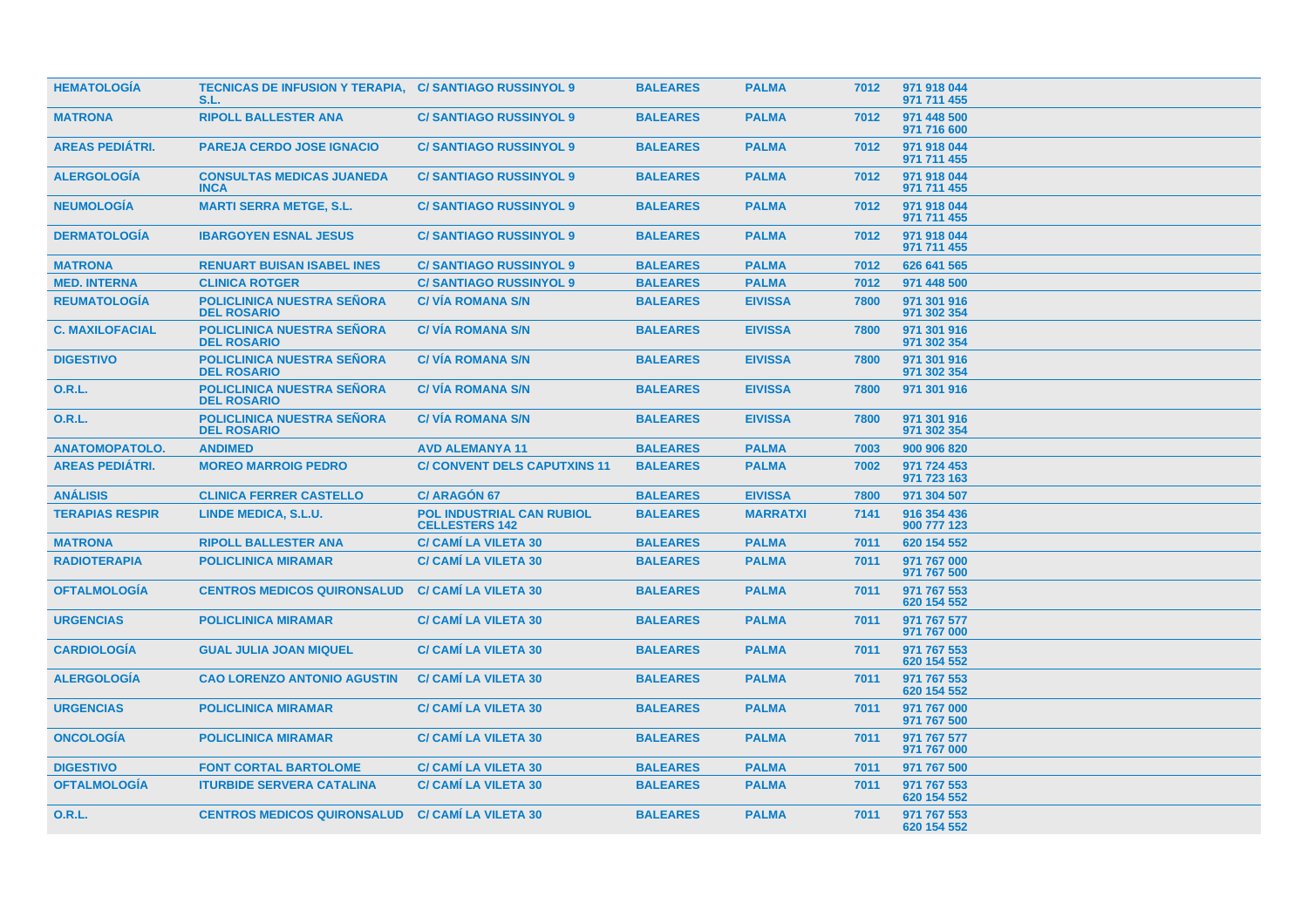| <b>CARDIOLOGIA</b>     | <b>GALMES GARCIA SEBASTIAN</b>                              | <b>C/ CAMI LA VILETA 30</b>   | <b>BALEARES</b> | <b>PALMA</b>     | 7011 | 971 767 553<br>620 154 552 |
|------------------------|-------------------------------------------------------------|-------------------------------|-----------------|------------------|------|----------------------------|
| <b>DERMATOLOGÍA</b>    | <b>CLINICA FERRER CASTELLO</b>                              | <b>C/ CAMI LA VILETA 30</b>   | <b>BALEARES</b> | <b>PALMA</b>     | 7011 | 971 767 553<br>620 154 552 |
| <b>NEUMOLOGÍA</b>      | <b>MARTI SERRA METGE, S.L.</b>                              | <b>C/ CAMI LA VILETA 30</b>   | <b>BALEARES</b> | <b>PALMA</b>     | 7011 | 971 767 553<br>620 154 552 |
| <b>O.R.L.</b>          | <b>CANOVAS LLORENS DIEGO LUIS</b>                           | <b>C/ CAMI LA VILETA 30</b>   | <b>BALEARES</b> | <b>PALMA</b>     | 7011 | 971 767 553<br>620 154 552 |
| <b>UROLOGÍA</b>        | <b>POLICLINICA MIRAMAR</b>                                  | <b>C/ CAMI LA VILETA 30</b>   | <b>BALEARES</b> | <b>PALMA</b>     | 7011 | 971 767 000<br>971 767 538 |
| <b>RADIODIAGNÓST.</b>  | <b>POLICLINICA MIRAMAR</b>                                  | <b>C/ CAMÍ LA VILETA 30</b>   | <b>BALEARES</b> | <b>PALMA</b>     | 7011 | 971 767 000<br>971 767 500 |
| <b>CARDIOLOGÍA</b>     | <b>GALMES GARCIA SEBASTIAN</b>                              | <b>C/ CAMI LA VILETA 30</b>   | <b>BALEARES</b> | <b>PALMA</b>     | 7011 | 971 767 500<br>971 767 553 |
| <b>CARDIOLOGÍA</b>     | <b>LEAL MAYOL JUAN JOSE</b>                                 | <b>C/ CAMI LA VILETA 30</b>   | <b>BALEARES</b> | <b>PALMA</b>     | 7011 | 971 767 553<br>620 154 552 |
| <b>AREAS PEDIÁTRI.</b> | <b>VERD VALLESPIR SERGIO</b>                                | <b>C/ CAMI LA VILETA 30</b>   | <b>BALEARES</b> | <b>PALMA</b>     | 7011 | 971 767 553<br>620 154 552 |
| <b>DERMATOLOGIA</b>    | <b>CONSULTAS MEDICAS JUANEDA</b><br><b>INCA</b>             | <b>C/ CAMI LA VILETA 30</b>   | <b>BALEARES</b> | <b>PALMA</b>     | 7011 | 971 767 553<br>620 154 552 |
| <b>AREAS PEDIÁTRI.</b> | <b>CLINICA SALUS MENORCA</b>                                | <b>C/ CAMI LA VILETA 30</b>   | <b>BALEARES</b> | <b>PALMA</b>     | 7011 | 971 767 553<br>620 154 552 |
| <b>O.R.L.</b>          | <b>INSTITUTO DE O.R.L. DOCTOR</b><br><b>CARBONELL, S.L.</b> | <b>C/ CAMI LA VILETA 30</b>   | <b>BALEARES</b> | <b>PALMA</b>     | 7011 | 971 767 553<br>620 154 552 |
| <b>NEUROLOGÍA</b>      | <b>CLINICA FERRER CASTELLO</b>                              | <b>C/ CAMI LA VILETA 30</b>   | <b>BALEARES</b> | <b>PALMA</b>     | 7011 | 971 767 553<br>620 154 552 |
| <b>GINECOLOGIA</b>     | <b>MED-COM TC 2001, S.L.</b>                                | <b>C/ CAMI LA VILETA 30</b>   | <b>BALEARES</b> | <b>PALMA</b>     | 7011 | 971 767 500<br>636 426 991 |
| <b>UROLOGÍA</b>        | <b>CTRO ESPECIALIDADES MEDICAS</b><br><b>LLUCMAJOR</b>      | <b>C/ CAMI LA VILETA 30</b>   | <b>BALEARES</b> | <b>PALMA</b>     | 7011 | 971 767 553<br>620 154 552 |
| <b>UROLOGÍA</b>        | <b>POLICLINICA MIRAMAR</b>                                  | <b>C/ CAMI LA VILETA 30</b>   | <b>BALEARES</b> | <b>PALMA</b>     | 7011 | 971 767 000<br>971 739 742 |
| <b>ENFERMERÍA</b>      | <b>POLICLINICA MIRAMAR</b>                                  | <b>C/ CAMI LA VILETA 30</b>   | <b>BALEARES</b> | <b>PALMA</b>     | 7011 | 971 767 000<br>971 767 500 |
| <b>ENDOCRINOLOGIA</b>  | <b>POLICLINICA MIRAMAR</b>                                  | <b>C/ CAMI LA VILETA 30</b>   | <b>BALEARES</b> | <b>PALMA</b>     | 7011 | 971 767 000<br>971 739 742 |
| <b>C. CARDIOVASC.</b>  | <b>POLICLINICA MIRAMAR</b>                                  | <b>C/ CAMI LA VILETA 30</b>   | <b>BALEARES</b> | <b>PALMA</b>     | 7011 | 971 767 000<br>971 767 088 |
| <b>MATRONA</b>         | <b>MATER 6, S.C.</b>                                        | <b>C/ CAMI LA VILETA 30</b>   | <b>BALEARES</b> | <b>PALMA</b>     | 7011 | 971 767 000<br>971 767 500 |
| <b>AREAS PEDIÁTRI.</b> | <b>PAREJA CERDO JOSE IGNACIO</b>                            | <b>C/ CAMI LA VILETA 30</b>   | <b>BALEARES</b> | <b>PALMA</b>     | 7011 | 971 767 553<br>620 154 552 |
| <b>RADIODIAGNOST.</b>  | <b>GABINETE RADIOLOGICO DR.</b><br><b>ROVIRA</b>            | <b>C/ CALA GAMBA 35</b>       | <b>BALEARES</b> | <b>PALMA</b>     | 7007 | 689 488 571                |
| <b>C. PEDIÁTRICA</b>   | <b>NAVASCUES DEL RIO JUAN</b><br><b>ANTONIO</b>             | <b>C/SANTIAGO RUSSINYOL 9</b> | <b>BALEARES</b> | <b>PALMA</b>     | 7012 | 971 448 500                |
| <b>CARDIOLOGÍA</b>     | <b>CLINICA SALUS MENORCA</b>                                | <b>AVD VIVES LLULL 6</b>      | <b>BALEARES</b> | <b>MAO-MAHON</b> | 7703 | 971 481 500<br>971 351 115 |
| <b>ENDOCRINOLOGIA</b>  | <b>CLINICA SALUS MENORCA</b>                                | <b>AVD VIVES LLULL 6</b>      | <b>BALEARES</b> | <b>MAO-MAHON</b> | 7703 | 971 481 500<br>971 351 115 |
| <b>MED. FAMILIAR</b>   | <b>CLINICA SALUS MENORCA</b>                                | <b>AVD VIVES LLULL 6</b>      | <b>BALEARES</b> | <b>MAO-MAHON</b> | 7703 | 971 481 500<br>971 351 115 |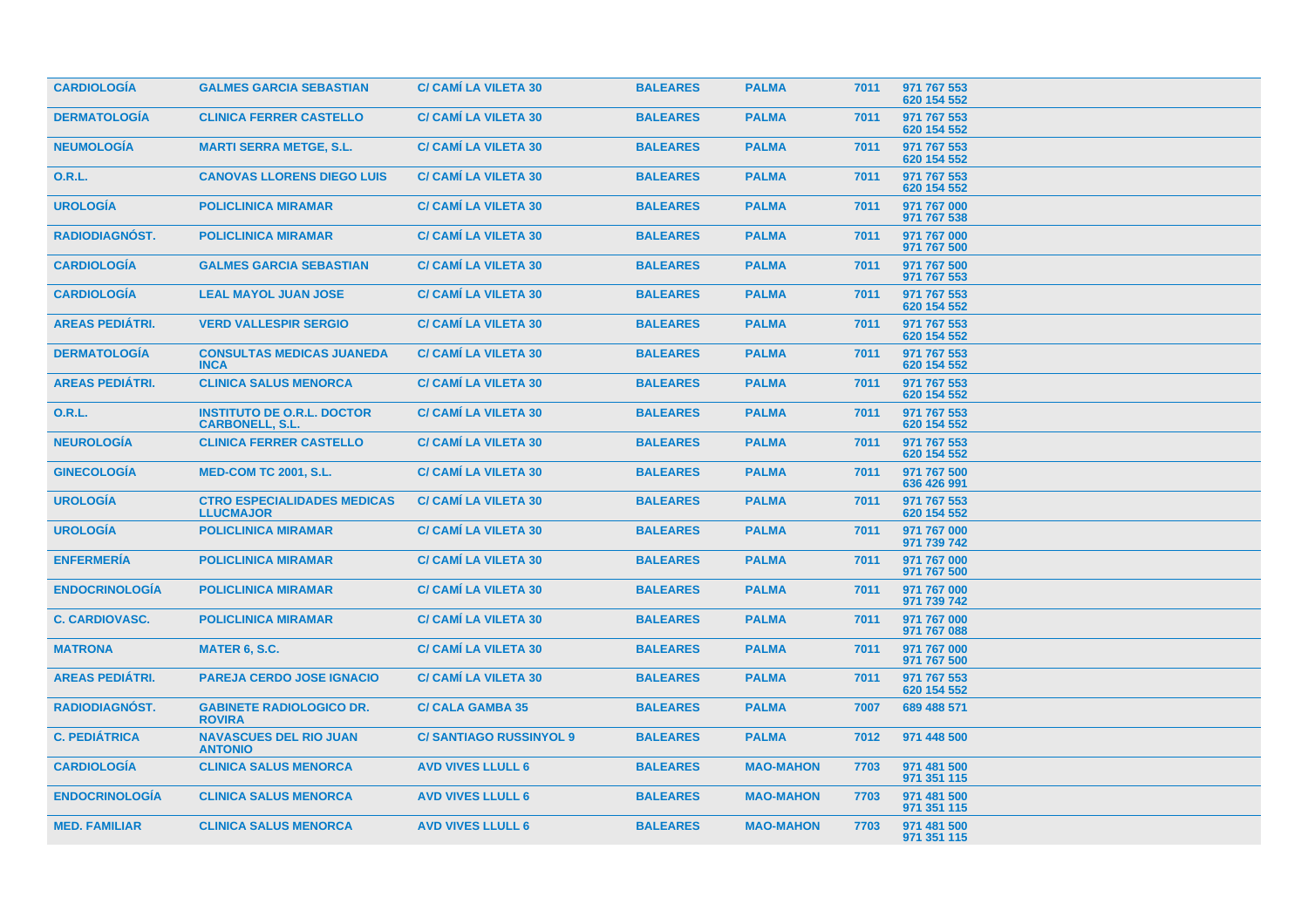| <b>C. VASCULAR</b>     | <b>CLINICA SALUS MENORCA</b>                               | <b>AVD VIVES LLULL 6</b>                                     | <b>BALEARES</b> | <b>MAO-MAHON</b> | 7703 | 971 481 500<br>971 351 115 |           |                                      |
|------------------------|------------------------------------------------------------|--------------------------------------------------------------|-----------------|------------------|------|----------------------------|-----------|--------------------------------------|
| <b>MED. INTERNA</b>    | <b>CLINICA SALUS MENORCA</b>                               | <b>AVD VIVES LLULL 6</b>                                     | <b>BALEARES</b> | <b>MAO-MAHON</b> | 7703 | 971 481 500<br>971 351 115 |           |                                      |
| <b>URGENCIAS</b>       | <b>CLINICA SALUS MENORCA</b>                               | <b>AVD VIVES LLULL 6</b>                                     | <b>BALEARES</b> | <b>MAO-MAHON</b> | 7703 | 971 481 500<br>971 351 115 |           |                                      |
| <b>O.R.L.</b>          | <b>AGRUPACION BALEAR DE</b><br><b>OTORRINOLARINGOLOGIA</b> | <b>AVD VIVES LLULL 6</b>                                     | <b>BALEARES</b> | <b>MAO-MAHON</b> | 7703 | 971 480 505<br>971 351 115 |           |                                      |
| <b>DIGESTIVO</b>       | <b>CLINICA SALUS MENORCA</b>                               | <b>AVD VIVES LLULL 6</b>                                     | <b>BALEARES</b> | <b>MAO-MAHON</b> | 7703 | 971 481 500<br>971 351 115 |           |                                      |
| <b>ANÁLISIS</b>        | <b>SYNLAB BALEARES</b>                                     | <b>AVD TAGOMAGO 51 BAJOS</b>                                 | <b>BALEARES</b> | <b>SANTANYI</b>  | 7660 | 971 643 300                |           |                                      |
| <b>OFTALMOLOGÍA</b>    | <b>QUER CAROT SANTIAGO</b>                                 | <b>C/SANTIAGO RUSIÑOL 5</b>                                  | <b>BALEARES</b> | <b>PALMA</b>     | 7012 | 971 716 225                |           |                                      |
| <b>GINECOLOGÍA</b>     | <b>CENTROS MEDICOS QUIRONSALUD</b>                         | <b>C/ GRAN VÍA COLÓN 201</b>                                 | <b>BALEARES</b> | <b>INCA</b>      | 7300 | 971 883 030                |           |                                      |
| <b>URGENCIAS</b>       | <b>CENTROS MEDICOS QUIRONSALUD</b>                         | <b>C/ GRAN VÍA COLÓN 201</b>                                 | <b>BALEARES</b> | <b>INCA</b>      | 7300 | 971 883 030                |           |                                      |
| <b>CIRUGÍA GENERAL</b> | <b>CENTROS MEDICOS QUIRONSALUD</b>                         | <b>C/ GRAN VÍA COLÓN 201</b>                                 | <b>BALEARES</b> | <b>INCA</b>      | 7300 | 971 883 030                |           |                                      |
| <b>O.R.L.</b>          | <b>CENTROS MEDICOS QUIRONSALUD</b>                         | <b>C/ GRAN VÍA COLÓN 201</b>                                 | <b>BALEARES</b> | <b>INCA</b>      | 7300 | 971 883 030                |           |                                      |
| <b>ENDOCRINOLOGÍA</b>  | <b>CENTROS MEDICOS QUIRONSALUD</b>                         | <b>C/ GRAN VÍA COLÓN 201</b>                                 | <b>BALEARES</b> | <b>INCA</b>      | 7300 | 971 883 030                |           |                                      |
| <b>ENDOCRINOLOGÍA</b>  | <b>GALLO MARTINEZ GEMMA</b>                                | <b>C/CIUTAT 12</b>                                           | <b>BALEARES</b> | <b>LLUCMAJOR</b> | 7620 | 971 120 021<br>971 120 064 |           |                                      |
| <b>FISIOTERAPIA</b>    | <b>CTRO ESPECIALIDADES MEDICAS</b><br><b>LLUCMAJOR</b>     | <b>C/ CIUTAT 12</b>                                          | <b>BALEARES</b> | <b>LLUCMAJOR</b> | 7620 | 971 120 021                |           |                                      |
| <b>DERMATOLOGÍA</b>    | <b>CTRO ESPECIALIDADES MEDICAS</b><br><b>LLUCMAJOR</b>     | <b>C/CIUTAT 12</b>                                           | <b>BALEARES</b> | <b>LLUCMAJOR</b> | 7620 | 971 120 021                |           |                                      |
| <b>OFTALMOLOGÍA</b>    | <b>CTRO ESPECIALIDADES MEDICAS</b><br><b>LLUCMAJOR</b>     | <b>C/CIUTAT12</b>                                            | <b>BALEARES</b> | <b>LLUCMAJOR</b> | 7620 | 971 120 021                |           |                                      |
| <b>GINECOLOGÍA</b>     | <b>DARDER ANDREU BARTOLOME</b>                             | C/ GABRIEL ALOMAR I VILLALONGA BALEARES<br>33                |                 | <b>PALMA</b>     | 7006 | 971 462 685                |           |                                      |
| 0.R.L.                 | <b>AGRUPACION BALEAR DE</b><br><b>OTORRINOLARINGOLOGIA</b> | <b>AVD GRAN VÍA COLÓN 48 BAJOS</b>                           | <b>BALEARES</b> | <b>INCA</b>      | 7300 | 971 507 777                |           |                                      |
| <b>ANÁLISIS</b>        | <b>CONSULTAS MEDICAS JUANEDA</b><br><b>INCA</b>            | <b>AVD GRAN VÍA COLÓN 48 BAJOS</b>                           | <b>BALEARES</b> | <b>INCA</b>      | 7300 | 971 507 777                |           |                                      |
| <b>ENDOCRINOLOGÍA</b>  | <b>CONSULTAS MEDICAS JUANEDA</b><br><b>INCA</b>            | <b>AVD GRAN VÍA COLÓN 48 BAJOS</b>                           | <b>BALEARES</b> | <b>INCA</b>      | 7300 | 971 507 777                |           |                                      |
| <b>MED. FAMILIAR</b>   | <b>CALDENTEY MANRESA LUCIA</b>                             | C/PELAT <sub>61</sub>                                        | <b>BALEARES</b> | <b>FELANITX</b>  | 7200 | 971 583 464                |           |                                      |
| <b>CIRUGÍA GENERAL</b> | <b>CLINICA IMIF</b>                                        | C/ARAGÓN 9-11                                                | <b>BALEARES</b> | <b>EIVISSA</b>   | 7800 | 971 392 188                |           |                                      |
| O.R.L.                 | <b>CLINICA IMIF</b>                                        | C/ARAGÓN 9-11                                                | <b>BALEARES</b> | <b>EIVISSA</b>   | 7800 | 971 392 188                | <b>SI</b> | Pulsa aguí para pedir tu cita online |
| <b>PSICOLOGÍA</b>      | <b>CLINICA IMIF</b>                                        | C/ ARAGON 9-11                                               | <b>BALEARES</b> | <b>EIVISSA</b>   | 7800 | 971 392 188                | <b>SI</b> | Pulsa aquí para pedir tu cita online |
| <b>AREAS PEDIÁTRI.</b> | <b>HOSPITAL DE LLEVANT</b>                                 | <b>AVD REI JAUME 16</b>                                      | <b>BALEARES</b> | <b>MANACOR</b>   | 7500 | 971 844 844                |           |                                      |
| <b>DERMATOLOGÍA</b>    | <b>HOSPITAL DE LLEVANT</b>                                 | <b>AVD REI JAUME 16</b>                                      | <b>BALEARES</b> | <b>MANACOR</b>   | 7500 | 971 844 844                |           |                                      |
| <b>GINECOLOGÍA</b>     | <b>VIELA SALA CONSTANTINO</b>                              | C/ CAMI REIS, DELS 308 (SECAR DE<br><b>LA REAL)</b>          | <b>BALEARES</b> | <b>PALMA</b>     | 7010 | 971 918 000<br>971 908 999 |           |                                      |
| <b>ALERGOLOGÍA</b>     | <b>HOSPITAL QUIRONSALUD</b><br><b>PALMAPLANAS</b>          | C/ CAMI REIS, DELS 308 (SECAR DE BALEARES<br><b>LA REAL)</b> |                 | <b>PALMA</b>     | 7010 | 683 194 856<br>971 918 000 |           |                                      |
| <b>OFTALMOLOGIA</b>    | <b>INSTITUTO OFTALMIC DE</b><br><b>MALLORCA</b>            | C/ CAMI REIS, DELS 308 (SECAR DE BALEARES<br><b>LA REAL)</b> |                 | <b>PALMA</b>     | 7010 | 971 918 000<br>971 908 999 | <b>SI</b> | Pulsa aquí para pedir tu cita online |
| <b>AREAS PEDIATRI.</b> | <b>MORENO PONS GABRIEL</b>                                 | C/ CAMI REIS, DELS 308 (SECAR DE BALEARES<br><b>LA REAL)</b> |                 | <b>PALMA</b>     | 7010 | 971 918 000<br>971 908 999 |           |                                      |
| <b>C. VASCULAR</b>     | <b>HOSPITAL QUIRONSALUD</b><br><b>PALMAPLANAS</b>          | C/ CAMI REIS, DELS 308 (SECAR DE BALEARES<br><b>LA REAL)</b> |                 | <b>PALMA</b>     | 7010 | 971 918 000                |           |                                      |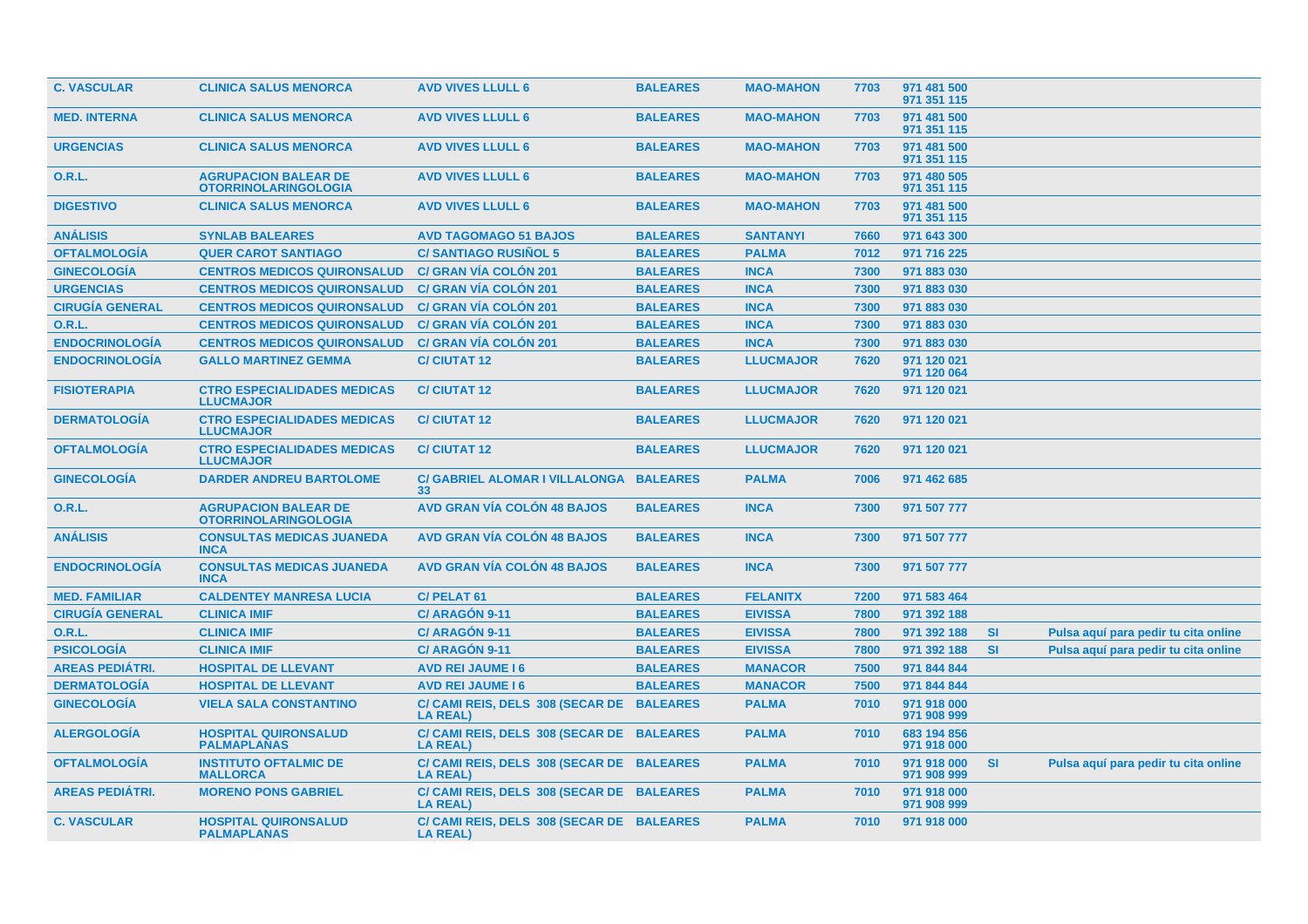| <b>DERMATOLOGÍA</b>    | <b>HOSPITAL GENERAL DE MURO</b>                              | C/ CAMI REIS, DELS 308 (SECAR DE BALEARES<br><b>LA REAL)</b> | <b>PALMA</b> | 7010 | 971 918 000<br>971 908 999 |
|------------------------|--------------------------------------------------------------|--------------------------------------------------------------|--------------|------|----------------------------|
| <b>ENDOCRINOLOGÍA</b>  | <b>HOSPITAL GENERAL DE MURO</b>                              | C/ CAMI REIS, DELS 308 (SECAR DE BALEARES<br><b>LA REAL)</b> | <b>PALMA</b> | 7010 | 971 918 000<br>971 908 999 |
| <b>ANESTESIOLOGÍA</b>  | <b>HOSPITAL QUIRONSALUD</b><br><b>PALMAPLANAS</b>            | C/ CAMI REIS, DELS 308 (SECAR DE BALEARES<br><b>LA REAL)</b> | <b>PALMA</b> | 7010 | 683 194 856<br>971 918 000 |
| 0.R.L.                 | <b>TOLOSA CABANI FERNANDO</b>                                | C/ CAMI REIS, DELS 308 (SECAR DE BALEARES<br>LA REAL)        | <b>PALMA</b> | 7010 | 971 918 000                |
| <b>DERMATOLOGÍA</b>    | <b>SCANDINAVIAN BALEARIC</b><br><b>INSTITUTE, S.L.</b>       | C/ CAMI REIS, DELS 308 (SECAR DE BALEARES<br><b>LA REAL)</b> | <b>PALMA</b> | 7010 | 971 918 000<br>971 908 999 |
| <b>DIGESTIVO</b>       | <b>BALLESTER FERREIRO, FERNANDO</b><br><b>LUIS</b>           | C/ CAMI REIS, DELS 308 (SECAR DE BALEARES<br><b>LA REAL)</b> | <b>PALMA</b> | 7010 | 971 918 000<br>971 908 999 |
| <b>C. REPARADORA</b>   | <b>HOSPITAL QUIRONSALUD</b><br><b>PALMAPLANAS</b>            | C/ CAMI REIS, DELS 308 (SECAR DE BALEARES<br><b>LA REAL)</b> | <b>PALMA</b> | 7010 | 683 194 856<br>971 918 000 |
| <b>CIRUGÍA GENERAL</b> | <b>RUIZ ROSELLO JOSE</b>                                     | C/ CAMI REIS, DELS 308 (SECAR DE BALEARES<br><b>LA REAL)</b> | <b>PALMA</b> | 7010 | 971 918 000<br>971 908 999 |
| <b>NEUROLOGÍA</b>      | <b>HOSPITAL GENERAL DE MURO</b>                              | C/ CAMI REIS, DELS 308 (SECAR DE BALEARES<br><b>LA REAL)</b> | <b>PALMA</b> | 7010 | 971 918 000<br>971 908 999 |
| 0.R.L.                 | <b>CTRO ESPECIALIDADES MEDICAS</b><br><b>LLUCMAJOR</b>       | C/ CAMI REIS, DELS 308 (SECAR DE BALEARES<br><b>LA REAL)</b> | <b>PALMA</b> | 7010 | 971 918 000<br>971 908 999 |
| <b>ALERGOLOGÍA</b>     | <b>CAO LORENZO ANTONIO AGUSTIN</b>                           | C/ CAMI REIS, DELS 308 (SECAR DE BALEARES<br><b>LA REAL)</b> | <b>PALMA</b> | 7010 | 971 918 000<br>971 908 999 |
| <b>C. MAXILOFACIAL</b> | <b>SANTIAGO JUAN CRISTINA</b>                                | C/ CAMI REIS, DELS 308 (SECAR DE BALEARES<br><b>LA REAL)</b> | <b>PALMA</b> | 7010 | 620 801 726<br>618 877 270 |
| <b>REUMATOLOGÍA</b>    | <b>PERICAS ALEMANY MIGUEL</b>                                | C/ CAMI REIS, DELS 308 (SECAR DE BALEARES<br><b>LA REAL)</b> | <b>PALMA</b> | 7010 | 971 918 000<br>971 908 999 |
| <b>REUMATOLOGÍA</b>    | <b>HOSPITAL QUIRONSALUD</b><br><b>PALMAPLANAS</b>            | C/ CAMI REIS, DELS 308 (SECAR DE BALEARES<br><b>LA REAL)</b> | <b>PALMA</b> | 7010 | 971 918 000                |
| <b>O.R.L.</b>          | <b>MULET TRASERRA VICENTE</b>                                | C/ CAMI REIS, DELS 308 (SECAR DE BALEARES<br><b>LA REAL)</b> | <b>PALMA</b> | 7010 | 971 918 000<br>971 908 999 |
| <b>DIGESTIVO</b>       | <b>HOSPITAL QUIRONSALUD</b><br><b>PALMAPLANAS</b>            | C/ CAMI REIS, DELS 308 (SECAR DE BALEARES<br><b>LA REAL)</b> | <b>PALMA</b> | 7010 | 971 918 000                |
| <b>CARDIOLOGIA</b>     | <b>ALGUERSUARI CABISCOL JOAN</b>                             | C/ CAMI REIS, DELS 308 (SECAR DE BALEARES<br><b>LA REAL)</b> | <b>PALMA</b> | 7010 | 971 918 000<br>971 908 999 |
| <b>TRAUMATOLOGÍA</b>   | <b>GARCIAS BATLE, JUAN</b>                                   | C/ CAMI REIS, DELS 308 (SECAR DE BALEARES<br><b>LA REAL)</b> | <b>PALMA</b> | 7010 | 971 918 000<br>971 908 999 |
| <b>OFTALMOLOGÍA</b>    | <b>CENTROS MEDICOS QUIRONSALUD</b>                           | C/ CAMI REIS, DELS 308 (SECAR DE BALEARES<br><b>LA REAL)</b> | <b>PALMA</b> | 7010 | 971 918 000<br>971 908 999 |
| <b>AREAS PEDIÁTRI.</b> | <b>CTRO ESPECIALIDADES MEDICAS</b><br><b>LLUCMAJOR</b>       | C/ CAMI REIS, DELS 308 (SECAR DE BALEARES<br><b>LA REAL)</b> | <b>PALMA</b> | 7010 | 971 918 000<br>971 908 999 |
| <b>AREAS PEDIÁTRI.</b> | <b>BUADES FELIU MARIA</b>                                    | C/ CAMI REIS, DELS 308 (SECAR DE BALEARES<br><b>LA REAL)</b> | <b>PALMA</b> | 7010 | 971 918 025                |
| <b>O.R.L.</b>          | <b>TOLOSA CABANI FERNANDO</b>                                | C/ CAMI REIS, DELS 308 (SECAR DE BALEARES<br><b>LA REAL)</b> | <b>PALMA</b> | 7010 | 971 918 000<br>971 908 999 |
| <b>NEUMOLOGÍA</b>      | <b>CTRO ESPECIALIDADES MEDICAS</b><br><b>LLUCMAJOR</b>       | C/ CAMI REIS, DELS 308 (SECAR DE BALEARES<br><b>LA REAL)</b> | <b>PALMA</b> | 7010 | 971 918 000<br>971 908 999 |
| <b>DERMATOLOGÍA</b>    | <b>INSTITUTO DERMATOLOGIA</b><br><b>AVANZADA DE MALLORCA</b> | C/ CAMI REIS, DELS 308 (SECAR DE BALEARES<br><b>LA REAL)</b> | <b>PALMA</b> | 7010 | 971 918 000<br>971 908 999 |
| <b>TRAUMATOLOGÍA</b>   | <b>HIDALGO MARTIN CARLOS JAVIER</b>                          | C/ CAMI REIS, DELS 308 (SECAR DE BALEARES<br><b>LA REAL)</b> | <b>PALMA</b> | 7010 | 971 918 000<br>971 908 999 |
| <b>O.R.L.</b>          | <b>HOSPITAL GENERAL DE MURO</b>                              | C/ CAMI REIS, DELS 308 (SECAR DE BALEARES<br>LA REAL)        | <b>PALMA</b> | 7010 | 971 918 000<br>971 908 999 |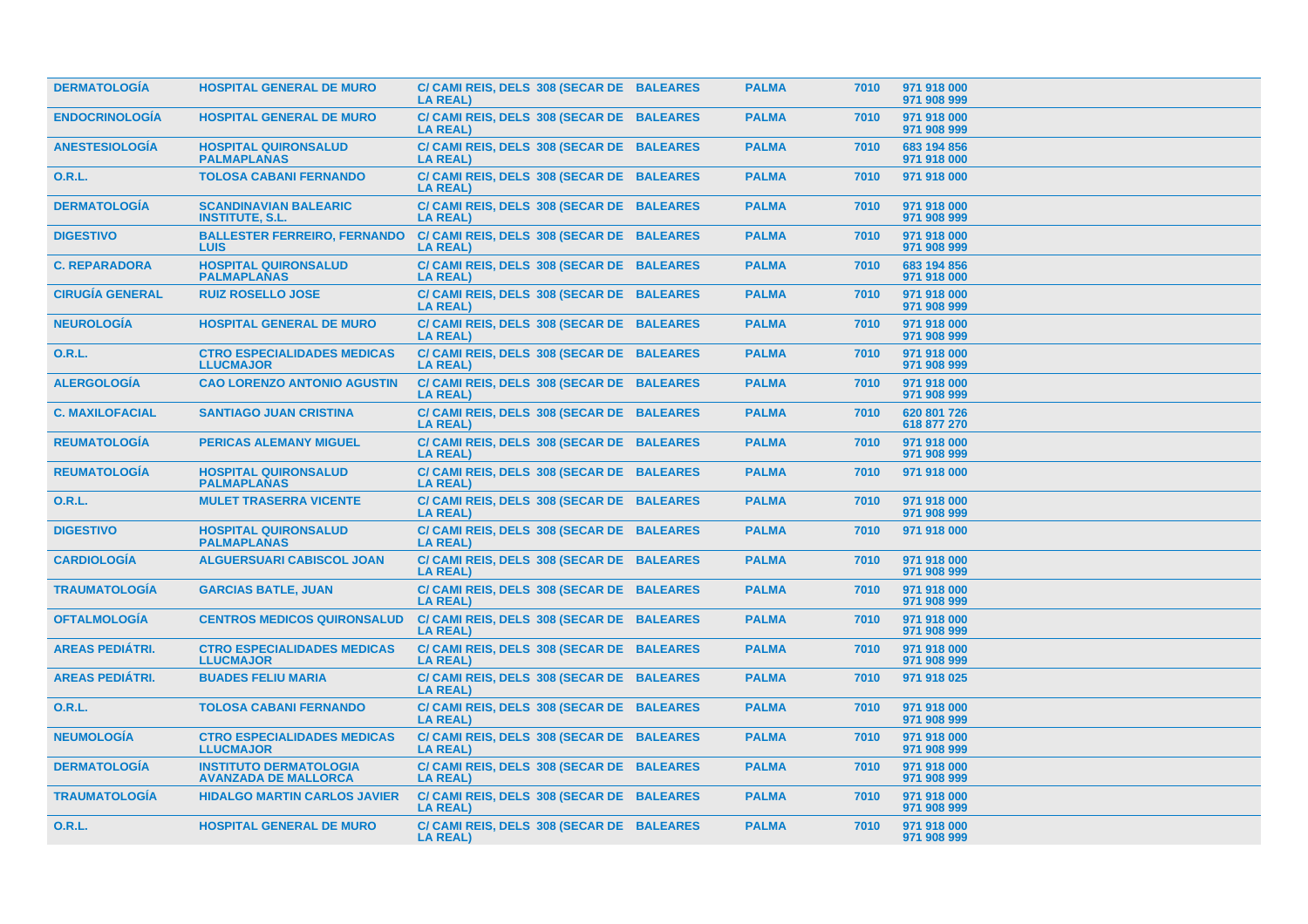| <b>PSIQUIATRIA</b>     | <b>VIDAL VINYALS NICOLAS</b>                           | C/ CAMI REIS, DELS 308 (SECAR DE BALEARES<br><b>LA REAL)</b> |                 | <b>PALMA</b>                           | 7010 | 971 918 000<br>971 908 999 |
|------------------------|--------------------------------------------------------|--------------------------------------------------------------|-----------------|----------------------------------------|------|----------------------------|
| <b>OFTALMOLOGIA</b>    | <b>OFTALMEDIC SALVA, S.L.U.</b>                        | <b>RBL REY JAIME 16</b>                                      | <b>BALEARES</b> | <b>MANACOR</b>                         | 7500 | 971 844 844                |
| <b>GINECOLOGÍA</b>     | <b>CORTES BORDOY JAVIER</b>                            | <b>C/ CARRER D'ALFONS EL</b><br><b>MAGNÁNIM 29</b>           | <b>BALEARES</b> | <b>PALMA</b>                           | 7004 | 971 498 781                |
| <b>ANESTESIOLOGIA</b>  | <b>CLINICA SALUS MENORCA</b>                           | <b>C/JOSE DELFIN SERRA 10</b>                                | <b>BALEARES</b> | <b>CIUTADELLA DE</b><br><b>MENORCA</b> | 7760 | 971 481 500                |
| <b>HEMATOLOGIA</b>     | <b>CLINICA SALUS MENORCA</b>                           | <b>C/ JOSE DELFIN SERRA 10</b>                               | <b>BALEARES</b> | <b>CIUTADELLA DE</b><br><b>MENORCA</b> | 7760 | 971 481 500                |
| <b>ODONTOESTOMATOL</b> | <b>PRATS VIDAL CRISTINA</b>                            | C/MAJOR 51                                                   | <b>BALEARES</b> | <b>CALVIA</b>                          | 7184 | 971 670 746<br>661 853 124 |
| <b>MED. FAMILIAR</b>   | <b>DOMINGUEZ SANCHEZ JOAQUIN</b>                       | C/ LLAC QUATRE CANTONS 10 2º B                               | <b>BALEARES</b> | <b>PALMA</b>                           | 7013 | 971 798 587<br>696 472 037 |
| <b>ALERGOLOGÍA</b>     | <b>KRAEMER MBULA RAQUEL</b>                            | <b>C/ PASEO DEL FERROCARRIL 1</b>                            | <b>BALEARES</b> | <b>MANACOR</b>                         | 7500 | 971 559 000                |
| <b>ANALISIS</b>        | <b>SYNLAB BALEARES</b>                                 | <b>C/FERRERIES 25</b>                                        | <b>BALEARES</b> | <b>CIUTADELLA DE</b><br><b>MENORCA</b> | 7760 | 971 381 750                |
| <b>MATRONA</b>         | <b>POMAR FORTEZA ANTONIO</b>                           | <b>C/SANTIAGO ROSSINYOL, CLINICA</b><br><b>ROTGER 9</b>      | <b>BALEARES</b> | <b>PALMA</b>                           | 7002 |                            |
| <b>C. VASCULAR</b>     | <b>JULIA MONTOYA JAIME</b>                             | <b>C/VELER S/N</b>                                           | <b>BALEARES</b> | <b>MURO</b>                            | 7440 | 971 891 900                |
| 0.R.L.                 | <b>CENTROS MEDICOS QUIRONSALUD</b>                     | <b>C/ RONDA MANACOR 29</b>                                   | <b>BALEARES</b> | <b>CAMPOS</b>                          | 7630 | 971 651 999                |
| RADIODIAGNÓST.         | <b>CENTROS MEDICOS QUIRONSALUD</b>                     | <b>C/ RONDA MANACOR 29</b>                                   | <b>BALEARES</b> | <b>CAMPOS</b>                          | 7630 | 971 651 999                |
| <b>PODOLOGÍA</b>       | <b>CENTROS MEDICOS QUIRONSALUD</b>                     | <b>C/ RONDA MANACOR 29</b>                                   | <b>BALEARES</b> | <b>CAMPOS</b>                          | 7630 | 971 651 999                |
| <b>FISIOTERAPIA</b>    | <b>CENTROS MEDICOS QUIRONSALUD</b>                     | <b>C/ RONDA MANACOR 29</b>                                   | <b>BALEARES</b> | <b>CAMPOS</b>                          | 7630 | 971 651 999                |
| <b>TRAUMATOLOGÍA</b>   | <b>BALEAR DE PODOLOGIA, S.L.</b>                       | <b>C/ CAMI DELS REIS s/n</b>                                 | <b>BALEARES</b> | <b>PALMA</b>                           | 7010 | 971 767 000<br>971 918 000 |
| <b>ENDOCRINOLOGÍA</b>  | <b>VICH SASTRE FRANCISCA</b>                           | <b>C/JESUS 5 BAJOS</b>                                       | <b>BALEARES</b> | <b>PALMA</b>                           | 7012 | 971 450 003<br>971 759 269 |
| 0.R.L.                 | <b>GARCIA RODRIGUEZ JAVIER</b><br><b>FRANCISCO</b>     | <b>AVD REI JAUME 16</b>                                      | <b>BALEARES</b> | <b>MANACOR</b>                         | 7500 | 971 844 844                |
| <b>MED. FAMILIAR</b>   | <b>JUANEDA URGENCIAS MEDICAS</b>                       | <b>C/ PASAJE PARIS S/N</b>                                   | <b>BALEARES</b> | <b>LLUCMAJOR</b>                       | 7600 | 971 265 321                |
| <b>TRAUMATOLOGÍA</b>   | <b>CENTROS MEDICOS QUIRONSALUD</b>                     | <b>C/COMPANY 30</b>                                          | <b>BALEARES</b> | <b>PALMA</b>                           | 7014 | 971 731 647                |
| <b>ENDOCRINOLOGÍA</b>  | <b>CONSULTAS MEDICAS JUANEDA</b><br><b>INCA</b>        | <b>C/COMPANY 30</b>                                          | <b>BALEARES</b> | <b>PALMA</b>                           | 7014 | 971 731 647                |
| 0.R.L.                 | <b>BORRAS ROSSELLO ISABEL MARIA</b>                    | <b>C/COMPANY 30</b>                                          | <b>BALEARES</b> | <b>PALMA</b>                           | 7014 | 971 731 647                |
| <b>OFTALMOLOGÍA</b>    | DRES ORDUÑA, VILA, FRAU,<br><b>ESTEVA</b>              | <b>C/COMPANY 30</b>                                          | <b>BALEARES</b> | <b>PALMA</b>                           | 7014 | 971 731 647                |
| <b>GINECOLOGÍA</b>     | <b>KUPMAN NEU ENRIQUE ROLANDO</b>                      | <b>C/COMPANY 30</b>                                          | <b>BALEARES</b> | <b>PALMA</b>                           | 7014 | 971 731 647                |
| <b>CARDIOLOGÍA</b>     | <b>GUAL JULIA JOAN MIQUEL</b>                          | <b>C/COMPANY 30</b>                                          | <b>BALEARES</b> | <b>PALMA</b>                           | 7014 | 971 731 647                |
| <b>DIGESTIVO</b>       | <b>CLINICA SALUS MENORCA</b>                           | <b>C/COMPANY 30</b>                                          | <b>BALEARES</b> | <b>PALMA</b>                           | 7014 | 971 731 647                |
| <b>NEUROLOGÍA</b>      | <b>CALDENTEY TOUS MARGARITA</b>                        | <b>C/COMPANY 30</b>                                          | <b>BALEARES</b> | <b>PALMA</b>                           | 7014 | 971 731 647                |
| <b>OFTALMOLOGÍA</b>    | <b>DE TIMOTEO BARRANCO MANUEL</b><br><b>JOSE</b>       | <b>C/COMPANY 30</b>                                          | <b>BALEARES</b> | <b>PALMA</b>                           | 7014 | 971 731 647                |
| <b>AREAS PEDIÁTRI.</b> | <b>CONSULTAS MEDICAS JUANEDA</b><br><b>INCA</b>        | <b>C/COMPANY 30</b>                                          | <b>BALEARES</b> | <b>PALMA</b>                           | 7014 | 971 731 647                |
| <b>HEMATOLOGÍA</b>     | <b>CLINICA JUANEDA</b>                                 | <b>C/COMPANY 30</b>                                          | <b>BALEARES</b> | <b>PALMA</b>                           | 7014 | 971 731 647                |
| <b>C. MAXILOFACIAL</b> | <b>CLINICA SALUS MENORCA</b>                           | <b>C/COMPANY 30</b>                                          | <b>BALEARES</b> | <b>PALMA</b>                           | 7014 | 971 731 647                |
| <b>AREAS PEDIÁTRI.</b> | <b>CTRO ESPECIALIDADES MEDICAS</b><br><b>LLUCMAJOR</b> | <b>C/COMPANY 30</b>                                          | <b>BALEARES</b> | <b>PALMA</b>                           | 7014 | 971 731 647                |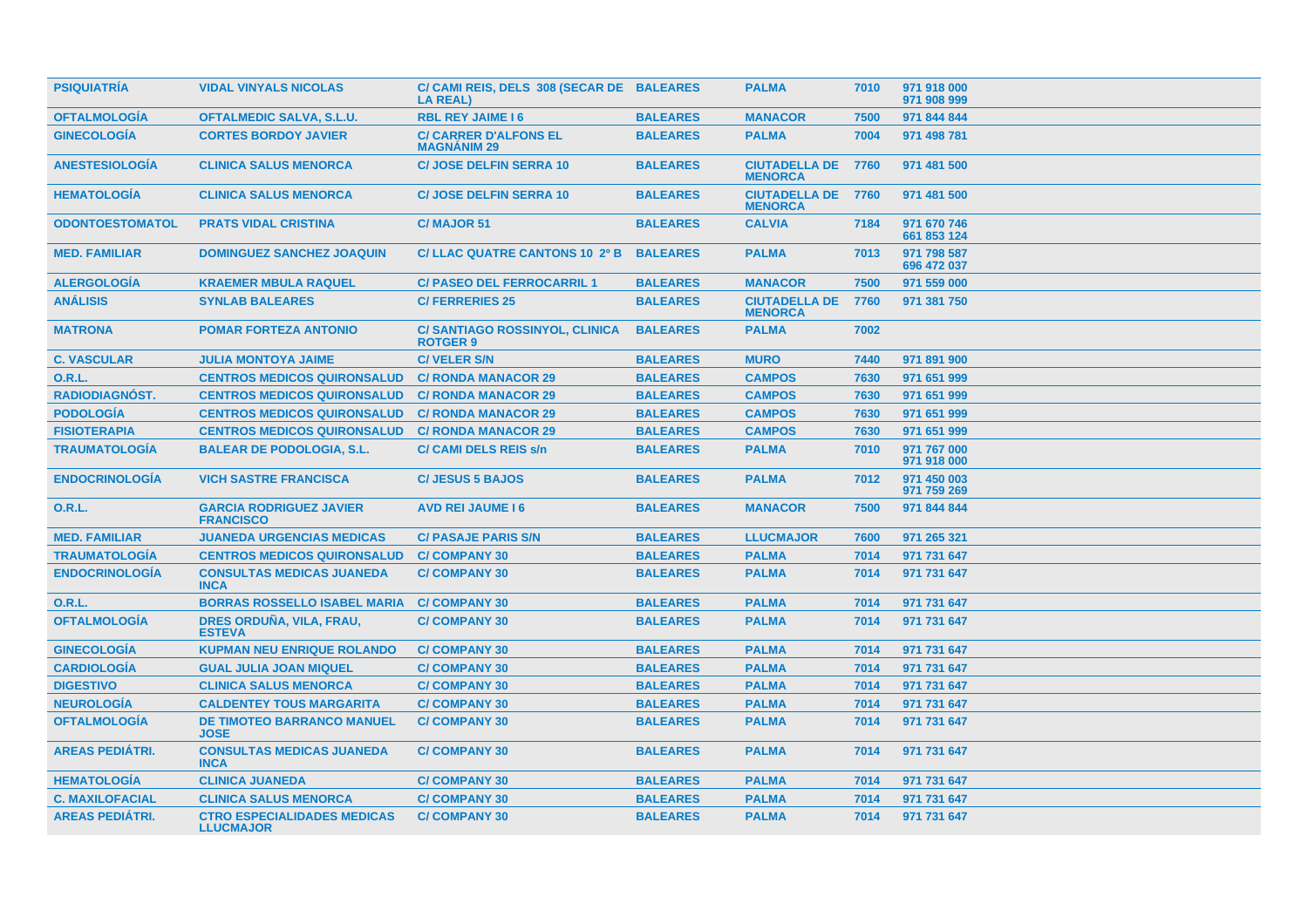| <b>OFTALMOLOGÍA</b>    | <b>CENTROS MEDICOS QUIRONSALUD</b>                                    | <b>C/COMPANY 30</b>                                    | <b>BALEARES</b> | <b>PALMA</b>                                  | 7014 | 971 731 647                |
|------------------------|-----------------------------------------------------------------------|--------------------------------------------------------|-----------------|-----------------------------------------------|------|----------------------------|
| <b>DIGESTIVO</b>       | <b>FONT CORTAL BARTOLOME</b>                                          | <b>C/COMPANY 30</b>                                    | <b>BALEARES</b> | <b>PALMA</b>                                  | 7014 | 971 731 647                |
| <b>O.R.L.</b>          | <b>REAL GAMUNDI, MATEO</b>                                            | <b>C/COMPANY 30</b>                                    | <b>BALEARES</b> | <b>PALMA</b>                                  | 7014 | 971 731 647                |
| <b>ENDOCRINOLOGIA</b>  | <b>CENTROS MEDICOS QUIRONSALUD</b>                                    | <b>C/COMPANY 30</b>                                    | <b>BALEARES</b> | <b>PALMA</b>                                  | 7014 | 971 731 647                |
| <b>CIRUGIA GENERAL</b> | <b>CLINICA SALUS MENORCA</b>                                          | <b>C/COMPANY 30</b>                                    | <b>BALEARES</b> | <b>PALMA</b>                                  | 7014 | 971 731 647                |
| <b>CARDIOLOGIA</b>     | <b>CLINICA SALUS MENORCA</b>                                          | <b>C/COMPANY 30</b>                                    | <b>BALEARES</b> | <b>PALMA</b>                                  | 7014 | 971 731 647                |
| <b>ANESTESIOLOGÍA</b>  | <b>HOSPITAL GENERAL DE MURO</b>                                       | <b>C/COMPANY 30</b>                                    | <b>BALEARES</b> | <b>PALMA</b>                                  | 7014 | 971 731 647                |
| <b>CIRUGÍA GENERAL</b> | <b>PAGAN POMAR ALBERTO JOSE</b>                                       | <b>C/COMPANY 30</b>                                    | <b>BALEARES</b> | <b>PALMA</b>                                  | 7014 | 971 731 647                |
| <b>DIGESTIVO</b>       | <b>OLIVER CABOT PEDRO</b>                                             | <b>C/COMPANY 30</b>                                    | <b>BALEARES</b> | <b>PALMA</b>                                  | 7014 | 971 731 647                |
| <b>GINECOLOGÍA</b>     | <b>CORNAGO MARTINEZ DAVID</b>                                         | <b>C/COMPANY 30</b>                                    | <b>BALEARES</b> | <b>PALMA</b>                                  | 7014 | 971 731 647                |
| <b>GINECOLOGÍA</b>     | <b>SUBIRATS GOMIS ALEJANDRA</b>                                       | <b>C/COMPANY 30</b>                                    | <b>BALEARES</b> | <b>PALMA</b>                                  | 7014 | 971 731 647                |
| <b>TRAUMATOLOGÍA</b>   | <b>POLICLINIC MANACOR, S.L.</b>                                       | <b>C/COMPANY 30</b>                                    | <b>BALEARES</b> | <b>PALMA</b>                                  | 7014 | 971 731 647                |
| <b>CARDIOLOGÍA</b>     | <b>CTRO ESPECIALIDADES MEDICAS</b><br><b>LLUCMAJOR</b>                | <b>C/COMPANY 30</b>                                    | <b>BALEARES</b> | <b>PALMA</b>                                  | 7014 | 971 731 647                |
| <b>O.R.L.</b>          | <b>CENTROS MEDICOS QUIRONSALUD</b>                                    | <b>C/COMPANY 30</b>                                    | <b>BALEARES</b> | <b>PALMA</b>                                  | 7014 | 971 731 647                |
| <b>DERMATOLOGÍA</b>    | <b>VENTAYOL VENTAYOL MARIA DE</b><br><b>LOS ANGELES</b>               | <b>C/COMPANY 30</b>                                    | <b>BALEARES</b> | <b>PALMA</b>                                  | 7014 | 971 767 000<br>971 731 647 |
| <b>ALERGOLOGÍA</b>     | <b>CENTROS MEDICOS QUIRONSALUD</b>                                    | <b>C/COMPANY 30</b>                                    | <b>BALEARES</b> | <b>PALMA</b>                                  | 7014 | 971 731 647                |
| <b>C. MAXILOFACIAL</b> | <b>GABINETE BALEAR DE CIRUGIA</b><br><b>ORAL Y MAXILOFACIAL, S.L.</b> | <b>C/COMPANY 30</b>                                    | <b>BALEARES</b> | <b>PALMA</b>                                  | 7014 | 971 731 647                |
| <b>ALERGOLOGIA</b>     | <b>CENTRO DE ALERGIA Y ASMA</b><br><b>BALEAR, S.L.</b>                | <b>C/COMPANY 30</b>                                    | <b>BALEARES</b> | <b>PALMA</b>                                  | 7014 | 971 731 647                |
| <b>C. REPARADORA</b>   | <b>JUAN RABELL S.L.</b>                                               | <b>C/COMPANY 30</b>                                    | <b>BALEARES</b> | <b>PALMA</b>                                  | 7014 | 971 731 647                |
| <b>ANÁLISIS</b>        | <b>SYNLAB BALEARES</b>                                                | <b>AVD DOCTOR FLEMING 5 BAJOS</b>                      | <b>BALEARES</b> | <b>SANT ANTONI DE 7820</b><br><b>PORTMANY</b> |      | 971 342 525                |
| <b>MED. FAMILIAR</b>   | <b>JUANEDA URGENCIAS MEDICAS</b>                                      | <b>AVD PUIG D'ES TEIX 4</b>                            | <b>BALEARES</b> | <b>CALVIA</b>                                 | 7180 | 971 690 047                |
| <b>CARDIOLOGÍA</b>     | <b>LEAL MAYOL JUAN JOSE</b>                                           | <b>C/SANT MIQUEL 52 ENTRESUELO</b><br><b>IZQUIERDA</b> | <b>BALEARES</b> | <b>PALMA</b>                                  | 7003 | 971 722 852                |
| <b>GINECOLOGÍA</b>     | <b>CENTROS MEDICOS QUIRONSALUD</b>                                    | <b>C/SA MAR 163</b>                                    | <b>BALEARES</b> | <b>SOLLER</b>                                 | 7101 | 971 634 333                |
| <b>ODONTOESTOMATOL</b> | <b>CENTROS MEDICOS QUIRONSALUD</b>                                    | <b>C/SA MAR 163</b>                                    | <b>BALEARES</b> | <b>SOLLER</b>                                 | 7101 | 971 634 333                |
| <b>FISIOTERAPIA</b>    | <b>CENTROS MEDICOS QUIRONSALUD</b>                                    | <b>C/SA MAR 163</b>                                    | <b>BALEARES</b> | <b>SOLLER</b>                                 | 7101 | 971 634 333                |
| <b>RADIODIAGNÓST.</b>  | <b>CENTROS MEDICOS QUIRONSALUD</b>                                    | <b>C/SA MAR 163</b>                                    | <b>BALEARES</b> | <b>SOLLER</b>                                 | 7101 | 971 634 333                |
| <b>PSICOLOGÍA</b>      | <b>CENTRE ES PLA</b>                                                  | <b>C/DE NA XICAMUNDA 1</b>                             | <b>BALEARES</b> | <b>MANACOR</b>                                | 7500 | 971 647 870<br>871 511 816 |
| <b>TRAUMATOLOGÍA</b>   | HOSPITAL QUIRONSALUD SON VERI C/ PASSEIG DE L'ARBREDA S/N             |                                                        | <b>BALEARES</b> | <b>LLUCMAJOR</b>                              | 7609 | 971 443 030                |
| <b>UROLOGÍA</b>        | HOSPITAL QUIRONSALUD SON VERI C/ PASSEIG DE L'ARBREDA S/N             |                                                        | <b>BALEARES</b> | <b>LLUCMAJOR</b>                              | 7609 | 971 443 030                |
| <b>ANÁLISIS</b>        | <b>SYNLAB BALEARES</b>                                                | <b>C/ PASSEIG DE L'ARBREDA S/N</b>                     | <b>BALEARES</b> | <b>LLUCMAJOR</b>                              | 7609 | 971 443 030                |
| <b>ANESTESIOLOGÍA</b>  | <b>HOSPITAL QUIRONSALUD SON VERI C/ PASSEIG DE L'ARBREDA S/N</b>      |                                                        | <b>BALEARES</b> | <b>LLUCMAJOR</b>                              | 7609 | 971 443 030                |
| <b>HOSP. GENERAL</b>   | <b>HOSPITAL DE LLEVANT</b>                                            | <b>C/ESCAMARLA 6 PORTOCRISTO</b>                       | <b>BALEARES</b> | <b>MANACOR</b>                                | 7680 | 971 822 400                |
| <b>CARDIOLOGÍA</b>     | <b>HOSPITAL DE LLEVANT</b>                                            | <b>C/ESCAMARLA 6 PORTOCRISTO</b>                       | <b>BALEARES</b> | <b>MANACOR</b>                                | 7680 | 971 822 400                |
| <b>MED. FAMILIAR</b>   | <b>HOSPITAL DE LLEVANT</b>                                            | <b>C/ESCAMARLA 6 PORTOCRISTO</b>                       | <b>BALEARES</b> | <b>MANACOR</b>                                | 7680 | 971 822 400                |
| <b>GINECOLOGÍA</b>     | <b>INVERSIONS MÈDIQUES GIBERT C.I</b><br><b>ASSOCIATS</b>             | <b>C/ CALÇAT 6</b>                                     | <b>BALEARES</b> | <b>PALMA</b>                                  | 7011 | 608 673 593<br>971 419 930 |
| <b>AREAS PEDIATRI.</b> | <b>CLINICA JUANEDA</b>                                                | <b>C/COMPANY 30</b>                                    | <b>BALEARES</b> | <b>PALMA</b>                                  | 7013 | 871 964 960<br>971 731 647 |
| <b>PODOLOGIA</b>       | UNIDAD DE PIE Y TOBILLO                                               | <b>C/ COSTA DE LES GERMANETES 8</b>                    | <b>BALEARES</b> | <b>PALMA</b>                                  | 7010 | 871 032 909                |
|                        |                                                                       |                                                        |                 |                                               |      |                            |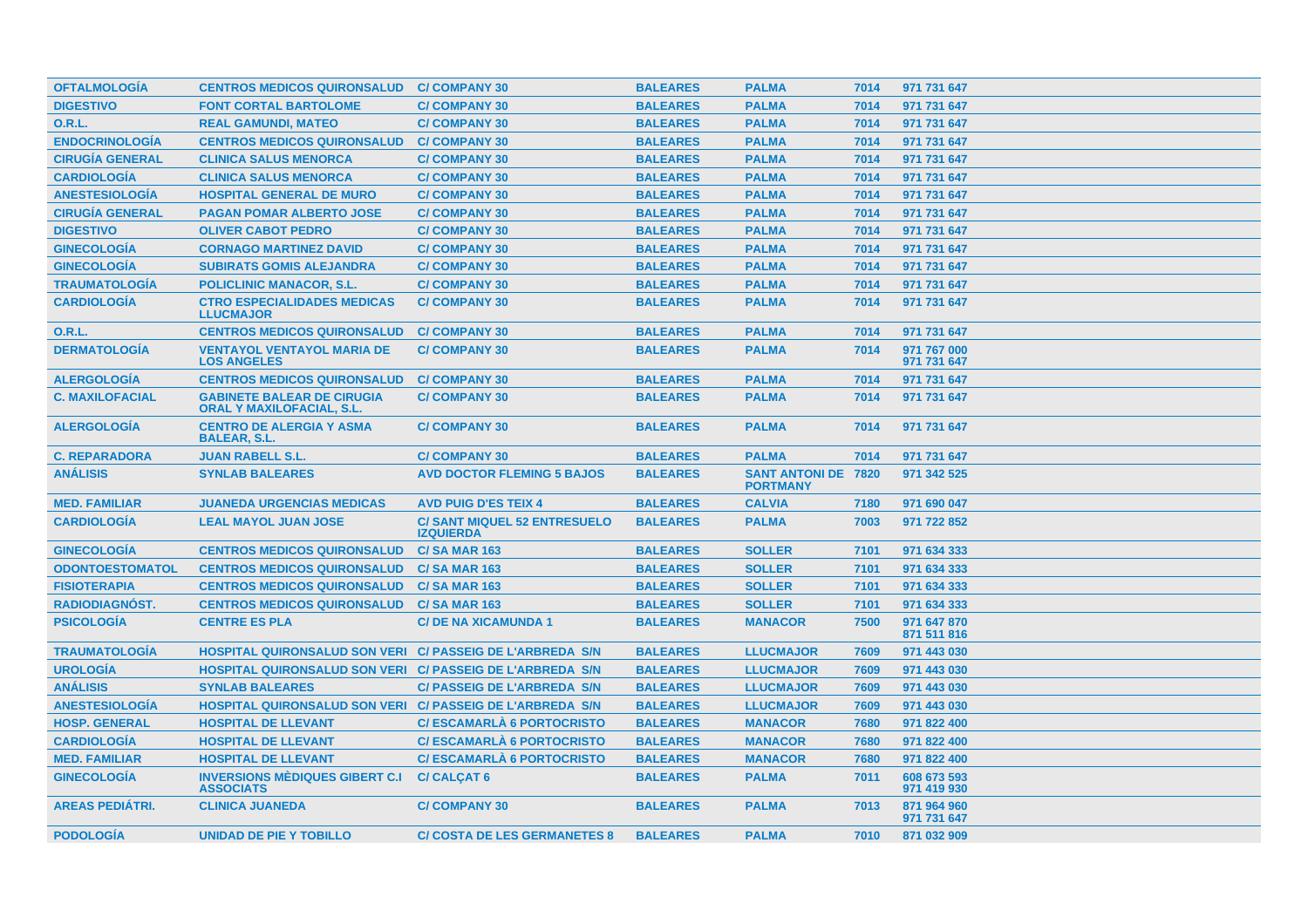| <b>ENFERMERIA</b>      | <b>DOMI24 ASISTENCIA EN CASA</b>                                            | C/D' ANDREU JAUME I NADAL 42                         | <b>BALEARES</b> | <b>PALMA</b>                           | 7013 | 634 822 698                |
|------------------------|-----------------------------------------------------------------------------|------------------------------------------------------|-----------------|----------------------------------------|------|----------------------------|
| <b>ANESTESIOLOGÍA</b>  | <b>ALIVIAM CLINICA DEL DOLOR</b><br><b>MALLORCA</b>                         | <b>AVD AVENIDA PICASSO 64 LOCAL</b><br>$N^{\circ}$ 6 | <b>BALEARES</b> | <b>PALMA</b>                           | 7014 | 971 730 005                |
| <b>ANÁLISIS</b>        | <b>LABORATORIO ECHEVARNE</b>                                                | <b>C/TUDOR 11 SON FERRER</b>                         | <b>BALEARES</b> | <b>CALVIA</b>                          | 7181 | 900 909 110                |
| <b>TRAUMATOLOGÍA</b>   | <b>CLINICA JUANEDA</b>                                                      | <b>C/COMPANY 30</b>                                  | <b>BALEARES</b> | <b>PALMA</b>                           | 7014 | 971 280 000                |
| <b>PSIQUIATRÍA</b>     | <b>HOSPITAL QUIRONSALUD</b><br><b>PALMAPLANAS</b>                           | <b>C/ CAMI DELS REIS 308</b>                         | <b>BALEARES</b> | <b>PALMA</b>                           | 7010 | 971 918 000                |
| <b>GINECOLOGIA</b>     | <b>CENTROS MEDICOS QUIRONSALUD</b>                                          | <b>C/NUREDDUNA 4</b>                                 | <b>BALEARES</b> | <b>PALMA</b>                           | 7006 | 971 466 262                |
| <b>URGENCIAS</b>       | <b>CENTROS MEDICOS QUIRONSALUD</b>                                          | <b>C/NUREDDUNA 4</b>                                 | <b>BALEARES</b> | <b>PALMA</b>                           | 7006 | 971 466 262                |
| <b>TRANSPORTE</b>      | <b>CLINIC BALEAR</b>                                                        | <b>C/NUREDDUNA 4</b>                                 | <b>BALEARES</b> | <b>PALMA</b>                           | 7006 | 971 460 606<br>971 466 262 |
| <b>MED. FAMILIAR</b>   | <b>CENTROS MEDICOS QUIRONSALUD</b>                                          | <b>C/NUREDDUNA 4</b>                                 | <b>BALEARES</b> | <b>PALMA</b>                           | 7006 | 971 466 262                |
| <b>TRAUMATOLOGÍA</b>   | <b>CENTROS MEDICOS QUIRONSALUD</b>                                          | <b>C/NUREDDUNA 4</b>                                 | <b>BALEARES</b> | <b>PALMA</b>                           | 7006 | 971 466 262                |
| <b>NEUROLOGÍA</b>      | <b>CLINICA SALUS MENORCA</b>                                                | <b>C/ CARRER DES CANONGE 20</b>                      | <b>BALEARES</b> | <b>CIUTADELLA DE</b><br><b>MENORCA</b> | 7760 | 971 480 505<br>971 481 500 |
| <b>ALERGOLOGIA</b>     | <b>CTRO ESPECIALIDADES MEDICAS</b><br><b>LLUCMAJOR</b>                      | <b>PLZ ESPAÑA 56</b>                                 | <b>BALEARES</b> | <b>LLUCMAJOR</b>                       | 7620 | 971 120 064                |
| <b>NEUMOLOGIA</b>      | <b>CTRO ESPECIALIDADES MEDICAS</b><br><b>LLUCMAJOR</b>                      | <b>PLZ ESPAÑA 56</b>                                 | <b>BALEARES</b> | <b>LLUCMAJOR</b>                       | 7620 | 971 120 064                |
| <b>PODOLOGÍA</b>       | <b>HOSPITAL GENERAL DE MURO</b>                                             | <b>C/VELER1</b>                                      | <b>BALEARES</b> | <b>MURO</b>                            | 7458 | 971 891 900                |
| <b>URGENCIAS</b>       | <b>HOSPITAL GENERAL DE MURO</b>                                             | <b>C/VELER1</b>                                      | <b>BALEARES</b> | <b>MURO</b>                            | 7458 | 971 891 900                |
| <b>GINECOLOGÍA</b>     | <b>LIA GARCIA MARIA JESUS</b>                                               | C/ ARCHIDUQUE LUIS SALVADOR 10 BALEARES              |                 | <b>EIVISSA</b>                         | 7800 | 971 302 354                |
| <b>TRAUMATOLOGÍA</b>   | <b>SUAREZ PERALTA DAVID</b>                                                 | <b>C/SANTIAGO RUSSINYOL 9</b>                        | <b>BALEARES</b> | <b>PALMA</b>                           | 7012 | 971 918 044<br>971 711 455 |
| <b>OFTALMOLOGÍA</b>    | <b>OFTALMEDIC SALVA, S.L.U.</b>                                             | <b>C/SANTIAGO RUSSINYOL 9</b>                        | <b>BALEARES</b> | <b>PALMA</b>                           | 7012 | 971 918 044<br>971 711 455 |
| <b>DERMATOLOGIA</b>    | <b>CENTROS MEDICOS QUIRONSALUD</b>                                          | <b>C/SANTIAGO RUSSINYOL 9</b>                        | <b>BALEARES</b> | <b>PALMA</b>                           | 7012 | 971 918 044<br>971 711 455 |
| <b>C. CARDIOVASC.</b>  | <b>CLINICA ROTGER</b>                                                       | <b>C/SANTIAGO RUSSINYOL 9</b>                        | <b>BALEARES</b> | <b>PALMA</b>                           | 7012 | 971 448 500                |
| <b>OFTALMOLOGÍA</b>    | <b>VALERO BARROETA CONCEPCION</b>                                           | <b>C/SANTIAGO RUSSINYOL 9</b>                        | <b>BALEARES</b> | <b>PALMA</b>                           | 7012 | 971 918 044<br>971 711 455 |
| <b>CARDIOLOGIA</b>     | <b>MARTI SERRA METGE, S.L.</b>                                              | <b>C/SANTIAGO RUSSINYOL 9</b>                        | <b>BALEARES</b> | <b>PALMA</b>                           | 7012 | 971 918 044<br>971 711 455 |
| <b>ENDOCRINOLOGIA</b>  | <b>CENTRO ENDOCRINOLOGIA Y</b><br><b>NUTRICION GIL-NICOLAU, C.B.</b>        | <b>C/SANTIAGO RUSSINYOL 9</b>                        | <b>BALEARES</b> | <b>PALMA</b>                           | 7012 | 971 448 500                |
| <b>OFTALMOLOGIA</b>    | <b>INSTITUTO OFTALMIC DE</b><br><b>MALLORCA</b>                             | <b>C/SANTIAGO RUSSINYOL 9</b>                        | <b>BALEARES</b> | <b>PALMA</b>                           | 7012 |                            |
| <b>C. REPARADORA</b>   | <b>SARACUT HEYMANZON GUILLERMO C/ SANTIAGO RUSSINYOL 9</b><br><b>DANIEL</b> |                                                      | <b>BALEARES</b> | <b>PALMA</b>                           | 7012 | 971 918 044<br>971 711 455 |
| <b>TRAUMATOLOGIA</b>   | <b>GARCIAS BATLE, JUAN</b>                                                  | <b>C/SANTIAGO RUSSINYOL 9</b>                        | <b>BALEARES</b> | <b>PALMA</b>                           | 7012 | 971 918 044<br>971 711 455 |
| <b>URGENCIAS</b>       | <b>POLICLINIC CALA MILLOR</b>                                               | <b>C/SANTIAGO RUSSINYOL 9</b>                        | <b>BALEARES</b> | <b>PALMA</b>                           | 7012 | 971 918 044<br>971 711 455 |
| <b>OFTALMOLOGIA</b>    | <b>QUER CAROT SANTIAGO</b>                                                  | <b>C/SANTIAGO RUSSINYOL 9</b>                        | <b>BALEARES</b> | <b>PALMA</b>                           | 7012 | 971 448 500<br>971 716 600 |
| <b>TRAUMATOLOGIA</b>   | <b>RAMOS MARTIN JOSE JAVIER</b>                                             | <b>C/SANTIAGO RUSSINYOL 9</b>                        | <b>BALEARES</b> | <b>PALMA</b>                           | 7012 | 971 918 044<br>971 711 455 |
| <b>AREAS PEDIÁTRI.</b> | <b>CENTROS MEDICOS QUIRONSALUD C/ SANTIAGO RUSSINYOL 9</b>                  |                                                      | <b>BALEARES</b> | <b>PALMA</b>                           | 7012 | 971 918 044<br>971 711 455 |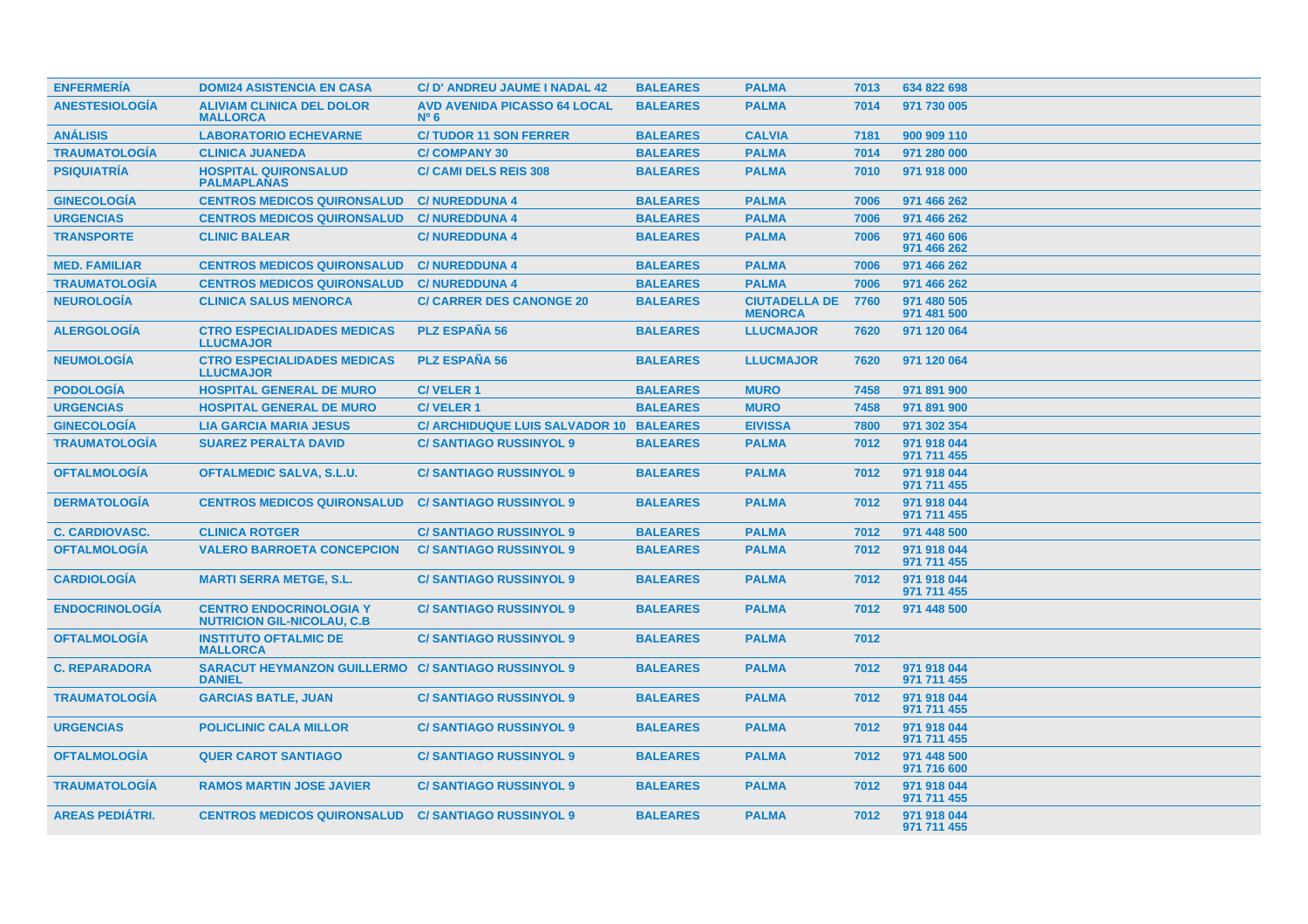| <b>C. VASCULAR</b>     | <b>LOZANO VILARDELL PASCUAL</b>                            | <b>C/SANTIAGO RUSSINYOL 9</b> | <b>BALEARES</b> | <b>PALMA</b>   | 7012 | 971 918 044<br>971 711 455 |
|------------------------|------------------------------------------------------------|-------------------------------|-----------------|----------------|------|----------------------------|
| <b>TRAUMATOLOGÍA</b>   | <b>TORIBIO PONS JUAN ANTONIO</b>                           | <b>C/SANTIAGO RUSSINYOL 9</b> | <b>BALEARES</b> | <b>PALMA</b>   | 7012 | 971 918 044<br>971 711 455 |
| <b>MED. INTERNA</b>    | <b>HOSPITAL GENERAL DE MURO</b>                            | <b>C/SANTIAGO RUSSINYOL 9</b> | <b>BALEARES</b> | <b>PALMA</b>   | 7012 | 971 918 044<br>971 711 455 |
| <b>DIGESTIVO</b>       | <b>LLOMPART RIGO ALFREDO</b>                               | <b>C/SANTIAGO RUSSINYOL 9</b> | <b>BALEARES</b> | <b>PALMA</b>   | 7012 | 971 448 515                |
| <b>NEUROLOGÍA</b>      | <b>CLINICA FERRER CASTELLO</b>                             | <b>C/SANTIAGO RUSSINYOL 9</b> | <b>BALEARES</b> | <b>PALMA</b>   | 7012 | 971 918 044<br>971 711 455 |
| <b>OFTALMOLOGIA</b>    | <b>OBRADOR PROHENS PEDRO</b>                               | <b>C/SANTIAGO RUSSINYOL 9</b> | <b>BALEARES</b> | <b>PALMA</b>   | 7012 | 971 918 044<br>971 711 455 |
| <b>MED. INTERNA</b>    | <b>POBLADOR PALLISER MATIAS</b>                            | <b>C/SANTIAGO RUSSINYOL 9</b> | <b>BALEARES</b> | <b>PALMA</b>   | 7012 | 971 918 044<br>971 711 455 |
| <b>OFTALMOLOGÍA</b>    | <b>CTRO ESPECIALIDADES MEDICAS</b><br><b>LLUCMAJOR</b>     | <b>C/SANTIAGO RUSSINYOL 9</b> | <b>BALEARES</b> | <b>PALMA</b>   | 7012 | 971 918 044<br>971 711 455 |
| <b>ENDOCRINOLOGIA</b>  | <b>CONSULTAS MEDICAS JUANEDA</b><br><b>INCA</b>            | <b>C/SANTIAGO RUSSINYOL 9</b> | <b>BALEARES</b> | <b>PALMA</b>   | 7012 | 971 918 044<br>971 711 455 |
| 0.R.L.                 | <b>ASOCIACION ORL DE MALLORCA</b>                          | <b>C/SANTIAGO RUSSINYOL 9</b> | <b>BALEARES</b> | <b>PALMA</b>   | 7012 | 971 918 044<br>971 711 455 |
| <b>GINECOLOGIA</b>     | <b>LIA GARCIA MARIA JESUS</b>                              | <b>C/SANTIAGO RUSSINYOL 9</b> | <b>BALEARES</b> | <b>PALMA</b>   | 7012 | 971 918 044<br>971 711 455 |
| <b>UROLOGÍA</b>        | <b>HOSPITAL GENERAL DE MURO</b>                            | <b>C/SANTIAGO RUSSINYOL 9</b> | <b>BALEARES</b> | <b>PALMA</b>   | 7012 | 971 918 044<br>971 711 455 |
| <b>ALERGOLOGÍA</b>     | <b>CENTRO DE ALERGIA Y ASMA</b><br><b>BALEAR, S.L.</b>     | <b>C/SANTIAGO RUSSINYOL 9</b> | <b>BALEARES</b> | <b>PALMA</b>   | 7012 | 971 918 044<br>971 711 455 |
| <b>OFTALMOLOGIA</b>    | <b>CLINICA OFTALMOLOGICA</b><br><b>EXCIMER LASER PALMA</b> | <b>C/SANTIAGO RUSSINYOL 9</b> | <b>BALEARES</b> | <b>PALMA</b>   | 7012 | 971 918 044<br>971 711 455 |
| <b>ANATOMOPATOLO.</b>  | <b>HISTOCIT</b>                                            | <b>C/SANTIAGO RUSSINYOL 9</b> | <b>BALEARES</b> | <b>PALMA</b>   | 7012 | 971 448 500                |
| <b>CIRUGÍA GENERAL</b> | <b>RUIZ ROSELLO JOSE</b>                                   | <b>C/SANTIAGO RUSSINYOL 9</b> | <b>BALEARES</b> | <b>PALMA</b>   | 7012 | 971 918 044<br>971 711 455 |
| <b>GINECOLOGIA</b>     | <b>MED-COM TC 2001, S.L.</b>                               | <b>C/SANTIAGO RUSSINYOL 9</b> | <b>BALEARES</b> | <b>PALMA</b>   | 7012 | 971 918 044<br>971 711 455 |
| <b>NEUROLOGÍA</b>      | <b>HOSPITAL GENERAL DE MURO</b>                            | <b>C/SANTIAGO RUSSINYOL 9</b> | <b>BALEARES</b> | <b>PALMA</b>   | 7012 | 971 918 044<br>971 711 455 |
| <b>AREAS PEDIATRI.</b> | <b>MOREO MARROIG PEDRO</b>                                 | <b>C/SANTIAGO RUSSINYOL 9</b> | <b>BALEARES</b> | <b>PALMA</b>   | 7012 | 971 918 044<br>971 711 455 |
| <b>NEUROLOGÍA</b>      | <b>CALDENTEY TOUS MARGARITA</b>                            | <b>C/SANTIAGO RUSSINYOL 9</b> | <b>BALEARES</b> | <b>PALMA</b>   | 7012 | 971 918 044<br>971 711 455 |
| <b>DERMATOLOGÍA</b>    | <b>POLICLINICA NUESTRA SEÑORA</b><br><b>DEL ROSARIO</b>    | <b>C/ VIA ROMANA S/N</b>      | <b>BALEARES</b> | <b>EIVISSA</b> | 7800 | 971 301 916                |
| <b>NEUROFISIOLOGÍA</b> | <b>POLICLINICA NUESTRA SEÑORA</b><br><b>DEL ROSARIO</b>    | <b>C/VIA ROMANA S/N</b>       | <b>BALEARES</b> | <b>EIVISSA</b> | 7800 | 971 301 916                |
| <b>FISIOTERAPIA</b>    | <b>POLICLINICA NUESTRA SEÑORA</b><br><b>DEL ROSARIO</b>    | <b>C/ VIA ROMANA S/N</b>      | <b>BALEARES</b> | <b>EIVISSA</b> | 7800 | 971 301 916<br>971 302 354 |
| <b>NEUROLOGIA</b>      | <b>POLICLINICA NUESTRA SEÑORA</b><br><b>DEL ROSARIO</b>    | <b>C/VIA ROMANA S/N</b>       | <b>BALEARES</b> | <b>EIVISSA</b> | 7800 | 971 301 916<br>971 302 354 |
| <b>ODONTOESTOMATOL</b> | <b>ORTIGOSA Y BAÑALES</b>                                  | <b>C/PG. MALLORCA 17</b>      | <b>BALEARES</b> | <b>PALMA</b>   | 7011 | 971 730 150                |
| <b>TRAUMATOLOGIA</b>   | <b>CLINICA FERRER CASTELLO</b>                             | C/ ARAGÓN 67                  | <b>BALEARES</b> | <b>EIVISSA</b> | 7800 | 971 304 507                |
| <b>PSICOLOGÍA</b>      | <b>CLINICA FERRER CASTELLO</b>                             | C/ ARAGÓN 67                  | <b>BALEARES</b> | <b>EIVISSA</b> | 7800 | 971 304 507                |
| <b>DERMATOLOGÍA</b>    | <b>CLINICA FERRER CASTELLO</b>                             | <b>C/ ARAGÓN 67</b>           | <b>BALEARES</b> | <b>EIVISSA</b> | 7800 | 971 304 507                |
|                        |                                                            |                               |                 |                |      |                            |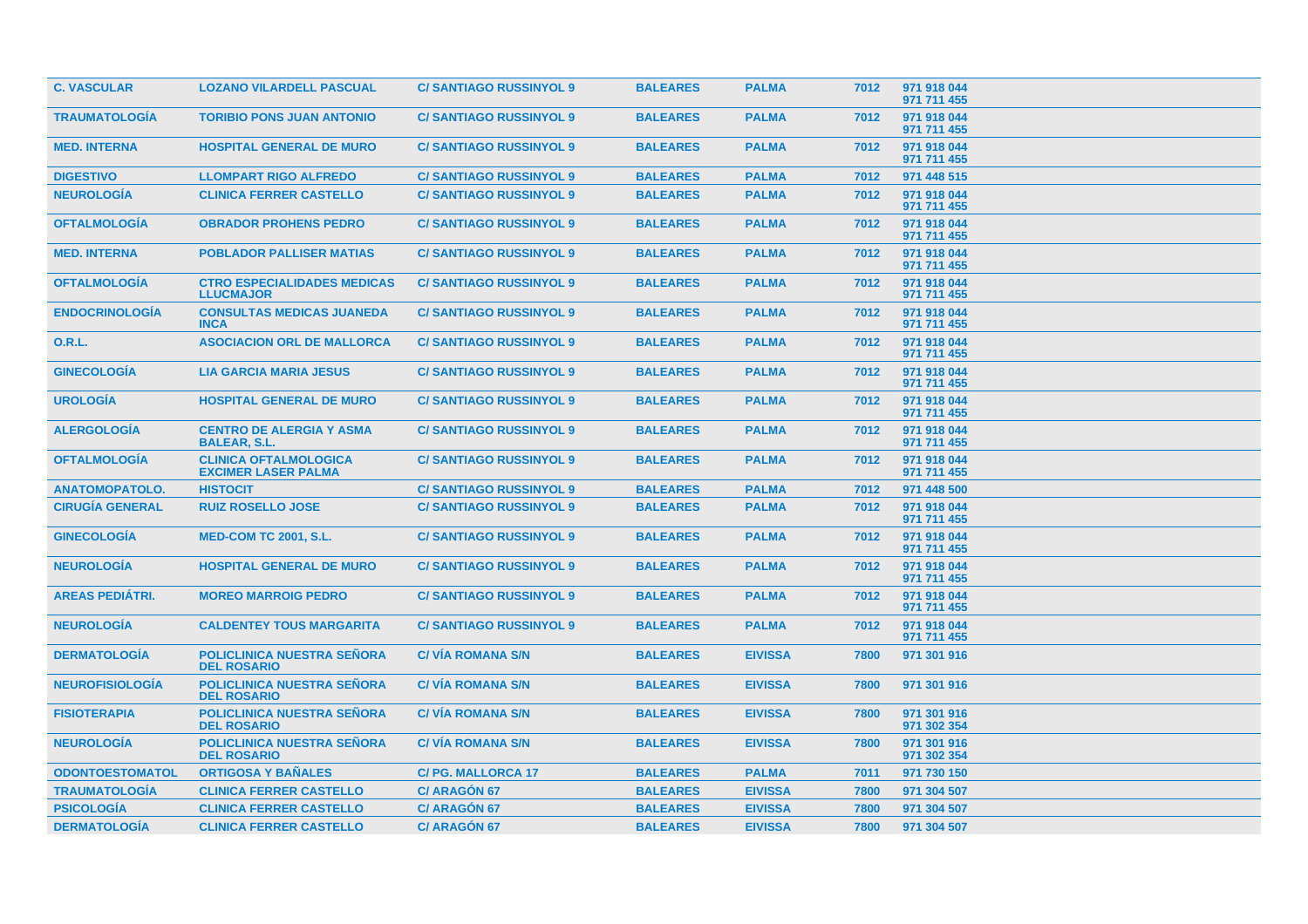| <b>RADIODIAGNOST.</b>  | <b>LLUCH MESQUIDA PABLO</b>                                                       | <b>C/NOTARIO QUINTANA 10</b> | <b>BALEARES</b> | <b>CIUTADELLA DE 7760</b><br><b>MENORCA</b> |      | 971 381 208                |
|------------------------|-----------------------------------------------------------------------------------|------------------------------|-----------------|---------------------------------------------|------|----------------------------|
| <b>MED. FAMILIAR</b>   | <b>JUANEDA URGENCIAS MEDICAS</b>                                                  | <b>AVD SON MATIAS 1</b>      | <b>BALEARES</b> | <b>CALVIA</b>                               | 7181 | 971 681 518                |
| <b>MED. FAMILIAR</b>   | <b>AMENGUAL FERRER MARIA</b>                                                      | <b>C/SAN ANDRES 6</b>        | <b>BALEARES</b> | <b>SANTANYI</b>                             | 7650 | 971 645 050                |
| <b>MATRONA</b>         | <b>POLICLINICA MIRAMAR</b>                                                        | <b>C/ CAMI LA VILETA 30</b>  | <b>BALEARES</b> | <b>PALMA</b>                                | 7011 | 971 739 742<br>971 767 000 |
| <b>C. CARDIOVASC.</b>  | <b>POLICLINICA MIRAMAR</b>                                                        | <b>C/ CAMÍ LA VILETA 30</b>  | <b>BALEARES</b> | <b>PALMA</b>                                | 7011 | 971 767 000<br>971 767 538 |
| <b>ENDOCRINOLOGÍA</b>  | <b>CLINICA SALUS MENORCA</b>                                                      | <b>C/ CAMI LA VILETA 30</b>  | <b>BALEARES</b> | <b>PALMA</b>                                | 7011 | 971 767 553<br>620 154 552 |
| <b>C. MAXILOFACIAL</b> | <b>CLINICA SALUS MENORCA</b>                                                      | <b>C/ CAMI LA VILETA 30</b>  | <b>BALEARES</b> | <b>PALMA</b>                                | 7011 | 971 767 553<br>620 154 552 |
| <b>GINECOLOGÍA</b>     | <b>POLICLINICA MIRAMAR</b>                                                        | <b>C/ CAMI LA VILETA 30</b>  | <b>BALEARES</b> | <b>PALMA</b>                                | 7011 | 971 767 060<br>971 767 000 |
| <b>NEUMOLOGÍA</b>      | <b>POLICLINICA MIRAMAR</b>                                                        | <b>C/ CAMI LA VILETA 30</b>  | <b>BALEARES</b> | <b>PALMA</b>                                | 7011 | 971 767 000<br>971 767 538 |
| <b>GINECOLOGIA</b>     | <b>VIELA SALA CONSTANTINO</b>                                                     | <b>C/ CAMI LA VILETA 30</b>  | <b>BALEARES</b> | <b>PALMA</b>                                | 7011 | 971 767 553<br>620 154 552 |
| <b>URGENCIAS</b>       | <b>CENTROS MEDICOS QUIRONSALUD</b>                                                | <b>C/ CAMI LA VILETA 30</b>  | <b>BALEARES</b> | <b>PALMA</b>                                | 7011 | 971 767 553<br>620 154 552 |
| <b>C. VASCULAR</b>     | <b>CLINICA SALUS MENORCA</b>                                                      | <b>C/ CAMI LA VILETA 30</b>  | <b>BALEARES</b> | <b>PALMA</b>                                | 7011 | 971 767 553<br>620 154 552 |
| <b>REUMATOLOGIA</b>    | <b>PERICAS ALEMANY MIGUEL</b>                                                     | <b>C/ CAMI LA VILETA 30</b>  | <b>BALEARES</b> | <b>PALMA</b>                                | 7011 | 971 767 553<br>620 154 552 |
| <b>C. TORÁCICA</b>     | <b>GIGIREY CASTRO ORLANDO</b>                                                     | <b>C/ CAMI LA VILETA 30</b>  | <b>BALEARES</b> | <b>PALMA</b>                                | 7011 | 971 767 500                |
| <b>O.R.L.</b>          | <b>TOLOSA CABANI FERNANDO</b>                                                     | <b>C/ CAMI LA VILETA 30</b>  | <b>BALEARES</b> | <b>PALMA</b>                                | 7011 | 971 767 553<br>620 154 552 |
| <b>GINECOLOGÍA</b>     | M <sup>a</sup> ANTONIA BENNASSAR RAMIS DE C/ CAMÍ LA VILETA 30<br><b>AYREFLOR</b> |                              | <b>BALEARES</b> | <b>PALMA</b>                                | 7011 | 971 767 553<br>620 154 552 |
| <b>DIGESTIVO</b>       | <b>CLINICA SALUS MENORCA</b>                                                      | <b>C/ CAMI LA VILETA 30</b>  | <b>BALEARES</b> | <b>PALMA</b>                                | 7011 | 971 767 553<br>620 154 552 |
| <b>MATRONA</b>         | <b>RENUART BUISAN ISABEL INES</b>                                                 | <b>C/ CAMI LA VILETA 30</b>  | <b>BALEARES</b> | <b>PALMA</b>                                | 7011 | 971 767 553<br>620 154 552 |
| <b>ENDOCRINOLOGÍA</b>  | <b>CENTROS MEDICOS QUIRONSALUD</b>                                                | <b>C/ CAMÍ LA VILETA 30</b>  | <b>BALEARES</b> | <b>PALMA</b>                                | 7011 | 971 767 553<br>620 154 552 |
| <b>OFTALMOLOGIA</b>    | <b>INSTITUTO OFTALMIC DE</b><br><b>MALLORCA</b>                                   | <b>C/ CAMI LA VILETA 30</b>  | <b>BALEARES</b> | <b>PALMA</b>                                | 7011 | 971 767 553<br>620 154 552 |
| <b>NEUMOLOGÍA</b>      | <b>POLICLINICA MIRAMAR</b>                                                        | <b>C/ CAMI LA VILETA 30</b>  | <b>BALEARES</b> | <b>PALMA</b>                                | 7011 | 971 767 577<br>971 767 000 |
| <b>C. MAXILOFACIAL</b> | <b>GABINETE BALEAR DE CIRUGIA</b><br><b>ORAL Y MAXILOFACIAL, S.L.</b>             | <b>C/ CAMI LA VILETA 30</b>  | <b>BALEARES</b> | <b>PALMA</b>                                | 7011 |                            |
| RADIODIAGNÓST.         | <b>POLICLINICA MIRAMAR</b>                                                        | <b>C/ CAMI LA VILETA 30</b>  | <b>BALEARES</b> | <b>PALMA</b>                                | 7011 | 971 767 000<br>971 767 538 |
| <b>AREAS PEDIÁTRI.</b> | <b>VERGES AGUILO EDELMIRO</b>                                                     | <b>C/ CAMI LA VILETA 30</b>  | <b>BALEARES</b> | <b>PALMA</b>                                | 7011 | 971 767 553<br>620 154 552 |
| <b>DIGESTIVO</b>       | <b>POLICLINICA MIRAMAR</b>                                                        | <b>C/ CAMI LA VILETA 30</b>  | <b>BALEARES</b> | <b>PALMA</b>                                | 7011 | 971 767 000<br>971 767 538 |
| <b>URGENCIAS</b>       | <b>CTRO ESPECIALIDADES MEDICAS</b><br><b>LLUCMAJOR</b>                            | <b>C/ CAMI LA VILETA 30</b>  | <b>BALEARES</b> | <b>PALMA</b>                                | 7011 | 971 767 553<br>620 154 552 |
| <b>MED. INTERNA</b>    | <b>POBLADOR PALLISER MATIAS</b>                                                   | <b>C/ CAMI LA VILETA 30</b>  | <b>BALEARES</b> | <b>PALMA</b>                                | 7011 | 971 767 553<br>620 154 552 |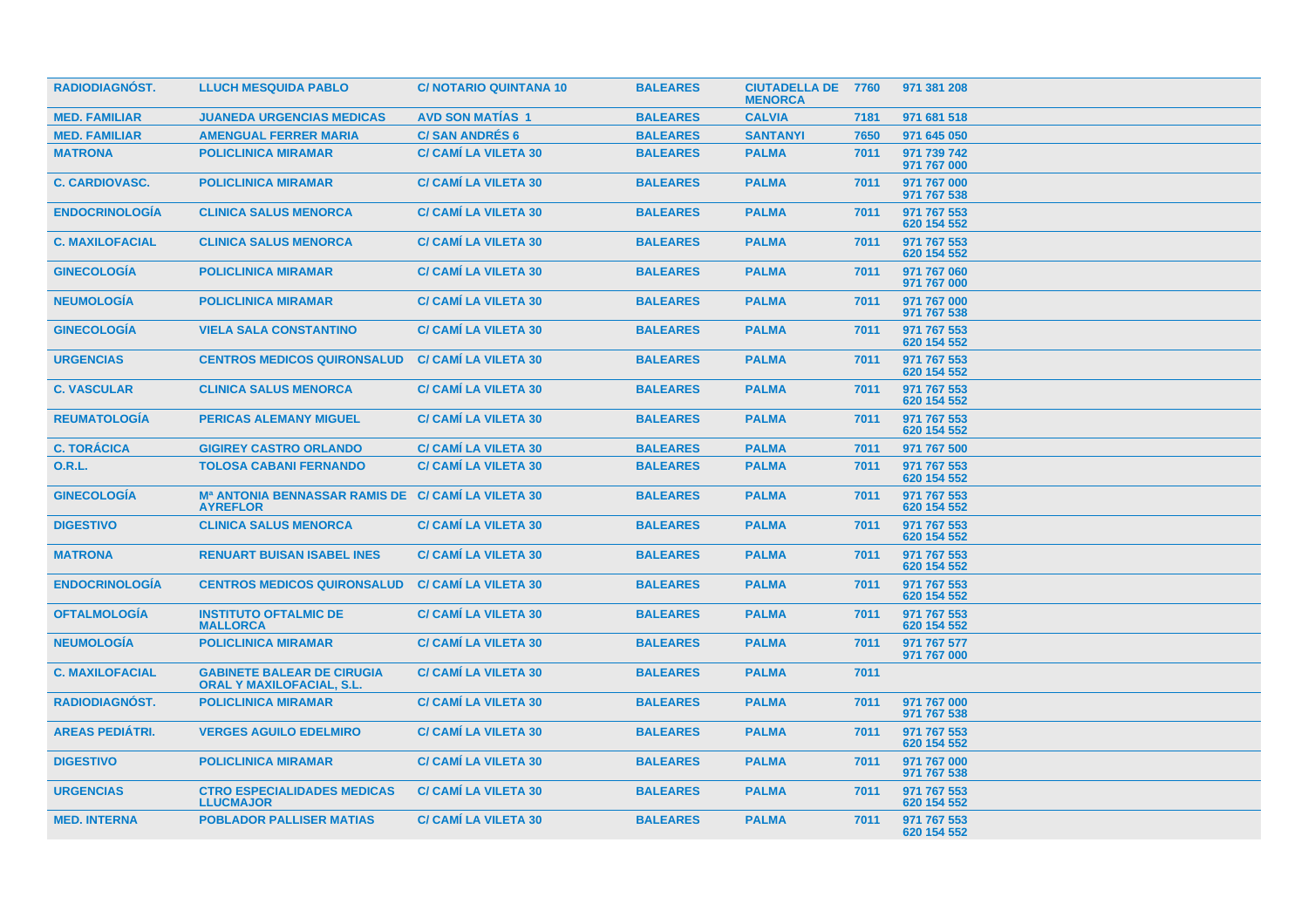| <b>ONCOLOGIA</b>       | <b>POLICLINICA MIRAMAR</b>                                                          | <b>C/ CAMI LA VILETA 30</b>        | <b>BALEARES</b> | <b>PALMA</b>     | 7011 | 971 767 000<br>971 767 500 |
|------------------------|-------------------------------------------------------------------------------------|------------------------------------|-----------------|------------------|------|----------------------------|
| <b>NEUROLOGÍA</b>      | <b>POLICLINICA MIRAMAR</b>                                                          | <b>C/ CAMI LA VILETA 30</b>        | <b>BALEARES</b> | <b>PALMA</b>     | 7011 | 971 767 577<br>971 767 000 |
| <b>AREAS PEDIATRI.</b> | <b>BUADES FELIU MARIA</b>                                                           | <b>C/ CAMI LA VILETA 30</b>        | <b>BALEARES</b> | <b>PALMA</b>     | 7011 | 971 767 553<br>620 154 552 |
| <b>O.R.L.</b>          | <b>CTRO ESPECIALIDADES MEDICAS</b><br><b>LLUCMAJOR</b>                              | <b>C/ CAMI LA VILETA 30</b>        | <b>BALEARES</b> | <b>PALMA</b>     | 7011 | 971 767 553<br>620 154 552 |
| <b>AREAS PEDIÁTRI.</b> | <b>LLITERAS FULLANA FRANCISCA</b>                                                   | <b>C/ CAMI LA VILETA 30</b>        | <b>BALEARES</b> | <b>PALMA</b>     | 7011 | 971 767 553<br>620 154 552 |
| <b>PSIQUIATRÍA</b>     | <b>POLICLINICA MIRAMAR</b>                                                          | <b>C/ CAMI LA VILETA 30</b>        | <b>BALEARES</b> | <b>PALMA</b>     | 7011 | 971 739 742<br>971 767 000 |
| <b>ENDOCRINOLOGÍA</b>  | <b>POLICLINICA MIRAMAR</b>                                                          | <b>C/ CAMI LA VILETA 30</b>        | <b>BALEARES</b> | <b>PALMA</b>     | 7011 | 971 767 577<br>971 767 000 |
| <b>ALERGOLOGIA</b>     | <b>RANEA ARROYO SUSANA</b>                                                          | <b>C/ CAMI LA VILETA 30</b>        | <b>BALEARES</b> | <b>PALMA</b>     | 7011 | 971 262 000                |
| <b>ALERGOLOGIA</b>     | <b>RANEA ARROYO SUSANA</b>                                                          | <b>C/ CAMI LA VILETA 30</b>        | <b>BALEARES</b> | <b>PALMA</b>     | 7011 | 971 767 556<br>971 222 600 |
| <b>CARDIOLOGÍA</b>     | <b>CTRO ESPECIALIDADES MEDICAS</b><br><b>LLUCMAJOR</b>                              | <b>C/ CAMI LA VILETA 30</b>        | <b>BALEARES</b> | <b>PALMA</b>     | 7011 | 971 767 553<br>620 154 552 |
| <b>MED. NUCLEAR</b>    | <b>POLICLINICA MIRAMAR</b>                                                          | <b>C/ CAMI LA VILETA 30</b>        | <b>BALEARES</b> | <b>PALMA</b>     | 7011 | 971 767 000<br>971 767 500 |
| 0.R.L.                 | <b>GARCIA RODRIGUEZ JAVIER</b><br><b>FRANCISCO</b>                                  | <b>C/ CAMI LA VILETA 30</b>        | <b>BALEARES</b> | <b>PALMA</b>     | 7011 | 971 767 553<br>620 154 552 |
| <b>TRAUMATOLOGIA</b>   | <b>POLICLINICA MIRAMAR</b>                                                          | <b>C/ CAMI LA VILETA 30</b>        | <b>BALEARES</b> | <b>PALMA</b>     | 7011 | 971 767 577<br>971 767 000 |
| <b>NEUMOLOGÍA</b>      | <b>CTRO ESPECIALIDADES MEDICAS</b><br><b>LLUCMAJOR</b>                              | <b>C/ CAMI LA VILETA 30</b>        | <b>BALEARES</b> | <b>PALMA</b>     | 7011 | 971 767 553<br>620 154 552 |
| <b>CARDIOLOGIA</b>     | <b>CARDIOPALMA DR DELGADO</b>                                                       | <b>C/ CAMÍ LA VILETA 30</b>        | <b>BALEARES</b> | <b>PALMA</b>     | 7011 | 971 767 000                |
| <b>O.R.L.</b>          | <b>ASOCIACION BALEAR DE CABEZA Y C/ SANTIAGO RUSSINYOL 9</b><br><b>CUELLO, S.L.</b> |                                    | <b>BALEARES</b> | <b>PALMA</b>     | 7012 | 971 448 500                |
| <b>RADIODIAGNOST.</b>  | <b>CLINICA SALUS MENORCA</b>                                                        | <b>AVD VIVES LLULL 6</b>           | <b>BALEARES</b> | <b>MAO-MAHON</b> | 7703 | 971 481 500<br>971 351 115 |
| <b>DERMATOLOGIA</b>    | <b>CLINICA SALUS MENORCA</b>                                                        | <b>AVD VIVES LLULL 6</b>           | <b>BALEARES</b> | <b>MAO-MAHON</b> | 7703 | 971 481 500<br>971 351 115 |
| <b>CARDIOLOGÍA</b>     | <b>GRAU LLABRES JERONIMO SANTO</b>                                                  | <b>C/ MERCAT 60</b>                | <b>BALEARES</b> | <b>SA POBLA</b>  | 7420 | 971 676 394<br>971 724 015 |
| <b>TRAUMATOLOGÍA</b>   | <b>BENNASAR ARBOS ANTONIO</b>                                                       | <b>AVD SANT FERRÁN 43</b>          | <b>BALEARES</b> | <b>PALMA</b>     | 7013 | 971 909 181<br>609 335 535 |
| <b>UROLOGÍA</b>        | <b>CENTROS MEDICOS QUIRONSALUD</b>                                                  | <b>C/ GRAN VÍA COLÓN 201</b>       | <b>BALEARES</b> | <b>INCA</b>      | 7300 | 971 883 030                |
| <b>CARDIOLOGÍA</b>     | <b>CENTROS MEDICOS QUIRONSALUD</b>                                                  | <b>C/ GRAN VÍA COLÓN 201</b>       | <b>BALEARES</b> | <b>INCA</b>      | 7300 | 971 883 030                |
| <b>AREAS PEDIÁTRI.</b> | <b>CENTROS MEDICOS QUIRONSALUD</b>                                                  | <b>C/ GRAN VÍA COLÓN 201</b>       | <b>BALEARES</b> | <b>INCA</b>      | 7300 | 971 883 030                |
| <b>FISIOTERAPIA</b>    | <b>HERNANDEZ MANCHO FERNANDO</b>                                                    | <b>C/JOAN ALOU 1</b>               | <b>BALEARES</b> | <b>CAMPOS</b>    | 7630 | 971 650 178                |
| <b>CIRUGÍA GENERAL</b> | <b>CONSULTAS MEDICAS JUANEDA</b><br><b>INCA</b>                                     | <b>AVD GRAN VÍA COLÓN 48 BAJOS</b> | <b>BALEARES</b> | <b>INCA</b>      | 7300 | 971 507 777                |
| <b>TRAUMATOLOGIA</b>   | <b>GARCIAS BATLE, JUAN</b>                                                          | <b>AVD SON SERRA PARERA S/N</b>    | <b>BALEARES</b> | <b>PALMA</b>     | 7010 | 971 767 527                |
| <b>M. DEL TRABAJO</b>  | <b>ARCHILLA DIAZ IVAN</b>                                                           | <b>C/ GREMI BOTERS 24</b>          | <b>BALEARES</b> | <b>PALMA</b>     | 7009 | 971 437 021                |
| <b>PODOLOGIA</b>       | <b>BALEAR DE PODOLOGIA, S.L.</b>                                                    | C/ GENERAL FÉLIX MAS 4 PISO 1ª     | <b>BALEARES</b> | <b>PALMA</b>     | 7013 | 871 939 400<br>971 939 401 |
| <b>PSICOLOGIA</b>      | <b>MARTI CHALAUX ANA BELEN</b>                                                      | <b>C/ GENERAL FELIX MAS 4</b>      | <b>BALEARES</b> | <b>PALMA</b>     | 7013 | 971 282 077<br>609 920 606 |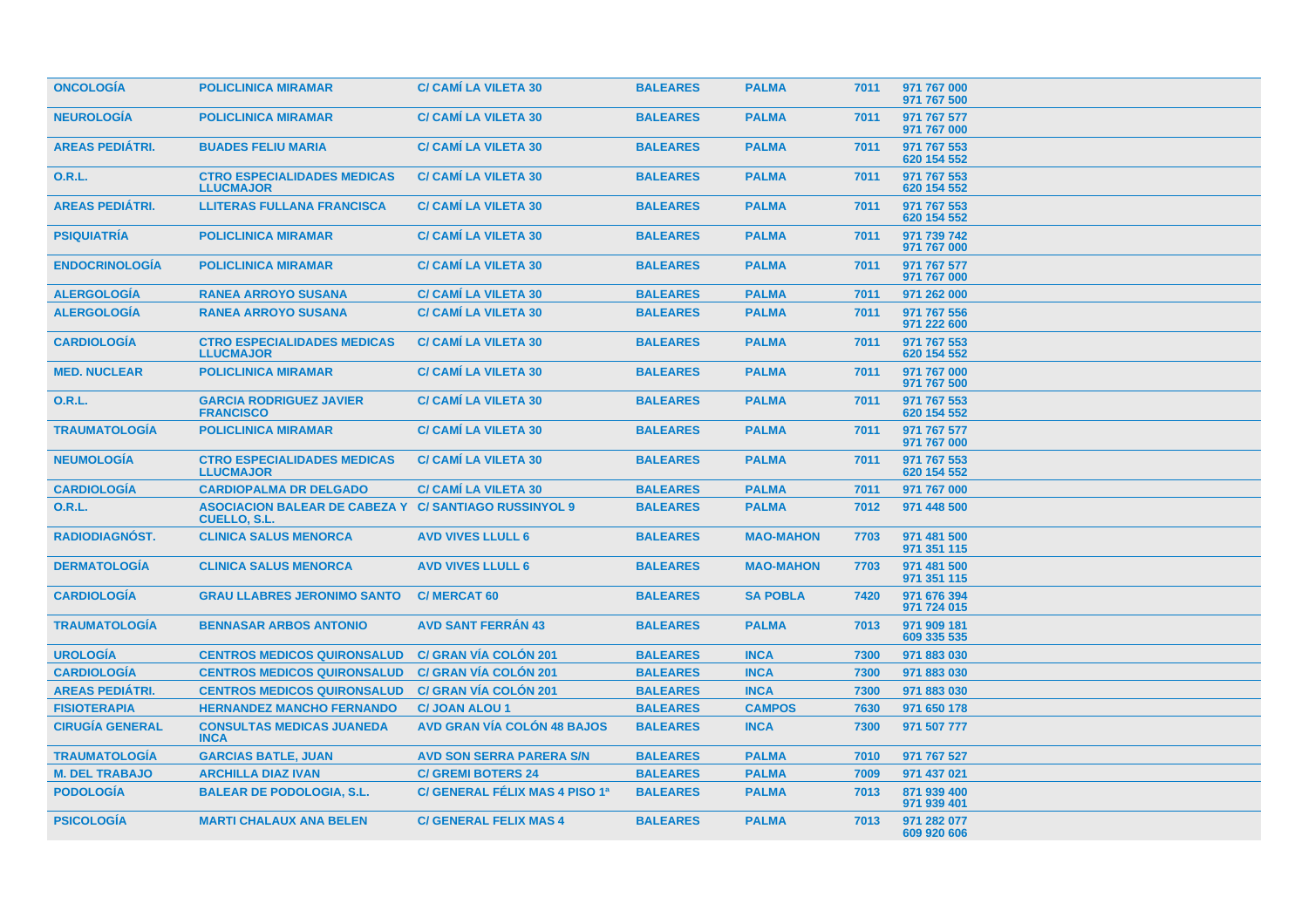| <b>PSICOLOGÍA</b>      | <b>BAUZA SIDDONS NATALIA</b>                                | <b>C/ GENERAL FELIX MAS 4</b>                                | <b>BALEARES</b> | <b>PALMA</b>   | 7013 | 971 282 077                |           |                                      |
|------------------------|-------------------------------------------------------------|--------------------------------------------------------------|-----------------|----------------|------|----------------------------|-----------|--------------------------------------|
| <b>ENFERMERÍA</b>      | <b>CENTROS MEDICOS QUIRONSALUD</b>                          | C/ ATENCIÓN A DOMICILIO.                                     | <b>BALEARES</b> | <b>PALMA</b>   | 7006 | 971 466 262                |           |                                      |
| <b>ENFERMERÍA</b>      | <b>CENTROS MEDICOS QUIRONSALUD</b>                          | C/ ATENCIÓN A DOMICILIO.                                     | <b>BALEARES</b> | <b>MURO</b>    | 7440 | 971 891 111                |           |                                      |
| <b>ENFERMERÍA</b>      | <b>CENTROS MEDICOS QUIRONSALUD</b>                          | C/ ATENCIÓN A DOMICILIO.                                     | <b>BALEARES</b> | <b>INCA</b>    | 7300 | 971 883 030                |           |                                      |
| <b>UROLOGÍA</b>        | <b>CLINICA IMIF</b>                                         | C/ ARAGÓN 9-11                                               | <b>BALEARES</b> | <b>EIVISSA</b> | 7800 | 971 392 188                |           |                                      |
| <b>MED. FAMILIAR</b>   | <b>HOSPITAL DE LLEVANT</b>                                  | <b>AVD REI JAUME 16</b>                                      | <b>BALEARES</b> | <b>MANACOR</b> | 7500 | 971 844 844                | <b>SI</b> | Pulsa aguí para pedir tu cita online |
| <b>FISIOTERAPIA</b>    | <b>HOSPITAL DE LLEVANT</b>                                  | <b>AVD REI JAUME 16</b>                                      | <b>BALEARES</b> | <b>MANACOR</b> | 7500 | 971 844 844                |           |                                      |
| 0.R.L.                 | <b>CANOVAS LLORENS DIEGO LUIS</b>                           | C/ CAMI REIS, DELS 308 (SECAR DE BALEARES<br><b>LA REAL)</b> |                 | <b>PALMA</b>   | 7010 | 971 908 998                |           |                                      |
| <b>MATRONA</b>         | <b>HOSPITAL QUIRONSALUD</b><br><b>PALMAPLANAS</b>           | C/ CAMI REIS, DELS 308 (SECAR DE BALEARES<br><b>LA REAL)</b> |                 | <b>PALMA</b>   | 7010 | 683 194 856<br>971 918 000 |           |                                      |
| <b>NEUMOLOGÍA</b>      | <b>HOSPITAL QUIRONSALUD</b><br><b>PALMAPLANAS</b>           | C/ CAMI REIS, DELS 308 (SECAR DE BALEARES<br><b>LA REAL)</b> |                 | <b>PALMA</b>   | 7010 | 683 194 856<br>971 918 000 |           |                                      |
| <b>GINECOLOGÍA</b>     | <b>BARRES ECHEVARRI FRANCISCO</b><br><b>JAVIER</b>          | C/ CAMI REIS, DELS 308 (SECAR DE BALEARES<br><b>LA REAL)</b> |                 | <b>PALMA</b>   | 7010 | 971 918 000<br>971 908 999 |           |                                      |
| <b>AREAS PEDIÁTRI.</b> | <b>HOSPITAL GENERAL DE MURO</b>                             | C/ CAMI REIS, DELS 308 (SECAR DE BALEARES<br><b>LA REAL)</b> |                 | <b>PALMA</b>   | 7010 | 971 918 000<br>971 908 999 |           |                                      |
| <b>GINECOLOGÍA</b>     | <b>CTRO ESPECIALIDADES MEDICAS</b><br><b>LLUCMAJOR</b>      | C/ CAMI REIS, DELS 308 (SECAR DE BALEARES<br><b>LA REAL)</b> |                 | <b>PALMA</b>   | 7010 | 971 918 000<br>971 908 999 |           |                                      |
| <b>ANESTESIOLOGIA</b>  | <b>HOSPITAL QUIRONSALUD</b><br><b>PALMAPLANAS</b>           | C/ CAMI REIS, DELS 308 (SECAR DE BALEARES<br><b>LA REAL)</b> |                 | <b>PALMA</b>   | 7010 | 971 918 000                |           |                                      |
| <b>CARDIOLOGÍA</b>     | <b>LEAL MAYOL JUAN JOSE</b>                                 | C/ CAMI REIS, DELS 308 (SECAR DE BALEARES<br><b>LA REAL)</b> |                 | <b>PALMA</b>   | 7010 | 971 918 000<br>971 908 999 |           |                                      |
| <b>GINECOLOGÍA</b>     | <b>HOSPITAL QUIRONSALUD</b><br><b>PALMAPLANAS</b>           | C/ CAMI REIS, DELS 308 (SECAR DE BALEARES<br><b>LA REAL)</b> |                 | <b>PALMA</b>   | 7010 | 683 194 856<br>971 918 000 |           |                                      |
| <b>DIGESTIVO</b>       | <b>OLIVER CABOT PEDRO</b>                                   | C/ CAMI REIS, DELS 308 (SECAR DE BALEARES<br><b>LA REAL)</b> |                 | <b>PALMA</b>   | 7010 | 971 918 000<br>971 908 999 |           |                                      |
| <b>ANESTESIOLOGÍA</b>  | <b>JUMUNSER S.L.P.</b>                                      | C/ CAMI REIS, DELS 308 (SECAR DE BALEARES<br><b>LA REAL)</b> |                 | <b>PALMA</b>   | 7010 | 971 918 000<br>971 908 999 |           |                                      |
| <b>GINECOLOGÍA</b>     | <b>CORTES BORDOY JAVIER</b>                                 | C/ CAMI REIS, DELS 308 (SECAR DE BALEARES<br><b>LA REAL)</b> |                 | <b>PALMA</b>   | 7010 | 971 918 000<br>971 908 999 |           |                                      |
| <b>TRAUMATOLOGIA</b>   | <b>BALEAR DE PODOLOGIA, S.L.</b>                            | C/ CAMI REIS, DELS 308 (SECAR DE BALEARES<br><b>LA REAL)</b> |                 | <b>PALMA</b>   | 7010 | 971 918 000<br>971 908 999 |           |                                      |
| <b>MED. NUCLEAR</b>    | <b>HOSPITAL QUIRONSALUD</b><br><b>PALMAPLANAS</b>           | C/ CAMI REIS, DELS 308 (SECAR DE BALEARES<br><b>LA REAL)</b> |                 | <b>PALMA</b>   | 7010 | 971 918 000                |           |                                      |
| <b>CIRUGÍA GENERAL</b> | <b>HOSPITAL QUIRONSALUD</b><br><b>PALMAPLANAS</b>           | C/ CAMI REIS, DELS 308 (SECAR DE BALEARES<br><b>LA REAL)</b> |                 | <b>PALMA</b>   | 7010 | 683 194 856<br>971 918 000 |           |                                      |
| <b>OFTALMOLOGÍA</b>    | <b>OFTALMEDIC SALVA, S.L.U.</b>                             | C/ CAMI REIS, DELS 308 (SECAR DE BALEARES<br><b>LA REAL)</b> |                 | <b>PALMA</b>   | 7010 | 971 918 000<br>971 908 999 |           |                                      |
| <b>AREAS PEDIÁTRI.</b> | <b>HOSPITAL QUIRONSALUD</b><br><b>PALMAPLANAS</b>           | C/ CAMI REIS, DELS 308 (SECAR DE BALEARES<br><b>LA REAL)</b> |                 | <b>PALMA</b>   | 7010 | 971 918 000                |           |                                      |
| <b>OFTALMOLOGIA</b>    | <b>CTRO ESPECIALIDADES MEDICAS</b><br><b>LLUCMAJOR</b>      | C/ CAMI REIS, DELS 308 (SECAR DE BALEARES<br><b>LA REAL)</b> |                 | <b>PALMA</b>   | 7010 | 971 918 000<br>971 908 999 |           |                                      |
| <b>URGENCIAS</b>       | <b>POLICLINIC CALA MILLOR</b>                               | C/ CAMI REIS, DELS 308 (SECAR DE BALEARES<br><b>LA REAL)</b> |                 | <b>PALMA</b>   | 7010 | 971 918 000<br>971 908 999 |           |                                      |
| O.R.L.                 | <b>INSTITUTO DE O.R.L. DOCTOR</b><br><b>CARBONELL, S.L.</b> | C/ CAMI REIS, DELS 308 (SECAR DE BALEARES<br><b>LA REAL)</b> |                 | <b>PALMA</b>   | 7010 | 971 908 999                |           |                                      |
| <b>CARDIOLOGÍA</b>     | <b>HOSPITAL GENERAL DE MURO</b>                             | C/ CAMI REIS, DELS 308 (SECAR DE BALEARES<br><b>LA REAL)</b> |                 | <b>PALMA</b>   | 7010 | 971 918 000<br>971 908 999 |           |                                      |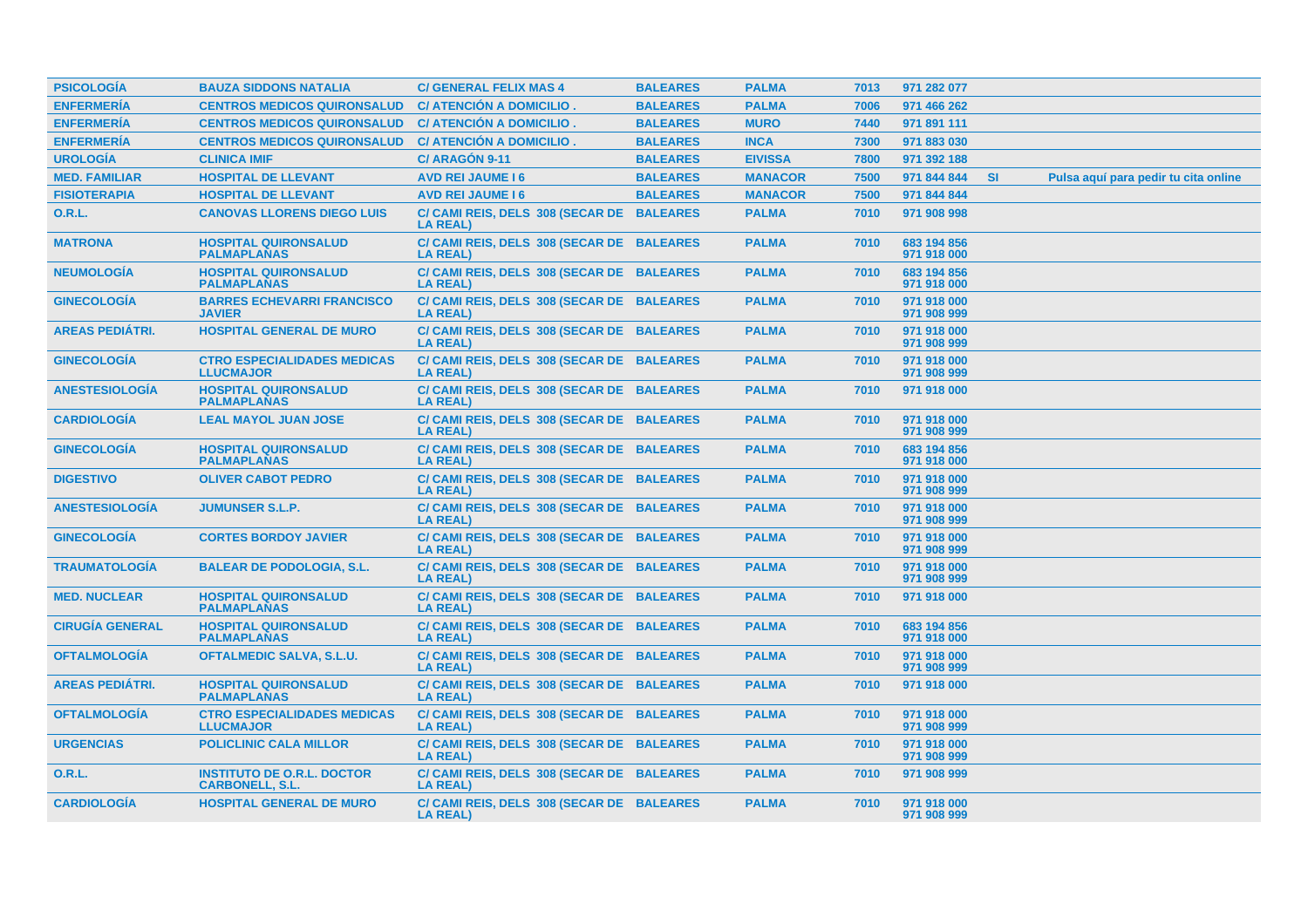| <b>URGENCIAS</b>       | <b>CENTROS MEDICOS QUIRONSALUD</b>                         | C/ CAMI REIS, DELS 308 (SECAR DE BALEARES<br><b>LA REAL)</b> |                 | <b>PALMA</b>                                | 7010 | 971 918 000<br>971 908 999 |
|------------------------|------------------------------------------------------------|--------------------------------------------------------------|-----------------|---------------------------------------------|------|----------------------------|
| <b>NEUROLOGÍA</b>      | <b>HERNANDEZ ZORRILLA RICARDO</b><br><b>GUILLERMO</b>      | C/ CAMI REIS, DELS 308 (SECAR DE BALEARES<br><b>LA REAL)</b> |                 | <b>PALMA</b>                                | 7010 | 971 918 000<br>971 908 999 |
| 0.R.L.                 | <b>BORRAS ROSSELLO ISABEL MARIA</b>                        | C/ CAMI REIS, DELS 308 (SECAR DE BALEARES<br><b>LA REAL)</b> |                 | <b>PALMA</b>                                | 7010 | 971 918 000<br>971 908 999 |
| <b>TRAUMATOLOGÍA</b>   | <b>CENTROS MEDICOS QUIRONSALUD</b>                         | C/ CAMI REIS, DELS 308 (SECAR DE BALEARES<br><b>LA REAL)</b> |                 | <b>PALMA</b>                                | 7010 | 971 918 000<br>971 908 999 |
| <b>C. PEDIÁTRICA</b>   | <b>NAVASCUES DEL RIO JUAN</b><br><b>ANTONIO</b>            | C/ CAMI REIS, DELS 308 (SECAR DE BALEARES<br><b>LA REAL)</b> |                 | <b>PALMA</b>                                | 7010 | 971 918 000<br>971 908 999 |
| <b>HOSP, DE DIA</b>    | <b>HOSPITAL QUIRONSALUD</b><br><b>PALMAPLANAS</b>          | C/ CAMI REIS, DELS 308 (SECAR DE BALEARES<br><b>LA REAL)</b> |                 | <b>PALMA</b>                                | 7010 | 971 918 000                |
| <b>OFTALMOLOGÍA</b>    | <b>ABAD RAMON PILAR</b>                                    | C/ CAMI REIS, DELS 308 (SECAR DE BALEARES<br><b>LA REAL)</b> |                 | <b>PALMA</b>                                | 7010 | 971 759 046<br>971 918 000 |
| <b>ALERGOLOGIA</b>     | <b>CENTROS MEDICOS QUIRONSALUD</b>                         | C/ CAMI REIS, DELS 308 (SECAR DE BALEARES<br><b>LA REAL)</b> |                 | <b>PALMA</b>                                | 7010 | 971 918 000<br>971 908 999 |
| <b>AREAS PEDIÁTRI.</b> | <b>INSTITUTO BALEAR DE PEDIATRIA.</b><br>S.L.              | C/ CAMI REIS, DELS 308 (SECAR DE BALEARES<br><b>LA REAL)</b> |                 | <b>PALMA</b>                                | 7010 | 971 918 000<br>971 908 999 |
| <b>ENDOCRINOLOGÍA</b>  | <b>CONSULTAS MEDICAS JUANEDA</b><br><b>INCA</b>            | C/ CAMI REIS, DELS 308 (SECAR DE BALEARES<br><b>LA REAL)</b> |                 | <b>PALMA</b>                                | 7010 | 971 918 000<br>971 908 999 |
| <b>OFTALMOLOGIA</b>    | <b>OBRADOR PROHENS PEDRO</b>                               | C/ CAMI REIS, DELS 308 (SECAR DE BALEARES<br><b>LA REAL)</b> |                 | <b>PALMA</b>                                | 7010 | 971 918 000<br>971 908 999 |
| <b>ANÁLISIS</b>        | <b>SYNLAB BALEARES</b>                                     | <b>C/ CAMI CABANA 43</b>                                     | <b>BALEARES</b> | <b>PALMA</b>                                | 7199 | 971 794 671                |
| <b>MED. FAMILIAR</b>   | <b>GARAU ORDINAS SIMON</b>                                 | <b>C/ JUAN MONJO MARCH 60</b>                                | <b>BALEARES</b> | <b>SANTA</b><br><b>MARGALIDA</b>            | 7450 | 971 523 122                |
| <b>DERMATOLOGÍA</b>    | <b>CENTROS MEDICOS QUIRONSALUD</b>                         | <b>C/ CORDOBA S/N</b>                                        | <b>BALEARES</b> | <b>CALVIA</b>                               | 7181 | 971 682 020                |
| <b>CARDIOLOGÍA</b>     | <b>CENTROS MEDICOS QUIRONSALUD</b>                         | <b>C/ CORDOBA S/N</b>                                        | <b>BALEARES</b> | <b>CALVIA</b>                               | 7181 | 971 682 020                |
| <b>GINECOLOGIA</b>     | <b>INSTITUTO BALEAR DE</b><br><b>INFERTILIDAD, S.L.</b>    | <b>C/ ANTONI VILLALONGA S/N</b>                              | <b>BALEARES</b> | <b>PALMA</b>                                | 7011 | 971 283 044                |
| <b>HOSP, DE DIA</b>    | <b>INSTITUTO BALEAR DE</b><br><b>INFERTILIDAD, S.L.</b>    | <b>C/ ANTONI VILLALONGA S/N</b>                              | <b>BALEARES</b> | <b>PALMA</b>                                | 7011 | 971 283 044                |
| <b>FISIOTERAPIA</b>    | <b>PONCE MARTINEZ ANTONIO</b>                              | <b>C/ CARRETERA DE ALCUDIA-ARTA</b><br>42                    | <b>BALEARES</b> | <b>SANTA</b><br><b>MARGALIDA</b>            | 7458 | 971 851 168                |
| <b>C. REPARADORA</b>   | <b>JUAN RABELL S.L.</b>                                    | <b>C/VIA ROMA 10</b>                                         | <b>BALEARES</b> | <b>PALMA</b>                                | 7012 | 971 726 180                |
| <b>TRAUMATOLOGÍA</b>   | <b>CLINICA SALUS MENORCA</b>                               | <b>C/ JOSE DELFIN SERRA 10</b>                               | <b>BALEARES</b> | <b>CIUTADELLA DE</b><br><b>MENORCA</b>      | 7760 | 971 481 500                |
| <b>GINECOLOGÍA</b>     | <b>CLINICA SALUS MENORCA</b>                               | <b>C/ JOSE DELFIN SERRA 10</b>                               | <b>BALEARES</b> | <b>CIUTADELLA DE 7760</b><br><b>MENORCA</b> |      | 971 481 500                |
| <b>OFTALMOLOGÍA</b>    | <b>HOSPITAL GENERAL DE MURO</b>                            | C/XARA 17                                                    | <b>BALEARES</b> | <b>ALCUDIA</b>                              | 7400 | 971 547 373                |
| <b>DERMATOLOGIA</b>    | <b>MESCONSULTES MÉDIQUES</b><br><b>MANACOR</b>             | <b>C/ PASEO DEL FERROCARRIL 1</b>                            | <b>BALEARES</b> | <b>MANACOR</b>                              | 7500 | 971 559 000                |
| <b>GINECOLOGIA</b>     | <b>GIL BRETONES ARTURO</b>                                 | <b>C/ PASEO DEL FERROCARRIL 1</b>                            | <b>BALEARES</b> | <b>MANACOR</b>                              | 7500 | 971 559 000                |
| <b>ANÁLISIS</b>        | <b>ANALISIS BIOLOGICOS</b>                                 | <b>C/BLANQUERNA 47</b>                                       | <b>BALEARES</b> | <b>PALMA</b>                                | 7003 | 971 718 317                |
| <b>O.R.L.</b>          | <b>AGRUPACION BALEAR DE</b><br><b>OTORRINOLARINGOLOGIA</b> | <b>AVD VIVES LLULL 6</b>                                     | <b>BALEARES</b> | <b>MAO-MAHON</b>                            | 7703 | 971 351 115                |
| <b>FISIOTERAPIA</b>    | <b>MESSALUT INTEGRAL, S.L.</b>                             | <b>C/ PASEO DEL FERROCARRIL 1</b>                            | <b>BALEARES</b> | <b>MANACOR</b>                              | 7500 | 971 559 000                |
| <b>GINECOLOGÍA</b>     | <b>DRA. LETICIA LAZZALETTA</b>                             | <b>C/VIA ROMA 3 PALMA DE</b><br><b>MALLORCA</b>              | <b>BALEARES</b> | <b>PALMA</b>                                | 7012 | 971 448 515                |
| <b>PODOLOGÍA</b>       | <b>BALEAR DE PODOLOGIA, S.L.</b>                           | <b>C/ CAMI DELS REIS s/n</b>                                 | <b>BALEARES</b> | <b>PALMA</b>                                | 7010 | 971 767 000<br>971 918 000 |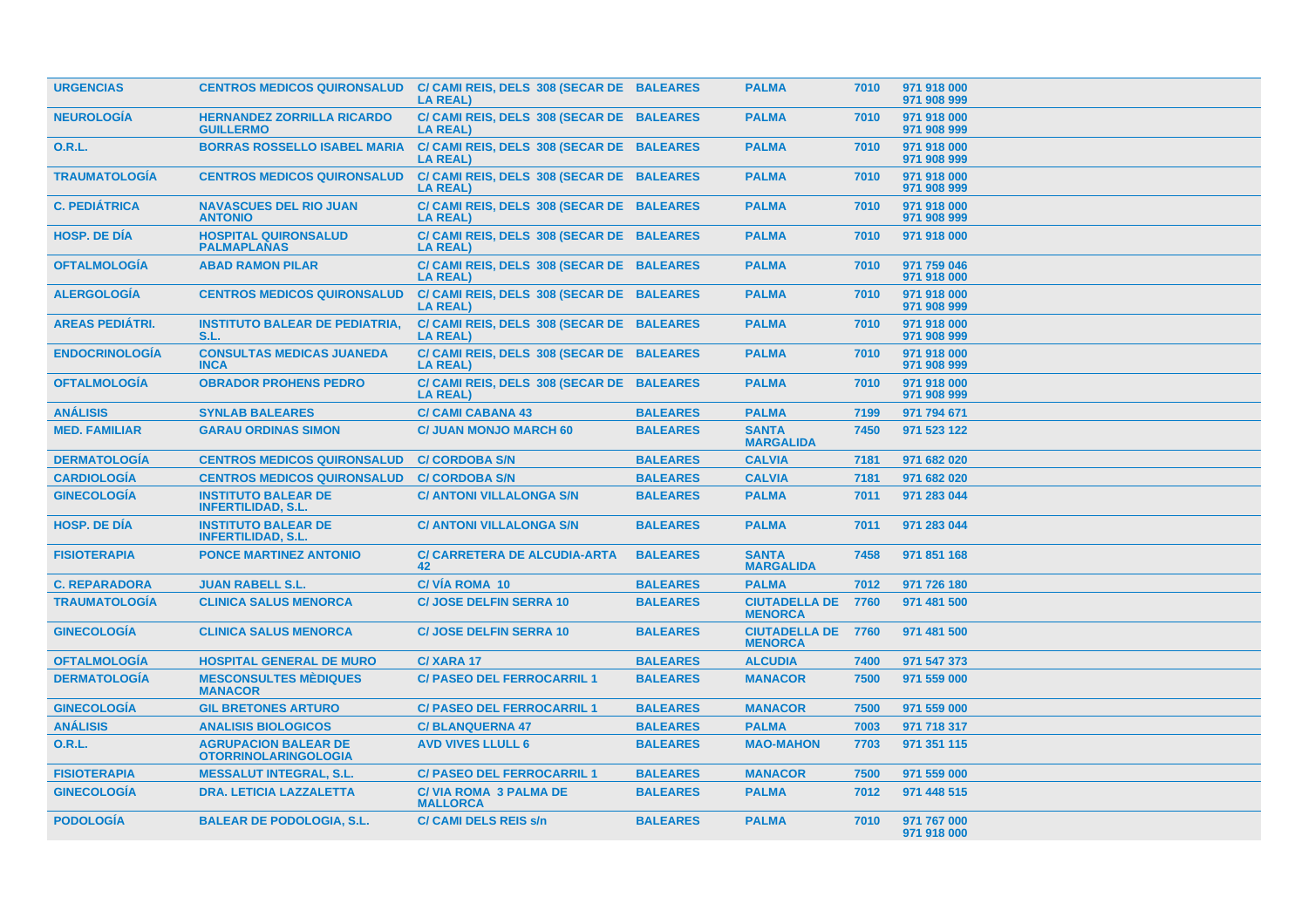| <b>ENDOCRINOLOGIA</b>  | <b>CLINICA SALUS MENORCA</b>                                         | <b>C/COMPANY 30</b>                                     | <b>BALEARES</b> | <b>PALMA</b> | 7014 | 971 731 647                |           |                                      |  |
|------------------------|----------------------------------------------------------------------|---------------------------------------------------------|-----------------|--------------|------|----------------------------|-----------|--------------------------------------|--|
| <b>DERMATOLOGÍA</b>    | <b>DERMATOLOGIA 2000, S.L.</b>                                       | <b>C/COMPANY 30</b>                                     | <b>BALEARES</b> | <b>PALMA</b> | 7014 | 971 731 647                |           |                                      |  |
| <b>HOSP, DE DÍA</b>    | <b>CLINICA JUANEDA</b>                                               | <b>C/COMPANY 30</b>                                     | <b>BALEARES</b> | <b>PALMA</b> | 7014 | 971 731 647                |           |                                      |  |
| <b>GINECOLOGÍA</b>     | <b>INSTITUTO BALEAR DE</b><br><b>INFERTILIDAD, S.L.</b>              | <b>C/COMPANY 30</b>                                     | <b>BALEARES</b> | <b>PALMA</b> | 7014 | 971 731 647                |           |                                      |  |
| <b>ALERGOLOGIA</b>     | <b>CTRO ESPECIALIDADES MEDICAS</b><br><b>LLUCMAJOR</b>               | <b>C/COMPANY 30</b>                                     | <b>BALEARES</b> | <b>PALMA</b> | 7014 | 971 731 647                |           |                                      |  |
| <b>NEUMOLOGÍA</b>      | <b>MARTI SERRA METGE, S.L.</b>                                       | <b>C/COMPANY 30</b>                                     | <b>BALEARES</b> | <b>PALMA</b> | 7014 | 971 731 647                |           |                                      |  |
| <b>ENDOCRINOLOGÍA</b>  | <b>MOLL MASCARO MARGARITA</b><br><b>GRACIA</b>                       | <b>C/COMPANY 30</b>                                     | <b>BALEARES</b> | <b>PALMA</b> | 7014 | 971 731 647                |           |                                      |  |
| <b>TRAUMATOLOGÍA</b>   | <b>MESSALUT INTEGRAL, S.L.</b>                                       | <b>C/COMPANY 30</b>                                     | <b>BALEARES</b> | <b>PALMA</b> | 7014 | 971 731 647                |           |                                      |  |
| <b>NEUROLOGÍA</b>      | <b>MESCONSULTES MÉDIQUES</b><br><b>MANACOR</b>                       | <b>C/COMPANY 30</b>                                     | <b>BALEARES</b> | <b>PALMA</b> | 7014 | 971 731 647                |           |                                      |  |
| <b>PSIQUIATRIA</b>     | <b>CTRO ESPECIALIDADES MEDICAS</b><br><b>LLUCMAJOR</b>               | <b>C/COMPANY 30</b>                                     | <b>BALEARES</b> | <b>PALMA</b> | 7014 | 971 731 647                |           |                                      |  |
| O.R.L.                 | <b>CTRO ESPECIALIDADES MEDICAS</b><br><b>LLUCMAJOR</b>               | <b>C/COMPANY 30</b>                                     | <b>BALEARES</b> | <b>PALMA</b> | 7014 | 971 731 647                |           |                                      |  |
| <b>C. REPARADORA</b>   | <b>HOSPITAL GENERAL DE MURO</b>                                      | <b>C/COMPANY 30</b>                                     | <b>BALEARES</b> | <b>PALMA</b> | 7014 | 971 731 647                |           |                                      |  |
| <b>HEMATOLOGÍA</b>     | <b>CLINICA SALUS MENORCA</b>                                         | <b>C/COMPANY 30</b>                                     | <b>BALEARES</b> | <b>PALMA</b> | 7014 | 971 731 647                |           |                                      |  |
| <b>OFTALMOLOGIA</b>    | <b>CLINICA OFTALMOLOGICA</b><br><b>EXCIMER LASER PALMA</b>           | <b>C/COMPANY 30</b>                                     | <b>BALEARES</b> | <b>PALMA</b> | 7014 | 971 731 647                |           |                                      |  |
| <b>ENDOCRINOLOGÍA</b>  | <b>CLINICA JUANEDA</b>                                               | <b>C/COMPANY 30</b>                                     | <b>BALEARES</b> | <b>PALMA</b> | 7014 | 971 731 647                |           |                                      |  |
| <b>NEUROLOGÍA</b>      | <b>GALOFRE Y DRA. PUJOL</b>                                          | <b>C/COMPANY 30</b>                                     | <b>BALEARES</b> | <b>PALMA</b> | 7014 | 971 764 405<br>971 731 647 |           |                                      |  |
| <b>AREAS PEDIÁTRI.</b> | <b>MOREO MARROIG PEDRO</b>                                           | <b>C/COMPANY 30</b>                                     | <b>BALEARES</b> | <b>PALMA</b> | 7014 | 971 731 647                |           |                                      |  |
| <b>OFTALMOLOGÍA</b>    | <b>INSTITUTO OFTALMIC DE</b><br><b>MALLORCA</b>                      | <b>C/COMPANY 30</b>                                     | <b>BALEARES</b> | <b>PALMA</b> | 7014 | 971 731 647                | <b>SI</b> | Pulsa aquí para pedir tu cita online |  |
| <b>O.R.L.</b>          | <b>CLINICA SALUS MENORCA</b>                                         | <b>C/COMPANY 30</b>                                     | <b>BALEARES</b> | <b>PALMA</b> | 7014 | 971 731 647                |           |                                      |  |
| <b>C. REPARADORA</b>   | <b>MESCONSULTES MÉDIQUES</b><br><b>MANACOR</b>                       | <b>C/COMPANY 30</b>                                     | <b>BALEARES</b> | <b>PALMA</b> | 7014 | 971 731 647                |           |                                      |  |
| <b>NEUMOLOGÍA</b>      | <b>CENTROS MEDICOS QUIRONSALUD</b>                                   | <b>C/COMPANY 30</b>                                     | <b>BALEARES</b> | <b>PALMA</b> | 7014 | 971 731 647                |           |                                      |  |
| <b>AREAS PEDIATRI.</b> | <b>CLINICA SALUS MENORCA</b>                                         | <b>C/COMPANY 30</b>                                     | <b>BALEARES</b> | <b>PALMA</b> | 7014 | 971 731 647                |           |                                      |  |
| <b>O.R.L.</b>          | <b>CANOVAS LLORENS DIEGO LUIS</b>                                    | <b>C/COMPANY 30</b>                                     | <b>BALEARES</b> | <b>PALMA</b> | 7014 | 971 731 647                |           |                                      |  |
| <b>CIRUGÍA GENERAL</b> | <b>CONSULTAS MEDICAS JUANEDA</b><br><b>INCA</b>                      | <b>C/COMPANY 30</b>                                     | <b>BALEARES</b> | <b>PALMA</b> | 7014 | 971 731 647                |           |                                      |  |
| <b>DERMATOLOGIA</b>    | <b>SCANDINAVIAN BALEARIC</b><br><b>INSTITUTE, S.L.</b>               | <b>C/COMPANY 30</b>                                     | <b>BALEARES</b> | <b>PALMA</b> | 7014 | 971 731 647                |           |                                      |  |
| <b>AREAS PEDIÁTRI.</b> | <b>CENTROS MEDICOS QUIRONSALUD</b>                                   | <b>C/COMPANY 30</b>                                     | <b>BALEARES</b> | <b>PALMA</b> | 7014 | 971 731 647                |           |                                      |  |
| <b>C. PEDIÁTRICA</b>   | <b>NAVASCUES DEL RIO JUAN</b><br><b>ANTONIO</b>                      | <b>C/BARTOMEU ROSSELLO PORCEL</b><br><b>15 BAJOS</b>    | <b>BALEARES</b> | <b>PALMA</b> | 7014 | 971 221 211                |           |                                      |  |
| <b>ENDOCRINOLOGÍA</b>  | <b>CENTRO ENDOCRINOLOGIA Y</b><br><b>NUTRICION GIL-NICOLAU, C.B.</b> | <b>C/ PERE DEZCALLAR NET 11</b>                         | <b>BALEARES</b> | <b>PALMA</b> | 7003 | 871 948 383<br>649 270 146 |           |                                      |  |
| <b>UROLOGIA</b>        | <b>MUS MALLEU ALFREDO</b>                                            | C/ SANTIAGO RUSSINYOL 34 BAJOS BALEARES                 |                 | <b>PALMA</b> | 7012 | 971 448 539                |           |                                      |  |
| <b>ENDOCRINOLOGÍA</b>  | <b>CODINA MARCET MERCEDES</b>                                        | <b>C/SANT MIQUEL 52 ENTRESUELO</b><br><b>IZQUIERDA</b>  | <b>BALEARES</b> | <b>PALMA</b> | 7003 | 971 722 852                |           |                                      |  |
| <b>ENDOCRINOLOGIA</b>  | <b>FLAQUER RIUTORT PEDRO</b>                                         | <b>C/ SANT MIQUEL 52 ENTRESUELO</b><br><b>IZQUIERDA</b> | <b>BALEARES</b> | <b>PALMA</b> | 7003 | 971 722 852                |           |                                      |  |
| <b>ODONTOESTOMATOL</b> | <b>CENTROS MEDICOS QUIRONSALUD</b>                                   | <b>C/ GRAN VIA COLON 37</b>                             | <b>BALEARES</b> | <b>INCA</b>  | 7300 | 971 880 188                |           |                                      |  |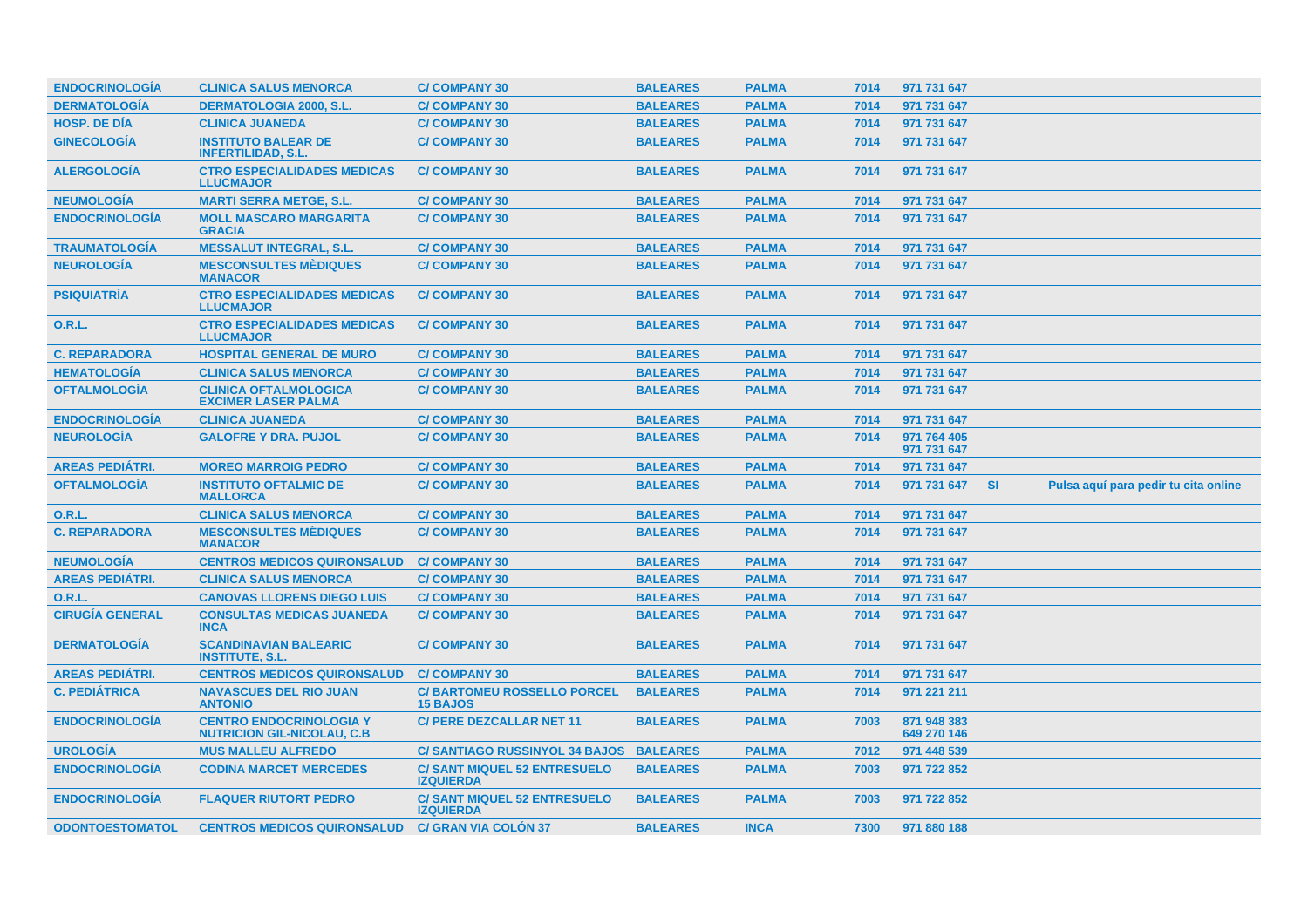| <b>ENFERMERÍA</b>      | <b>CENTROS MEDICOS QUIRONSALUD</b>                                    | <b>C/SA MAR 163</b>                                       | <b>BALEARES</b> | <b>SOLLER</b>                                         | 7101 | 971 634 333                |           |                                      |
|------------------------|-----------------------------------------------------------------------|-----------------------------------------------------------|-----------------|-------------------------------------------------------|------|----------------------------|-----------|--------------------------------------|
| <b>ANÁLISIS</b>        | <b>SYNLAB BALEARES</b>                                                | <b>C/SA MAR 163</b>                                       | <b>BALEARES</b> | <b>SOLLER</b>                                         | 7101 | 971 556 000                |           |                                      |
| 0.R.L.                 | <b>INSTITUTO DE O.R.L. DOCTOR</b><br><b>CARBONELL, S.L.</b>           | <b>C/PASSEIG DE L'ARBREDA S/N</b>                         | <b>BALEARES</b> | <b>LLUCMAJOR</b>                                      | 7609 | 971 443 030                |           |                                      |
| <b>ENDOCRINOLOGÍA</b>  | <b>HOSPITAL DE LLEVANT</b>                                            | <b>C/ESCAMARLÀ 6 PORTOCRISTO</b>                          | <b>BALEARES</b> | <b>MANACOR</b>                                        | 7680 | 971 822 400                |           |                                      |
| <b>ENFERMERÍA</b>      | <b>HOSPITAL DE LLEVANT</b>                                            | <b>C/ESCAMARLA 6 PORTOCRISTO</b>                          | <b>BALEARES</b> | <b>MANACOR</b>                                        | 7680 | 971 822 400                |           |                                      |
| <b>ODONTOESTOMATOL</b> | <b>ORTIGOSA Y BANALES</b>                                             | <b>C/ CAMINO DE SON RAPINYA 6</b>                         | <b>BALEARES</b> | <b>PALMA</b>                                          | 7013 | 971 002 002                |           |                                      |
| <b>OFTALMOLOGÍA</b>    | <b>MIRANZA IBO</b>                                                    | <b>C/ CAMINO DE LA VILETA 7 BAJOS</b>                     | <b>BALEARES</b> | <b>PALMA</b>                                          | 7011 | 971 918 044<br>971 918 000 | <b>SI</b> | Pulsa aquí para pedir tu cita online |
| <b>C. MAXILOFACIAL</b> | <b>GABINETE BALEAR DE CIRUGIA</b><br><b>ORAL Y MAXILOFACIAL, S.L.</b> | <b>AVD DE PICASSO 45</b>                                  | <b>BALEARES</b> | <b>PALMA</b>                                          | 7015 | 971 730 429                |           |                                      |
| <b>MED. FAMILIAR</b>   | <b>CENTRO MEDICO Y GINECOLOGICO</b><br><b>SANTA EULALIA</b>           | <b>C/ RICARDO CURTOYS</b><br><b>GOTARREDONA 11</b>        | <b>BALEARES</b> | <b>SANTA EULARIA</b><br><b>DES RIU</b>                | 7840 | 650 866 676<br>871 110 771 | SI        | Pulsa aquí para pedir tu cita online |
| <b>ANESTESIOLOGIA</b>  | <b>ALIVIAM CLINICA DEL DOLOR</b><br><b>MALLORCA</b>                   | <b>C/ CAMINO DE SON RAPINYA 1</b><br><b>CLINICA SALVA</b> | <b>BALEARES</b> | <b>PALMA</b>                                          | 7012 | 971 730 005                |           |                                      |
| <b>NEUROCIRUGÍA</b>    | <b>HOSPITAL DE LLEVANT</b>                                            | <b>C/D'ESCAMARLÀ 6</b>                                    | <b>BALEARES</b> | <b>MANACOR</b>                                        | 7680 | 971 822 400                |           |                                      |
| <b>MED. FAMILIAR</b>   | <b>CLINICA HUMANA</b>                                                 | <b>C/ ANSELM TURMEDA 8 BAJOS</b>                          | <b>BALEARES</b> | <b>PALMA</b>                                          | 7011 | 971 217 179                |           |                                      |
| <b>O.R.L.</b>          | <b>GARCIA RODRIGUEZ JAVIER</b><br><b>FRANCISCO</b>                    | <b>C/ CAMINO DE SON RAPINYA 1</b>                         | <b>BALEARES</b> | <b>PALMA</b>                                          | 7013 | 971 711 845                |           |                                      |
| <b>MED. FAMILIAR</b>   | <b>FLOYDSALUD</b>                                                     | <b>CNO CAMI DE SON MORO 2 LOCAL</b><br>3                  | <b>BALEARES</b> | <b>SANT LLORENC</b><br><b>DES</b><br><b>CARDASSAR</b> | 7560 | 871 537 374                |           |                                      |
| <b>RADIODIAGNÓST.</b>  | <b>CENTROS MEDICOS QUIRONSALUD</b>                                    | <b>RBL REI JAUME 33 LOCAL 1</b>                           | <b>BALEARES</b> | <b>MANACOR</b>                                        | 7500 | 971 556 000                |           |                                      |
| <b>ANÁLISIS</b>        | <b>SYNLAB BALEARES</b>                                                | RBL REI JAUME 33 LOCAL 1                                  | <b>BALEARES</b> | <b>MANACOR</b>                                        | 7500 | 971 556 000                |           |                                      |
| <b>MED. FAMILIAR</b>   | <b>DOMI24 ASISTENCIA EN CASA</b>                                      | <b>C/ ATENCION A DOMICILIO S/N</b>                        | <b>BALEARES</b> | <b>PALMA</b>                                          | 7011 | 634 822 698                |           |                                      |
| <b>TRANSPORTE</b>      | falck vl servicios sanitarios, s.l.                                   | <b>C/ GREMI TINTORERS 28</b>                              | <b>BALEARES</b> | <b>PALMA</b>                                          | 7009 | 934 215 858                |           |                                      |
| <b>MED. FAMILIAR</b>   | <b>CAMPO VAZQUEZ MANUELA</b>                                          | C/ GRAN VÍA DE LA CONSTITUCIÓ<br><b>22 PB</b>             | <b>BALEARES</b> | <b>ARTA</b>                                           | 7570 | 616 232 983                |           |                                      |
| <b>TRAUMATOLOGÍA</b>   | <b>COT</b>                                                            | <b>PSO MALLORCA 19</b>                                    | <b>BALEARES</b> | <b>PALMA</b>                                          | 7011 | 623 305 904<br>971 759 368 |           |                                      |
| <b>FISIOTERAPIA</b>    | <b>CLINICA SALUS MENORCA</b>                                          | <b>C/ CARRER DES CANONGE 20</b>                           | <b>BALEARES</b> | <b>CIUTADELLA DE</b><br><b>MENORCA</b>                | 7760 | 971 480 505<br>971 481 500 |           |                                      |
| <b>ENDOCRINOLOGIA</b>  | <b>CLINICA SALUS MENORCA</b>                                          | <b>C/ CARRER DES CANONGE 20</b>                           | <b>BALEARES</b> | <b>CIUTADELLA DE 7760</b><br><b>MENORCA</b>           |      | 971 480 505<br>971 481 500 |           |                                      |
| <b>OFTALMOLOGÍA</b>    | <b>VALERO BARROETA CONCEPCION</b>                                     | <b>C/ CARRER DES CANONGE 20</b>                           | <b>BALEARES</b> | <b>CIUTADELLA DE 7760</b><br><b>MENORCA</b>           |      | 971 480 505<br>971 481 500 |           |                                      |
| <b>DERMATOLOGIA</b>    | <b>CLINICA SALUS MENORCA</b>                                          | <b>C/ CARRER DES CANONGE 20</b>                           | <b>BALEARES</b> | <b>CIUTADELLA DE 7760</b><br><b>MENORCA</b>           |      | 971 480 505<br>971 481 500 |           |                                      |
| <b>CARDIOLOGÍA</b>     | <b>ORELLANA MAS JORGE</b>                                             | <b>AVD ALEMANYA 3</b>                                     | <b>BALEARES</b> | <b>PALMA</b>                                          | 7003 | 971 716 053<br>971 722 680 |           |                                      |
| <b>MED. INTERNA</b>    | <b>ROSSINOL MIRALLES BARTOLOME</b>                                    | <b>AVD ALEMANYA 3</b>                                     | <b>BALEARES</b> | <b>PALMA</b>                                          | 7003 | 686 226 305<br>971 714 580 |           |                                      |
| <b>UROLOGÍA</b>        | <b>HOSPITAL GENERAL DE MURO</b>                                       | <b>C/VELER1</b>                                           | <b>BALEARES</b> | <b>MURO</b>                                           | 7458 | 971 891 900                |           |                                      |
| <b>HOSP, DE DIA</b>    | <b>HOSPITAL GENERAL DE MURO</b>                                       | <b>C/VELER1</b>                                           | <b>BALEARES</b> | <b>MURO</b>                                           | 7458 | 971 891 900                |           |                                      |
| <b>TRAUMATOLOGIA</b>   | <b>COT</b>                                                            | <b>C/VELER1</b>                                           | <b>BALEARES</b> | <b>MURO</b>                                           | 7458 | 971 891 900<br>971 892 211 |           |                                      |
| <b>MED. INTERNA</b>    | <b>CLINICA FERRER CASTELLO</b>                                        | <b>C/SANTIAGO RUSSINYOL 9</b>                             | <b>BALEARES</b> | <b>PALMA</b>                                          | 7012 | 971 918 044<br>971 711 455 |           |                                      |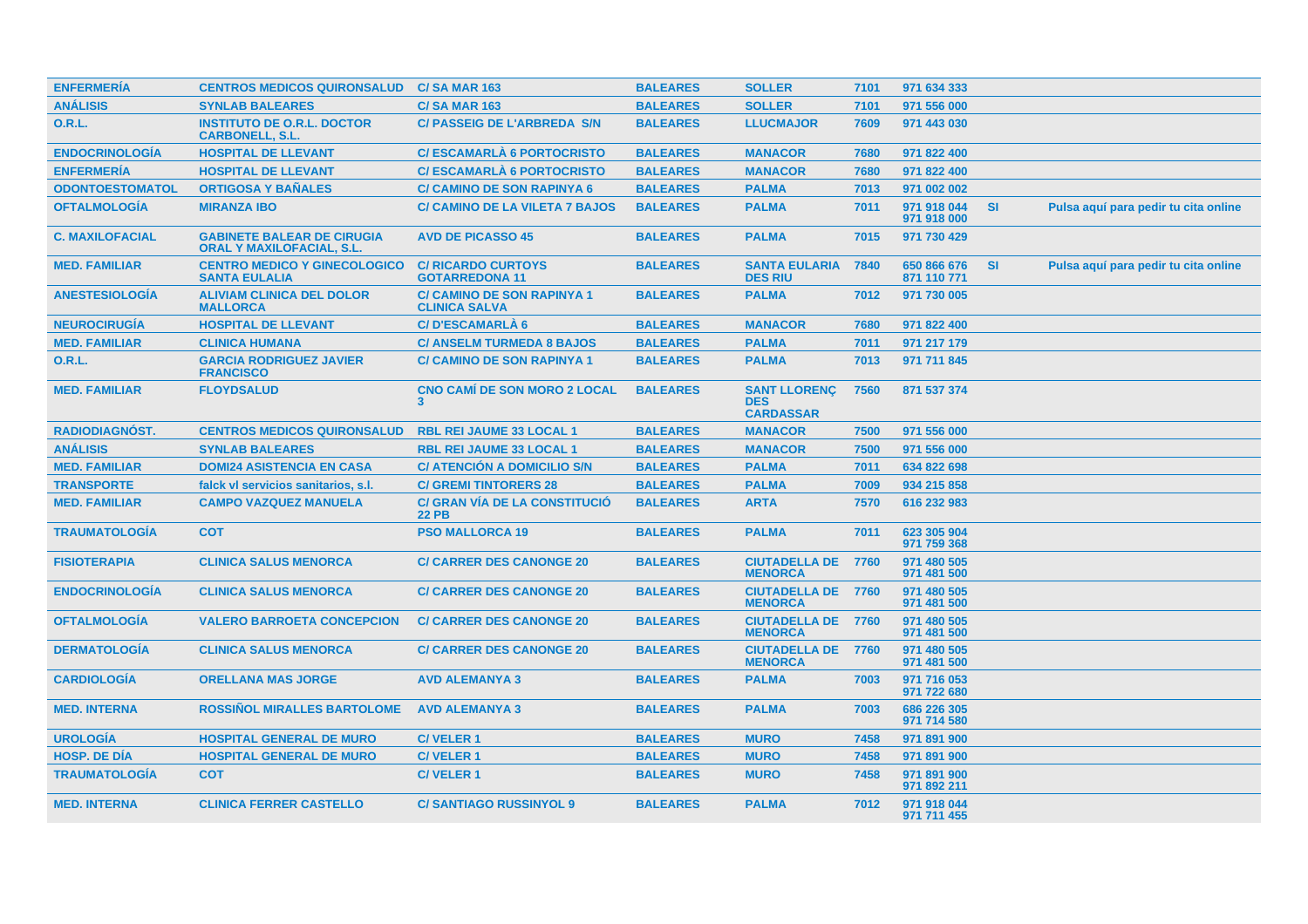| <b>DERMATOLOGIA</b>    | <b>CTRO ESPECIALIDADES MEDICAS</b><br><b>LLUCMAJOR</b>             | <b>C/SANTIAGO RUSSINYOL 9</b>  | <b>BALEARES</b> | <b>PALMA</b>   | 7012 | 971 918 044<br>971 711 455 |  |
|------------------------|--------------------------------------------------------------------|--------------------------------|-----------------|----------------|------|----------------------------|--|
| <b>OFTALMOLOGÍA</b>    | <b>CENTROS MEDICOS QUIRONSALUD</b>                                 | <b>C/SANTIAGO RUSSINYOL 9</b>  | <b>BALEARES</b> | <b>PALMA</b>   | 7012 | 971 918 044<br>971 711 455 |  |
| <b>NEFROLOGÍA</b>      | <b>DEL RIO SAMPER SEGUNDA</b>                                      | <b>C/SANTIAGO RUSSINYOL 9</b>  | <b>BALEARES</b> | <b>PALMA</b>   | 7012 | 971 918 044<br>971 711 455 |  |
| <b>GINECOLOGIA</b>     | <b>CORNAGO MARTINEZ DAVID</b>                                      | <b>C/SANTIAGO RUSSINYOL 9</b>  | <b>BALEARES</b> | <b>PALMA</b>   | 7012 | 971 918 044<br>971 711 455 |  |
| <b>TRAUMATOLOGIA</b>   | <b>PODOACTIVA</b>                                                  | <b>C/SANTIAGO RUSSINYOL 9</b>  | <b>BALEARES</b> | <b>PALMA</b>   | 7012 | 971 918 044<br>971 711 455 |  |
| <b>UROLOGÍA</b>        | <b>CONSULTAS MEDICAS JUANEDA</b><br><b>INCA</b>                    | <b>C/SANTIAGO RUSSINYOL 9</b>  | <b>BALEARES</b> | <b>PALMA</b>   | 7012 | 971 918 044<br>971 711 455 |  |
| <b>GINECOLOGÍA</b>     | <b>ROIG VALLESPIR, MARGARITA</b>                                   | <b>C/SANTIAGO RUSSINYOL 9</b>  | <b>BALEARES</b> | <b>PALMA</b>   | 7012 | 971 448 500                |  |
| <b>UROLOGÍA</b>        | <b>CRESPI MARTINEZ, FRANCISCO Y</b><br><b>DRA. FUENTES MARQUEZ</b> | <b>C/SANTIAGO RUSSINYOL 9</b>  | <b>BALEARES</b> | <b>PALMA</b>   | 7012 | 971 918 044<br>971 711 455 |  |
| <b>DIGESTIVO</b>       | <b>LLOMPART RIGO ALFREDO</b>                                       | <b>C/SANTIAGO RUSSINYOL 9</b>  | <b>BALEARES</b> | <b>PALMA</b>   | 7012 | 971 918 044<br>971 711 455 |  |
| <b>MATRONA</b>         | <b>POMAR FORTEZA ANTONIO</b>                                       | <b>C/SANTIAGO RUSSINYOL 9</b>  | <b>BALEARES</b> | <b>PALMA</b>   | 7012 | 971 918 044<br>971 711 455 |  |
| <b>UROLOGÍA</b>        | <b>CTRO ESPECIALIDADES MEDICAS</b><br><b>LLUCMAJOR</b>             | <b>C/SANTIAGO RUSSINYOL 9</b>  | <b>BALEARES</b> | <b>PALMA</b>   | 7012 | 971 918 044<br>971 711 455 |  |
| 0.R.L.                 | <b>TOLOSA CABANI FERNANDO</b>                                      | <b>C/SANTIAGO RUSSINYOL 9</b>  | <b>BALEARES</b> | <b>PALMA</b>   | 7012 | 971 918 044<br>971 711 455 |  |
| <b>CIRUGÍA GENERAL</b> | <b>MARCH MARTINEZ MARTIN</b>                                       | <b>C/SANTIAGO RUSSINYOL 9</b>  | <b>BALEARES</b> | <b>PALMA</b>   | 7012 | 971 716 600                |  |
| <b>NEUMOLOGÍA</b>      | <b>CONSULTAS MEDICAS JUANEDA</b><br><b>INCA</b>                    | <b>C/ SANTIAGO RUSSINYOL 9</b> | <b>BALEARES</b> | <b>PALMA</b>   | 7012 | 971 918 044<br>971 711 455 |  |
| <b>AREAS PEDIÁTRI.</b> | <b>MARCO LLITERAS ANTONIO</b>                                      | <b>C/SANTIAGO RUSSINYOL 9</b>  | <b>BALEARES</b> | <b>PALMA</b>   | 7012 | 971 918 044<br>971 711 455 |  |
| <b>GINECOLOGÍA</b>     | <b>KUPMAN NEU ENRIQUE ROLANDO</b>                                  | <b>C/SANTIAGO RUSSINYOL 9</b>  | <b>BALEARES</b> | <b>PALMA</b>   | 7012 | 971 918 044<br>971 711 455 |  |
| <b>GINECOLOGIA</b>     | <b>INSTITUTO BALEAR DE</b><br><b>INFERTILIDAD, S.L.</b>            | <b>C/SANTIAGO RUSSINYOL 9</b>  | <b>BALEARES</b> | <b>PALMA</b>   | 7012 | 971 918 044<br>971 711 455 |  |
| <b>PSIQUIATRIA</b>     | <b>CONSULTAS MEDICAS JUANEDA</b><br><b>INCA</b>                    | <b>C/SANTIAGO RUSSINYOL 9</b>  | <b>BALEARES</b> | <b>PALMA</b>   | 7012 | 971 918 044<br>971 711 455 |  |
| <b>GINECOLOGÍA</b>     | <b>CTRO ESPECIALIDADES MEDICAS</b><br><b>LLUCMAJOR</b>             | <b>C/SANTIAGO RUSSINYOL 9</b>  | <b>BALEARES</b> | <b>PALMA</b>   | 7012 | 971 918 044<br>971 711 455 |  |
| <b>REUMATOLOGIA</b>    | <b>CLINICA ROTGER</b>                                              | <b>C/SANTIAGO RUSSINYOL 9</b>  | <b>BALEARES</b> | <b>PALMA</b>   | 7012 | 971 448 500                |  |
| <b>ENDOCRINOLOGÍA</b>  | <b>CTRO ESPECIALIDADES MEDICAS</b><br><b>LLUCMAJOR</b>             | <b>C/SANTIAGO RUSSINYOL 9</b>  | <b>BALEARES</b> | <b>PALMA</b>   | 7012 | 971 918 044<br>971 711 455 |  |
| <b>DERMATOLOGÍA</b>    | <b>MESCONSULTES MÈDIQUES</b><br><b>MANACOR</b>                     | <b>C/SANTIAGO RUSSINYOL 9</b>  | <b>BALEARES</b> | <b>PALMA</b>   | 7012 | 971 918 044<br>971 711 455 |  |
| <b>C. PEDIÁTRICA</b>   | <b>BARCELO CAÑELLAS MARIA DE LA</b><br><b>CONCEPCION</b>           | <b>C/SANTIAGO RUSSINYOL 9</b>  | <b>BALEARES</b> | <b>PALMA</b>   | 7012 | 971 448 500                |  |
| <b>TRAUMATOLOGÍA</b>   | DR. TERRADES Y DR. SALVA.<br><b>CIRUGIA DE LA MANO</b>             | <b>C/SANTIAGO RUSSINYOL 9</b>  | <b>BALEARES</b> | <b>PALMA</b>   | 7012 | 971 918 044<br>971 711 455 |  |
| <b>CARDIOLOGÍA</b>     | <b>MORENO BANDERA FRANCISCO</b><br><b>JAVIER ELOY</b>              | <b>C/SANTIAGO RUSSINYOL 9</b>  | <b>BALEARES</b> | <b>PALMA</b>   | 7012 | 971 918 044<br>971 711 455 |  |
| <b>TRAUMATOLOGIA</b>   | <b>POLICLINICA NUESTRA SEÑORA</b><br><b>DEL ROSARIO</b>            | <b>C/VIA ROMANA S/N</b>        | <b>BALEARES</b> | <b>EIVISSA</b> | 7800 | 971 301 916<br>971 302 354 |  |
| <b>PSICOLOGÍA</b>      | <b>POLICLINICA NUESTRA SEÑORA</b><br><b>DEL ROSARIO</b>            | <b>C/VIA ROMANA S/N</b>        | <b>BALEARES</b> | <b>EIVISSA</b> | 7800 | 971 301 916<br>971 302 354 |  |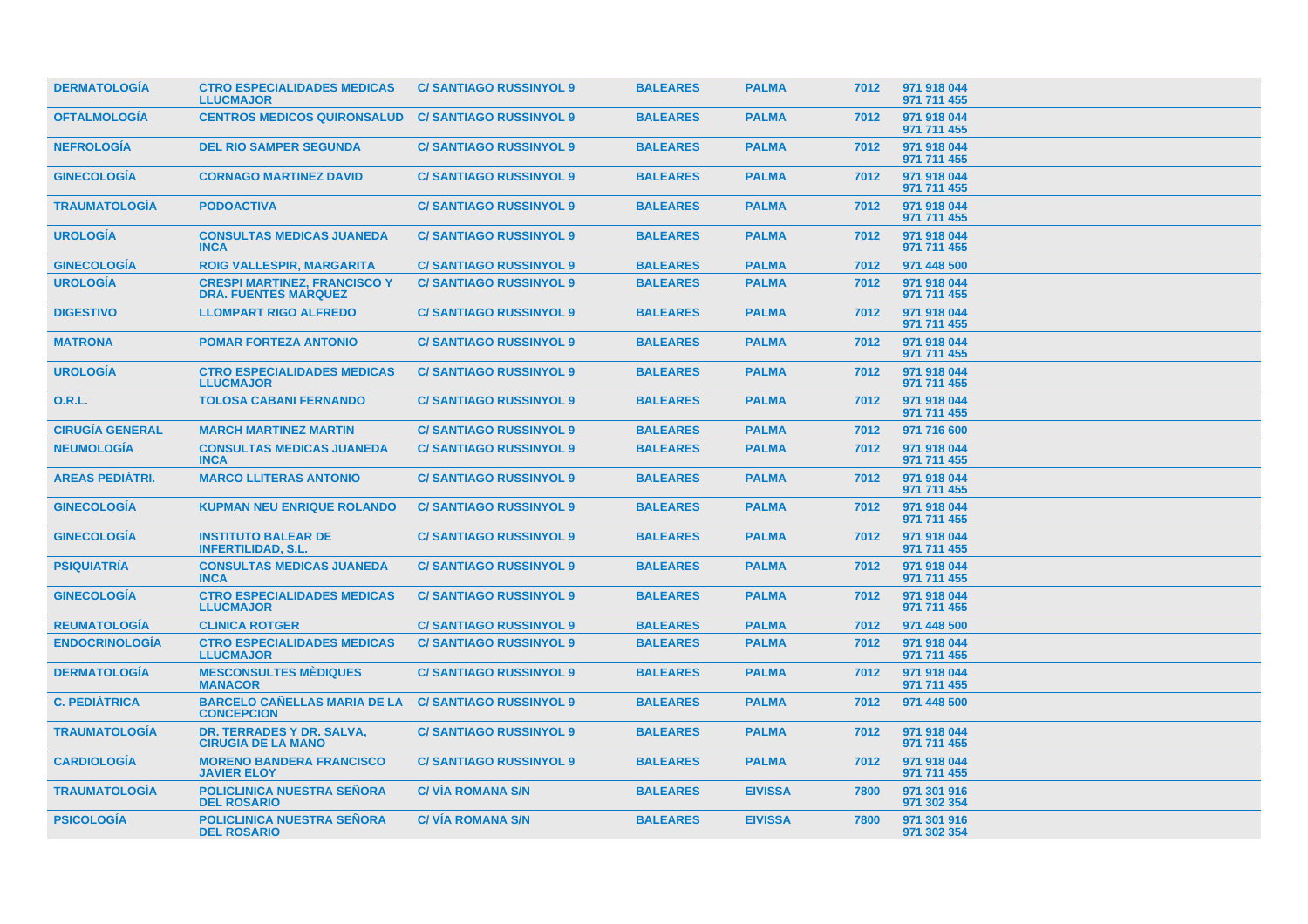| <b>CARDIOLOGIA</b>     | <b>POLICLINICA NUESTRA SEÑORA</b><br><b>DEL ROSARIO</b>      | <b>C/VIA ROMANA S/N</b>           | <b>BALEARES</b> | <b>EIVISSA</b>   | 7800 | 971 301 916<br>971 302 354 |           |                                      |
|------------------------|--------------------------------------------------------------|-----------------------------------|-----------------|------------------|------|----------------------------|-----------|--------------------------------------|
| <b>ENDOCRINOLOGÍA</b>  | <b>POLICLINICA NUESTRA SEÑORA</b><br><b>DEL ROSARIO</b>      | <b>C/VÍA ROMANA S/N</b>           | <b>BALEARES</b> | <b>EIVISSA</b>   | 7800 | 971 301 916<br>971 302 354 |           |                                      |
| <b>PSIQUIATRIA</b>     | <b>POLICLINICA NUESTRA SEÑORA</b><br><b>DEL ROSARIO</b>      | <b>C/VÍA ROMANA S/N</b>           | <b>BALEARES</b> | <b>EIVISSA</b>   | 7800 | 971 301 916<br>971 302 354 |           |                                      |
| <b>NEUROLOGÍA</b>      | <b>CLINICA FERRER CASTELLO</b>                               | <b>C/ ARAGÓN 67</b>               | <b>BALEARES</b> | <b>EIVISSA</b>   | 7800 | 971 304 507                |           |                                      |
| <b>AREAS PEDIÁTRI.</b> | <b>MORENO PONS GABRIEL</b>                                   | <b>C/DOCTOR ORFILA MORERES 11</b> | <b>BALEARES</b> | <b>MAO-MAHON</b> | 7703 | 971 351 750                |           |                                      |
| <b>GINECOLOGÍA</b>     | <b>RUBI GUELLS SEBASTIAN</b>                                 | <b>AVD ALEXANDER ROSSELLÓ 29</b>  | <b>BALEARES</b> | <b>PALMA</b>     | 7002 | 971 714 360<br>971 724 123 |           |                                      |
| <b>MED. INTERNA</b>    | <b>POLICLINICA MIRAMAR</b>                                   | <b>C/ CAMI LA VILETA 30</b>       | <b>BALEARES</b> | <b>PALMA</b>     | 7011 | 971 767 577<br>971 767 000 |           |                                      |
| <b>TRAUMATOLOGIA</b>   | <b>CTRO ESPECIALIDADES MEDICAS</b><br><b>LLUCMAJOR</b>       | <b>C/ CAMI LA VILETA 30</b>       | <b>BALEARES</b> | <b>PALMA</b>     | 7011 | 971 767 553<br>620 154 552 |           |                                      |
| <b>CIRUGÍA GENERAL</b> | <b>PAGAN POMAR ALBERTO JOSE</b>                              | <b>C/ CAMI LA VILETA 30</b>       | <b>BALEARES</b> | <b>PALMA</b>     | 7011 | 971 767 553<br>620 154 552 |           |                                      |
| <b>ENDOCRINOLOGIA</b>  | <b>CONSULTAS MEDICAS JUANEDA</b><br><b>INCA</b>              | <b>C/ CAMI LA VILETA 30</b>       | <b>BALEARES</b> | <b>PALMA</b>     | 7011 | 971 767 553<br>620 154 552 |           |                                      |
| <b>NEUMOLOGÍA</b>      | <b>POLICLINICA MIRAMAR</b>                                   | <b>C/ CAMI LA VILETA 30</b>       | <b>BALEARES</b> | <b>PALMA</b>     | 7011 | 971 767 000<br>971 767 500 |           |                                      |
| <b>AREAS PEDIÁTRI.</b> | <b>CONSULTAS MEDICAS JUANEDA</b><br><b>INCA</b>              | <b>C/ CAMI LA VILETA 30</b>       | <b>BALEARES</b> | <b>PALMA</b>     | 7011 | 971 767 553<br>620 154 552 |           |                                      |
| 0.R.L.                 | <b>ASOCIACION ORL DE MALLORCA</b>                            | <b>C/ CAMI LA VILETA 30</b>       | <b>BALEARES</b> | <b>PALMA</b>     | 7011 | 971 767 553<br>620 154 552 |           |                                      |
| <b>GINECOLOGÍA</b>     | <b>CORNAGO MARTINEZ DAVID</b>                                | <b>C/ CAMI LA VILETA 30</b>       | <b>BALEARES</b> | <b>PALMA</b>     | 7011 | 971 767 553<br>620 154 552 |           |                                      |
| <b>PLAN DE SALUD</b>   | <b>POLICLINICA MIRAMAR</b>                                   | <b>C/ CAMI LA VILETA 30</b>       | <b>BALEARES</b> | <b>PALMA</b>     | 7011 | 971 767 060<br>971 767 000 |           |                                      |
| <b>NEFROLOGÍA</b>      | <b>POLICLINICA MIRAMAR</b>                                   | <b>C/ CAMI LA VILETA 30</b>       | <b>BALEARES</b> | <b>PALMA</b>     | 7011 | 971 767 000<br>971 767 538 |           |                                      |
| <b>CIRUGÍA GENERAL</b> | <b>CONSULTAS MEDICAS JUANEDA</b><br><b>INCA</b>              | <b>C/ CAMI LA VILETA 30</b>       | <b>BALEARES</b> | <b>PALMA</b>     | 7011 | 971 767 553<br>620 154 552 |           |                                      |
| <b>TRAUMATOLOGIA</b>   | <b>MEDICINA INTEGRAL BALEAR S.L</b>                          | <b>C/ CAMI LA VILETA 30</b>       | <b>BALEARES</b> | <b>PALMA</b>     | 7011 | 971 767 553<br>620 154 552 |           |                                      |
| <b>HEMATOLOGÍA</b>     | TECNICAS DE INFUSION Y TERAPIA. C/ CAMÍ LA VILETA 30<br>S.L. |                                   | <b>BALEARES</b> | <b>PALMA</b>     | 7011 | 971 767 500                | <b>SI</b> | Pulsa aquí para pedir tu cita online |
| <b>MED. INTERNA</b>    | <b>CLINICA FERRER CASTELLO</b>                               | <b>C/ CAMI LA VILETA 30</b>       | <b>BALEARES</b> | <b>PALMA</b>     | 7011 | 971 767 553<br>620 154 552 |           |                                      |
| <b>MATRONA</b>         | <b>CLINICA SALUS MENORCA</b>                                 | <b>C/ CAMI LA VILETA 30</b>       | <b>BALEARES</b> | <b>PALMA</b>     | 7011 | 971 767 553<br>620 154 552 |           |                                      |
| <b>TRAUMATOLOGÍA</b>   | <b>FERNANDEZ LOPEZ DE TURISO</b><br><b>JAVIER</b>            | <b>C/ CAMI LA VILETA 30</b>       | <b>BALEARES</b> | <b>PALMA</b>     | 7011 | 971 767 553<br>620 154 552 |           |                                      |
| <b>PSIQUIATRÍA</b>     | <b>CTRO ESPECIALIDADES MEDICAS</b><br><b>LLUCMAJOR</b>       | <b>C/ CAMI LA VILETA 30</b>       | <b>BALEARES</b> | <b>PALMA</b>     | 7011 | 971 767 553<br>620 154 552 |           |                                      |
| <b>NEFROLOGÍA</b>      | <b>DEL RIO SAMPER SEGUNDA</b>                                | <b>C/ CAMI LA VILETA 30</b>       | <b>BALEARES</b> | <b>PALMA</b>     | 7011 | 971 767 553<br>620 154 552 |           |                                      |
| <b>UROLOGÍA</b>        | <b>CLINICA SALUS MENORCA</b>                                 | <b>C/ CAMI LA VILETA 30</b>       | <b>BALEARES</b> | <b>PALMA</b>     | 7011 | 971 767 553<br>620 154 552 |           |                                      |
| <b>DIGESTIVO</b>       | <b>OLIVER CABOT PEDRO</b>                                    | <b>C/ CAMI LA VILETA 30</b>       | <b>BALEARES</b> | <b>PALMA</b>     | 7011 | 971 767 538                |           |                                      |
| <b>CIRUGÍA GENERAL</b> | <b>POLICLINICA MIRAMAR</b>                                   | <b>C/ CAMI LA VILETA 30</b>       | <b>BALEARES</b> | <b>PALMA</b>     | 7011 | 971 767 577<br>971 739 742 |           |                                      |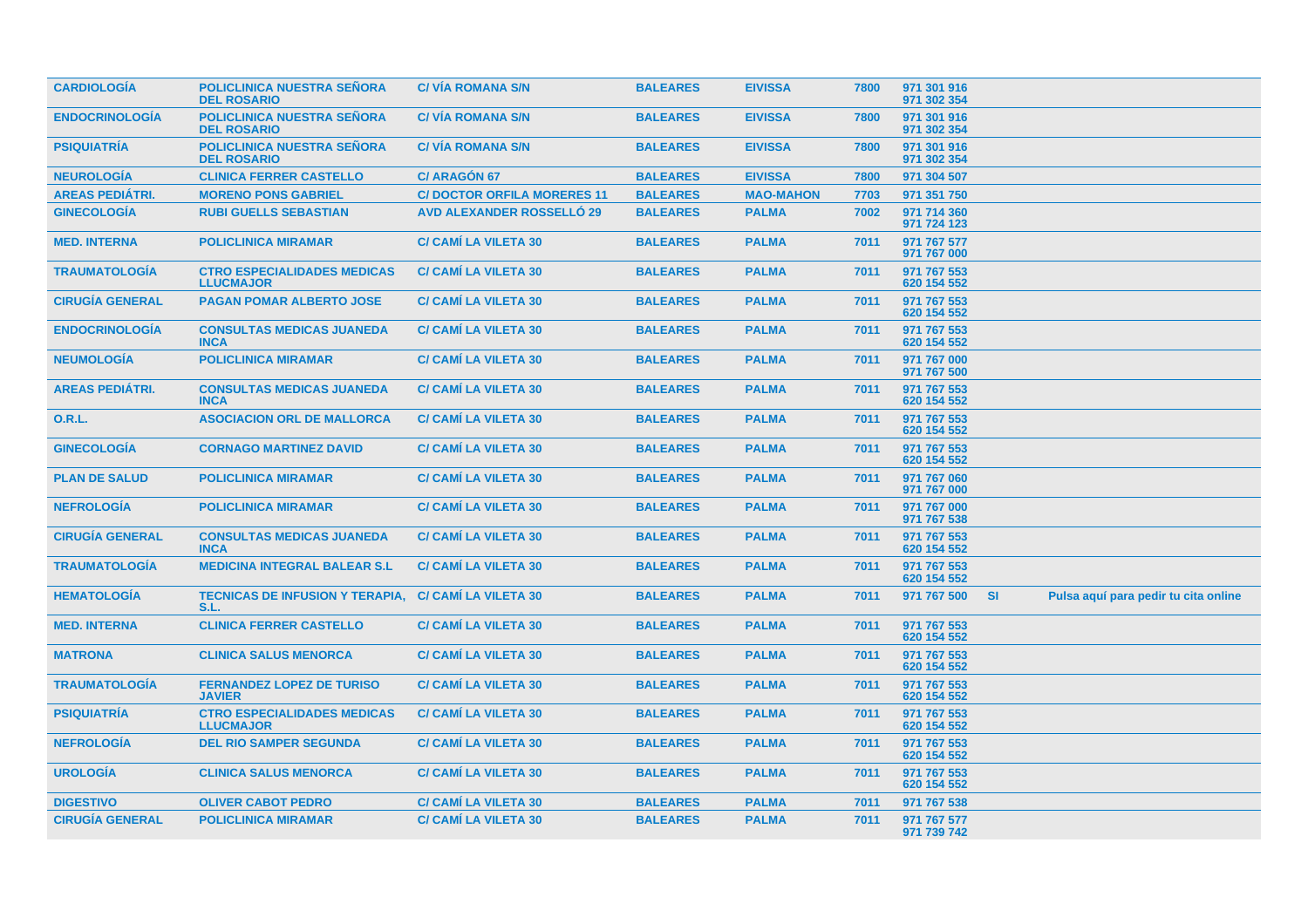| <b>ANESTESIOLOGIA</b>  | <b>ANESTESISTAS BALEARES</b><br><b>ASOCIADOS, S.L.</b>                    | <b>C/ CAMI LA VILETA 30</b> | <b>BALEARES</b> | <b>PALMA</b> | 7011 | 971 767 553<br>620 154 552 |  |
|------------------------|---------------------------------------------------------------------------|-----------------------------|-----------------|--------------|------|----------------------------|--|
| <b>DERMATOLOGÍA</b>    | <b>MESCONSULTES MÈDIQUES</b><br><b>MANACOR</b>                            | <b>C/ CAMI LA VILETA 30</b> | <b>BALEARES</b> | <b>PALMA</b> | 7011 |                            |  |
| <b>UROLOGIA</b>        | <b>POLICLINICA MIRAMAR</b>                                                | <b>C/ CAMI LA VILETA 30</b> | <b>BALEARES</b> | <b>PALMA</b> | 7011 | 971 767 577<br>971 767 000 |  |
| <b>GINECOLOGÍA</b>     | <b>GINECOLOGIA ACTIVA</b>                                                 | <b>C/ CAMI LA VILETA 30</b> | <b>BALEARES</b> | <b>PALMA</b> | 7011 | 971 767 000                |  |
| <b>OFTALMOLOGÍA</b>    | <b>CLINICA SALUS MENORCA</b>                                              | <b>C/ CAMI LA VILETA 30</b> | <b>BALEARES</b> | <b>PALMA</b> | 7011 | 971 767 553<br>620 154 552 |  |
| <b>DERMATOLOGÍA</b>    | <b>PERELLO LLINAS GUILLERMO</b>                                           | <b>C/ CAMI LA VILETA 30</b> | <b>BALEARES</b> | <b>PALMA</b> | 7011 | 971 767 553<br>620 154 552 |  |
| 0.R.L.                 | ASOCIACION BALEAR DE CABEZA Y C/ CAMI LA VILETA 30<br><b>CUELLO, S.L.</b> |                             | <b>BALEARES</b> | <b>PALMA</b> | 7011 | 971 767 553<br>620 154 552 |  |
| <b>CARDIOLOGÍA</b>     | <b>POLICLINICA MIRAMAR</b>                                                | <b>C/ CAMI LA VILETA 30</b> | <b>BALEARES</b> | <b>PALMA</b> | 7011 | 971 767 000<br>971 767 538 |  |
| <b>PSIQUIATRÍA</b>     | <b>VIDAL VINYALS NICOLAS</b>                                              | <b>C/ CAMI LA VILETA 30</b> | <b>BALEARES</b> | <b>PALMA</b> | 7011 | 971 767 553<br>620 154 552 |  |
| <b>ENDOCRINOLOGÍA</b>  | <b>CTRO ESPECIALIDADES MEDICAS</b><br><b>LLUCMAJOR</b>                    | <b>C/ CAMI LA VILETA 30</b> | <b>BALEARES</b> | <b>PALMA</b> | 7011 | 971 767 553<br>620 154 552 |  |
| <b>O.R.L.</b>          | <b>BORRAS ROSSELLO ISABEL MARIA</b>                                       | <b>C/ CAMI LA VILETA 30</b> | <b>BALEARES</b> | <b>PALMA</b> | 7011 | 971 767 553<br>620 154 552 |  |
| <b>GINECOLOGÍA</b>     | <b>POLICLINICA MIRAMAR</b>                                                | <b>C/ CAMI LA VILETA 30</b> | <b>BALEARES</b> | <b>PALMA</b> | 7011 | 971 767 577<br>971 767 000 |  |
| <b>CARDIOLOGIA</b>     | <b>ALGUERSUARI CABISCOL JOAN</b>                                          | <b>C/ CAMI LA VILETA 30</b> | <b>BALEARES</b> | <b>PALMA</b> | 7011 | 971 767 553<br>620 154 552 |  |
| <b>PSIQUIATRÍA</b>     | <b>CLINICA SALUS MENORCA</b>                                              | <b>C/ CAMI LA VILETA 30</b> | <b>BALEARES</b> | <b>PALMA</b> | 7011 | 971 767 553<br>620 154 552 |  |
| <b>OFTALMOLOGIA</b>    | <b>MOYA ROSSELLO JUANA MARIA</b>                                          | <b>C/ CAMI LA VILETA 30</b> | <b>BALEARES</b> | <b>PALMA</b> | 7011 | 971 767 553<br>620 154 552 |  |
| <b>AREAS PEDIÁTRI.</b> | <b>MOREO MARROIG PEDRO</b>                                                | <b>C/ CAMI LA VILETA 30</b> | <b>BALEARES</b> | <b>PALMA</b> | 7011 | 971 767 553<br>620 154 552 |  |
| <b>OFTALMOLOGIA</b>    | <b>OFTALMEDIC SALVA, S.L.U.</b>                                           | <b>C/ CAMI LA VILETA 30</b> | <b>BALEARES</b> | <b>PALMA</b> | 7011 | 620 154 552                |  |
| <b>NEFROLOGÍA</b>      | <b>POLICLINICA MIRAMAR</b>                                                | <b>C/ CAMI LA VILETA 30</b> | <b>BALEARES</b> | <b>PALMA</b> | 7011 | 971 767 577<br>971 767 000 |  |
| <b>URGENCIAS</b>       | <b>POLICLINICA MIRAMAR</b>                                                | <b>C/ CAMI LA VILETA 30</b> | <b>BALEARES</b> | <b>PALMA</b> | 7011 | 971 767 000<br>971 767 538 |  |
| <b>OFTALMOLOGÍA</b>    | <b>ABAD RAMON PILAR</b>                                                   | <b>C/ CAMI LA VILETA 30</b> | <b>BALEARES</b> | <b>PALMA</b> | 7011 | 971 767 000                |  |
| <b>CIRUGÍA GENERAL</b> | <b>GUITART TERRAZA RAMON</b>                                              | <b>C/ CAMI LA VILETA 30</b> | <b>BALEARES</b> | <b>PALMA</b> | 7011 |                            |  |
| <b>ANESTESIOLOGÍA</b>  | <b>MARCO ALOS LUIS MIGUEL</b>                                             | <b>C/ CAMI LA VILETA 30</b> | <b>BALEARES</b> | <b>PALMA</b> | 7011 | 971 767 553<br>620 154 552 |  |
| <b>C. VASCULAR</b>     | <b>COROMINAS ROURA CARLOS</b>                                             | <b>C/ CAMI LA VILETA 30</b> | <b>BALEARES</b> | <b>PALMA</b> | 7011 | 971 767 553<br>620 154 552 |  |
| <b>TRAUMATOLOGIA</b>   | <b>HIDALGO MARTIN CARLOS JAVIER</b>                                       | <b>C/ CAMI LA VILETA 30</b> | <b>BALEARES</b> | <b>PALMA</b> | 7011 | 971 767 553<br>620 154 552 |  |
| <b>C. VASCULAR</b>     | <b>POLICLINICA MIRAMAR</b>                                                | <b>C/ CAMI LA VILETA 30</b> | <b>BALEARES</b> | <b>PALMA</b> | 7011 | 971 739 742<br>971 767 000 |  |
| <b>GINECOLOGIA</b>     | <b>JUNCOSA ALVAREZ DE</b><br><b>SOTOMAYOR MARIA DE LES NEUS</b>           | <b>C/ CAMI LA VILETA 30</b> | <b>BALEARES</b> | <b>PALMA</b> | 7011 | 971 767 553<br>620 154 552 |  |
| <b>TRAUMATOLOGIA</b>   | <b>CLINICA SALUS MENORCA</b>                                              | <b>C/ CAMI LA VILETA 30</b> | <b>BALEARES</b> | <b>PALMA</b> | 7011 | 971 767 553<br>620 154 552 |  |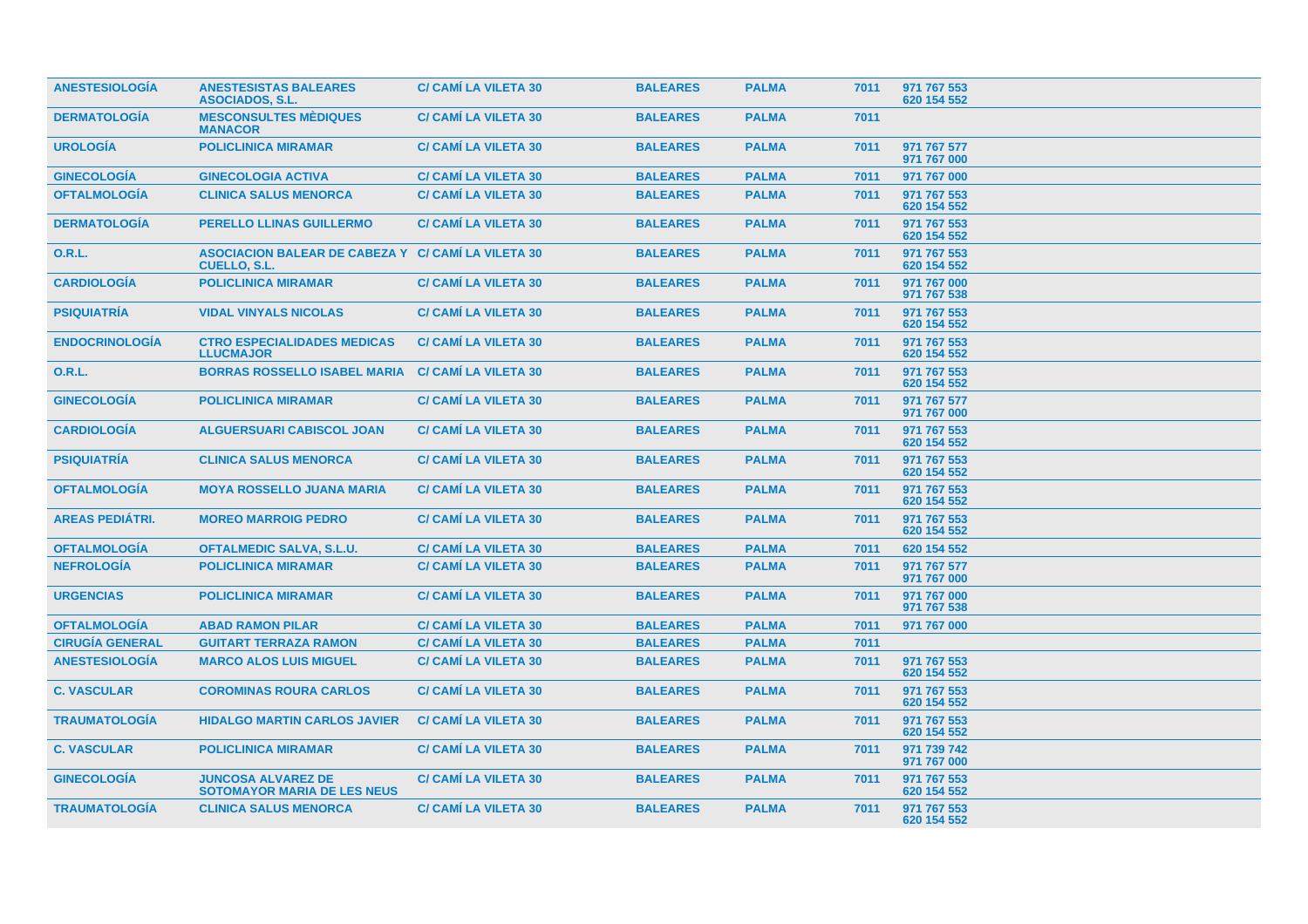| <b>ALERGOLOGIA</b>     | <b>CENTRO DE ALERGIA Y ASMA</b><br><b>BALEAR, S.L.</b>             | <b>C/ CAMI LA VILETA 30</b>                               | <b>BALEARES</b> | <b>PALMA</b>                                          | 7011 | 971 767 553<br>620 154 552 |
|------------------------|--------------------------------------------------------------------|-----------------------------------------------------------|-----------------|-------------------------------------------------------|------|----------------------------|
| <b>RADIODIAGNOST.</b>  | <b>R.M NUEVA IMAGEN DR. ROVIRA,</b><br>S.L                         | <b>C/ CALA GAMBA 35</b>                                   | <b>BALEARES</b> | <b>PALMA</b>                                          | 7007 | 689 488 571                |
| <b>ENFERMERIA</b>      | <b>GREEN SUTTON VALERIA</b>                                        | <b>C/ CARRER SES MONGES 9</b>                             | <b>BALEARES</b> | <b>SANTA EUGENIA 7142</b>                             |      | 971 620 655                |
| <b>GINECOLOGÍA</b>     | <b>USANDIZAGA CALPARSORO</b><br><b>MANUEL</b>                      | C/PL. ROSARI 5                                            | <b>BALEARES</b> | <b>PALMA</b>                                          | 7001 | 971 712 999                |
| <b>MATRONA</b>         | <b>RIPOLL BALLESTER ANA</b>                                        | <b>C/SANTIAGO RUSSINYOL 9</b>                             | <b>BALEARES</b> | <b>PALMA</b>                                          | 7012 | 971 720 200<br>971 727 840 |
| <b>GINECOLOGÍA</b>     | <b>RUBI GUELLS SEBASTIAN</b>                                       | <b>C/SANTIAGO RUSSINYOL 9</b>                             | <b>BALEARES</b> | <b>PALMA</b>                                          | 7012 |                            |
| <b>NEUROLOGÍA</b>      | <b>CLINICA SALUS MENORCA</b>                                       | <b>AVD VIVES LLULL 6</b>                                  | <b>BALEARES</b> | <b>MAO-MAHON</b>                                      | 7703 | 971 481 500<br>971 351 115 |
| <b>MED. FAMILIAR</b>   | <b>MARTIN QUETGLAS HONESTO</b>                                     | C/RUIZ I PABLO 33                                         | <b>BALEARES</b> | <b>CIUTADELLA DE</b><br><b>MENORCA</b>                | 7760 | 971 383 368                |
| <b>GINECOLOGIA</b>     | <b>BARRES ECHEVARRI FRANCISCO</b><br><b>JAVIER</b>                 | <b>C/SANTIAGO RUSIÑOL 9</b>                               | <b>BALEARES</b> | <b>PALMA</b>                                          | 7012 | 971 448 500                |
| <b>MED. FAMILIAR</b>   | <b>POLICLINIC CALA MILLOR</b>                                      | AVD SA COMA (URB. SA MANIGA) 33 BALEARES<br>(CALA MILLOR) |                 | <b>SANT LLORENÇ</b><br><b>DES</b><br><b>CARDASSAR</b> | 7560 | 971 585 865                |
| <b>ANÁLISIS</b>        | <b>SYNLAB BALEARES</b>                                             | <b>AVD CALA AGULLA 96</b>                                 | <b>BALEARES</b> | <b>CAPDEPERA</b>                                      | 7590 | 971 563 374                |
| <b>DERMATOLOGÍA</b>    | <b>PASCUAL LOPEZ MARTA</b>                                         | C/ PIUS XII 11                                            | <b>BALEARES</b> | <b>MANACOR</b>                                        | 7500 | 971 553 366                |
| <b>UROLOGÍA</b>        | <b>CRESPI MARTINEZ, FRANCISCO Y</b><br><b>DRA. FUENTES MARQUEZ</b> | C/ PIUS XII 11                                            | <b>BALEARES</b> | <b>MANACOR</b>                                        | 7500 | 971 553 366                |
| <b>MED. INTERNA</b>    | <b>POLICLINIC MANACOR, S.L.</b>                                    | C/ PIUS XII 11                                            | <b>BALEARES</b> | <b>MANACOR</b>                                        | 7500 | 971 553 366                |
| <b>RADIODIAGNÓST.</b>  | <b>CENTROS MEDICOS QUIRONSALUD</b>                                 | <b>C/ GRAN VÍA COLÓN 201</b>                              | <b>BALEARES</b> | <b>INCA</b>                                           | 7300 | 971 883 030                |
| <b>MED. FAMILIAR</b>   | <b>CENTROS MEDICOS QUIRONSALUD</b>                                 | <b>C/ GRAN VÍA COLÓN 201</b>                              | <b>BALEARES</b> | <b>INCA</b>                                           | 7300 | 971 883 030                |
| <b>PODOLOGÍA</b>       | <b>CENTROS MEDICOS QUIRONSALUD</b>                                 | <b>C/ GRAN VÍA COLÓN 201</b>                              | <b>BALEARES</b> | <b>INCA</b>                                           | 7300 | 971 883 030                |
| <b>TRAUMATOLOGÍA</b>   | <b>SUAREZ PERALTA DAVID</b>                                        | <b>C/ GRAN VÍA COLÓN 201</b>                              | <b>BALEARES</b> | <b>INCA</b>                                           | 7300 | 971 883 030                |
| <b>ENFERMERÍA</b>      | <b>CTRO ESPECIALIDADES MEDICAS</b><br><b>LLUCMAJOR</b>             | <b>C/CIUTAT12</b>                                         | <b>BALEARES</b> | <b>LLUCMAJOR</b>                                      | 7620 | 971 120 021                |
| <b>UROLOGÍA</b>        | <b>CTRO ESPECIALIDADES MEDICAS</b><br><b>LLUCMAJOR</b>             | <b>C/CIUTAT 12</b>                                        | <b>BALEARES</b> | <b>LLUCMAJOR</b>                                      | 7620 | 971 120 021                |
| <b>UROLOGIA</b>        | <b>CONSULTAS MEDICAS JUANEDA</b><br><b>INCA</b>                    | <b>AVD GRAN VÍA COLÓN 48 BAJOS</b>                        | <b>BALEARES</b> | <b>INCA</b>                                           | 7300 | 971 507 777                |
| <b>AREAS PEDIATRI.</b> | <b>CONSULTAS MEDICAS JUANEDA</b><br><b>INCA</b>                    | <b>AVD GRAN VÍA COLÓN 48 BAJOS</b>                        | <b>BALEARES</b> | <b>INCA</b>                                           | 7300 | 971 507 777                |
| <b>DERMATOLOGIA</b>    | <b>CONSULTAS MEDICAS JUANEDA</b><br><b>INCA</b>                    | <b>AVD GRAN VÍA COLÓN 48 BAJOS</b>                        | <b>BALEARES</b> | <b>INCA</b>                                           | 7300 | 971 507 777                |
| <b>GINECOLOGIA</b>     | <b>SUBIRATS GOMIS ALEJANDRA</b>                                    | <b>C/FORN DES RACO 1</b>                                  | <b>BALEARES</b> | <b>PALMA</b>                                          | 7001 | 971 726 840                |
| <b>MED. FAMILIAR</b>   | <b>MUNAR LLABRES MARIA DULCE</b>                                   | <b>C/ FRANCISCO SUAU 15</b>                               | <b>BALEARES</b> | <b>PALMA</b>                                          | 7010 | 971 299 655                |
| <b>MED. FAMILIAR</b>   | <b>CENTROS MEDICOS QUIRONSALUD</b>                                 | C/ ATENCIÓN A DOMICILIO.                                  | <b>BALEARES</b> | <b>PALMA</b>                                          | 7006 | 971 466 262                |
| <b>ENFERMERÍA</b>      | <b>CENTROS MEDICOS QUIRONSALUD</b>                                 | C/ ATENCIÓN A DOMICILIO.                                  | <b>BALEARES</b> | <b>LLUCMAJOR</b>                                      | 7620 | 971 441 166<br>971 405 555 |
| <b>ENFERMERÍA</b>      | <b>CENTROS MEDICOS QUIRONSALUD</b>                                 | C/ ATENCIÓN A DOMICILIO.                                  | <b>BALEARES</b> | <b>SON SERVERA</b>                                    | 7550 | 971 586 699                |
| <b>ENFERMERIA</b>      | <b>CENTROS MEDICOS QUIRONSALUD</b>                                 | C/ ATENCION A DOMICILIO.                                  | <b>BALEARES</b> | <b>SOLLER</b>                                         | 7108 | 971 634 411                |
| <b>GINECOLOGÍA</b>     | <b>CASAL MORO JORGE LUIS</b>                                       | <b>PLZ ABU UMAR 2</b>                                     | <b>BALEARES</b> | <b>MAO-MAHON</b>                                      | 7701 | 649 703 034<br>971 354 412 |
| <b>GINECOLOGIA</b>     | <b>CLINICA IMIF</b>                                                | C/ ARAGON 9-11                                            | <b>BALEARES</b> | <b>EIVISSA</b>                                        | 7800 | 971 392 188                |
|                        |                                                                    |                                                           |                 |                                                       |      |                            |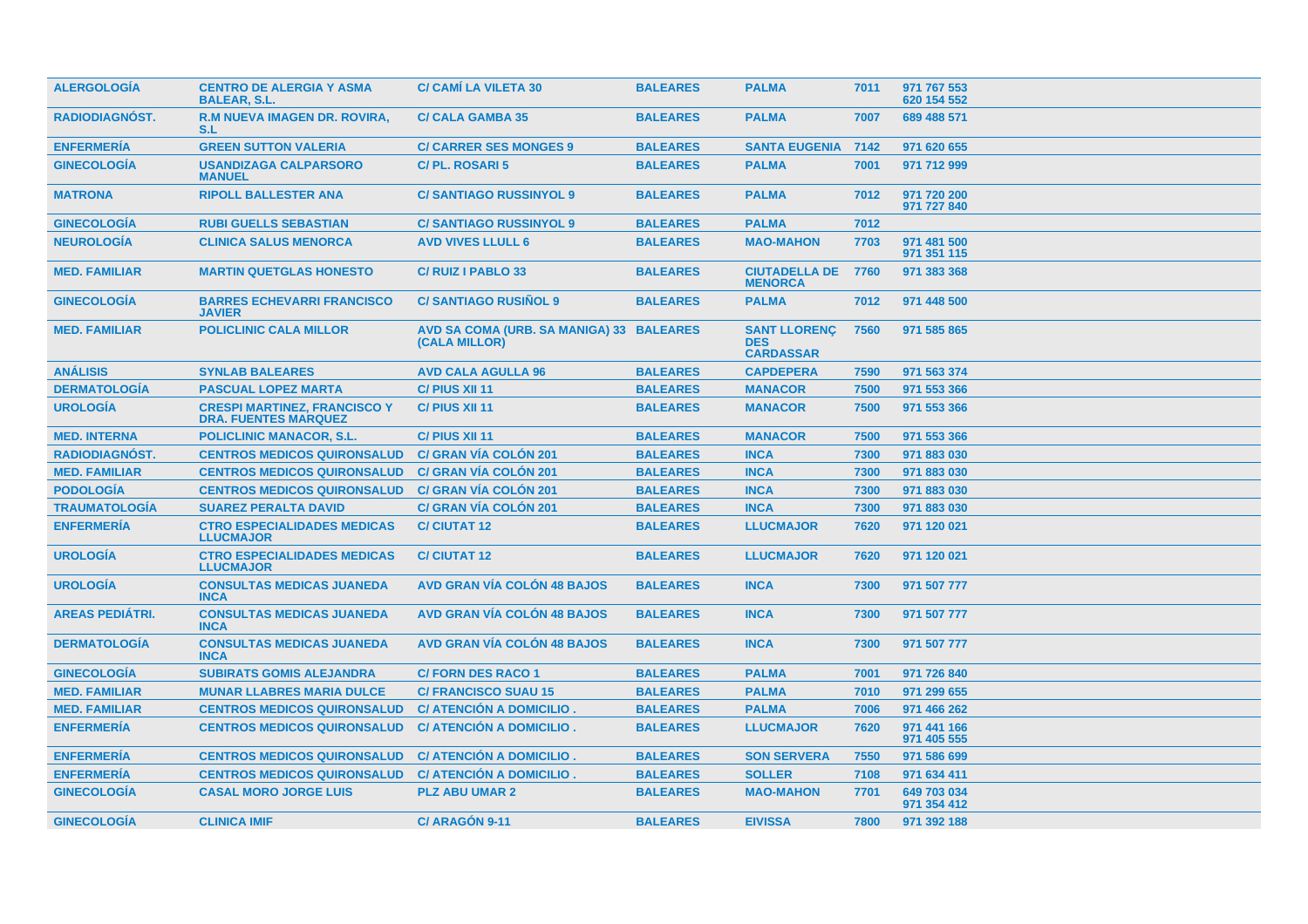| <b>OFTALMOLOGÍA</b>    | <b>CLINICA IMIF</b>                                       | C/ARAGÓN 9-11                                                | <b>BALEARES</b> | <b>EIVISSA</b>   | 7800 | 971 392 188                |           |                                      |
|------------------------|-----------------------------------------------------------|--------------------------------------------------------------|-----------------|------------------|------|----------------------------|-----------|--------------------------------------|
| <b>PODOLOGÍA</b>       | <b>CLINICA IMIF</b>                                       | C/ ARAGÓN 9-11                                               | <b>BALEARES</b> | <b>EIVISSA</b>   | 7800 | 971 392 188                |           |                                      |
| <b>CARDIOLOGÍA</b>     | <b>CLINICA IMIF</b>                                       | C/ ARAGÓN 9-11                                               | <b>BALEARES</b> | <b>EIVISSA</b>   | 7800 | 971 392 188                |           |                                      |
| <b>DERMATOLOGÍA</b>    | <b>CLINICA IMIF</b>                                       | C/ ARAGÓN 9-11                                               | <b>BALEARES</b> | <b>EIVISSA</b>   | 7800 | 971 392 188                |           |                                      |
| <b>MED. FAMILIAR</b>   | <b>CLINICA IMIF</b>                                       | C/ ARAGÓN 9-11                                               | <b>BALEARES</b> | <b>EIVISSA</b>   | 7800 | 971 392 188                | <b>SI</b> | Pulsa aquí para pedir tu cita online |
| <b>CARDIOLOGÍA</b>     | <b>CORBIHOTZ, SLP</b>                                     | <b>C/ RAMÓN BERENGUER III 5</b>                              | <b>BALEARES</b> | <b>PALMA</b>     | 7003 | 971 498 787<br>971 498 750 |           |                                      |
| <b>ANÁLISIS</b>        | <b>SYNLAB BALEARES</b>                                    | <b>CRA DE SA PEDRUSCADA 9</b><br><b>FARMARCIA SIRER</b>      | <b>BALEARES</b> | <b>CAPDEPERA</b> | 7590 | 971 819 133                |           |                                      |
| <b>C. TORÁCICA</b>     | <b>HOSPITAL QUIRONSALUD</b><br><b>PALMAPLANAS</b>         | C/ CAMI REIS, DELS 308 (SECAR DE BALEARES<br><b>LA REAL)</b> |                 | <b>PALMA</b>     | 7010 | 683 194 856<br>971 918 000 |           |                                      |
| <b>GINECOLOGIA</b>     | <b>GINECOLOGIA ACTIVA</b>                                 | C/ CAMI REIS, DELS 308 (SECAR DE BALEARES<br><b>LA REAL)</b> |                 | <b>PALMA</b>     | 7010 | 971 918 000<br>971 908 999 |           |                                      |
| <b>HOSP. GENERAL</b>   | <b>HOSPITAL QUIRONSALUD</b><br><b>PALMAPLANAS</b>         | C/ CAMI REIS, DELS 308 (SECAR DE BALEARES<br><b>LA REAL)</b> |                 | <b>PALMA</b>     | 7010 | 971 918 000                |           |                                      |
| <b>ENDOCRINOLOGÍA</b>  | <b>MOLL MASCARO MARGARITA</b><br><b>GRACIA</b>            | C/ CAMI REIS, DELS 308 (SECAR DE BALEARES<br><b>LA REAL)</b> |                 | <b>PALMA</b>     | 7010 | 971 918 000<br>971 908 999 |           |                                      |
| <b>CARDIOLOGÍA</b>     | <b>CTRO ESPECIALIDADES MEDICAS</b><br><b>LLUCMAJOR</b>    | C/ CAMI REIS, DELS 308 (SECAR DE BALEARES<br><b>LA REAL)</b> |                 | <b>PALMA</b>     | 7010 | 971 918 000<br>971 908 999 |           |                                      |
| <b>RADIODIAGNOST.</b>  | <b>HOSPITAL QUIRONSALUD</b><br><b>PALMAPLANAS</b>         | C/ CAMI REIS, DELS 308 (SECAR DE BALEARES<br><b>LA REAL)</b> |                 | <b>PALMA</b>     | 7010 | 971 918 000                |           |                                      |
| <b>OFTALMOLOGIA</b>    | <b>MOYA ROSSELLO JUANA MARIA</b>                          | C/ CAMI REIS, DELS 308 (SECAR DE BALEARES<br><b>LA REAL)</b> |                 | <b>PALMA</b>     | 7010 | 971 918 000<br>971 908 999 |           |                                      |
| <b>PSICOLOGÍA</b>      | <b>HOSPITAL QUIRONSALUD</b><br><b>PALMAPLANAS</b>         | C/ CAMI REIS, DELS 308 (SECAR DE BALEARES<br><b>LA REAL)</b> |                 | <b>PALMA</b>     | 7010 | 971 918 000                |           |                                      |
| <b>CARDIOLOGÍA</b>     | <b>POLICLINIC MANACOR, S.L.</b>                           | C/ CAMI REIS, DELS 308 (SECAR DE BALEARES<br><b>LA REAL)</b> |                 | <b>PALMA</b>     | 7010 | 971 918 000<br>971 908 999 |           |                                      |
| <b>GINECOLOGÍA</b>     | <b>LIA GARCIA MARIA JESUS</b>                             | C/ CAMI REIS, DELS 308 (SECAR DE BALEARES<br><b>LA REAL)</b> |                 | <b>PALMA</b>     | 7010 | 971 918 000<br>971 908 999 |           |                                      |
| <b>O.R.L.</b>          | <b>CANOVAS LLORENS DIEGO LUIS</b>                         | C/ CAMI REIS, DELS 308 (SECAR DE BALEARES<br><b>LA REAL)</b> |                 | <b>PALMA</b>     | 7010 | 971 918 000<br>971 908 999 |           |                                      |
| <b>GINECOLOGÍA</b>     | <b>INVERSIONS MÈDIQUES GIBERT C.I</b><br><b>ASSOCIATS</b> | C/ CAMI REIS, DELS 308 (SECAR DE BALEARES<br><b>LA REAL)</b> |                 | <b>PALMA</b>     | 7010 | 971 918 000                |           |                                      |
| <b>TRAUMATOLOGÍA</b>   | <b>BENNASAR ARBOS ANTONIO</b>                             | C/ CAMI REIS, DELS 308 (SECAR DE BALEARES<br><b>LA REAL)</b> |                 | <b>PALMA</b>     | 7010 | 971 918 000<br>971 908 999 |           |                                      |
| <b>O.R.L.</b>          | <b>CENTROS MEDICOS QUIRONSALUD</b>                        | C/ CAMI REIS, DELS 308 (SECAR DE BALEARES<br>LA REAL)        |                 | <b>PALMA</b>     | 7010 | 971 918 000<br>971 908 999 |           |                                      |
| <b>AREAS PEDIÁTRI.</b> | <b>MOREO MARROIG PEDRO</b>                                | C/ CAMI REIS, DELS 308 (SECAR DE BALEARES<br><b>LA REAL)</b> |                 | <b>PALMA</b>     | 7010 | 971 918 000<br>971 908 999 |           |                                      |
| <b>CARDIOLOGÍA</b>     | <b>GALMES GARCIA SEBASTIAN</b>                            | C/ CAMI REIS, DELS 308 (SECAR DE BALEARES<br><b>LA REAL)</b> |                 | <b>PALMA</b>     | 7010 | 971 918 000<br>971 908 999 |           |                                      |
| <b>OFTALMOLOGÍA</b>    | <b>VALERO BARROETA CONCEPCION</b>                         | C/ CAMI REIS, DELS 308 (SECAR DE BALEARES<br><b>LA REAL)</b> |                 | <b>PALMA</b>     | 7010 | 971 918 000<br>971 908 999 |           |                                      |
| <b>OFTALMOLOGÍA</b>    | <b>DE TIMOTEO BARRANCO MANUEL</b><br><b>JOSE</b>          | C/ CAMI REIS, DELS 308 (SECAR DE BALEARES<br><b>LA REAL)</b> |                 | <b>PALMA</b>     | 7010 | 971 918 000<br>971 908 999 |           |                                      |
| <b>DERMATOLOGÍA</b>    | <b>DERMATOLOGIA 2000, S.L.</b>                            | C/ CAMI REIS, DELS 308 (SECAR DE BALEARES<br><b>LA REAL)</b> |                 | <b>PALMA</b>     | 7010 | 971 918 000<br>971 908 999 |           |                                      |
| <b>CARDIOLOGÍA</b>     | <b>MORENO BANDERA FRANCISCO</b><br><b>JAVIER ELOY</b>     | C/ CAMI REIS, DELS 308 (SECAR DE BALEARES<br><b>LA REAL)</b> |                 | <b>PALMA</b>     | 7010 | 971 918 000<br>971 908 999 |           |                                      |
| <b>DIGESTIVO</b>       | <b>CENTROS MEDICOS QUIRONSALUD</b>                        | C/ CAMI REIS, DELS 308 (SECAR DE BALEARES<br><b>LA REAL)</b> |                 | <b>PALMA</b>     | 7010 | 971 918 000<br>971 908 999 |           |                                      |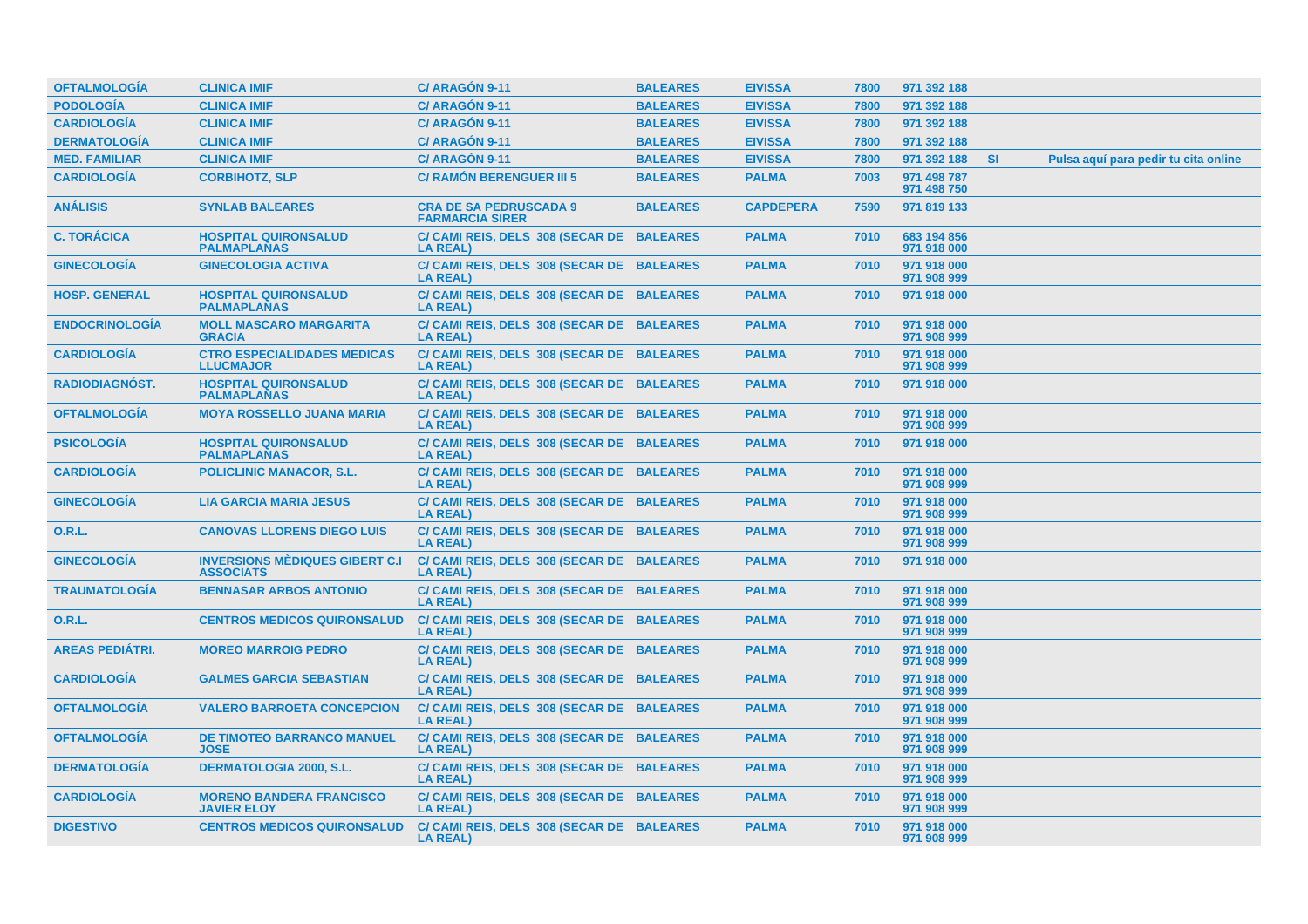| <b>MATRONA</b>         | <b>MATER 6, S.C.</b>                                       | C/ CAMI REIS, DELS 308 (SECAR DE BALEARES<br><b>LA REAL)</b> |                 | <b>PALMA</b>                           | 7010 | 648 833 309<br>971 918 000 |
|------------------------|------------------------------------------------------------|--------------------------------------------------------------|-----------------|----------------------------------------|------|----------------------------|
| <b>TRAUMATOLOGIA</b>   | <b>CLINICA FERRER CASTELLO</b>                             | C/ CAMI REIS, DELS 308 (SECAR DE BALEARES<br><b>LA REAL)</b> |                 | <b>PALMA</b>                           | 7010 | 971 918 000<br>971 908 999 |
| <b>DERMATOLOGIA</b>    | <b>PERELLO LLINAS GUILLERMO</b>                            | C/ CAMI REIS, DELS 308 (SECAR DE BALEARES<br><b>LA REAL)</b> |                 | <b>PALMA</b>                           | 7010 | 971 918 000<br>971 908 999 |
| <b>MED. FAMILIAR</b>   | <b>POLICLINIC CALA MILLOR</b>                              | C/ NA LLAMBIES (CALA BONA) 59                                | <b>BALEARES</b> | <b>SON SERVERA</b>                     | 7559 | 971 585 865                |
| <b>REUMATOLOGÍA</b>    | <b>PERICAS ALEMANY MIGUEL</b>                              | <b>C/RUBI7</b>                                               | <b>BALEARES</b> | <b>PALMA</b>                           | 7002 | 971 720 112                |
| <b>PODOLOGÍA</b>       | <b>CENTROS MEDICOS QUIRONSALUD</b>                         | <b>C/ CORDOBA S/N</b>                                        | <b>BALEARES</b> | <b>CALVIA</b>                          | 7181 | 971 682 020                |
| <b>ODONTOESTOMATOL</b> | <b>MUROCLINIC S.L.</b>                                     | <b>C/MURILLO 9</b>                                           | <b>BALEARES</b> | <b>MURO</b>                            | 7440 | 971 860 023                |
| <b>HOSP. DE DÍA</b>    | <b>CLINICA OFTALMOLOGICA</b><br><b>EXCIMER LASER PALMA</b> | <b>C/SANTIAGO RUSIÑOL 16</b>                                 | <b>BALEARES</b> | <b>PALMA</b>                           | 7012 | 971 728 101<br>971 495 812 |
| <b>MED. FAMILIAR</b>   | <b>CLINICA SALUS MENORCA</b>                               | <b>C/ JOSE DELFIN SERRA 10</b>                               | <b>BALEARES</b> | <b>CIUTADELLA DE</b><br><b>MENORCA</b> | 7760 | 971 481 500                |
| <b>RADIODIAGNOST.</b>  | <b>ORTOSCAN ILLES BALEARS S.L.</b>                         | <b>C/SAN JAIME 19</b>                                        | <b>BALEARES</b> | <b>PALMA</b>                           | 7012 | 971 721 310<br>687 771 783 |
| <b>CARDIOLOGIA</b>     | <b>MORENO BANDERA FRANCISCO</b><br><b>JAVIER ELOY</b>      | <b>C/ PASEO DEL FERROCARRIL 1</b>                            | <b>BALEARES</b> | <b>MANACOR</b>                         | 7500 | 971 502 083<br>971 559 000 |
| <b>ANATOMOPATOLO.</b>  | <b>TERRASA - IBARRA CB.</b>                                | C/31 DE DICIEMBRE 12                                         | <b>BALEARES</b> | <b>PALMA</b>                           | 7004 | 606 432 713<br>971 764 161 |
| <b>OFTALMOLOGÍA</b>    | <b>ABAD RAMON PILAR</b>                                    | <b>C/ COSTA DE LES GERMANETES 6</b>                          | <b>BALEARES</b> | <b>PALMA</b>                           | 7010 | 971 759 046<br>971 918 000 |
| <b>UROLOGÍA</b>        | <b>CENTROS MEDICOS QUIRONSALUD</b>                         | <b>C/ RONDA MANACOR 29</b>                                   | <b>BALEARES</b> | <b>CAMPOS</b>                          | 7630 | 971 651 999                |
| <b>DERMATOLOGÍA</b>    | <b>CENTROS MEDICOS QUIRONSALUD</b>                         | <b>C/ RONDA MANACOR 29</b>                                   | <b>BALEARES</b> | <b>CAMPOS</b>                          | 7630 | 971 651 999                |
| <b>TRAUMATOLOGIA</b>   | <b>SUAREZ PERALTA DAVID</b>                                | <b>C/JESUS 5 BAJOS</b>                                       | <b>BALEARES</b> | <b>PALMA</b>                           | 7012 | 971 450 003                |
| <b>MED. FAMILIAR</b>   | <b>MORAL CABALLERO ALBERTO</b>                             | <b>C/JESUS 5 BAJOS</b>                                       | <b>BALEARES</b> | <b>PALMA</b>                           | 7012 | 971 496 200<br>971 450 003 |
| <b>MED. FAMILIAR</b>   | <b>JUANEDA URGENCIAS MEDICAS</b>                           | <b>C/ GALEÓN 3 LOCAL 21</b>                                  | <b>BALEARES</b> | <b>CALVIA</b>                          | 7181 | 971 130 583                |
| <b>MED. FAMILIAR</b>   | <b>JUANEDA URGENCIAS MEDICAS</b>                           | <b>AVD NOTARIO ALEMANY S/N</b>                               | <b>BALEARES</b> | <b>CALVIA</b>                          | 7181 | 971 131 818                |
| <b>MED. FAMILIAR</b>   | <b>JUANEDA URGENCIAS MEDICAS</b>                           | <b>C/ CALA AGULLA 115</b>                                    | <b>BALEARES</b> | <b>CAPDEPERA</b>                       | 7590 | 971 565 367                |
| <b>C. VASCULAR</b>     | <b>LOZANO VILARDELL PASCUAL</b>                            | <b>C/COMPANY 30</b>                                          | <b>BALEARES</b> | <b>PALMA</b>                           | 7014 | 971 731 647                |
| <b>GINECOLOGÍA</b>     | <b>VIELA SALA CONSTANTINO</b>                              | <b>C/COMPANY 30</b>                                          | <b>BALEARES</b> | <b>PALMA</b>                           | 7014 | 971 731 647                |
| <b>CARDIOLOGÍA</b>     | <b>CLINICA JUANEDA</b>                                     | <b>C/COMPANY 30</b>                                          | <b>BALEARES</b> | <b>PALMA</b>                           | 7014 | 871 964 960<br>971 731 647 |
| <b>C. VASCULAR</b>     | <b>JULIA MONTOYA JAIME</b>                                 | <b>C/COMPANY 30</b>                                          | <b>BALEARES</b> | <b>PALMA</b>                           | 7014 | 971 731 647                |
| <b>PSIQUIATRÍA</b>     | <b>VIDAL VINYALS NICOLAS</b>                               | <b>C/COMPANY 30</b>                                          | <b>BALEARES</b> | <b>PALMA</b>                           | 7014 | 971 731 647                |
| <b>NEUMOLOGÍA</b>      | <b>CLINICA SALUS MENORCA</b>                               | <b>C/COMPANY 30</b>                                          | <b>BALEARES</b> | <b>PALMA</b>                           | 7014 | 971 731 647                |
| <b>CARDIOLOGÍA</b>     | <b>GALMES GARCIA SEBASTIAN</b>                             | <b>C/COMPANY 30</b>                                          | <b>BALEARES</b> | <b>PALMA</b>                           | 7014 | 971 731 647                |
| <b>CARDIOLOGÍA</b>     | <b>TRIOLA FORT MIGUEL</b>                                  | <b>C/COMPANY 30</b>                                          | <b>BALEARES</b> | <b>PALMA</b>                           | 7014 | 971 731 647                |
| <b>TRAUMATOLOGÍA</b>   | <b>CLINICA SALUS MENORCA</b>                               | <b>C/COMPANY 30</b>                                          | <b>BALEARES</b> | <b>PALMA</b>                           | 7014 | 971 731 647                |
| <b>CARDIOLOGÍA</b>     | <b>MORENO BANDERA FRANCISCO</b><br><b>JAVIER ELOY</b>      | <b>C/COMPANY 30</b>                                          | <b>BALEARES</b> | <b>PALMA</b>                           | 7014 | 971 731 647                |
| <b>UROLOGÍA</b>        | <b>HOSPITAL GENERAL DE MURO</b>                            | <b>C/COMPANY 30</b>                                          | <b>BALEARES</b> | <b>PALMA</b>                           | 7014 | 971 731 647                |
| <b>GINECOLOGÍA</b>     | <b>GINECOLOGIA ACTIVA</b>                                  | <b>C/COMPANY 30</b>                                          | <b>BALEARES</b> | <b>PALMA</b>                           | 7014 | 971 731 647                |
| <b>NEUROLOGÍA</b>      | <b>HOSPITAL GENERAL DE MURO</b>                            | <b>C/COMPANY 30</b>                                          | <b>BALEARES</b> | <b>PALMA</b>                           | 7014 | 971 731 647                |
| <b>O.R.L.</b>          | <b>AGRUPACION BALEAR DE</b><br><b>OTORRINOLARINGOLOGIA</b> | <b>C/COMPANY 30</b>                                          | <b>BALEARES</b> | <b>PALMA</b>                           | 7014 | 971 731 647                |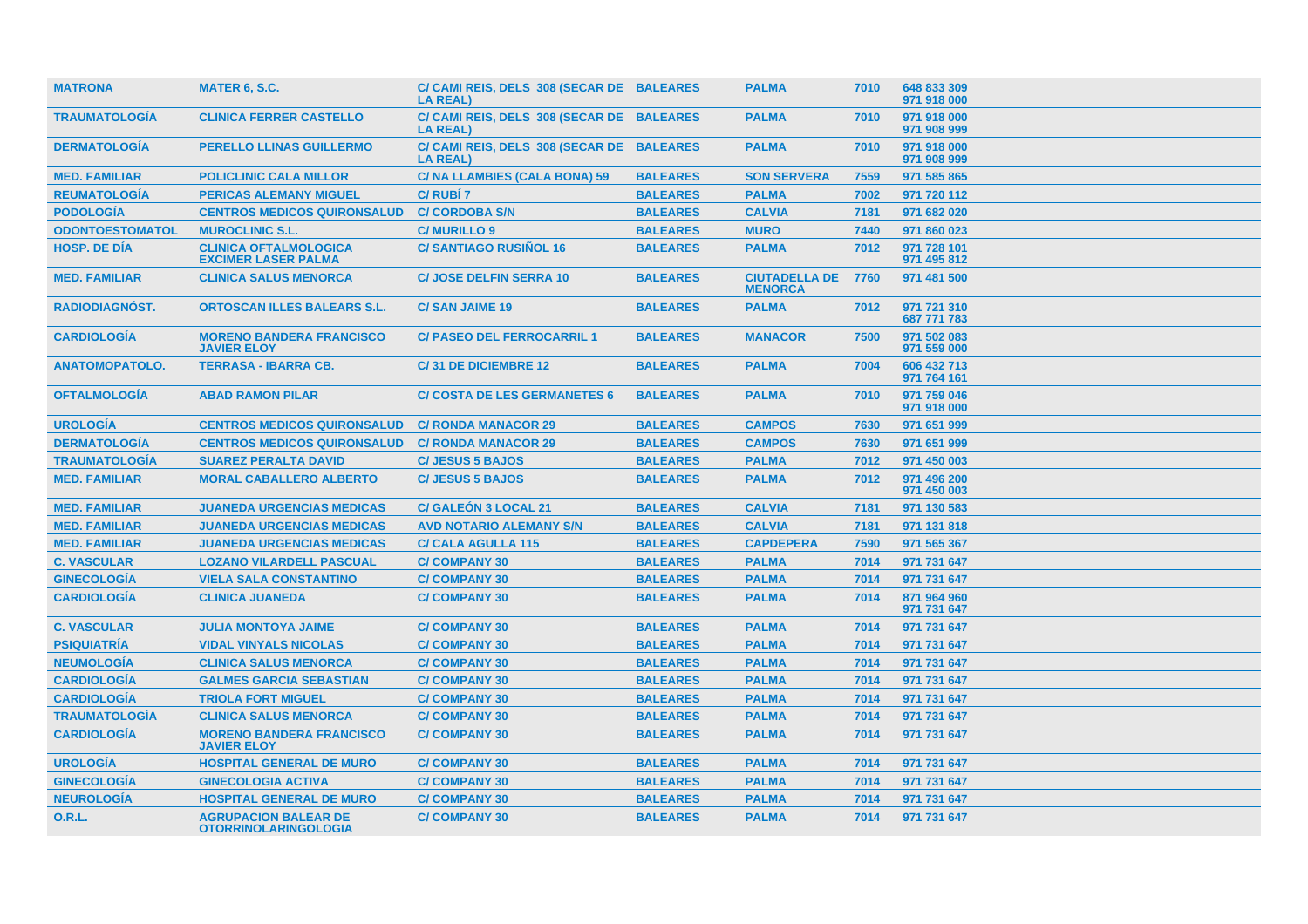| <b>URGENCIAS</b>       | <b>POLICLINIC CALA MILLOR</b>                                    | <b>C/COMPANY 30</b>                                 | <b>BALEARES</b> | <b>PALMA</b>     | 7014 | 971 731 647                |
|------------------------|------------------------------------------------------------------|-----------------------------------------------------|-----------------|------------------|------|----------------------------|
| <b>GINECOLOGÍA</b>     | Mª ANTONIA BENNASSAR RAMIS DE C/ COMPANY 30<br><b>AYREFLOR</b>   |                                                     | <b>BALEARES</b> | <b>PALMA</b>     | 7014 | 971 731 647                |
| <b>MATRONA</b>         | <b>POMAR FORTEZA ANTONIO</b>                                     | <b>C/COMPANY 30</b>                                 | <b>BALEARES</b> | <b>PALMA</b>     | 7014 | 971 731 647                |
| <b>CIRUGÍA GENERAL</b> | <b>GUITART TERRAZA RAMON</b>                                     | <b>C/COMPANY 30</b>                                 | <b>BALEARES</b> | <b>PALMA</b>     | 7014 | 971 731 647                |
| <b>CIRUGÍA GENERAL</b> | <b>MARCH MARTINEZ MARTIN</b>                                     | <b>C/COMPANY 30</b>                                 | <b>BALEARES</b> | <b>PALMA</b>     | 7014 | 971 731 647                |
| <b>OFTALMOLOGÍA</b>    | <b>VALERO BARROETA CONCEPCION</b>                                | <b>C/COMPANY 30</b>                                 | <b>BALEARES</b> | <b>PALMA</b>     | 7014 | 971 731 647                |
| <b>OFTALMOLOGÍA</b>    | <b>QUER CAROT SANTIAGO</b>                                       | <b>C/COMPANY 30</b>                                 | <b>BALEARES</b> | <b>PALMA</b>     | 7014 | 971 731 647                |
| <b>OFTALMOLOGÍA</b>    | <b>CTRO ESPECIALIDADES MEDICAS</b><br><b>LLUCMAJOR</b>           | <b>C/COMPANY 30</b>                                 | <b>BALEARES</b> | <b>PALMA</b>     | 7014 | 971 731 647                |
| <b>CIRUGIA GENERAL</b> | <b>CENTROS MEDICOS QUIRONSALUD</b>                               | <b>C/COMPANY 30</b>                                 | <b>BALEARES</b> | <b>PALMA</b>     | 7014 | 971 731 647                |
| <b>AREAS PEDIATRI.</b> | <b>VERGES AGUILO EDELMIRO</b>                                    | <b>C/COMPANY 30</b>                                 | <b>BALEARES</b> | <b>PALMA</b>     | 7014 | 971 731 647                |
| <b>MED. INTERNA</b>    | <b>SERRA MIR ANTONIO</b>                                         | <b>C/COMPANY 30</b>                                 | <b>BALEARES</b> | <b>PALMA</b>     | 7014 | 971 731 647                |
| <b>MED. INTERNA</b>    | <b>POBLADOR PALLISER MATIAS</b>                                  | <b>C/COMPANY 30</b>                                 | <b>BALEARES</b> | <b>PALMA</b>     | 7014 | 971 731 647                |
| <b>MED. INTERNA</b>    | <b>CLINICA FERRER CASTELLO</b>                                   | <b>C/COMPANY 30</b>                                 | <b>BALEARES</b> | <b>PALMA</b>     | 7014 | 971 731 647                |
| <b>REUMATOLOGÍA</b>    | <b>CLINICA JUANEDA</b>                                           | <b>C/COMPANY 30</b>                                 | <b>BALEARES</b> | <b>PALMA</b>     | 7014 | 971 731 647                |
| <b>OFTALMOLOGÍA</b>    | <b>MIRANZA IBO</b>                                               | <b>C/COMPANY 30</b>                                 | <b>BALEARES</b> | <b>PALMA</b>     | 7014 | 971 731 647                |
| <b>O.R.L.</b>          | <b>INSTITUTO DE O.R.L. DOCTOR</b><br><b>CARBONELL, S.L.</b>      | <b>C/COMPANY 30</b>                                 | <b>BALEARES</b> | <b>PALMA</b>     | 7014 | 971 731 647                |
| <b>GINECOLOGIA</b>     | <b>CLINICA SALUS MENORCA</b>                                     | <b>C/COMPANY 30</b>                                 | <b>BALEARES</b> | <b>PALMA</b>     | 7014 | 971 731 647                |
| <b>C. MAXILOFACIAL</b> | <b>IRIARTE MAXILOFACIAL</b>                                      | <b>C/COMPANY 30</b>                                 | <b>BALEARES</b> | <b>PALMA</b>     | 7014 | 971 737 530<br>971 731 647 |
| <b>HOSP. GENERAL</b>   | <b>CLINICA JUANEDA</b>                                           | <b>C/COMPANY 30</b>                                 | <b>BALEARES</b> | <b>PALMA</b>     | 7014 | 971 731 647                |
| <b>O.R.L.</b>          | <b>CENTROS MEDICOS QUIRONSALUD</b>                               | <b>C/SA MAR 163</b>                                 | <b>BALEARES</b> | <b>SOLLER</b>    | 7101 | 971 634 333                |
| <b>ENDOCRINOLOGÍA</b>  | <b>CENTROS MEDICOS QUIRONSALUD</b>                               | <b>C/SA MAR 163</b>                                 | <b>BALEARES</b> | <b>SOLLER</b>    | 7101 | 971 634 333                |
| <b>LOGOPEDIA</b>       | <b>CENTRE ES PLA</b>                                             | <b>C/DE NA XICAMUNDA 1</b>                          | <b>BALEARES</b> | <b>MANACOR</b>   | 7500 | 971 647 870<br>871 511 816 |
| <b>ALERGOLOGIA</b>     | <b>HOSPITAL QUIRONSALUD SON VERI C/ PASSEIG DE L'ARBREDA S/N</b> |                                                     | <b>BALEARES</b> | <b>LLUCMAJOR</b> | 7609 | 971 443 030                |
| <b>HOSP. GENERAL</b>   | <b>HOSPITAL QUIRONSALUD SON VERI C/ PASSEIG DE L'ARBREDA S/N</b> |                                                     | <b>BALEARES</b> | <b>LLUCMAJOR</b> | 7609 | 971 443 030                |
| <b>NEUMOLOGÍA</b>      | <b>HOSPITAL DE LLEVANT</b>                                       | <b>C/ESCAMARLA 6 PORTOCRISTO</b>                    | <b>BALEARES</b> | <b>MANACOR</b>   | 7680 | 971 822 400                |
| <b>AREAS PEDIATRI.</b> | <b>GALVAN DE LA HOZ ALFONSO</b>                                  | <b>C/DE PERE FRANCES 45</b>                         | <b>BALEARES</b> | <b>EIVISSA</b>   | 7800 | 971 311 431<br>648 227 616 |
| <b>OFTALMOLOGÍA</b>    | <b>MOYA ROSSELLO JUANA MARIA</b>                                 | <b>C/ CAMINO DE LA VILETA 7 BAJOS</b>               | <b>BALEARES</b> | <b>PALMA</b>     | 7011 | 647 184 057<br>971 519 445 |
| <b>ANESTESIOLOGIA</b>  | <b>MIRANZA IBO</b>                                               | <b>C/ CAMINO DE LA VILETA 7 BAJOS</b>               | <b>BALEARES</b> | <b>PALMA</b>     | 7011 | 971 767 176<br>971 003 150 |
| <b>CIRUGIA GENERAL</b> | <b>PAGAN POMAR ALBERTO JOSE</b>                                  | <b>C/ GALERIAS JAUME III 2</b><br><b>ENTRESUELO</b> | <b>BALEARES</b> | <b>PALMA</b>     | 7011 | 971 213 262                |
| <b>ENDOCRINOLOGIA</b>  | <b>GALLO MARTINEZ GEMMA</b>                                      | <b>PLZ PLAZA PROGRESO 10</b>                        | <b>BALEARES</b> | <b>PALMA</b>     | 7012 | 971 733 874                |
| <b>C. MAXILOFACIAL</b> | <b>SANTIAGO JUAN CRISTINA</b>                                    | <b>C/ CARDENAL POU 6</b>                            | <b>BALEARES</b> | <b>PALMA</b>     | 7003 | 971 719 444<br>630 149 880 |
| <b>TRAUMATOLOGÍA</b>   | <b>HOSPITAL DE LLEVANT</b>                                       | <b>C/D'ESCAMARLÀ 6</b>                              | <b>BALEARES</b> | <b>MANACOR</b>   | 7680 | 971 822 400                |
| <b>MED. FAMILIAR</b>   | <b>INSTITUTO BALEAR DE PEDIATRIA,</b><br><b>S.L.</b>             | <b>C/ CAMINO DE SON RAPINYA 1</b>                   | <b>BALEARES</b> | <b>PALMA</b>     | 7013 | 971 717 212<br>971 711 845 |
| <b>AREAS PEDIÁTRI.</b> | <b>INSTITUTO BALEAR DE PEDIATRIA.</b><br>S.L.                    | <b>C/ CAMINO DE SON RAPINYA 1</b>                   | <b>BALEARES</b> | <b>PALMA</b>     | 7013 | 971 717 212<br>971 711 845 |
| <b>MED. FAMILIAR</b>   | <b>CENTROS MEDICOS QUIRONSALUD C/ SALUT 34</b>                   |                                                     | <b>BALEARES</b> | <b>LLUCMAJOR</b> | 7600 | 971 441 166                |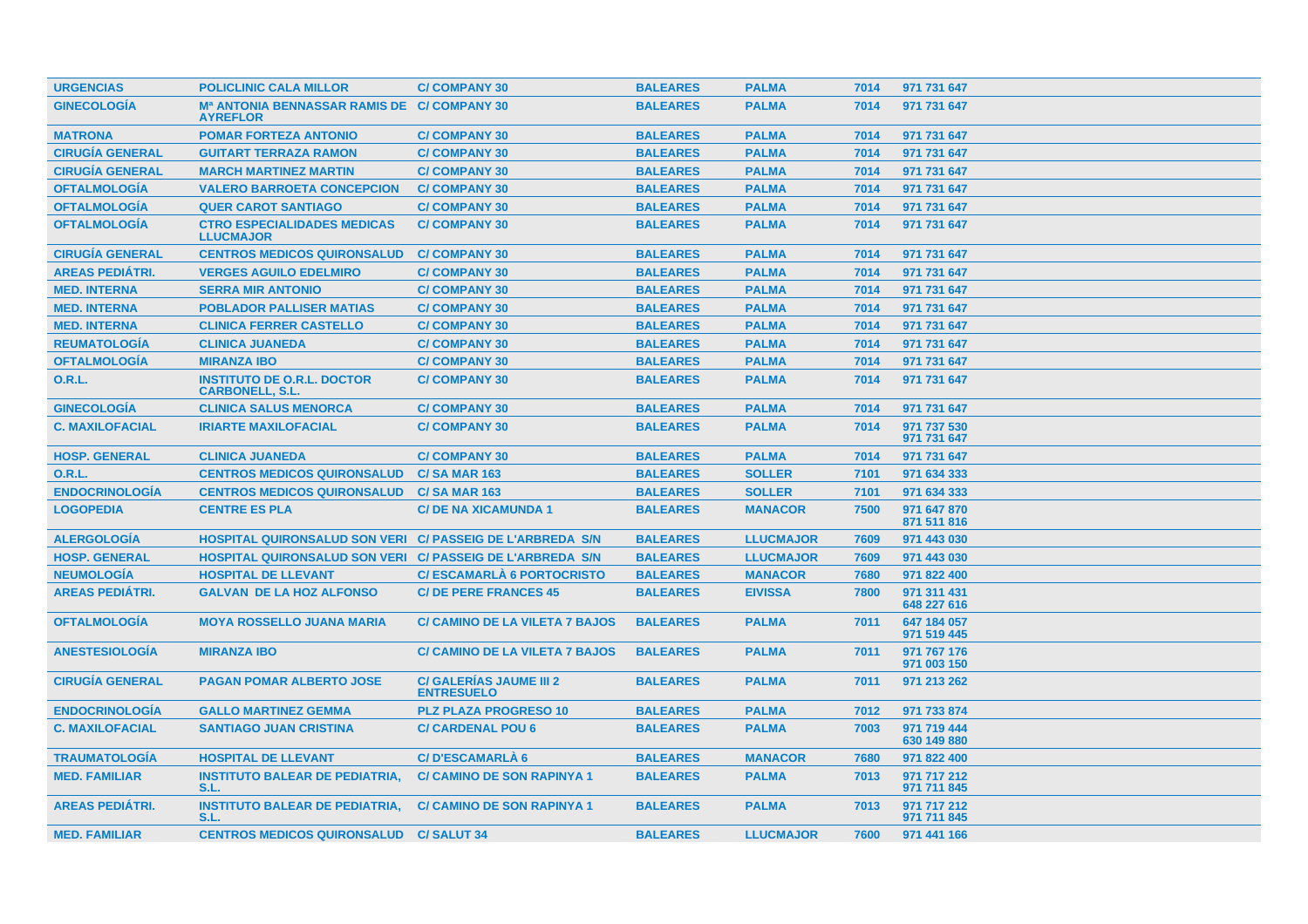| <b>TRANSPORTE</b>      | <b>EMERGENTES 24</b>                                                                                    | <b>C/ REIS CATOLICS 19 PORTAL A</b> | <b>BALEARES</b> | <b>LLOSETA</b>                         | 7360 | 871 901 154                |
|------------------------|---------------------------------------------------------------------------------------------------------|-------------------------------------|-----------------|----------------------------------------|------|----------------------------|
| <b>C. MAXILOFACIAL</b> | <b>CLINICA JUANEDA</b>                                                                                  | <b>C/COMPANY 30</b>                 | <b>BALEARES</b> | <b>PALMA</b>                           | 7014 | 971 731 647<br>971 280 000 |
| <b>DIGESTIVO</b>       | <b>BALLESTER FERREIRO, FERNANDO</b><br><b>LUIS</b>                                                      | <b>AVD ALEMANIA 3</b>               | <b>BALEARES</b> | <b>PALMA</b>                           | 7003 | 971 710 598                |
| <b>NEUROFISIOLOGÍA</b> | <b>CENTROS MEDICOS QUIRONSALUD</b>                                                                      | <b>C/NUREDDUNA 4</b>                | <b>BALEARES</b> | <b>PALMA</b>                           | 7006 | 971 466 262                |
| <b>CIRUGÍA GENERAL</b> | <b>CENTROS MEDICOS QUIRONSALUD</b>                                                                      | <b>C/NUREDDUNA 4</b>                | <b>BALEARES</b> | <b>PALMA</b>                           | 7006 | 971 466 262                |
| <b>PODOLOGIA</b>       | <b>CENTROS MEDICOS QUIRONSALUD</b>                                                                      | <b>C/NUREDDUNA 4</b>                | <b>BALEARES</b> | <b>PALMA</b>                           | 7006 | 971 466 262                |
| 0.R.L.                 | <b>CENTROS MEDICOS QUIRONSALUD</b>                                                                      | <b>C/NUREDDUNA 4</b>                | <b>BALEARES</b> | <b>PALMA</b>                           | 7006 | 971 466 262                |
| <b>PSICOLOGÍA</b>      | <b>CLINICA SALUS MENORCA</b>                                                                            | <b>C/ CARRER DES CANONGE 20</b>     | <b>BALEARES</b> | <b>CIUTADELLA DE</b><br><b>MENORCA</b> | 7760 | 971 480 505<br>971 481 500 |
| <b>RADIODIAGNÓST.</b>  | <b>R.M NUEVA IMAGEN DR. ROVIRA,</b><br>S.L                                                              | <b>C/MISIÓN 4</b>                   | <b>BALEARES</b> | <b>PALMA</b>                           | 7003 | 971 721 339<br>971 721 362 |
| <b>PODOLOGÍA</b>       | <b>CTRO ESPECIALIDADES MEDICAS</b><br><b>LLUCMAJOR</b>                                                  | <b>PLZ ESPAÑA 56</b>                | <b>BALEARES</b> | <b>LLUCMAJOR</b>                       | 7620 | 971 120 064                |
| <b>ANÁLISIS</b>        | <b>CTRO ESPECIALIDADES MEDICAS</b><br><b>LLUCMAJOR</b>                                                  | <b>PLZ ESPAÑA 56</b>                | <b>BALEARES</b> | <b>LLUCMAJOR</b>                       | 7620 | 971 120 064                |
| <b>OFTALMOLOGIA</b>    | <b>CTRO ESPECIALIDADES MEDICAS</b><br><b>LLUCMAJOR</b>                                                  | <b>PLZ ESPAÑA 56</b>                | <b>BALEARES</b> | <b>LLUCMAJOR</b>                       | 7620 | 971 120 064                |
| <b>TRAUMATOLOGIA</b>   | <b>POLICLINIC MANACOR, S.L.</b>                                                                         | <b>C/SANTIAGO RUSSINYOL 9</b>       | <b>BALEARES</b> | <b>PALMA</b>                           | 7012 | 971 918 044<br>971 711 455 |
| <b>CARDIOLOGÍA</b>     | <b>CENTROS MEDICOS QUIRONSALUD</b>                                                                      | <b>C/SANTIAGO RUSSINYOL 9</b>       | <b>BALEARES</b> | <b>PALMA</b>                           | 7012 | 971 918 044<br>971 711 455 |
| <b>GINECOLOGIA</b>     | <b>CONSULTAS MEDICAS JUANEDA</b><br><b>INCA</b>                                                         | <b>C/SANTIAGO RUSSINYOL 9</b>       | <b>BALEARES</b> | <b>PALMA</b>                           | 7012 | 971 918 044<br>971 711 455 |
| <b>OFTALMOLOGÍA</b>    | <b>ITURBIDE SERVERA CATALINA</b>                                                                        | <b>C/SANTIAGO RUSSINYOL 9</b>       | <b>BALEARES</b> | <b>PALMA</b>                           | 7012 | 971 918 044<br>971 711 455 |
| <b>PSIQUIATRÍA</b>     | <b>VIDAL VINYALS NICOLAS</b>                                                                            | <b>C/SANTIAGO RUSSINYOL 9</b>       | <b>BALEARES</b> | <b>PALMA</b>                           | 7012 | 971 918 044<br>971 711 455 |
| <b>MED. INTERNA</b>    | <b>SERRA MIR ANTONIO</b>                                                                                | <b>C/SANTIAGO RUSSINYOL 9</b>       | <b>BALEARES</b> | <b>PALMA</b>                           | 7012 | 971 918 044<br>971 711 455 |
| <b>O.R.L.</b>          | <b>RAMIS OLIVER BARTOLOME</b><br><b>ENRIQUE</b>                                                         | <b>C/SANTIAGO RUSSINYOL 9</b>       | <b>BALEARES</b> | <b>PALMA</b>                           | 7012 | 971 918 044<br>971 711 455 |
| <b>O.R.L.</b>          | <b>HOSPITAL GENERAL DE MURO</b>                                                                         | <b>C/SANTIAGO RUSSINYOL 9</b>       | <b>BALEARES</b> | <b>PALMA</b>                           | 7012 | 971 918 044<br>971 711 455 |
| <b>AREAS PEDIÁTRI.</b> | <b>PAREJA CERDO JOSE IGNACIO</b>                                                                        | <b>C/SANTIAGO RUSSINYOL 9</b>       | <b>BALEARES</b> | <b>PALMA</b>                           | 7012 | 971 448 500                |
| <b>UROLOGÍA</b>        | <b>CENTROS MEDICOS QUIRONSALUD</b>                                                                      | <b>C/SANTIAGO RUSSINYOL 9</b>       | <b>BALEARES</b> | <b>PALMA</b>                           | 7012 | 971 918 044<br>971 711 455 |
| <b>NEUMOLOGÍA</b>      | <b>NICOLAU PASTRIE FELIPE</b>                                                                           | <b>C/SANTIAGO RUSSINYOL 9</b>       | <b>BALEARES</b> | <b>PALMA</b>                           | 7012 | 971 918 044<br>971 711 455 |
| <b>ENDOCRINOLOGIA</b>  | <b>CENTROS MEDICOS QUIRONSALUD</b>                                                                      | <b>C/SANTIAGO RUSSINYOL 9</b>       | <b>BALEARES</b> | <b>PALMA</b>                           | 7012 | 971 918 044<br>971 711 455 |
| <b>GINECOLOGÍA</b>     | <b>MOLL THOMAS MARIA NEUS</b>                                                                           | <b>C/SANTIAGO RUSSINYOL 9</b>       | <b>BALEARES</b> | <b>PALMA</b>                           | 7012 | 971 918 044<br>971 711 455 |
| <b>DERMATOLOGIA</b>    | <b>SCANDINAVIAN BALEARIC</b><br><b>INSTITUTE, S.L.</b>                                                  | <b>C/SANTIAGO RUSSINYOL 9</b>       | <b>BALEARES</b> | <b>PALMA</b>                           | 7012 | 971 918 044<br>971 711 455 |
| <b>ANESTESIOLOGÍA</b>  | <b>INSTITUTO BALEAR DE</b><br><b>ANESTESIOLOGIA, REANIMACION Y</b><br><b>TRATAMIENTO DEL DOLOR. S.L</b> | <b>C/SANTIAGO RUSSINYOL 9</b>       | <b>BALEARES</b> | <b>PALMA</b>                           | 7012 | 971 918 044<br>971 711 455 |
| <b>GINECOLOGÍA</b>     | <b>CHICHARRO ORTEGA ANGELES</b>                                                                         | <b>C/SANTIAGO RUSSINYOL 9</b>       | <b>BALEARES</b> | <b>PALMA</b>                           | 7012 | 971 918 044<br>971 711 455 |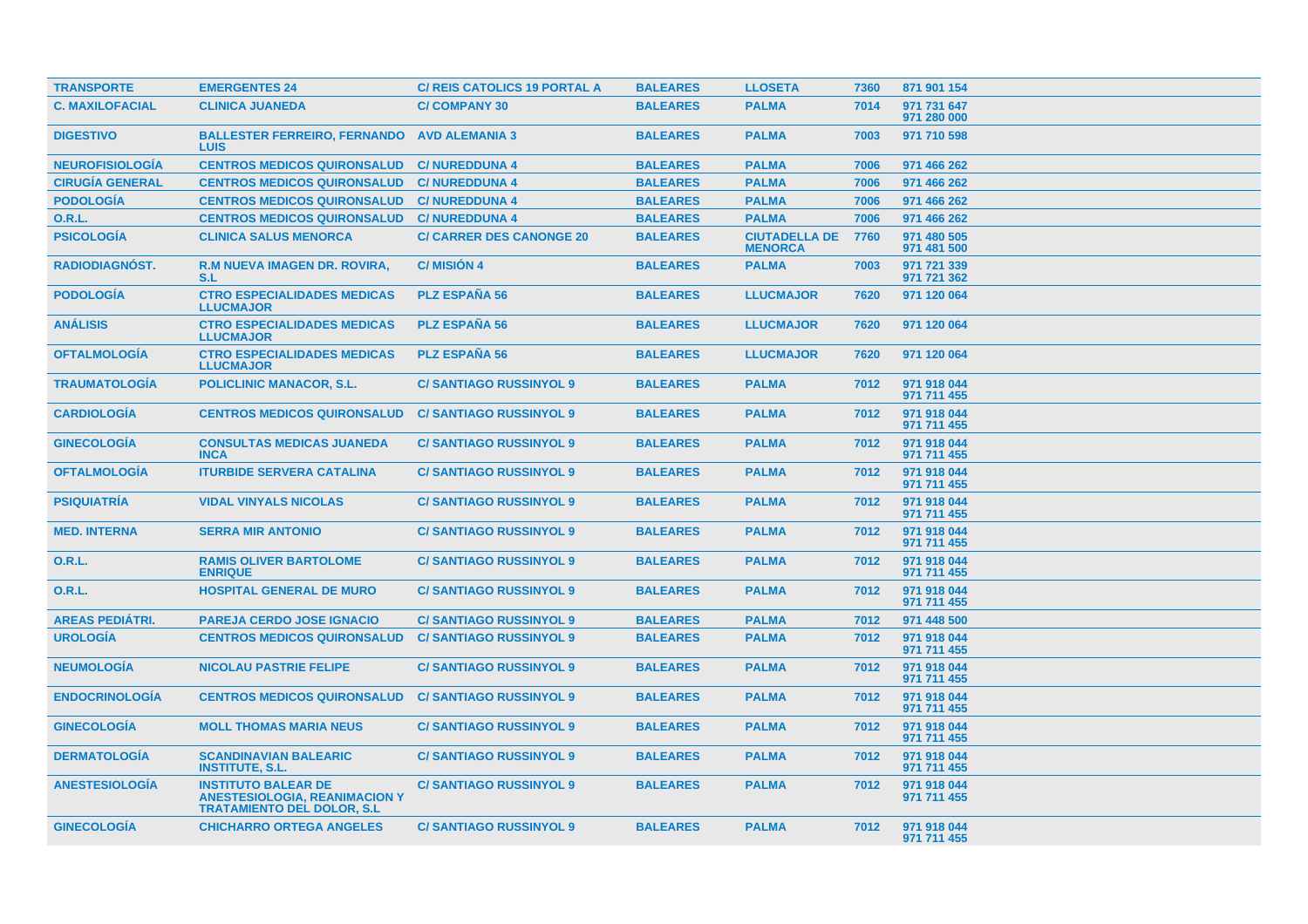| <b>REUMATOLOGÍA</b>    | <b>PERICAS ALEMANY MIGUEL</b>                           | <b>C/SANTIAGO RUSSINYOL 9</b>                             | <b>BALEARES</b> | <b>PALMA</b>    | 7012 | 971 918 044<br>971 711 455 |
|------------------------|---------------------------------------------------------|-----------------------------------------------------------|-----------------|-----------------|------|----------------------------|
| <b>C. VASCULAR</b>     | <b>COROMINAS ROURA CARLOS</b>                           | <b>C/SANTIAGO RUSSINYOL 9</b>                             | <b>BALEARES</b> | <b>PALMA</b>    | 7012 | 971 918 044<br>971 711 455 |
| <b>URGENCIAS</b>       | <b>CENTROS MEDICOS QUIRONSALUD</b>                      | <b>C/SANTIAGO RUSSINYOL 9</b>                             | <b>BALEARES</b> | <b>PALMA</b>    | 7012 | 971 918 044<br>971 711 455 |
| <b>AREAS PEDIÁTRI.</b> | <b>MORENO PONS GABRIEL</b>                              | <b>C/SANTIAGO RUSSINYOL 9</b>                             | <b>BALEARES</b> | <b>PALMA</b>    | 7012 | 971 918 044<br>971 711 455 |
| <b>ENDOCRINOLOGIA</b>  | <b>VICH SASTRE FRANCISCA</b>                            | <b>C/SANTIAGO RUSSINYOL 9</b>                             | <b>BALEARES</b> | <b>PALMA</b>    | 7012 | 971 918 044<br>971 711 455 |
| <b>AREAS PEDIÁTRI.</b> | <b>VERD VALLESPIR SERGIO</b>                            | <b>C/SANTIAGO RUSSINYOL 9</b>                             | <b>BALEARES</b> | <b>PALMA</b>    | 7012 | 971 918 044<br>971 711 455 |
| <b>ANESTESIOLOGÍA</b>  | <b>HOSPITAL GENERAL DE MURO</b>                         | <b>C/SANTIAGO RUSSINYOL 9</b>                             | <b>BALEARES</b> | <b>PALMA</b>    | 7012 | 971 918 044<br>971 711 455 |
| <b>TRAUMATOLOGÍA</b>   | <b>UNIDAD DE PIE Y TOBILLO</b>                          | <b>C/SANTIAGO RUSSINYOL 9</b>                             | <b>BALEARES</b> | <b>PALMA</b>    | 7012 | 871 032 909<br>618 785 467 |
| <b>MED. FAMILIAR</b>   | <b>CLINICA ROTGER</b>                                   | <b>C/SANTIAGO RUSSINYOL 9</b>                             | <b>BALEARES</b> | <b>PALMA</b>    | 7012 | 971 448 500                |
| <b>TRAUMATOLOGÍA</b>   | <b>MESSALUT INTEGRAL, S.L.</b>                          | <b>C/SANTIAGO RUSSINYOL 9</b>                             | <b>BALEARES</b> | <b>PALMA</b>    | 7012 | 971 918 044<br>971 711 455 |
| <b>MED. FAMILIAR</b>   | <b>POLICLINICA NUESTRA SEÑORA</b><br><b>DEL ROSARIO</b> | <b>C/VIA ROMANA S/N</b>                                   | <b>BALEARES</b> | <b>EIVISSA</b>  | 7800 | 971 301 916<br>971 302 354 |
| <b>NEUROFISIOLOGÍA</b> | <b>POLICLINICA NUESTRA SEÑORA</b><br><b>DEL ROSARIO</b> | <b>C/VÍA ROMANA S/N</b>                                   | <b>BALEARES</b> | <b>EIVISSA</b>  | 7800 | 971 301 916<br>971 302 354 |
| <b>RADIODIAGNÓST.</b>  | <b>POLICLINICA NUESTRA SEÑORA</b><br><b>DEL ROSARIO</b> | <b>C/VIA ROMANA S/N</b>                                   | <b>BALEARES</b> | <b>EIVISSA</b>  | 7800 | 971 301 916<br>971 302 354 |
| <b>UROLOGIA</b>        | <b>POLICLINICA NUESTRA SEÑORA</b><br><b>DEL ROSARIO</b> | <b>C/VIA ROMANA S/N</b>                                   | <b>BALEARES</b> | <b>EIVISSA</b>  | 7800 | 971 301 916<br>971 302 354 |
| <b>ENFERMERIA</b>      | <b>POLICLINICA NUESTRA SEÑORA</b><br><b>DEL ROSARIO</b> | <b>C/VIA ROMANA S/N</b>                                   | <b>BALEARES</b> | <b>EIVISSA</b>  | 7800 | 971 301 916<br>971 302 354 |
| <b>OFTALMOLOGIA</b>    | <b>POLICLINICA NUESTRA SEÑORA</b><br><b>DEL ROSARIO</b> | <b>C/VIA ROMANA S/N</b>                                   | <b>BALEARES</b> | <b>EIVISSA</b>  | 7800 | 971 301 916<br>971 302 354 |
| <b>ANESTESIOLOGÍA</b>  | <b>MARCO ALOS LUIS MIGUEL</b>                           | <b>C/FALGUERA 17</b>                                      | <b>BALEARES</b> | <b>PALMA</b>    | 7014 | 971 780 255                |
| <b>NEUROFISIOLOGÍA</b> | CHULILLA CAMPANALES JOSE LUIS C/ BISBE CAMPINS 4        |                                                           | <b>BALEARES</b> | <b>PALMA</b>    | 7012 | 971 213 400                |
| <b>FISIOTERAPIA</b>    | <b>GUARINOS MUNAR MIGUEL</b>                            | <b>C/ MARE JEANNE JUGAN 7</b>                             | <b>BALEARES</b> | <b>PALMA</b>    | 7010 | 971 208 258<br>971 450 003 |
| <b>GESTIÓN CASOS</b>   | LINDE MEDICA, S.L.U.                                    | <b>POL INDUSTRIAL CAN RUBIOL</b><br><b>CELLESTERS 142</b> | <b>BALEARES</b> | <b>MARRATXI</b> | 7141 | 900 777 123                |
| 0.R.L.                 | <b>REAL GAMUNDI, MATEO</b>                              | <b>AVD ALEMANYA 15</b>                                    | <b>BALEARES</b> | <b>PALMA</b>    | 7003 | 971 723 029                |
| <b>CIRUGÍA GENERAL</b> | <b>MARCH MARTINEZ MARTIN</b>                            | <b>C/MONTESIÓN 10</b>                                     | <b>BALEARES</b> | <b>POLLENCA</b> | 7460 | 971 533 738<br>971 718 998 |
| <b>AREAS PEDIÁTRI.</b> | <b>CENTROS MEDICOS QUIRONSALUD</b>                      | <b>C/ CAMI LA VILETA 30</b>                               | <b>BALEARES</b> | <b>PALMA</b>    | 7011 | 971 767 553<br>620 154 552 |
| <b>TRAUMATOLOGIA</b>   | <b>MESSALUT INTEGRAL, S.L.</b>                          | <b>C/ CAMI LA VILETA 30</b>                               | <b>BALEARES</b> | <b>PALMA</b>    | 7011 | 971 767 553<br>620 154 552 |
| <b>CIRUGIA GENERAL</b> | <b>MARCH MARTINEZ MARTIN</b>                            | <b>C/ CAMI LA VILETA 30</b>                               | <b>BALEARES</b> | <b>PALMA</b>    | 7011 | 971 767 553<br>620 154 552 |
| <b>TRAUMATOLOGIA</b>   | <b>ANTICH TRAUMA, S.L.</b>                              | <b>C/ CAMI LA VILETA 30</b>                               | <b>BALEARES</b> | <b>PALMA</b>    | 7011 | 971 767 553<br>620 154 552 |
| <b>REUMATOLOGIA</b>    | <b>POLICLINICA MIRAMAR</b>                              | <b>C/ CAMI LA VILETA 30</b>                               | <b>BALEARES</b> | <b>PALMA</b>    | 7011 | 971 767 577<br>971 767 000 |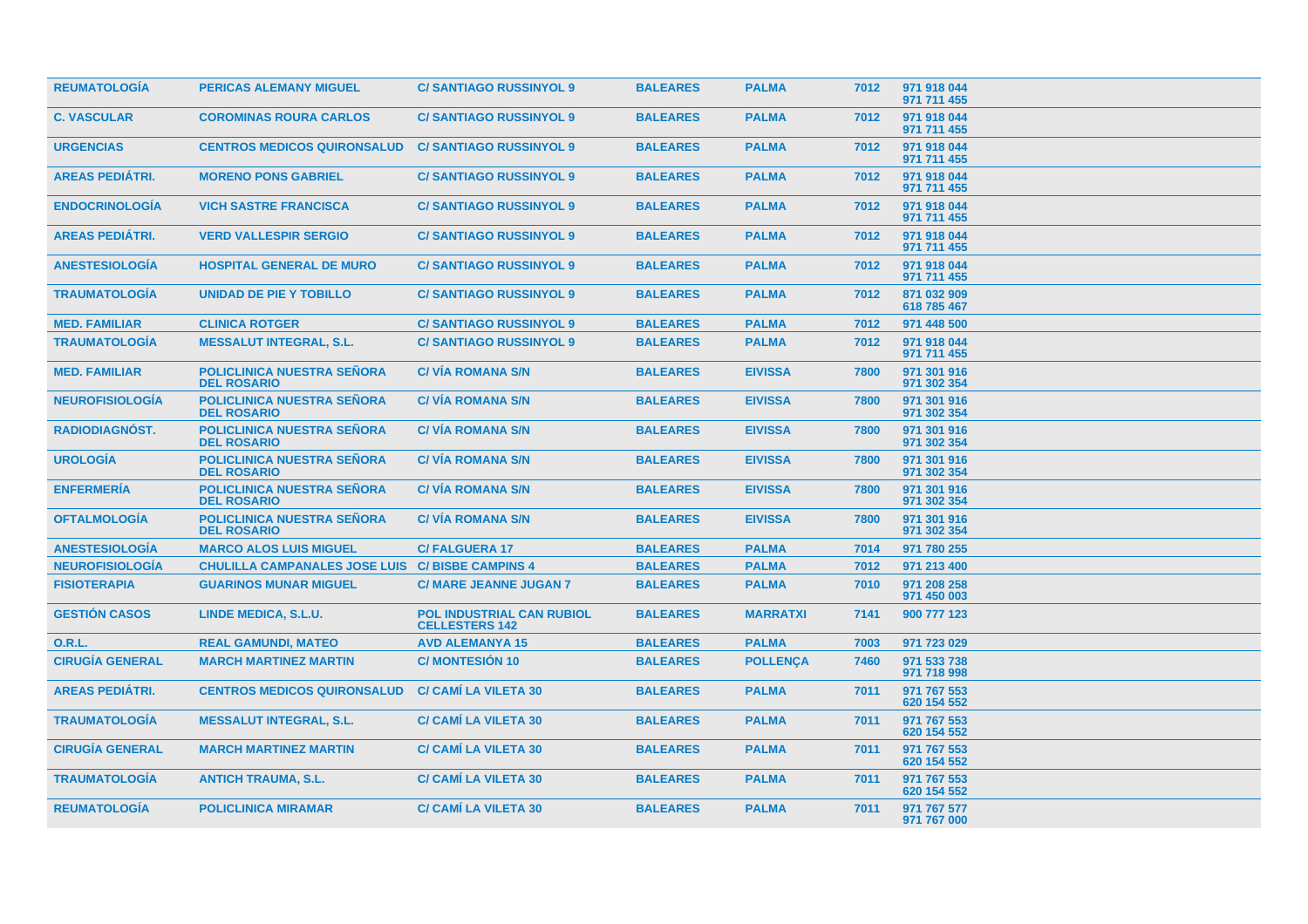| <b>GINECOLOGÍA</b>     | <b>RUBI GUELLS SEBASTIAN</b>                                       | <b>C/ CAMI LA VILETA 30</b> | <b>BALEARES</b> | <b>PALMA</b> | 7011 | 971 767 553<br>620 154 552 |           |                                      |  |
|------------------------|--------------------------------------------------------------------|-----------------------------|-----------------|--------------|------|----------------------------|-----------|--------------------------------------|--|
| <b>CARDIOLOGIA</b>     | <b>GRAU LLABRES JERONIMO SANTO</b>                                 | <b>C/ CAMI LA VILETA 30</b> | <b>BALEARES</b> | <b>PALMA</b> | 7011 | 971 767 553<br>620 154 552 |           |                                      |  |
| <b>GINECOLOGIA</b>     | <b>DARDER ANDREU BARTOLOME</b>                                     | <b>C/ CAMI LA VILETA 30</b> | <b>BALEARES</b> | <b>PALMA</b> | 7011 | 971 767 553<br>620 154 552 |           |                                      |  |
| <b>DERMATOLOGIA</b>    | <b>POLICLINICA MIRAMAR</b>                                         | <b>C/ CAMI LA VILETA 30</b> | <b>BALEARES</b> | <b>PALMA</b> | 7011 | 971 739 742<br>971 767 000 |           |                                      |  |
| <b>NEFROLOGIA</b>      | <b>DEL RIO SAMPER SEGUNDA</b>                                      | <b>C/ CAMI LA VILETA 30</b> | <b>BALEARES</b> | <b>PALMA</b> | 7011 | 695 422 143                |           |                                      |  |
| <b>DIGESTIVO</b>       | <b>LLOMPART RIGO ALFREDO</b>                                       | <b>C/ CAMI LA VILETA 30</b> | <b>BALEARES</b> | <b>PALMA</b> | 7011 | 971 767 553<br>620 154 552 |           |                                      |  |
| <b>AREAS PEDIÁTRI.</b> | <b>MARCO LLITERAS ANTONIO</b>                                      | <b>C/ CAMI LA VILETA 30</b> | <b>BALEARES</b> | <b>PALMA</b> | 7011 | 971 767 553<br>620 154 552 |           |                                      |  |
| <b>RADIOTERAPIA</b>    | <b>POLICLINICA MIRAMAR</b>                                         | <b>C/ CAMI LA VILETA 30</b> | <b>BALEARES</b> | <b>PALMA</b> | 7011 | 971 767 000<br>971 767 538 |           |                                      |  |
| <b>TRAUMATOLOGÍA</b>   | <b>GARCIAS BATLE, JUAN</b>                                         | <b>C/ CAMI LA VILETA 30</b> | <b>BALEARES</b> | <b>PALMA</b> | 7011 | 971 767 553<br>620 154 552 |           |                                      |  |
| <b>NEUROFISIOLOGÍA</b> | <b>POLICLINICA MIRAMAR</b>                                         | <b>C/ CAMI LA VILETA 30</b> | <b>BALEARES</b> | <b>PALMA</b> | 7011 | 971 739 742<br>971 767 000 |           |                                      |  |
| <b>DERMATOLOGÍA</b>    | <b>JANER TORRENS VICTOR</b>                                        | <b>C/ CAMI LA VILETA 30</b> | <b>BALEARES</b> | <b>PALMA</b> | 7011 | 971 767 246                |           |                                      |  |
| <b>GINECOLOGÍA</b>     | <b>DRA. LETICIA LAZZALETTA</b>                                     | <b>C/ CAMÍ LA VILETA 30</b> | <b>BALEARES</b> | <b>PALMA</b> | 7011 | 971 767 577<br>971 767 553 |           |                                      |  |
| <b>UROLOGÍA</b>        | <b>CRESPI MARTINEZ, FRANCISCO Y</b><br><b>DRA. FUENTES MARQUEZ</b> | <b>C/ CAMÍ LA VILETA 30</b> | <b>BALEARES</b> | <b>PALMA</b> | 7011 | 971 281 994<br>971 767 553 |           |                                      |  |
| <b>UROLOGÍA</b>        | <b>CRESPI MARTINEZ, FRANCISCO Y</b><br><b>DRA. FUENTES MARQUEZ</b> | <b>C/ CAMI LA VILETA 30</b> | <b>BALEARES</b> | <b>PALMA</b> | 7011 | 971 767 500<br>971 767 567 |           |                                      |  |
| <b>AREAS PEDIÁTRI.</b> | <b>CTRO ESPECIALIDADES MEDICAS</b><br><b>LLUCMAJOR</b>             | <b>C/ CAMI LA VILETA 30</b> | <b>BALEARES</b> | <b>PALMA</b> | 7011 | 971 767 553<br>620 154 552 |           |                                      |  |
| <b>TRAUMATOLOGÍA</b>   | <b>SUAREZ PERALTA DAVID</b>                                        | <b>C/ CAMI LA VILETA 30</b> | <b>BALEARES</b> | <b>PALMA</b> | 7011 | 971 767 553<br>620 154 552 |           |                                      |  |
| <b>HEMATOLOGÍA</b>     | <b>TECNICAS DE INFUSION Y TERAPIA,</b><br>S.L                      | <b>C/ CAMI LA VILETA 30</b> | <b>BALEARES</b> | <b>PALMA</b> | 7011 | 971 767 553<br>620 154 552 | <b>SI</b> | Pulsa aquí para pedir tu cita online |  |
| <b>TRAUMATOLOGÍA</b>   | DR. TERRADES Y DR. SALVA,<br><b>CIRUGIA DE LA MANO</b>             | <b>C/ CAMI LA VILETA 30</b> | <b>BALEARES</b> | <b>PALMA</b> | 7011 | 971 767 591<br>971 767 497 |           |                                      |  |
| <b>TRAUMATOLOGÍA</b>   | <b>CENTROS MEDICOS QUIRONSALUD</b>                                 | <b>C/ CAMI LA VILETA 30</b> | <b>BALEARES</b> | <b>PALMA</b> | 7011 | 971 767 553<br>620 154 552 |           |                                      |  |
| <b>DERMATOLOGÍA</b>    | <b>POLICLINICA MIRAMAR</b>                                         | <b>C/ CAMI LA VILETA 30</b> | <b>BALEARES</b> | <b>PALMA</b> | 7011 | 971 767 577<br>971 767 000 |           |                                      |  |
| <b>MED. FAMILIAR</b>   | <b>GRUPO MEDICO MITTAL 13</b>                                      | <b>C/ CAMI LA VILETA 30</b> | <b>BALEARES</b> | <b>PALMA</b> | 7011 | 971 767 553<br>620 154 552 |           |                                      |  |
| <b>RADIODIAGNOST.</b>  | <b>CENTRO RADIOLOGICO MANACOR</b>                                  | <b>C/ CAMI LA VILETA 30</b> | <b>BALEARES</b> | <b>PALMA</b> | 7011 | 971 767 553<br>620 154 552 |           |                                      |  |
| <b>REHABILITACION</b>  | <b>POLICLINICA MIRAMAR</b>                                         | <b>C/ CAMI LA VILETA 30</b> | <b>BALEARES</b> | <b>PALMA</b> | 7011 | 971 767 050<br>971 767 000 |           |                                      |  |
| <b>PSIQUIATRIA</b>     | <b>CONSULTAS MEDICAS JUANEDA</b><br><b>INCA</b>                    | <b>C/ CAMI LA VILETA 30</b> | <b>BALEARES</b> | <b>PALMA</b> | 7011 | 971 767 553<br>620 154 552 |           |                                      |  |
| <b>GINECOLOGIA</b>     | <b>CORTES BORDOY JAVIER</b>                                        | <b>C/ CAMI LA VILETA 30</b> | <b>BALEARES</b> | <b>PALMA</b> | 7011 | 971 767 553<br>620 154 552 |           |                                      |  |
| <b>GINECOLOGIA</b>     | <b>POLICLINICA MIRAMAR</b>                                         | <b>C/ CAMI LA VILETA 30</b> | <b>BALEARES</b> | <b>PALMA</b> | 7011 | 971 767 000<br>971 767 538 |           |                                      |  |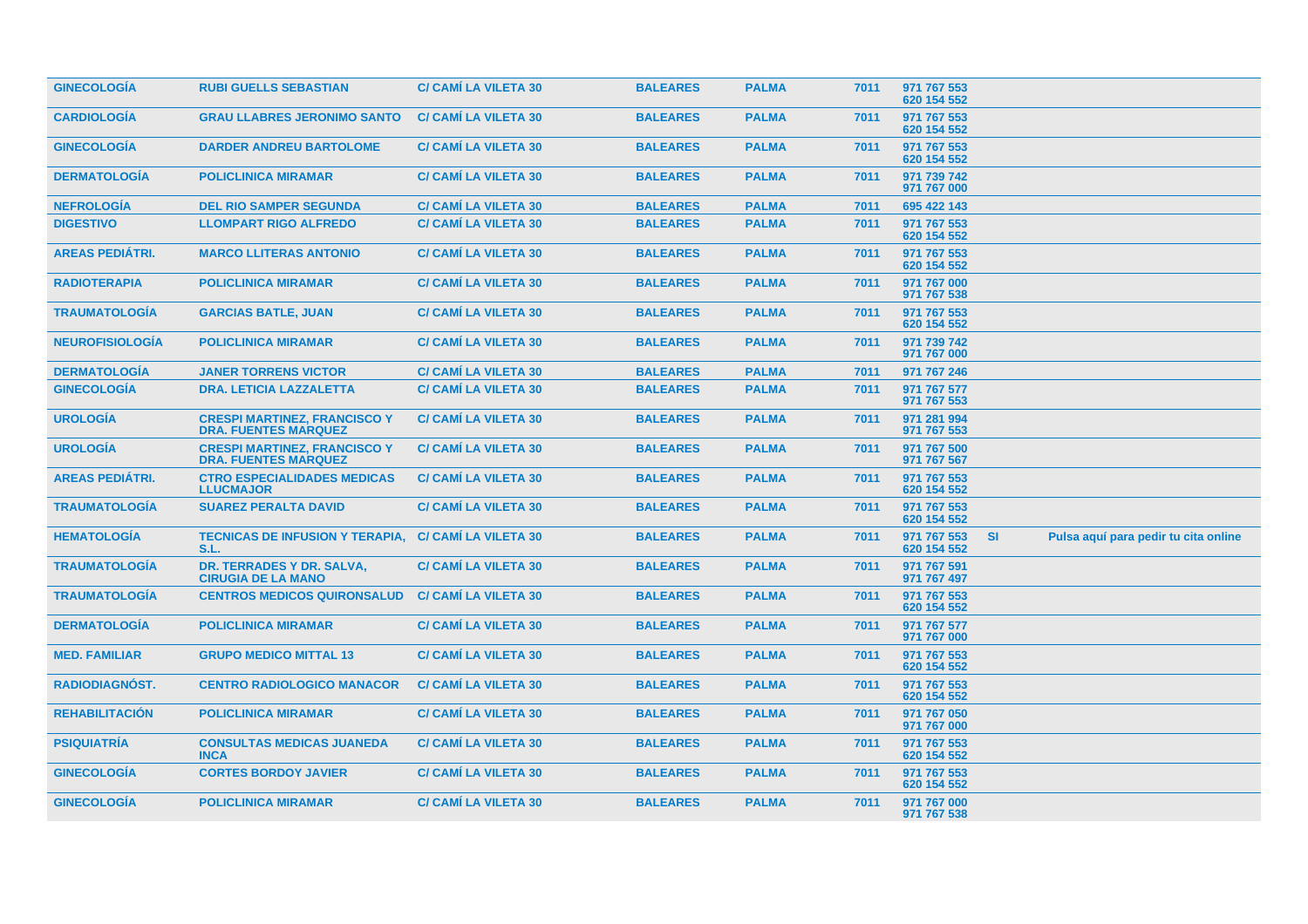| <b>C. MAXILOFACIAL</b> | <b>CLINICA SALUS MENORCA</b>                             | <b>AVD VIVES LLULL 6</b>                                     | <b>BALEARES</b> | <b>MAO-MAHON</b>                       | 7703 | 971 481 500<br>971 351 115 |
|------------------------|----------------------------------------------------------|--------------------------------------------------------------|-----------------|----------------------------------------|------|----------------------------|
| <b>HOSP. GENERAL</b>   | <b>CLINICA SALUS MENORCA</b>                             | <b>AVD VIVES LLULL 6</b>                                     | <b>BALEARES</b> | <b>MAO-MAHON</b>                       | 7703 | 971 481 500<br>971 351 115 |
| <b>TRANSPORTE</b>      | <b>CONTRATAS AMBULANCIAS</b><br><b>EMERGENCIAS, S.A.</b> | <b>C/ VALERO 36</b>                                          | <b>BALEARES</b> | <b>PALMA</b>                           | 7001 | 971 204 111                |
| <b>DERMATOLOGÍA</b>    | <b>LLAMBRICH MAÑES ALEX</b>                              | <b>C/JOAQUIN BOTIA 11</b>                                    | <b>BALEARES</b> | <b>PALMA</b>                           | 7012 | 971 495 455                |
| <b>MED. FAMILIAR</b>   | <b>BROGLIA TAVERNIER ALBERTO</b>                         | <b>C/BULEVAR DE PEGUERA 66</b>                               | <b>BALEARES</b> | <b>CALVIA</b>                          | 7160 | 971 686 409                |
| <b>MED. FAMILIAR</b>   | <b>CARO GALLEGO FRANCISCO JOSE</b>                       | <b>C/LA GOLA 4</b>                                           | <b>BALEARES</b> | <b>POLLENCA</b>                        | 7470 | 971 868 223                |
| <b>ENDOCRINOLOGÍA</b>  | <b>CABRER REUS JUAN</b>                                  | <b>C/ SANT BARTOMEU 5</b>                                    | <b>BALEARES</b> | <b>INCA</b>                            | 7300 | 971 880 182                |
| <b>OFTALMOLOGÍA</b>    | <b>OBRADOR PROHENS PEDRO</b>                             | <b>C/ VIA ERNEST MESTRE 36</b>                               | <b>BALEARES</b> | <b>FELANITX</b>                        | 7200 | 971 582 233                |
| <b>CARDIOLOGÍA</b>     | <b>POLICLINIC MANACOR, S.L.</b>                          | C/ PIUS XII 11                                               | <b>BALEARES</b> | <b>MANACOR</b>                         | 7500 | 971 553 290<br>971 553 366 |
| <b>DERMATOLOGÍA</b>    | <b>CENTROS MEDICOS QUIRONSALUD</b>                       | <b>C/ GRAN VÍA COLÓN 201</b>                                 | <b>BALEARES</b> | <b>INCA</b>                            | 7300 | 971 883 030                |
| <b>REHABILITACION</b>  | <b>CENTROS MEDICOS QUIRONSALUD</b>                       | <b>C/ GRAN VÍA COLÓN 201</b>                                 | <b>BALEARES</b> | <b>INCA</b>                            | 7300 | 971 883 030                |
| <b>GINECOLOGÍA</b>     | <b>ROIG VALLESPIR, MARGARITA</b>                         | <b>C/ JAUME III 24</b>                                       | <b>BALEARES</b> | <b>PALMA</b>                           | 7012 | 971 716 755                |
| <b>NEUMOLOGÍA</b>      | <b>CTRO ESPECIALIDADES MEDICAS</b><br><b>LLUCMAJOR</b>   | <b>C/ CIUTAT 12</b>                                          | <b>BALEARES</b> | <b>LLUCMAJOR</b>                       | 7620 | 971 120 021                |
| <b>ENDOCRINOLOGÍA</b>  | <b>CTRO ESPECIALIDADES MEDICAS</b><br><b>LLUCMAJOR</b>   | <b>C/CIUTAT 12</b>                                           | <b>BALEARES</b> | <b>LLUCMAJOR</b>                       | 7620 | 971 120 021                |
| <b>ANÁLISIS</b>        | <b>CTRO ESPECIALIDADES MEDICAS</b><br><b>LLUCMAJOR</b>   | <b>C/CIUTAT12</b>                                            | <b>BALEARES</b> | <b>LLUCMAJOR</b>                       | 7620 | 971 120 021                |
| <b>ALERGOLOGÍA</b>     | <b>CTRO ESPECIALIDADES MEDICAS</b><br><b>LLUCMAJOR</b>   | <b>C/CIUTAT12</b>                                            | <b>BALEARES</b> | <b>LLUCMAJOR</b>                       | 7620 | 971 120 021                |
| <b>DERMATOLOGIA</b>    | <b>PERELLO LLINAS GUILLERMO</b>                          | C/ GABRIEL ALOMAR I VILLALONGA BALEARES<br>33                |                 | <b>PALMA</b>                           | 7006 | 971 771 491                |
| <b>ENFERMERÍA</b>      | <b>CONSULTAS MEDICAS JUANEDA</b><br><b>INCA</b>          | <b>AVD GRAN VÍA COLÓN 48 BAJOS</b>                           | <b>BALEARES</b> | <b>INCA</b>                            | 7300 | 971 507 777                |
| <b>CARDIOLOGIA</b>     | <b>CONSULTAS MEDICAS JUANEDA</b><br><b>INCA</b>          | <b>AVD GRAN VÍA COLÓN 48 BAJOS</b>                           | <b>BALEARES</b> | <b>INCA</b>                            | 7300 | 971 507 777                |
| <b>RADIODIAGNÓST.</b>  | <b>CENTRE MEDIC DIAGNOSTIC</b><br><b>ALOMAR</b>          | <b>PSO DEL FERROCARRIL 46</b>                                | <b>BALEARES</b> | <b>MANACOR</b>                         | 7500 | 971 559 189                |
| <b>TRAUMATOLOGÍA</b>   | <b>BALEAR DE PODOLOGIA, S.L.</b>                         | C/ GENERAL FÉLIX MAS 4 PISO 1ª                               | <b>BALEARES</b> | <b>PALMA</b>                           | 7013 | 871 939 400<br>971 939 401 |
| <b>GINECOLOGÍA</b>     | <b>BENNASAR MOJER MAGDALENA</b>                          | <b>C/ ANTONIO MARQUÉS 36</b>                                 | <b>BALEARES</b> | <b>PALMA</b>                           | 7003 | 971 498 776                |
| <b>TRAUMATOLOGÍA</b>   | <b>CLINICA IMIF</b>                                      | C/ARAGÓN 9-11                                                | <b>BALEARES</b> | <b>EIVISSA</b>                         | 7800 | 971 392 188                |
| <b>CIRUGÍA GENERAL</b> | <b>HOSPITAL DE LLEVANT</b>                               | <b>AVD REI JAUME 16</b>                                      | <b>BALEARES</b> | <b>MANACOR</b>                         | 7500 | 971 844 844                |
| <b>PSICOLOGÍA</b>      | <b>CARRETERO GENER FRANCISCA</b><br><b>ALEJANDRA</b>     | <b>C/ ANSELM PUJOL 12</b>                                    | <b>BALEARES</b> | <b>CIUTADELLA DE</b><br><b>MENORCA</b> | 7760 | 971 385 855                |
| <b>FISIOTERAPIA</b>    | <b>SBERT VIDAL JOSE MARIA</b>                            | <b>C/BISBE VERGER 42</b>                                     | <b>BALEARES</b> | <b>SANTANYI</b>                        | 7650 | 971 654 045                |
| <b>FISIOTERAPIA</b>    | <b>ROIG LLINAS MARIA ANTONIA</b>                         | <b>AVD JOAN SERVERA CAMPS 43 BIS</b>                         | <b>BALEARES</b> | <b>SON SERVERA</b>                     | 7560 | 971 587 771                |
| <b>GINECOLOGÍA</b>     | <b>DARDER ANDREU BARTOLOME</b>                           | C/ CAMI REIS, DELS 308 (SECAR DE BALEARES<br><b>LA REAL)</b> |                 | <b>PALMA</b>                           | 7010 | 971 918 000<br>971 908 999 |
| <b>TRAUMATOLOGÍA</b>   | <b>HOSPITAL QUIRONSALUD</b><br><b>PALMAPLANAS</b>        | C/ CAMI REIS, DELS 308 (SECAR DE BALEARES<br><b>LA REAL)</b> |                 | <b>PALMA</b>                           | 7010 | 683 194 856<br>971 918 000 |
| <b>PSIQUIATRIA</b>     | <b>MICO CHOFRE FRANCISCO JAVIER</b>                      | C/ CAMI REIS, DELS 308 (SECAR DE BALEARES<br><b>LA REAL)</b> |                 | <b>PALMA</b>                           | 7010 | 971 918 000<br>971 908 999 |
| <b>AREAS PEDIÁTRI.</b> | <b>GALVAN DE LA HOZ ALFONSO</b>                          | C/ CAMI REIS, DELS 308 (SECAR DE BALEARES<br><b>LA REAL)</b> |                 | <b>PALMA</b>                           | 7010 | 971 918 000<br>971 908 999 |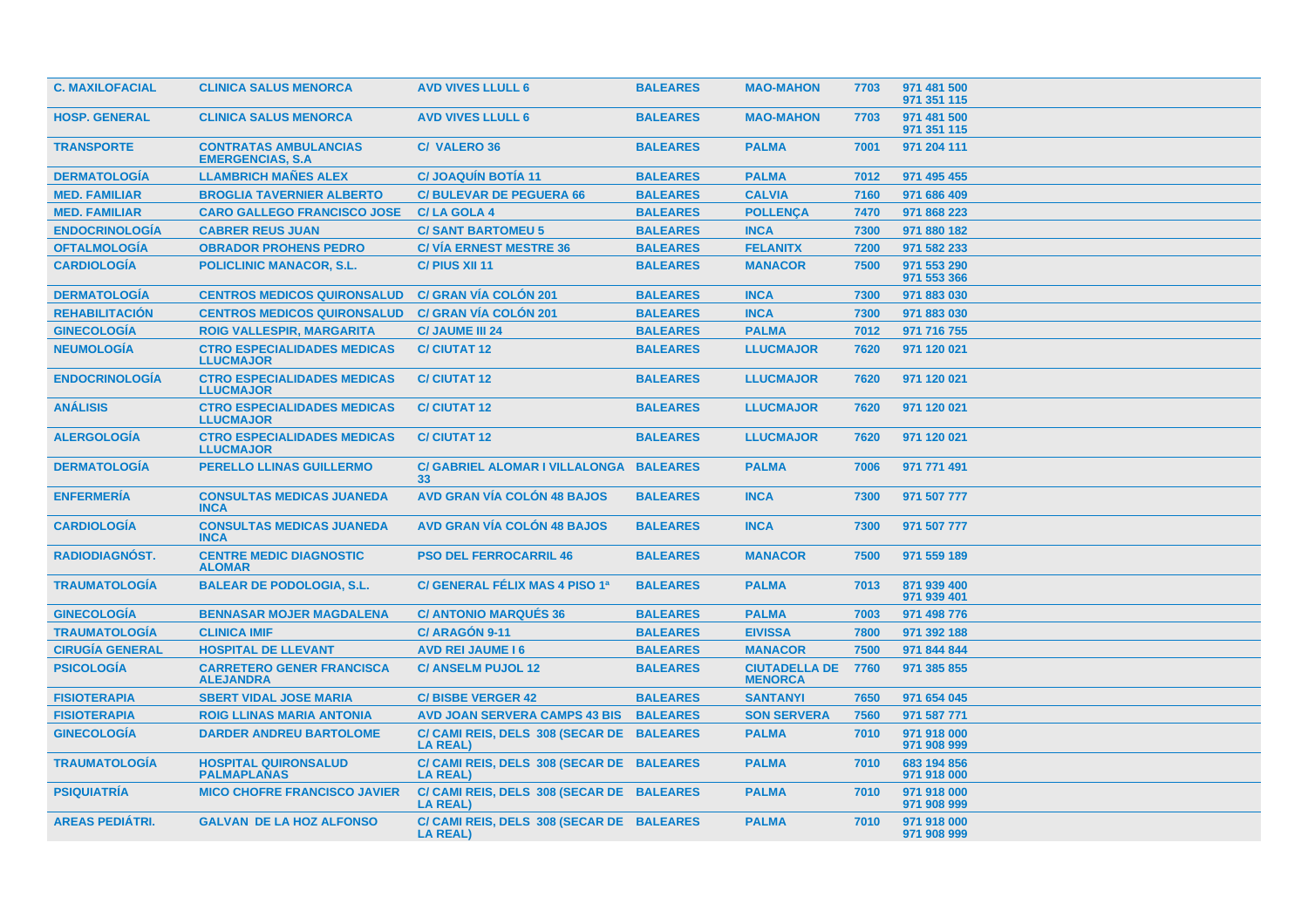| <b>CARDIOLOGÍA</b>     | <b>TRIOLA FORT MIGUEL</b>                                  | C/ CAMI REIS, DELS 308 (SECAR DE BALEARES<br><b>LA REAL)</b> | <b>PALMA</b> | 7010 | 971 918 000<br>971 908 999 |
|------------------------|------------------------------------------------------------|--------------------------------------------------------------|--------------|------|----------------------------|
| <b>MATRONA</b>         | <b>HOSPITAL QUIRONSALUD</b><br><b>PALMAPLANAS</b>          | C/ CAMI REIS, DELS 308 (SECAR DE BALEARES<br><b>LA REAL)</b> | <b>PALMA</b> | 7010 | 971 918 000                |
| <b>ANESTESIOLOGÍA</b>  | <b>MARCO ALOS LUIS MIGUEL</b>                              | C/ CAMI REIS, DELS 308 (SECAR DE BALEARES<br><b>LA REAL)</b> | <b>PALMA</b> | 7010 | 971 918 000<br>971 908 999 |
| <b>ENDOCRINOLOGIA</b>  | <b>VICH SASTRE FRANCISCA</b>                               | C/ CAMI REIS, DELS 308 (SECAR DE BALEARES<br>LA REAL)        | <b>PALMA</b> | 7010 | 971 918 000<br>971 908 999 |
| <b>NEUROLOGÍA</b>      | <b>MESCONSULTES MÉDIQUES</b><br><b>MANACOR</b>             | C/ CAMI REIS, DELS 308 (SECAR DE BALEARES<br><b>LA REAL)</b> | <b>PALMA</b> | 7010 | 971 918 000<br>971 908 999 |
| <b>TRAUMATOLOGÍA</b>   | <b>MEDICINA INTEGRAL BALEAR S.L</b>                        | C/ CAMI REIS, DELS 308 (SECAR DE BALEARES<br><b>LA REAL)</b> | <b>PALMA</b> | 7010 | 971 918 000<br>971 908 999 |
| <b>ENDOCRINOLOGÍA</b>  | <b>CTRO ESPECIALIDADES MEDICAS</b><br><b>LLUCMAJOR</b>     | C/ CAMI REIS, DELS 308 (SECAR DE BALEARES<br><b>LA REAL)</b> | <b>PALMA</b> | 7010 | 971 918 000<br>971 908 999 |
| <b>OFTALMOLOGIA</b>    | <b>QUER CAROT SANTIAGO</b>                                 | C/ CAMI REIS, DELS 308 (SECAR DE BALEARES<br><b>LA REAL)</b> | <b>PALMA</b> | 7010 | 971 918 000<br>971 908 999 |
| <b>NEUROLOGIA</b>      | <b>CLINICA FERRER CASTELLO</b>                             | C/ CAMI REIS, DELS 308 (SECAR DE BALEARES<br><b>LA REAL)</b> | <b>PALMA</b> | 7010 | 971 918 000<br>971 908 999 |
| <b>GINECOLOGÍA</b>     | <b>COLI CORRO FRANCISCA MARIA</b>                          | C/ CAMI REIS, DELS 308 (SECAR DE BALEARES<br><b>LA REAL)</b> | <b>PALMA</b> | 7010 | 971 918 000<br>971 908 999 |
| <b>C. PEDIÁTRICA</b>   | <b>NAVASCUES DEL RIO JUAN</b><br><b>ANTONIO</b>            | C/ CAMI REIS, DELS 308 (SECAR DE BALEARES<br><b>LA REAL)</b> | <b>PALMA</b> | 7010 | 971 918 000                |
| <b>OFTALMOLOGÍA</b>    | DRES ORDUÑA, VILA, FRAU,<br><b>ESTEVA</b>                  | C/ CAMI REIS, DELS 308 (SECAR DE BALEARES<br><b>LA REAL)</b> | <b>PALMA</b> | 7010 | 971 918 000<br>971 915 454 |
| <b>C. CARDIOVASC.</b>  | <b>HOSPITAL QUIRONSALUD</b><br><b>PALMAPLANAS</b>          | C/ CAMI REIS, DELS 308 (SECAR DE BALEARES<br><b>LA REAL)</b> | <b>PALMA</b> | 7010 | 683 194 856<br>971 918 000 |
| <b>CIRUGÍA GENERAL</b> | <b>CONSULTAS MEDICAS JUANEDA</b><br><b>INCA</b>            | C/ CAMI REIS, DELS 308 (SECAR DE BALEARES<br><b>LA REAL)</b> | <b>PALMA</b> | 7010 | 971 918 000<br>971 908 999 |
| <b>ENDOCRINOLOGÍA</b>  | <b>CABRER REUS JUAN</b>                                    | C/ CAMI REIS, DELS 308 (SECAR DE BALEARES<br><b>LA REAL)</b> | <b>PALMA</b> | 7010 | 971 918 000<br>971 908 999 |
| <b>ANESTESIOLOGÍA</b>  | <b>ANESTESISTAS BALEARES</b><br><b>ASOCIADOS, S.L.</b>     | C/ CAMI REIS, DELS 308 (SECAR DE BALEARES<br><b>LA REAL)</b> | <b>PALMA</b> | 7010 | 971 918 000<br>971 908 999 |
| <b>OFTALMOLOGIA</b>    | <b>CLINICA OFTALMOLOGICA</b><br><b>EXCIMER LASER PALMA</b> | C/ CAMI REIS, DELS 308 (SECAR DE BALEARES<br><b>LA REAL)</b> | <b>PALMA</b> | 7010 | 971 918 000<br>971 908 999 |
| <b>DERMATOLOGÍA</b>    | <b>CLINICA FERRER CASTELLO</b>                             | C/ CAMI REIS, DELS 308 (SECAR DE BALEARES<br><b>LA REAL)</b> | <b>PALMA</b> | 7010 | 971 918 000<br>971 908 999 |
| <b>HEMATOLOGIA</b>     | <b>HOSPITAL QUIRONSALUD</b><br><b>PALMAPLANAS</b>          | C/ CAMI REIS, DELS 308 (SECAR DE BALEARES<br><b>LA REAL)</b> | <b>PALMA</b> | 7010 | 683 194 856<br>971 918 000 |
| <b>NEUROLOGÍA</b>      | <b>HOSPITAL QUIRONSALUD</b><br><b>PALMAPLANAS</b>          | C/ CAMI REIS, DELS 308 (SECAR DE BALEARES<br><b>LA REAL)</b> | <b>PALMA</b> | 7010 | 683 194 856<br>971 918 000 |
| <b>MED. INTERNA</b>    | <b>HOSPITAL QUIRONSALUD</b><br><b>PALMAPLANAS</b>          | C/ CAMI REIS, DELS 308 (SECAR DE BALEARES<br><b>LA REAL)</b> | <b>PALMA</b> | 7010 | 683 194 856<br>971 918 000 |
| <b>AREAS PEDIÁTRI.</b> | <b>MARCO LLITERAS ANTONIO</b>                              | C/ CAMI REIS, DELS 308 (SECAR DE BALEARES<br><b>LA REAL)</b> | <b>PALMA</b> | 7010 | 971 918 000<br>971 908 999 |
| <b>CARDIOLOGÍA</b>     | <b>GUAL JULIA JOAN MIQUEL</b>                              | C/ CAMI REIS, DELS 308 (SECAR DE BALEARES<br><b>LA REAL)</b> | <b>PALMA</b> | 7010 | 971 918 000<br>971 908 999 |
| <b>TRAUMATOLOGIA</b>   | <b>SUAREZ PERALTA DAVID</b>                                | C/ CAMI REIS, DELS 308 (SECAR DE BALEARES<br><b>LA REAL)</b> | <b>PALMA</b> | 7010 | 971 918 000<br>971 908 999 |
| <b>MED. INTERNA</b>    | <b>POBLADOR PALLISER MATIAS</b>                            | C/ CAMI REIS, DELS 308 (SECAR DE BALEARES<br><b>LA REAL)</b> | <b>PALMA</b> | 7010 | 971 918 000<br>971 908 999 |
| <b>OFTALMOLOGIA</b>    | <b>HOSPITAL GENERAL DE MURO</b>                            | C/ CAMI REIS, DELS 308 (SECAR DE BALEARES<br><b>LA REAL)</b> | <b>PALMA</b> | 7010 | 971 918 000<br>971 908 999 |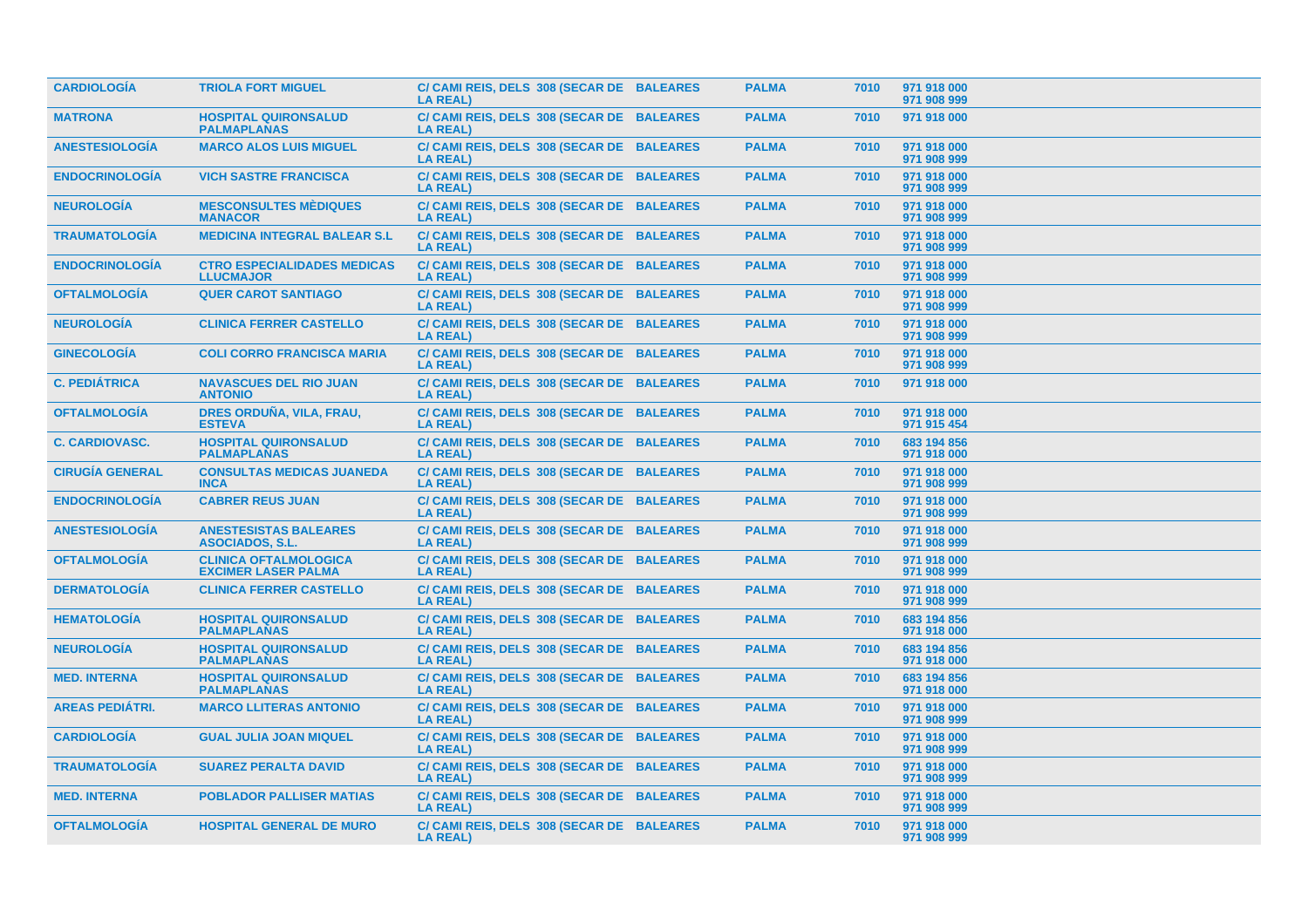| 0.R.L.                 | <b>MESCONSULTES MÉDIQUES</b><br><b>MANACOR</b>                        | C/ CAMI REIS, DELS 308 (SECAR DE BALEARES<br><b>LA REAL)</b> |                 | <b>PALMA</b>                                | 7010 | 971 918 000<br>971 908 999 |  |                                      |  |
|------------------------|-----------------------------------------------------------------------|--------------------------------------------------------------|-----------------|---------------------------------------------|------|----------------------------|--|--------------------------------------|--|
| <b>DERMATOLOGÍA</b>    | <b>CONSULTAS MEDICAS JUANEDA</b><br><b>INCA</b>                       | C/ CAMI REIS, DELS 308 (SECAR DE BALEARES<br><b>LA REAL)</b> |                 | <b>PALMA</b>                                | 7010 | 971 918 000<br>971 908 999 |  |                                      |  |
| <b>C. REPARADORA</b>   | <b>HOSPITAL GENERAL DE MURO</b>                                       | C/ CAMI REIS, DELS 308 (SECAR DE BALEARES<br><b>LA REAL)</b> |                 | <b>PALMA</b>                                | 7010 | 971 918 000<br>971 908 999 |  |                                      |  |
| <b>C. MAXILOFACIAL</b> | <b>GABINETE BALEAR DE CIRUGIA</b><br><b>ORAL Y MAXILOFACIAL, S.L.</b> | C/ CAMI REIS, DELS 308 (SECAR DE BALEARES<br><b>LA REAL)</b> |                 | <b>PALMA</b>                                | 7010 | 971 918 000<br>971 908 999 |  |                                      |  |
| <b>GINECOLOGIA</b>     | <b>JUNCOSA ALVAREZ DE</b><br><b>SOTOMAYOR MARIA DE LES NEUS</b>       | C/ CAMI REIS, DELS 308 (SECAR DE BALEARES<br><b>LA REAL)</b> |                 | <b>PALMA</b>                                | 7010 | 971 918 000<br>971 908 999 |  |                                      |  |
| <b>DIGESTIVO</b>       | <b>LLABRES ROSSELLO MAGDALENA</b>                                     | <b>PSO MALLORCA 16</b>                                       | <b>BALEARES</b> | <b>PALMA</b>                                | 7012 | 971 720 407                |  |                                      |  |
| <b>URGENCIAS</b>       | <b>POLICLINIC CALA MILLOR</b>                                         | C/ NA LLAMBIES (CALA BONA) 59                                | <b>BALEARES</b> | <b>SON SERVERA</b>                          | 7559 | 971 585 865                |  |                                      |  |
| <b>MED. FAMILIAR</b>   | <b>JUANEDA URGENCIAS MEDICAS</b>                                      | <b>C/ RAMÓN DE MONCADA 25</b>                                | <b>BALEARES</b> | <b>CALVIA</b>                               | 7180 | 971 690 047                |  |                                      |  |
| <b>OFTALMOLOGÍA</b>    | <b>MOYA ROSSELLO JUANA MARIA</b>                                      | <b>C/SANTIAGO RUSIÑOL 16</b>                                 | <b>BALEARES</b> | <b>PALMA</b>                                | 7012 | 647 184 057                |  |                                      |  |
| <b>NEUROLOGÍA</b>      | <b>CLINICA SALUS MENORCA</b>                                          | <b>C/ JOSE DELFIN SERRA 10</b>                               | <b>BALEARES</b> | <b>CIUTADELLA DE</b><br><b>MENORCA</b>      | 7760 | 971 481 500                |  |                                      |  |
| <b>MED. INTERNA</b>    | <b>CLINICA SALUS MENORCA</b>                                          | <b>C/ JOSE DELFIN SERRA 10</b>                               | <b>BALEARES</b> | <b>CIUTADELLA DE 7760</b><br><b>MENORCA</b> |      | 971 481 500                |  |                                      |  |
| <b>NEUMOLOGÍA</b>      | <b>HOSPITAL GENERAL DE MURO</b>                                       | C/XARA 17                                                    | <b>BALEARES</b> | <b>ALCUDIA</b>                              | 7400 | 971 547 373                |  |                                      |  |
| <b>AREAS PEDIÁTRI.</b> | <b>HOSPITAL GENERAL DE MURO</b>                                       | C/XARA 17                                                    | <b>BALEARES</b> | <b>ALCUDIA</b>                              | 7400 | 971 547 373                |  |                                      |  |
| 0.R.L.                 | <b>MESCONSULTES MÈDIQUES</b><br><b>MANACOR</b>                        | <b>C/ PASEO DEL FERROCARRIL 1</b>                            | <b>BALEARES</b> | <b>MANACOR</b>                              | 7500 | 971 559 000<br>687 617 027 |  |                                      |  |
| <b>CARDIOLOGÍA</b>     | <b>MORENO BANDERA FRANCISCO</b><br><b>JAVIER ELOY</b>                 | <b>AVD DE ALCUDIA 16</b>                                     | <b>BALEARES</b> | <b>INCA</b>                                 | 7300 | 971 502 083<br>675 379 361 |  |                                      |  |
| <b>MED. FAMILIAR</b>   | <b>BIBILONI POU JUAN</b>                                              | <b>PLZ ANTONIO MAURA 4</b>                                   | <b>BALEARES</b> | <b>SOLLER</b>                               | 7100 | 971 634 058                |  |                                      |  |
| <b>ODONTOESTOMATOL</b> | <b>CENTROS MEDICOS QUIRONSALUD</b>                                    | <b>C/ RONDA MANACOR 29</b>                                   | <b>BALEARES</b> | <b>CAMPOS</b>                               | 7630 | 971 651 999                |  |                                      |  |
| <b>PODOLOGÍA</b>       | <b>TORAL I BARDINA MANUEL</b><br><b>ENRIQUE</b>                       | <b>C/FORT DE L'EAU 127</b>                                   | <b>BALEARES</b> | <b>MAO-MAHON</b>                            | 7701 | 687 723 088<br>971 354 903 |  |                                      |  |
| <b>NEUMOLOGÍA</b>      | <b>NICOLAU PASTRIE FELIPE</b>                                         | <b>C/ RAMON BERENGUER III 5 BAJOS</b>                        | <b>BALEARES</b> | <b>PALMA</b>                                | 7003 | 971 498 787                |  |                                      |  |
| <b>TRAUMATOLOGÍA</b>   | <b>MEDICINA INTEGRAL BALEAR S.L</b>                                   | <b>PLZ DELS PORTALS NOUS 3</b>                               | <b>BALEARES</b> | <b>CALVIA</b>                               | 7181 | 971 780 359                |  |                                      |  |
| <b>MED. FAMILIAR</b>   | <b>JUANEDA URGENCIAS MEDICAS</b>                                      | <b>AVD INGLATERRA 3</b>                                      | <b>BALEARES</b> | <b>ALCUDIA</b>                              | 7400 | 971 892 610                |  |                                      |  |
| <b>OFTALMOLOGÍA</b>    | <b>MIRANZA IBO</b>                                                    | <b>C/ FADRINS 160-B LOCAL 4B</b>                             | <b>BALEARES</b> | <b>SA POBLA</b>                             | 7420 | 971 767 176<br>971 003 150 |  |                                      |  |
| <b>ALERGOLOGÍA</b>     | <b>CONSULTAS MEDICAS JUANEDA</b><br><b>INCA</b>                       | <b>C/COMPANY 30</b>                                          | <b>BALEARES</b> | <b>PALMA</b>                                | 7014 | 971 731 647                |  |                                      |  |
| <b>DERMATOLOGÍA</b>    | <b>PERELLO LLINAS GUILLERMO</b>                                       | <b>C/COMPANY 30</b>                                          | <b>BALEARES</b> | <b>PALMA</b>                                | 7014 | 971 731 647                |  |                                      |  |
| <b>AREAS PEDIÁTRI.</b> | <b>VERD VALLESPIR SERGIO</b>                                          | <b>C/COMPANY 30</b>                                          | <b>BALEARES</b> | <b>PALMA</b>                                | 7014 | 971 731 647                |  |                                      |  |
| <b>ENFERMERÍA</b>      | <b>CLINICA JUANEDA</b>                                                | <b>C/COMPANY 30</b>                                          | <b>BALEARES</b> | <b>PALMA</b>                                | 7014 | 971 731 647                |  |                                      |  |
| <b>AREAS PEDIÁTRI.</b> | <b>PAREJA CERDO JOSE IGNACIO</b>                                      | <b>C/COMPANY 30</b>                                          | <b>BALEARES</b> | <b>PALMA</b>                                | 7014 | 971 731 647                |  |                                      |  |
| <b>UROLOGÍA</b>        | <b>CONSULTAS MEDICAS JUANEDA</b><br><b>INCA</b>                       | <b>C/COMPANY 30</b>                                          | <b>BALEARES</b> | <b>PALMA</b>                                | 7014 | 971 731 647                |  |                                      |  |
| <b>MATRONA</b>         | <b>RIPOLL BALLESTER ANA</b>                                           | <b>C/COMPANY 30</b>                                          | <b>BALEARES</b> | <b>PALMA</b>                                | 7014 | 971 731 647                |  |                                      |  |
| 0.R.L.                 | <b>HOSPITAL GENERAL DE MURO</b>                                       | <b>C/COMPANY 30</b>                                          | <b>BALEARES</b> | <b>PALMA</b>                                | 7014 | 971 731 647                |  |                                      |  |
| <b>HEMATOLOGÍA</b>     | <b>TECNICAS DE INFUSION Y TERAPIA,</b><br>S.L.                        | <b>C/COMPANY 30</b>                                          | <b>BALEARES</b> | <b>PALMA</b>                                | 7014 | 971 731 647 SI             |  | Pulsa aquí para pedir tu cita online |  |
| <b>C. VASCULAR</b>     | <b>CLINICA SALUS MENORCA</b>                                          | <b>C/COMPANY 30</b>                                          | <b>BALEARES</b> | <b>PALMA</b>                                | 7014 | 971 731 647                |  |                                      |  |
| <b>C. VASCULAR</b>     | <b>COROMINAS ROURA CARLOS</b>                                         | <b>C/COMPANY 30</b>                                          | <b>BALEARES</b> | <b>PALMA</b>                                | 7014 | 609 563 351<br>971 731 647 |  |                                      |  |